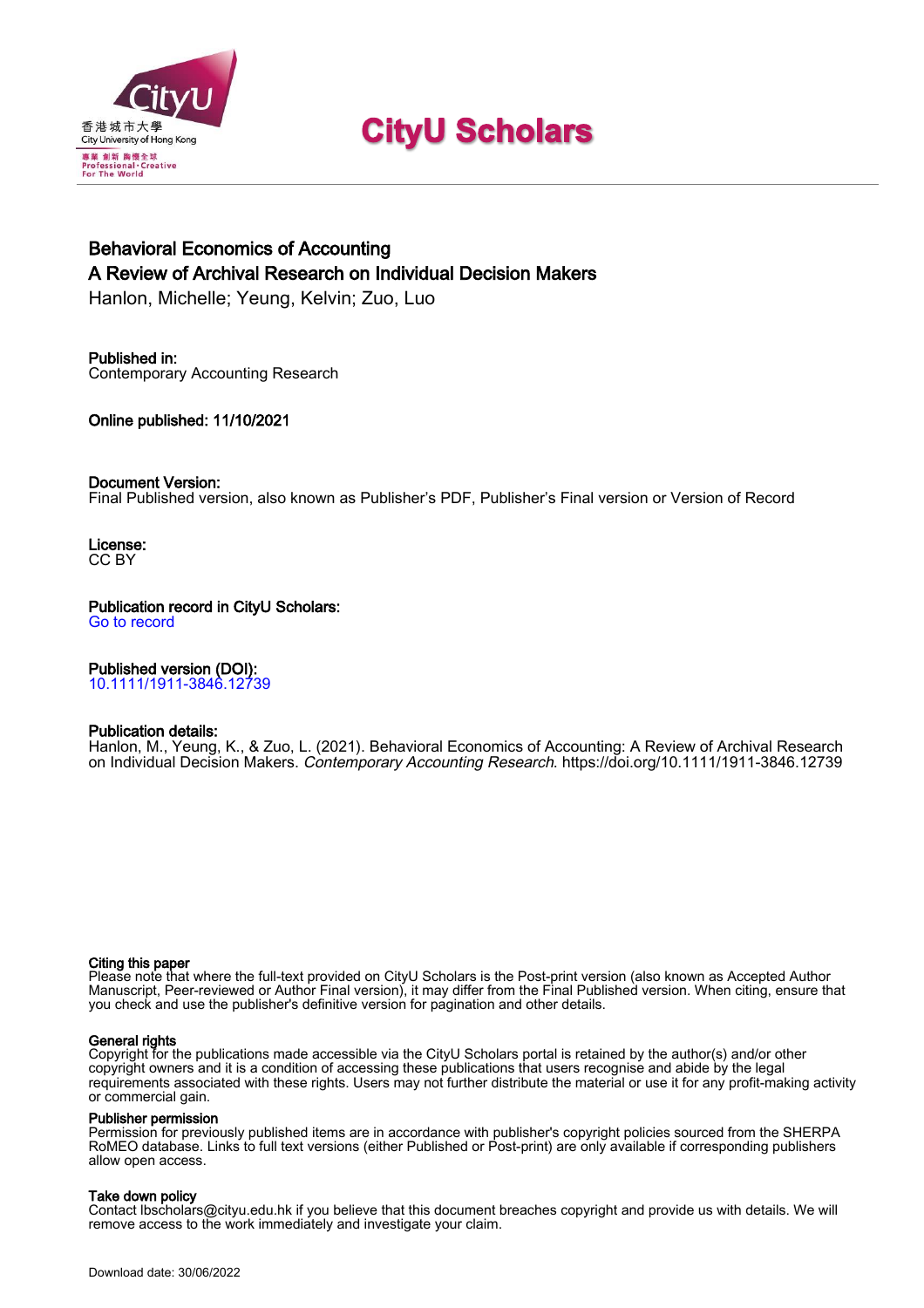# Behavioral Economics of Accounting: A Review of Archival Research on Individual Decision Makers\*

MICHELLE HANLON, Massachusetts Institute of Technology

KELVIN YEUNG, City University of Hong Kong

LUO ZUO, Cornell University†

#### ABSTRACT

This paper develops a unified framework to synthesize the growing stream of positive research on the role of individual decision makers in shaping observed accounting phenomena. This line of research recognizes two central ideas in behavioral economics. First, individual behavior depends not only on economic incentives and accessible information but also on individual preferences, abilities, experiences, and other characteristics. Second, the constraints that structure human interactions encompass both formal institutions (e.g., rules, laws, constitutions) and informal institutions (e.g., norms, conventions, rituals). Our review covers a broad set of individuals who are of interest in accounting research: managers, directors, audit partners, analysts, standard setters, politicians, judges, journalists, loan officers, financial advisors, and investors. We aim to understand the systematic effects of individual characteristics on a wide spectrum of accounting phenomena, including financial reporting, disclosure, tax planning, auditing, and corporate social responsibility. We highlight the importance of personal characteristics not only for an individual's own behavior but also for others' perceptions. Our review mainly focuses on archival research in accounting and provides some thoughts about opportunities for archival empiricists going forward. We also, when feasible, highlight opportunities for future field, survey, and experimental research. A central takeaway from our review is that individual-level factors significantly improve our ability to explain and predict accounting phenomena beyond firm-, industry-, and market-level factors.

Keywords: accounting, behavioral economics, individual decision makers, Homo economicus, Homo sapiens, informal institutions

© 2021 The Authors. Contemporary Accounting Research published by Wiley Periodicals LLC on behalf of the Canadian Academic Accounting Association. Vol. 00 No. 00 (Month 2022) pp. 1–65 doi:10.1111/1911-3846.12739

This is an open access article under the terms of the [Creative Commons Attribution](http://creativecommons.org/licenses/by/4.0/) License, which permits use, distribution and reproduction in any medium, provided the original work is properly cited.

<sup>\*</sup>Accepted by Jeffrey Cohen. We gratefully acknowledge helpful comments from Alan Webb (editor-in-chief), Jeffrey Cohen (editor), the two anonymous reviewers, Robert Bloomfield, Donghua Chen, Karim Jamal, Steven Kachelmeier, S. P. Kothari, Clive Lennox, Zengquan Li, Robert Libby, Dawn Matsumoto, Antoinette Schoar, Terry Shevlin, Sarah Stein, Hun Tong Tan, Ross Watts, Lijun Xia, Qingquan Xin, Liandong Zhang, and participants at the 2021 Dragon-Horse Accounting and Finance Symposium and the 2021 New Institutional Accounting Conference. Hanlon acknowledges financial support from the MIT Sloan School of Management. Yeung acknowledges financial support from City University of Hong Kong and the Cornell SC Johnson College of Business. Zuo acknowledges financial support from the Cornell SC Johnson College of Business and the University of Toronto Roger Martin Award for Emerging Leaders. †Corresponding author.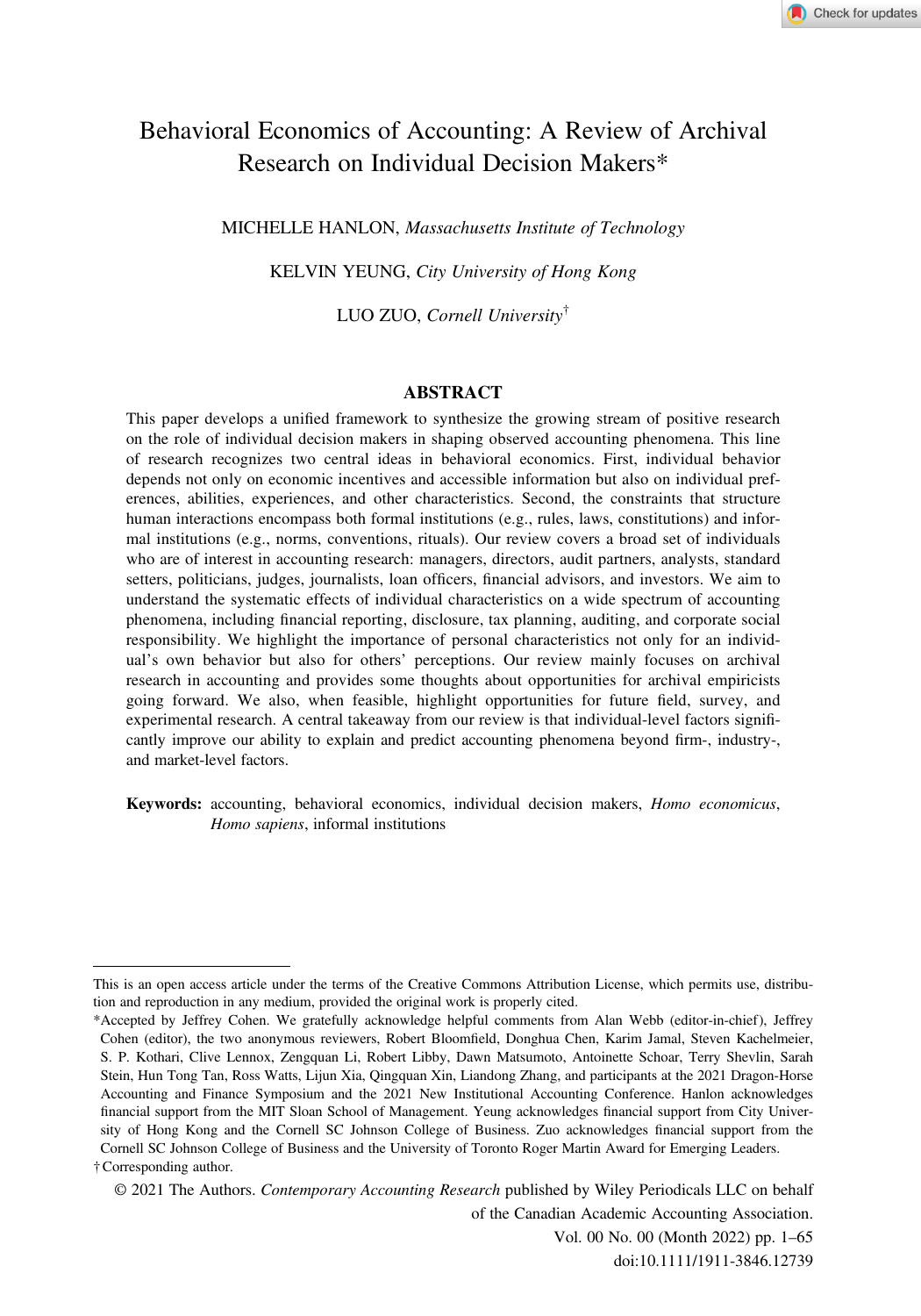# Economie comportementale de la comptabilité : examen de la recherche archivistique sur les décideurs individuels

# **RÉSUMÉ**

La présente étude élabore un cadre unifié pour effectuer une synthèse des recherches positives de plus en plus nombreuses sur le rôle que jouent les décideurs individuels pour façonner certains phénomènes comptables observés. Ce champ de recherche s'appuie sur deux idées centrales du domaine de l'économie comportementale. D'abord, le comportement individuel est tributaire non seulement des incitatifs économiques et de l'information accessible, mais également des préférences, des capacités, de l'expérience et d'autres caractéristiques individuelles. Ensuite, les contraintes qui structurent les interactions humaines englobent les institutions formelles (p. ex., règles, lois et constitutions) et les institutions informelles (p. ex., normes, conventions, rituels). Notre examen s'attarde à un vaste éventail de personnes qui présentent un intérêt pour la recherche comptable, soit les gestionnaires, directeurs, partenaires d'audit, analystes, normalisateurs, politiciens, juges, journalistes, responsables des prêts, conseillers financiers et investisseurs. Nous tentons de comprendre les effets systématiques des caractéristiques individuelles sur un vaste éventail de phénomènes comptables, notamment la communication et la divulgation d'information financière, la planification fiscale, l'audit et la responsabilité sociale des entreprises. Nous faisons ressortir l'importance des caractéristiques individuelles non seulement en lien avec le comportement des particuliers, mais aussi avec la perception des autres. Notre examen, qui s'appuie principalement sur la recherche archivistique en comptabilité, offre quelques réflexions sur les occasions qui s'offrent aux empiristes qui s'intéressent aux documents d'archives. En outre, lorsque c'était possible, nous avons proposé des possibilités d'études sur le terrain, d'enquêtes et de recherche expérimentale. Une des principales idées qui se dégage de notre examen est que certains facteurs individuels améliorent considérablement notre capacité à expliquer et à prédire les phénomènes comptables, au-delà des facteurs à l'échelle de l'entreprise, du secteur d'activité et du marché.

Mots-clés : comptabilité, recherche archivistique, décideurs individuels, Homo economicus, Homo sapiens, institutions informelles

An accounting theory that seeks to explain and predict accounting cannot divorce accounting research from the study of people. (Watts and Zimmerman 1990, 147)

#### 1. Introduction

A fundamental objective of accounting research is to explain and predict accounting phenomena (Watts and Zimmerman 1986). Early capital markets research takes observed accounting numbers as an equilibrium outcome and does not analyze the forces that shape this outcome (Ball and Brown 1968; Beaver 1968). Positive accounting theory takes the nexus of contracts view of a firm (Jensen and Meckling 1976) and seeks to understand accounting practices by deciphering the incentives of the various contracting parties (Watts and Zimmerman 1978). This contracting approach to studying accounting has led to the discovery of important empirical regularities (Holthausen and Leftwich 1983; Lys 1984; Healy 1985) and continues to further our understanding of accounting phenomena today (Kothari 2019).

Traditional positive accounting theory builds on neoclassical economic theory and focuses on the economic forces that determine the demand for and supply of accounting information (Watts and Zimmerman 1986). Under this framework, investors demand accounting information to mitigate information asymmetry and agency conflicts, and managers supply accounting information based on a cost-benefit analysis that maximizes their own utility. It is commonly assumed that all decision makers are *Homo economicus* (i.e., an economic being) who will make the same choice for a given situation by optimizing, and that formal institutions (e.g., rules, laws, constitutions) govern the interactions between decision makers.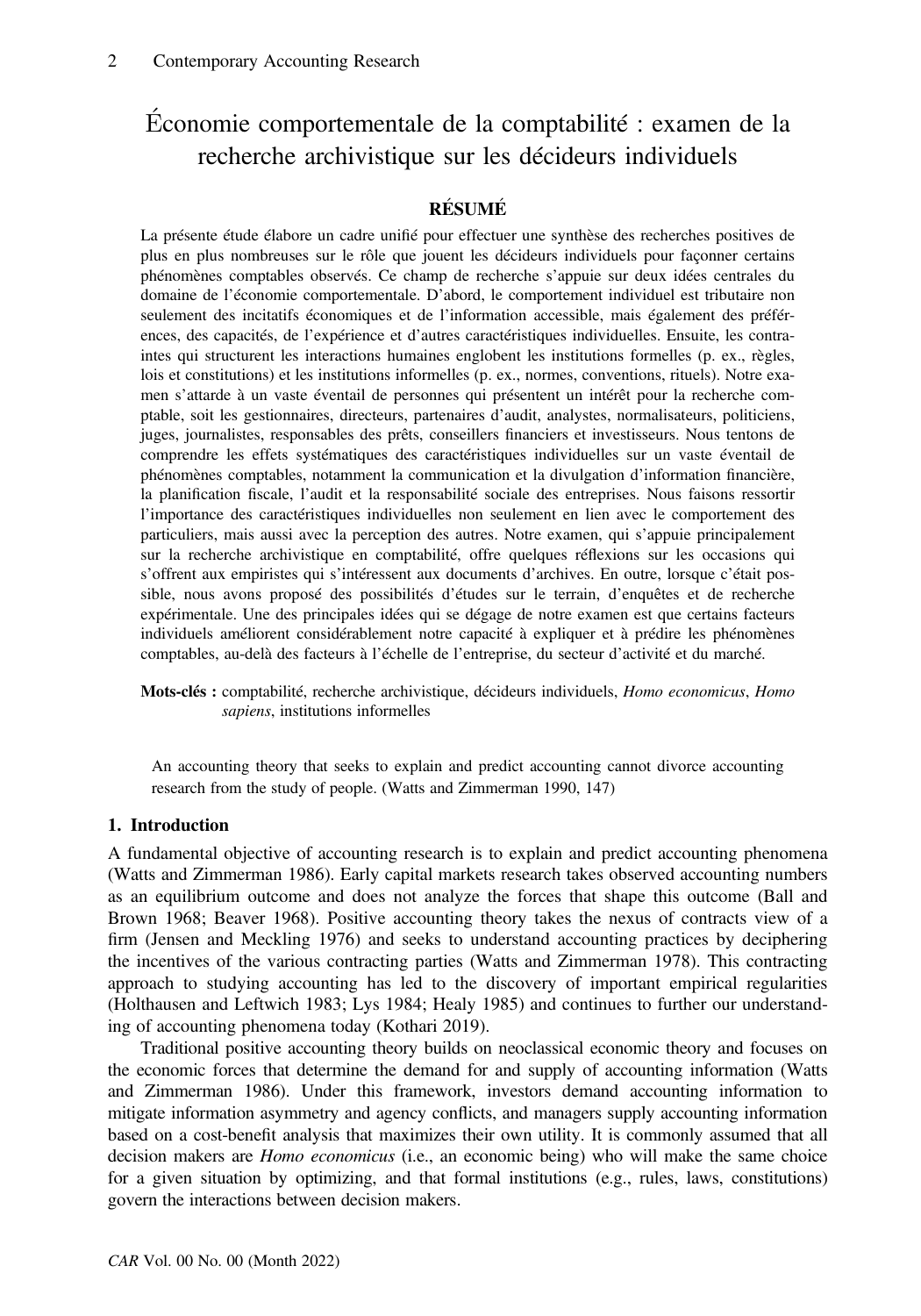In this review, we focus on a growing body of positive accounting research that builds on behavioral economics. Following Thaler (2016), we use the term "behavioral economics" to broadly refer to evidence-based economics that views individual decision makers as *Homo sapiens* (i.e., a human being) in a real economy rather than *Homo economicus* (i.e., a self-interested being with well-defined preferences, unbiased beliefs, infinite cognitive abilities, and infinite will power) in an abstract economy.<sup>1</sup> This view of individual decision makers extends traditional positive accounting theory in two ways. First, it recognizes that individual behavior depends not only on economic incentives and accessible information, but also on individual preferences, abilities, experiences, and other characteristics. Second, it expands the constraints that structure human interactions to include informal institutions (e.g., norms, conventions, rituals). Under this framework, the supply of accounting information can be shaped by the traits of managers, and the demand for accounting information can be influenced by investor sentiment. Overall, this line of work on the behavioral economics of accounting adopts an approach "in which hypotheses and assumptions are based on observations about human behavior" and represents "a set of practical enhancements that lead to better predictions about behavior" (Thaler 2016, 1591–92).

While experimental accounting research has been studying individual judgment and decision making for many years (Dyckman 1964; Ashton 1974; Libby 1975; Gibbins and Swieringa 1995; Libby et al. 2002; Kachelmeier 2020), archival research examining the effects of individual managers did not take off until more recently (Bamber et al. 2010; Dyreng et al. 2010; Ge et al. 2011). There are four key elements that constitute the foundation for this recent archival research on individual behavior in accounting: (i) a behavioral theory of rational choice (Simon 1955; Tversky and Kahneman 1974; Kahneman and Tversky 1979; Thaler 2000); (ii) an upper echelons perspective of organizations (Hambrick and Mason 1984); (iii) the individual fixed effects methodology (Bertrand and Schoar 2003); and (iv) data on observable individual characteristics.<sup>2</sup>

The availability of individual-level data allows us to develop refutable hypotheses and advance our understanding of what people do (i.e., actual behavior) rather than what people should do (i.e., optimal behavior) (Thaler 1980). Behavioral deviations from traditional economic models (often referred to as behavioral biases) do not necessarily mean that these behaviors are "irrational"—it might well be the case that the existing economic models are not fully descriptive of human behavior (Thaler 2015; Lo 2017). While some of these behavioral deviations appear to be random and unpredictable, there are also systematic deviation patterns that are shared by all individuals, individuals with similar characteristics, or individuals in a similar environment. A vast empirical literature explores between-individual and within-individual variation in these behavioral deviations using individual-level observables. This stream of archival literature in accounting and finance is essential to the development of behavioral economics as it shows that adopting behavioral assumptions can help us understand and predict the decision making of not only individual consumers or small investors, but also sophisticated and highly trained professionals in a competitive business environment (Malmendier 2018). Our review aims to summarize the empirical evidence of this literature without prescribing an optimal decision rule for individuals or society. This collective evidence can have important normative and practical implications once an objective function is specified (Watts 1977; Jensen 1983).<sup>3</sup>

<sup>1.</sup> Simon (1987, 612) notes: "The phrase 'behavioral economics' appears to be a pleonasm. What 'non-behavioral' economics can we contrast with it? The answer to this question is found in the specific assumptions about human behavior that are made in neoclassical economic theory." Thaler (2016, 1597) predicts that "the term 'behavioral economics' will eventually disappear from our lexicon" as we turn our attention to the study of Homo sapiens rather than Homo economicus.

<sup>2.</sup> A large and important literature utilizes experimental data to study human behavior in accounting (Libby 1981; Bonner 2008). The archival and experimental approaches to data gathering are complementary and enhance the validity of the conclusions reached (Bloomfield et al. 2016).

<sup>3.</sup> For example, if the objective of the government is to increase pension savings rates among private sector workers, the findings from Thaler and Benartzi (2004) suggest that the government should mandate employers to establish an automatic enrollment scheme (i.e., employees are automatically enrolled unless they explicitly opt out).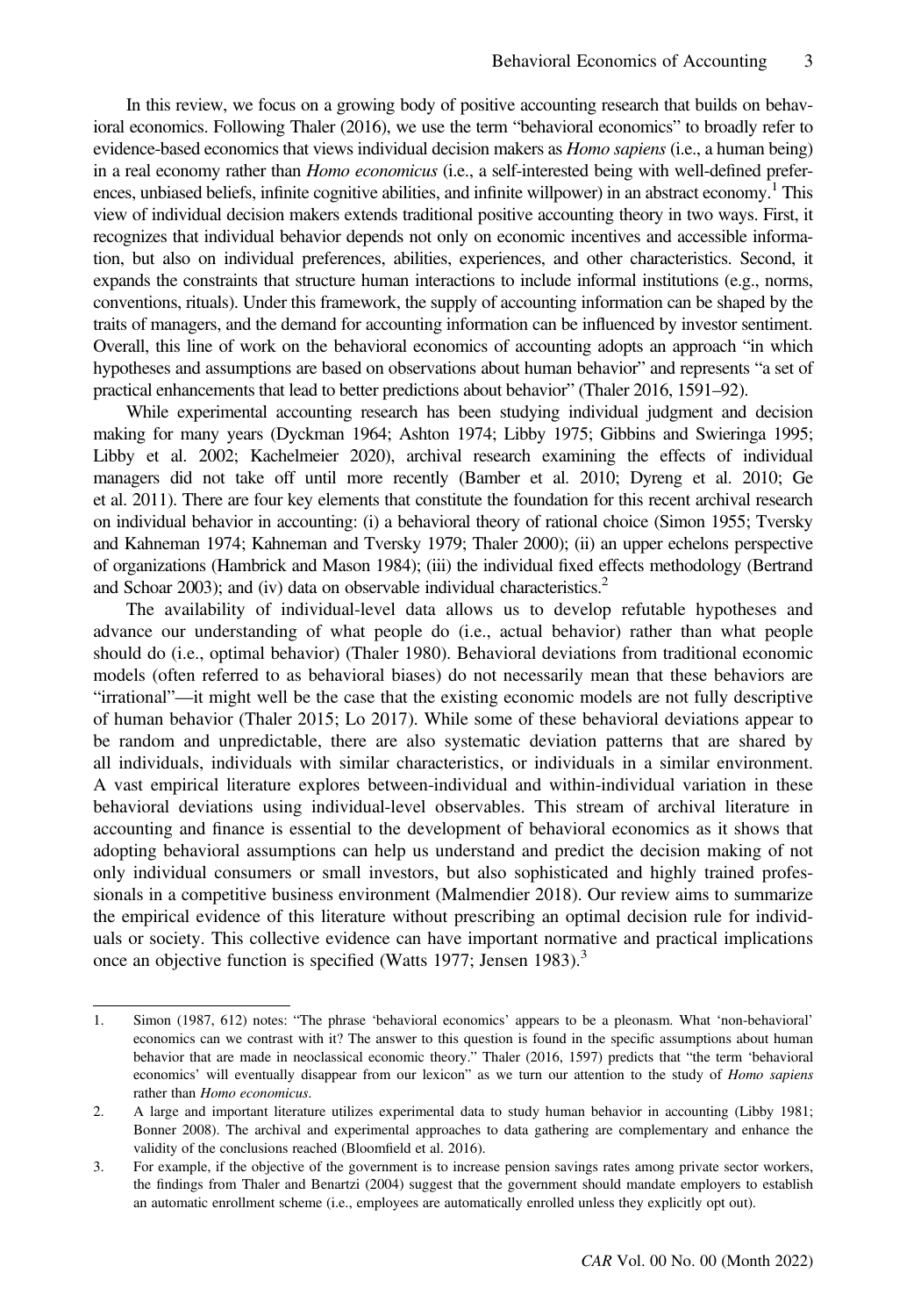



Panel A: Classical framework in Healy and Palepu (2001)

Panel B: Extended framework with a people focus



Our review covers various players that shape the financial and information flows in the economy. Panel A of Figure 1 presents the classical framework developed in Healy and Palepu (2001, 408). The left side of this figure presents the flow of information from firms to savers, directly or indirectly through information intermediaries. The right side of this figure depicts the flow of capital from savers to firms, directly or indirectly through financial intermediaries. Panel B of Figure 1 presents our framework, which enriches the classical framework with a focus on individuals. Operating firms consist of managers and directors. Household savings are from investors. Accounting regulators and audit firms consist of accounting standard setters and audit partners. Information intermediaries consist of analysts and journalists. Regulators of capital markets and financial institutions include politicians and judges. Financial intermediaries include loan officers and financial advisors. We aim to understand the systematic effects of individual characteristics on a wide spectrum of accounting phenomena including financial reporting, disclosure, tax planning, auditing, and corporate social responsibility (CSR). We discuss research not only on how personal characteristics (e.g., gender, race/ethnicity, appearance, experiences) shape an individual's behavior, but also on how these characteristics affect others' perceptions of the individual's outputs.4

<sup>4.</sup> See the Appendix for a description of how we undertake our review. We do not discuss research on whether and how investor behavior can affect trading and asset prices because this topic has been reviewed extensively in behavioral finance (Hirshleifer 2015; Shiller 2015; Barberis 2018). Reviews on investors' information processing in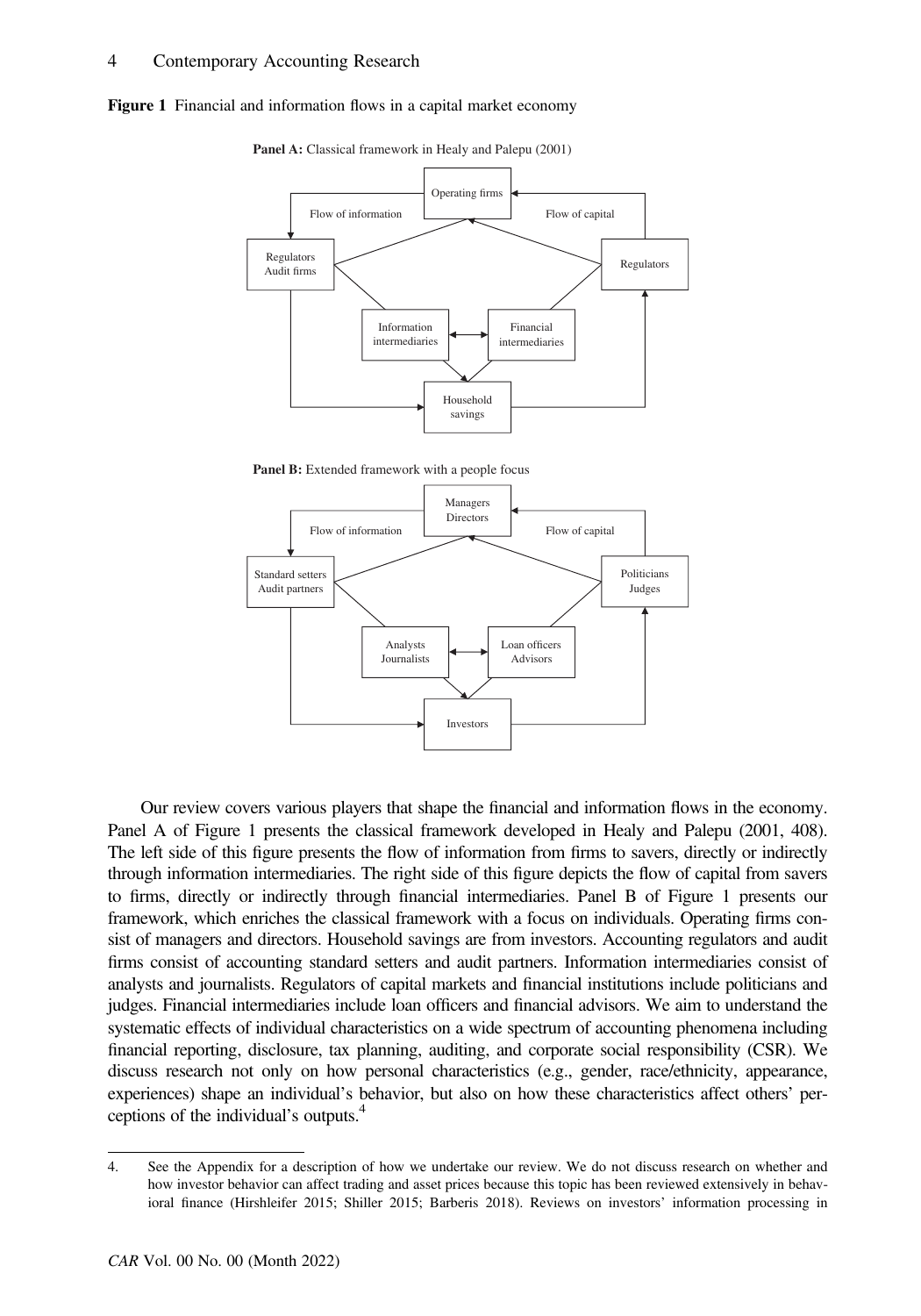The research that we review is interdisciplinary in nature. To explain and predict individual behavior in accounting settings, we need to rely on theories developed not only in economics and finance, but also in psychology, biology, neuroscience, organizational behavior, management science, strategy, linguistics, and sociology. In addition, field, survey, and experimental methods can help to overcome some of the intrinsic limitations of archival research. For example, surveys can be used to measure unobservable constructs more directly, and experiments can be used to draw causal inferences and establish construct validity for archival proxies.

A central takeaway from our review is that individual-level factors significantly improve our ability to explain and predict accounting phenomena beyond firm-, industry-, and market-level factors. Ideally, where possible, future research should treat this people dimension with equal importance as other economic dimensions, especially in situations where there is limited labor market competition or other disciplining forces. Similar to research that examines various firm characteristics, a challenge in this behavioral literature is identifying the first-order factors in a given decision context and establishing causality. For the literature to move forward, researchers will need to draw on insights from other disciplines and utilize novel data sets and settings. It is also important for researchers to disentangle the precise mechanisms behind observed relations and unravel the complicated decisionmaking processes that lead to various economic choices. We expect that our framework and review can help researchers in navigating through this exercise and in developing a specific research plan. At the same time, we recognize that although data availability has certainly improved, there will be data constraints at times that limit our ability to fully examine individual effects.

With a pedagogical goal in mind, our review is written as a tool to assist researchers in learning this subject area rather than as a referee report to critique each individual paper. While we are as thorough as possible, our discussion inevitably reflects our own understanding and tastes and by no means is "optimal." We encourage researchers to read the original papers and related reviews done by others to form their own perspectives.<sup>5</sup> Our review proceeds as follows. In section 2, we discuss the historical development of the "managers matter" view and provide a conceptual framework based on behavioral economics. In section 3, we develop a schema to organize the empirical literature on manager (and director) effects and discuss the collective evidence from this literature. Researchers who are familiar with the literature and are mainly interested in our perspectives can jump directly to section  $3.6$ <sup>6</sup> In section 4, we follow the schema developed in section 3 and review the literature regarding each of the other parties in Figure 1. Again, we first lay out what we can learn from the literature and then offer our observations and suggestions for the whole literature at the end of the section (i.e., section 4.5). Finally, we provide some concluding remarks and our conjectures regarding future work in section 5.

#### 2. Conceptual framework

In this section, we develop a conceptual framework to synthesize the growing stream of positive accounting research on individual decision makers. Section 2.1 takes a historical perspective on the "managers matter" view. Section 2.2 outlines a behavioral theory of rational choice, and section 2.3 discusses formal and informal institutions. Section 2.4 uses CSR as an example to illustrate why it is important to take a behavioral perspective and understand whose preferences influence firm decisions.

accounting settings are provided in Hirshleifer and Teoh (2009), Libby and Emett (2014), Lee and So (2015), and Blankespoor et al. (2020). We complement these reviews by discussing research on whether and how investors react to information senders' personal characteristics that may or may not be relevant to the information conveyed.

<sup>5.</sup> There have been other reviews on portions of the research that we cover (Kothari et al. 2016; Plöckinger et al. 2016; Bradshaw et al. 2017; Lennox and Wu 2018; Abernethy and Wallis 2019; Ge and Moon 2021). We make references to related reviews when discussing a specific topic and intend for our review to consolidate, integrate, and expand upon these reviews by drawing on the conceptual framework that we develop in section 2.

<sup>6.</sup> We avoid detailed critiques of each individual paper when discussing its findings because some limitations of a particular study are addressed in subsequent work and the common limitations of the literature are discussed in great length in section 3.6.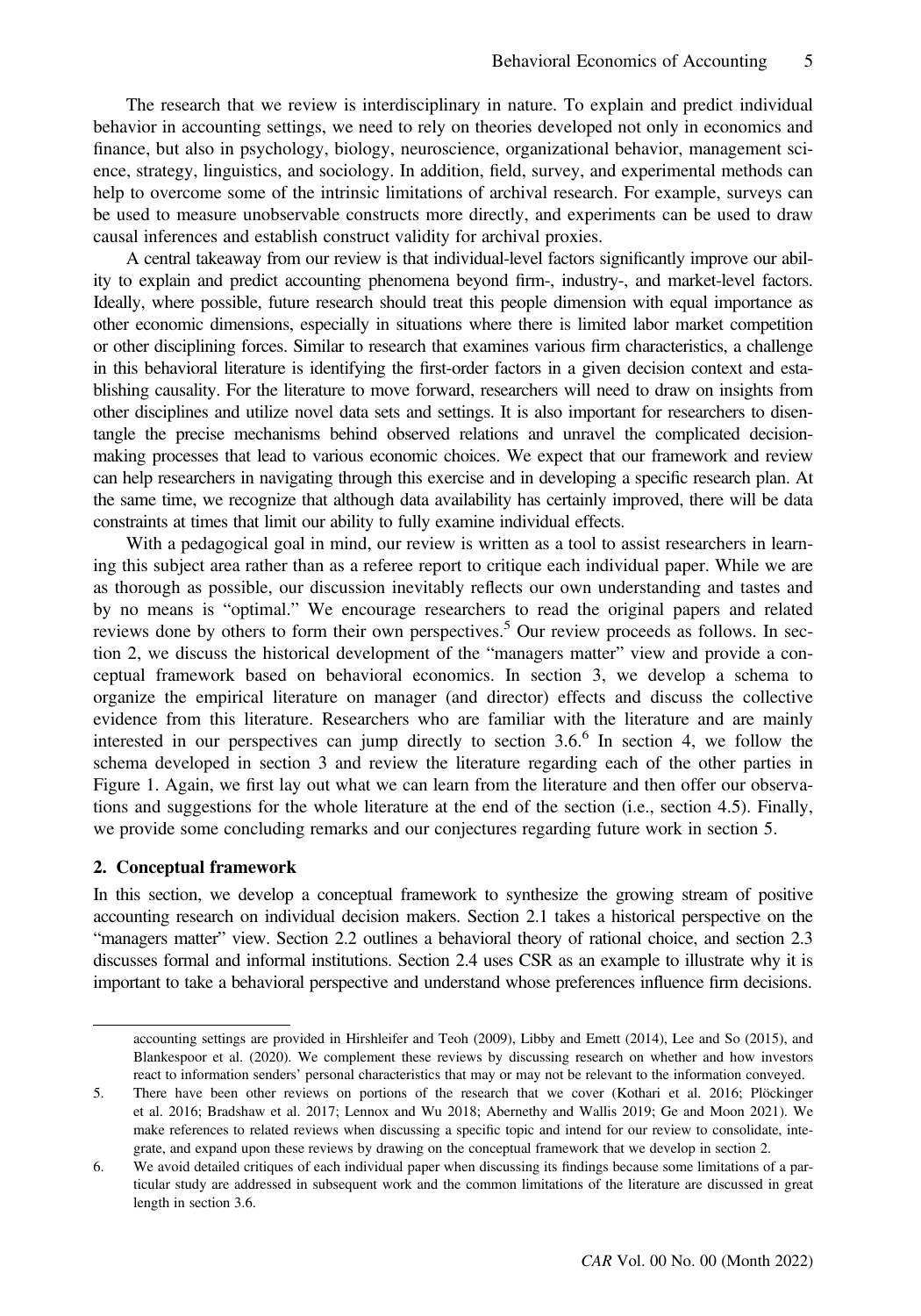#### 2.1 A historical perspective on the "managers matter" view

Early research in accounting often assumes a neoclassical view of the firm in which top executives do not matter for firm outcomes and the forces of demand and supply determine optimal firm behaviors (Kohler 1975; Christenson 1983). Under this view, managers are interchangeable inputs into the production and reporting functions, similar to machines and raw materials.<sup>7</sup> Thus, corporate decisions depend on an activity's marginal benefits and marginal costs at the firm level, and similar firms will make the same choices regardless of their top management teams (TMTs).

In contrast, positive accounting theory argues that managers have discretion inside their firms and that they use this discretion to maximize their own utility (Watts and Zimmerman 1978). Contracting parties allow managers to have some discretion over corporate practices because a firm's management is the party most informed about the firm's internal operations and performance (Holmström 1979). Managers can exercise their discretion to make all contracting parties better off but can also act opportunistically to increase their utility at the expense of other contracting parties. Ex ante efficient contracting can reduce ex post opportunistic behavior that causes deadweight costs, increasing a firm's competitiveness (Klein 1983).<sup>8</sup>

Standard agency models often assume that all contracting parties are Homo economicus (i.e., a rational economic being) who will make the same choice for a given situation by optimizing (Jensen and Meckling 1976). These models generally attribute differences in corporate behavior to heterogeneity in corporate governance. Extensions of standard agency models allow top executives to impose their style on their firm when there is limited corporate control. The upper echelons perspective developed in the strategic management literature embodies this view and argues that organizational outcomes reflect the values and cognitive bases of top executives (Hambrick and Mason 1984). Under this perspective, managers are viewed as Homo sapiens (i.e., a human being) whose characteristics determine their perception of a given situation and the ultimate strategic choice. This "managers matter" view of corporate decisions is the focus of our review. We also extend this view to other individual actors in various accounting settings. Overall, we expect individual actors to matter more when there is less competition in their labor market and when there are fewer market forces disciplining their choices. For example, we expect individual regulators and standard setters to matter more for regulation and standards compared to individual investors for market prices. In the next section, we outline a behavioral theory of rational choice for *Homo sapiens*, which explains why managerial characteristics can predict organizational outcomes.

#### 2.2 Behavioral theory of rational choice

Within accounting and related fields, individuals are assumed to maximize their expected utility (von Neumann and Morgenstern 1947). This choice can be neatly summarized as the following optimization problem:

$$
\max_{x \in X} \sum_{s \in S} \pi(s) U(x|s),\tag{1}
$$

where X is the choice set, S is the state space,  $\pi(s)$  is the individual's subjective beliefs, and  $U(x|s)$  reflects his/her preferences.

Classic models provide an elegant framework for predicting optimal choices. However, hundreds of papers find that *actual* choices deviate systematically from the optimal choices predicted

<sup>7.</sup> A more extreme argument is that even if managers are different, none of these differences matter because organizational and environmental constraints severely limit the amount of discretion that managers have (Hannan and Freeman 1977).

<sup>8.</sup> Dechow (1994) provides early evidence that, on average, managers use their discretion over accrual recognition to convey their private information rather than to manipulate earnings.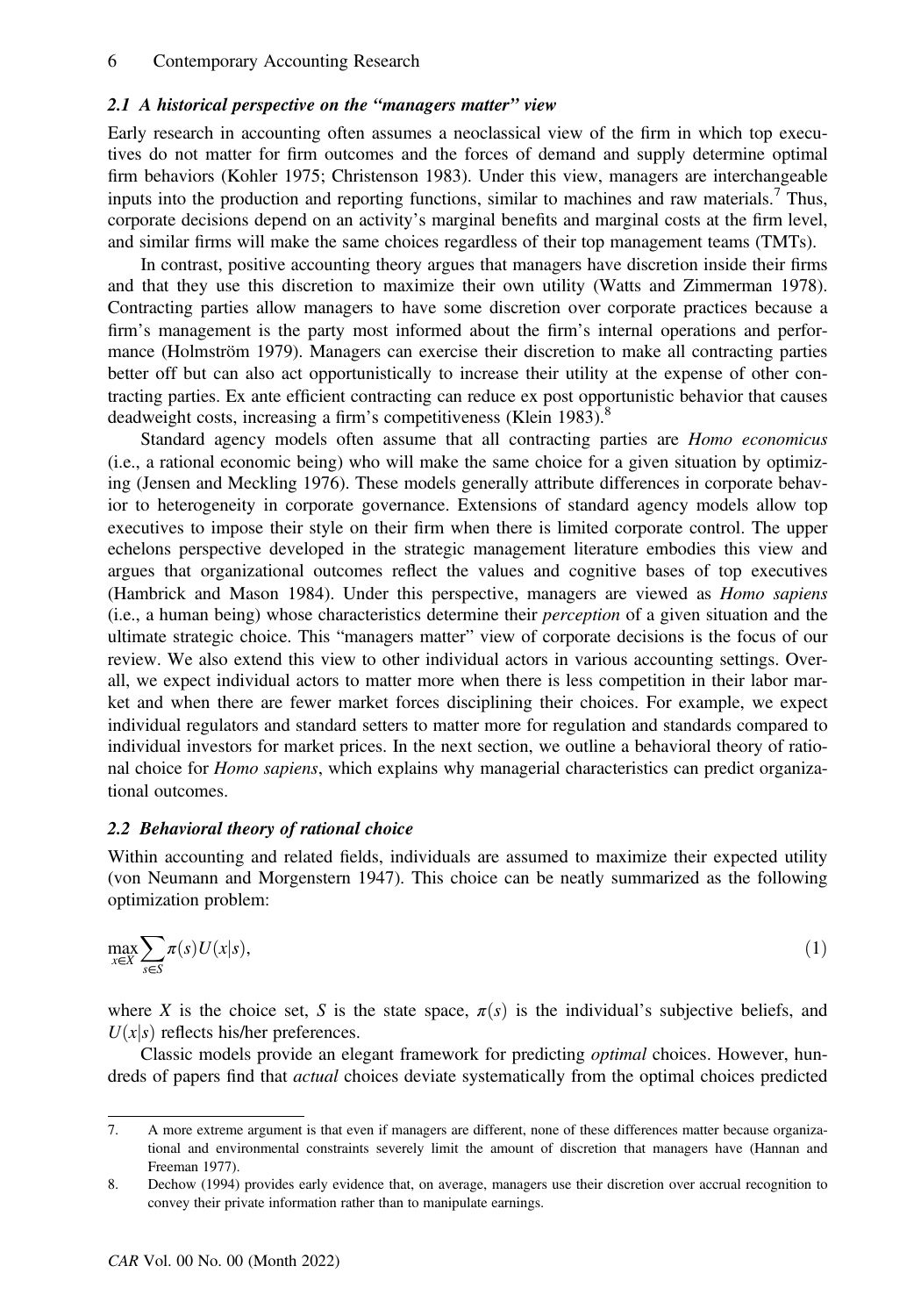by classic models (Kahneman et al. 1982). Behavioral research replaces Homo economicus with Homo sapiens and tries to improve our ability to predict actual choices by incorporating insights from other disciplines (e.g., psychology, neuroscience, human ecology) into the study of economic decisions (Becker 1993; Akerlof and Kranton 2010). The goal of behavioral research is not to craft a story for each phenomenon that we wish to explain but rather to identify important patterns that can explain a range of behaviors. These behavioral theories are designed to extend and complement rather than replace traditional theories.<sup>9</sup>

We note three deviations from standard assumptions. First, people have cognitive limitations and, as a result, may engage in imperfect utility maximization (Simon 1955). Second, people deviate from Bayesian beliefs. For example, people tend to overweight their personal experiences because these events are easy to remember (Tversky and Kahneman 1974). Third, people may exhibit nonstandard preferences. For example, people may care about changes in their wealth rather than the level of their wealth (Kahneman and Tversky 1979), and people may deviate from pure self-interest and care about others (Rabin 1993; Fehr and Schmidt 1999).

#### 2.2.1 Imperfect utility maximization

A traditional view is that utility maximization describes choices that people make without making any presumption about the level of individual consciousness (Friedman  $1953$ ).<sup>10</sup> Classic models assume that decision makers act *as if* they conduct exhaustive searches over all possible choices and then they select the first best. Herbert Simon introduced the term "bounded rationality" to describe rational choice that takes into account the decision maker's cognitive limitations.<sup>11</sup> Models of bounded rationality feature a deliberation cost that prevents individuals from making fully optimal decisions (Smith and Walker 1993). When a deliberation cost is introduced, decision makers need to balance the benefit of better decisions with the effort cost of the decision. This trade-off, in turn, can lead to a process known as "satisficing," in which people perform limited searches and accept the first satisfactory decision.

Although differences among individuals are irrelevant under unbounded rationality, these differences matter under bounded rationality. As Simon (1986, S211) writes, if we accept the premise that "the knowledge and computational power of the decision maker are limited," then "we must distinguish between the real world and the actor's perception of it and reasoning about it. That is to say, we must construct a theory (and test it empirically) of the process of decision. Our theory must include not only the reasoning processes but also the processes that generated the actor's subjective representation of the decision problem." For example, differences in ability and experience can affect how people internalize deliberation costs or form beliefs.<sup>12</sup>

#### 2.2.2 Deviations from Bayesian beliefs

Traditional economic models assume that people form beliefs through rigorous Bayesian reasoning based on accessible information. However, research on judgment under uncertainty identifies several systematic deviations from this belief formation pattern. For example, when people are asked to estimate the risk of a heart attack in the general population, their response depends on

<sup>9.</sup> Rabin (2013, 618) describes behavioral theories as "portable extensions of existing models."

<sup>10.</sup> Sen (1997) makes the following analogy. While uniformly following the principle of least time, light does not make a conscious decision. However, from the perspective of a human observer, light behaves as if it does.

<sup>11.</sup> Simon (1955, 99) describes bounded rationality as "a kind of rational behavior that is compatible with the access to information and the computational capacities that are actually possessed by organisms, including man."

<sup>12.</sup> Mullainathan and Shafir (2013) discuss various examples of a mind-set produced by scarcity. For example, in a randomized controlled experiment, Drexler et al. (2014) show that a rule-of-thumb training (that taught basic financial heuristics) was significantly more effective than a standard accounting training in improving the financial practices of micro-entrepreneurs. Rajgopal (2021) notes that the use of heuristics is prevalent in the world of accounting and valuation.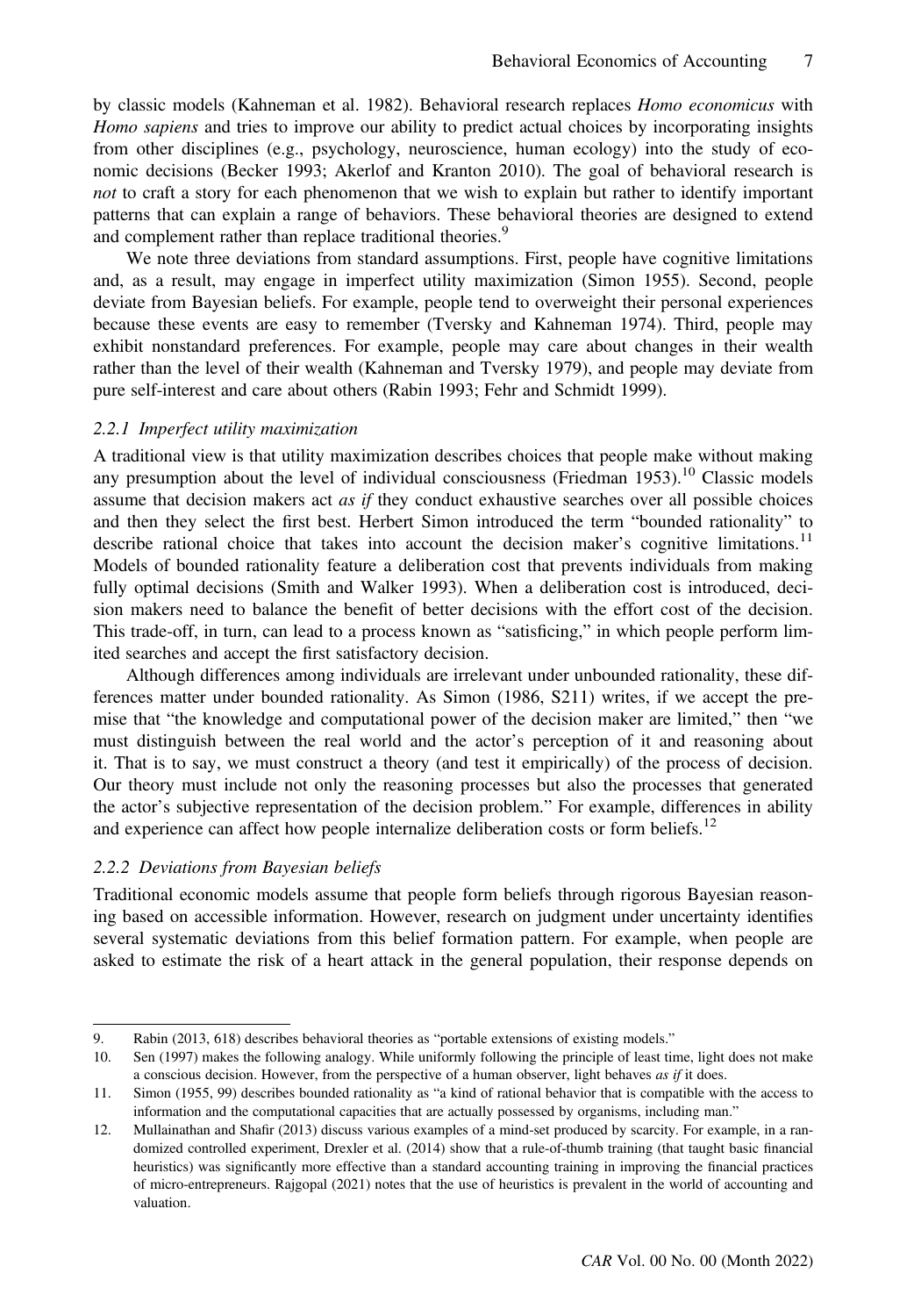their ability to recall heart attacks among their acquaintances. This tendency where people estimate the probability of an event based on the ease with which they can recall similar events is referred to as the availability heuristic (Tversky and Kahneman 1974). In a similar vein, several papers find that people tend to overweight events that occur during their lifetime (Malmendier and Nagel 2011, 2016; D'Acunto et al. 2021).

The availability heuristic is moderated by salience and recency. Events that are salient are more likely to be remembered. For example, individuals who witness natural disasters first-hand assign a higher subjective probability to future disasters compared to individuals who read about natural disasters in the news. Events are also more likely to be remembered when they are recent (i.e., the recency effect). However, it is also the case that events that occur in the distant past can be "imprinted" into a person's memory, especially if these events occur during formative periods such as early childhood or the beginning of one's career (Marquis and Tilcsik 2013). The long-term impact of early-career experiences has been documented in several populations, including economists (Oyer 2006), investment bankers (Oyer 2008), corporate managers (Schoar and Zuo 2016, 2017), audit partners (He et al. 2018), sell-side analysts (Clement and Law 2018), financial advisors (Law and Zuo 2021a), and mutual fund managers (Chen, Lasfer et al. 2021).

To understand how experiences influence economic decisions, we need to understand the neurological foundations of memory formation (Malmendier 2021). A large literature in neuroscience argues that personal experiences alter the functioning of the human brain through a process known as "synaptic tagging" (Frey and Morris 1997).<sup>13</sup> Synaptic tagging is enhanced by emotional arousal (LaBar and Cabeza 2006; Talarico et al. 2004), which offers an explanation for why personal experiences are more likely to influence belief formation than learned information. For example, Ru et al. (2021) show that individuals pay more attention to COVID-19 and respond in a more proactive manner if they live in a country that had Severe Acute Respiratory Syndrome (SARS) infections in 2003. This effect holds even though information about SARS and other viral infections is easily accessible. Research also suggests that the same experience can generate different emotions for different people, and it is important to consider whether an experience generates positive or negative emotions when examining people's responses (Laudenbach et al. 2019, 2020).

# 2.2.3 Nonstandard preferences

Expected utility theory assumes that individual preferences are well defined and obey the von Neumann-Morgenstern axioms.<sup>14</sup> Prospect theory provides an illustration of a model with preferences that are different from these standard preferences (Kahneman and Tversky 1979; Tversky and Kahneman 1991). First, prospect theory assumes that individuals derive utility from changes in wealth relative to a reference point rather than their absolute level of wealth. This assumption is based on the idea that human perception is *reference dependent*. Second, prospect theory assumes that the function translating changes in wealth into utility exhibits a kink at the origin. This assumption captures the idea that people are *loss averse*. Third, prospect theory assumes that the function translating changes in wealth into utility becomes flatter as we move farther from the reference point. This assumption captures the idea that human perception has *diminishing sensitivity* as we move farther from a reference point. These three assumptions suggest that individuals have an S-shaped utility function, convex below the

<sup>13.</sup> For technical details on synaptic tagging, refer to the book by Sajikumar (2015).

<sup>14.</sup> The rationality axioms of expected utility theory include completeness, transitivity, independence, and continuity (see Mas-Colell et al. 1995 for details).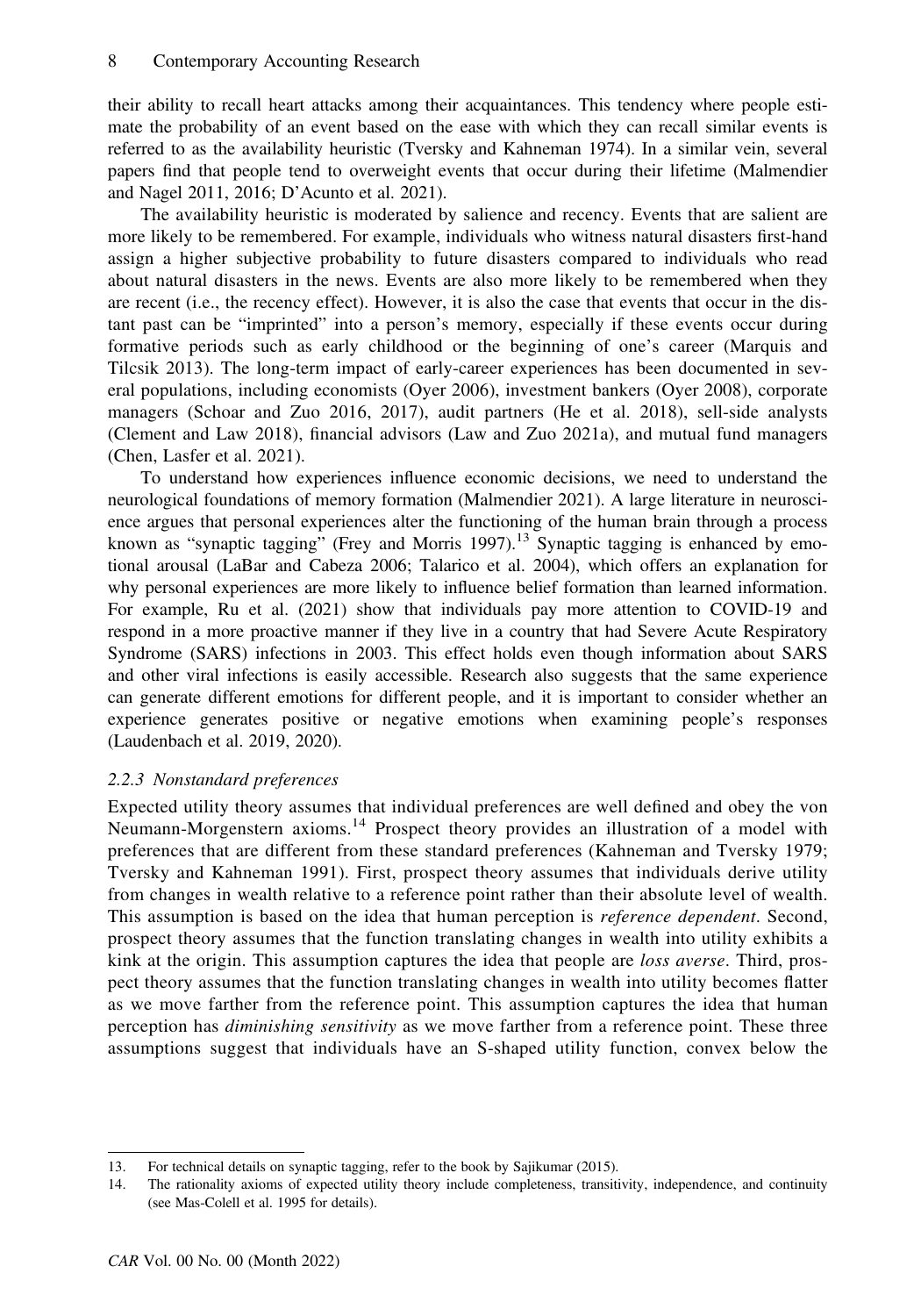reference point and concave above the reference point. Intuitively, this suggests that individuals are risk-seeking in the domain of losses, but risk-averse in the domain of gains.<sup>15</sup>

Models of social preferences (or other-regarding preferences) present another example of nonstandard preferences.<sup>16</sup> To illustrate this class of models, consider a two-person game in which Player 1 selects an action  $x$ , and this choice affects both Player 1's material well-being  $\Pi_1(x)$  and Player 2's material well-being  $\Pi_2(x)$ . Roughly speaking, models of social preferences assume that Player 1 maximizes a utility function with the form  $U_1(x) = (1 - r)\Pi_1(x) + r\Pi_2(x)$ . By letting  $r = 0$ , we can model the idea that Player 1 is purely self-interested. Conversely, by letting  $r > 0$ , we can model the idea that Player 1 cares about Player 2. Different models have been proposed to explain how people weight their personal utility and that of others. Social welfare models assume that people try to maximize the aggregate of their personal utility and that of others (Becker 1974). Difference aversion models assume that people are averse to the difference in payoffs between themselves and others (Fehr and Schmidt 1999; Bolton and Ockenfels 2000; Ho and Su  $2009$ .<sup>17</sup> Reciprocity models assume that people increase or decrease others' payoffs depending on how fairly others behave (Rabin 1993; Charness and Rabin 2002).

To summarize, this section discusses imperfect utility maximization, deviations from Bayesian beliefs, and nonstandard preferences. These deviations from standard assumptions are designed to introduce more cognitive and psychological realism into the study of economic decision making and to improve our ability to predict actual behavior. A vast empirical literature (discussed below) explores between-individual variation in these behavioral dimensions using observable characteristics (e.g., gender, race/ethnicity, experiences) as well as within-individual variation using environmental factors (e.g., sunshine exposure). In the next section, we discuss constraints that structure the interactions of Homo sapiens.

#### 2.3 Institutions

Institutions are constraints that structure human interactions (North 1991). Institutions can be either formal (e.g., rules, laws, constitutions) or informal (e.g., norms, conventions, rituals), where the latter is often referred to as culture (North 1994; Williamson 2000; Guiso et al. 2015; Karolyi 2015). Both types of institutions limit the choice set  $X$  in equation (1), and informal institutions can also shape individual preferences and beliefs.

Traditional research in accounting focuses on formal institutions (Watts and Zuo 2016), which encompass three levels of analysis. First, neoclassical analysis describes a firm as a production function and specifies conditions for an optimal price and quantity based on marginal analysis (Marshall 1920). Agency theory enriches this analysis by emphasizing ex ante incentive alignment and efficient risk sharing (Jensen and Meckling 1976). Accounting information plays a crucial role in this setup as it mitigates information asymmetry and agency conflicts among contracting parties (Armstrong et al. 2010).<sup>18</sup> Second, transaction cost economics focuses on the ex post stage of a contract—that is, incomplete contracts, postcontractual opportunism, and hold-up problems (Klein et al. 1978; Williamson 1979; Grossman and Hart 1986; Aghion and

<sup>15.</sup> Investors' reference-dependent utility can lead managers to adjust their effort or inflate earnings to exceed salient benchmarks (Burgstahler and Dichev 1997) and to avoid dividend cuts (Baker et al. 2016; He et al. 2020). Experimental studies also provide evidence that managers' disaggregation preferences regarding income statement items are consistent with mental accounting theory, which draws on the S-shaped utility function of prospect theory (Bonner et al. 2014).

<sup>16.</sup> This line of work took off in the 1990s after a series of experiments showed that people often make choices that do not maximize their own payoffs when their choices affect others' payoffs (Cooper and Kagel 2016).

<sup>17.</sup> Difference-aversion is often offered as an explanation for the norm that resources should be split 50–50. This norm also implies that people care about changes in wealth rather than levels of wealth.

<sup>18.</sup> This rationale led to a large literature on accounting conservatism (Basu 1997; Watts 2003a, 2003b; Ball and Shivakumar 2005, 2006; Ball et al. 2013a, 2013b; Kim et al. 2013; Roychowdhury and Martin 2013; Balakrishnan et al. 2016; Frankel et al. 2021).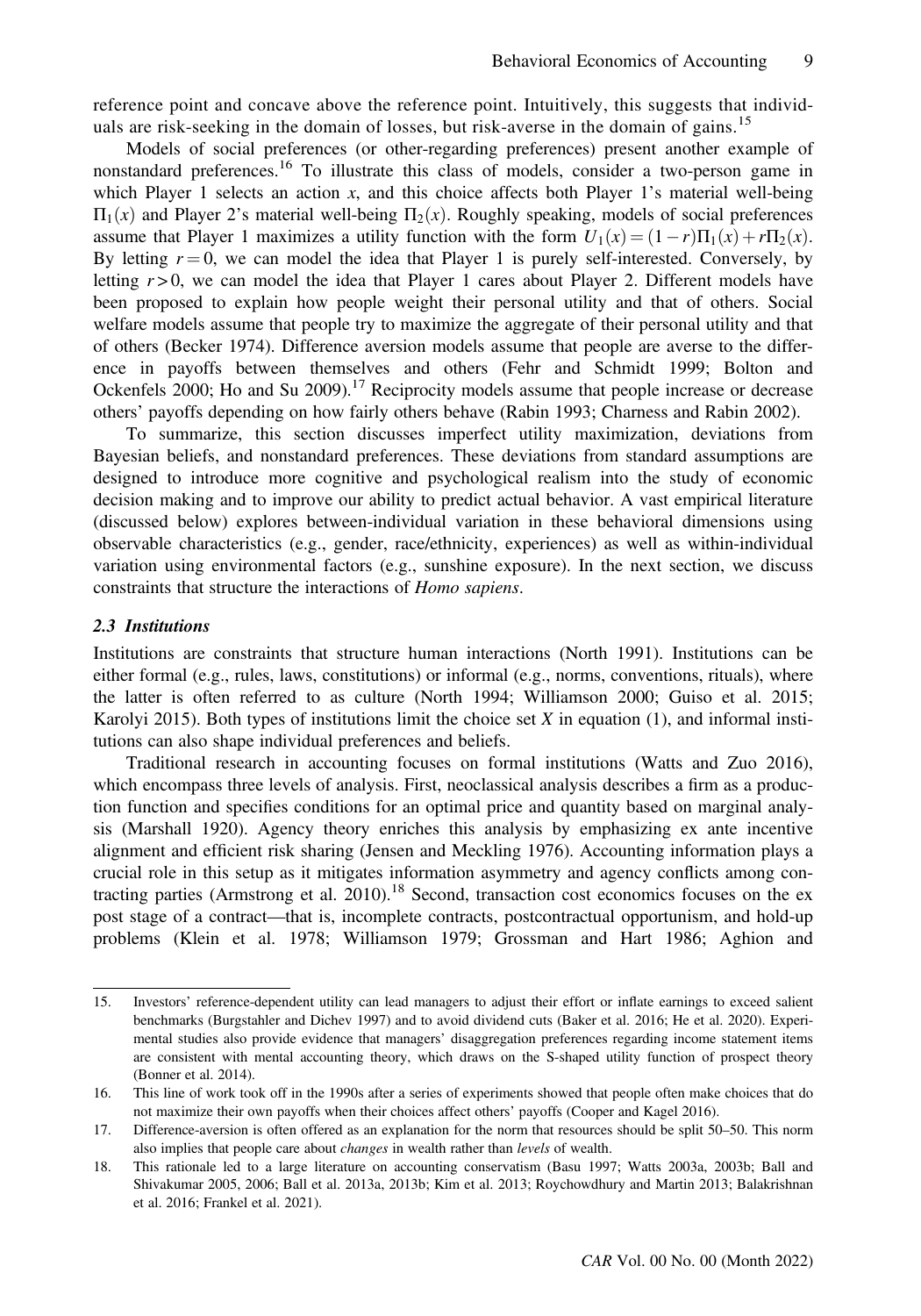Bolton 1992).<sup>19</sup> In this setup, accounting information can be used to facilitate the optimal allocation of control rights (Christensen et al. 2016). Third, the institutional environment specifies the formal "rules of the game," including the legislative, executive, and judicial functions of the government, and is the focus of international accounting research (Ball et al. 2000, 2003; Daske et al. 2008; Karolyi 2015; Lennox and Wu 2021).

Our review focuses more on informal institutions, including customs, traditions, norms, and religion, that are embedded in a society (Granovetter 1985). Informal institutions change very slowly—over the course of centuries or even millennia. Thus, they are taken as given when considering formal institutions. One reason that informal constraints persist across generations is because individual learning happens in the context of the perceptions shaped by the cumulative experience of a society, as embodied in its language and mental models (North 1994). This set of institutions are un-designed ecological systems shaped by evolutionary processes and are not primarily guided by constructivism—that is, "conscious deductive processes of human reason" (Smith 2003, 467). The influence of informal institutions on business practices and economic development is pervasive across the globe (Acemoglu et al. 2001; Rajan and Zingales 2003). For example, in China, individuals often rely on their private and social ties (*guanxi* in Chinese) to build trust, exchange information, and enforce contracts (Fei et al. 1992; Wong 2016); and Confucian culture heavily influences the behavior of individuals involved in the production or use of accounting information (Du  $2021$ ).<sup>20</sup>

The foundation for formal and informal institutions is the process of human evolution (Williamson 2000). The use of evolutionary theories in accounting, finance, and economics is relatively new. One of the pioneers in this field is Andrew Lo, who has written a book on evolution and finance titled Adaptive Markets: Financial Evolution at the Speed of Thought. The first principle of Lo's (2017, 188) Adaptive Markets Hypothesis is that "We are neither always rational nor irrational, but we are biological entities whose features and behaviors are shaped by the forces of evolution." Evolution can explain and justify heuristics (e.g., probability matching, loss aversion) that appear to be "irrational" today.<sup>21</sup> Within accounting, researchers note that neuroeconomic research suggests a strong pattern of brain behavior consistent with many prominent accounting principles, including conservatism, revenue recognition, and double-entry bookkeeping (Basu and Waymire 2006; Dickhaut 2009; Dickhaut et al. 2010; Waymire 2014).<sup>22</sup>

To summarize, traditional accounting research focuses on formal institutions, while the more recent research on individual decision makers shifts the focus to informal institutions and the human evolutionary process. Furthermore, the different kinds of social embeddedness—cognitive, cultural, structural, and political—imply that it is inappropriate to extrapolate the performance effects of formal institutions from one economy to another.<sup>23</sup>

# 2.4 An application to CSR

We make two observations based on the discussions in sections 2.1–2.3. First, the beliefs and preferences of various individuals can influence firm decisions due to the interconnected nature of

<sup>19.</sup> More recent research recognizes the role of human cognition and examines its consequences for contractual design (Tirole 2009).

<sup>20.</sup> A key concept in Confucianism is benevolence; thus, people embracing Confucian morality are likely to exhibit social preferences (or other-regarding preferences).

<sup>21.</sup> Lo (2017, 198) notes that "if we want to understand current behavior, we need to understand the past environments and selective pressures that gave rise to that behavior over time and across generations of trial and error." This biological approach argues that preferences and heuristics are shaped by the forces of natural selection (Robalino and Robson 2019; Henrich 2020).

<sup>22.</sup> There is also evidence that performance measurement and control systems can affect decision makers' brain activity (Farrell et al. 2014).

<sup>23.</sup> North (1994, 366) notes: "And economies that adopt the formal rules of another economy will have very different performance characteristics than the first economy because of different informal norms and enforcement."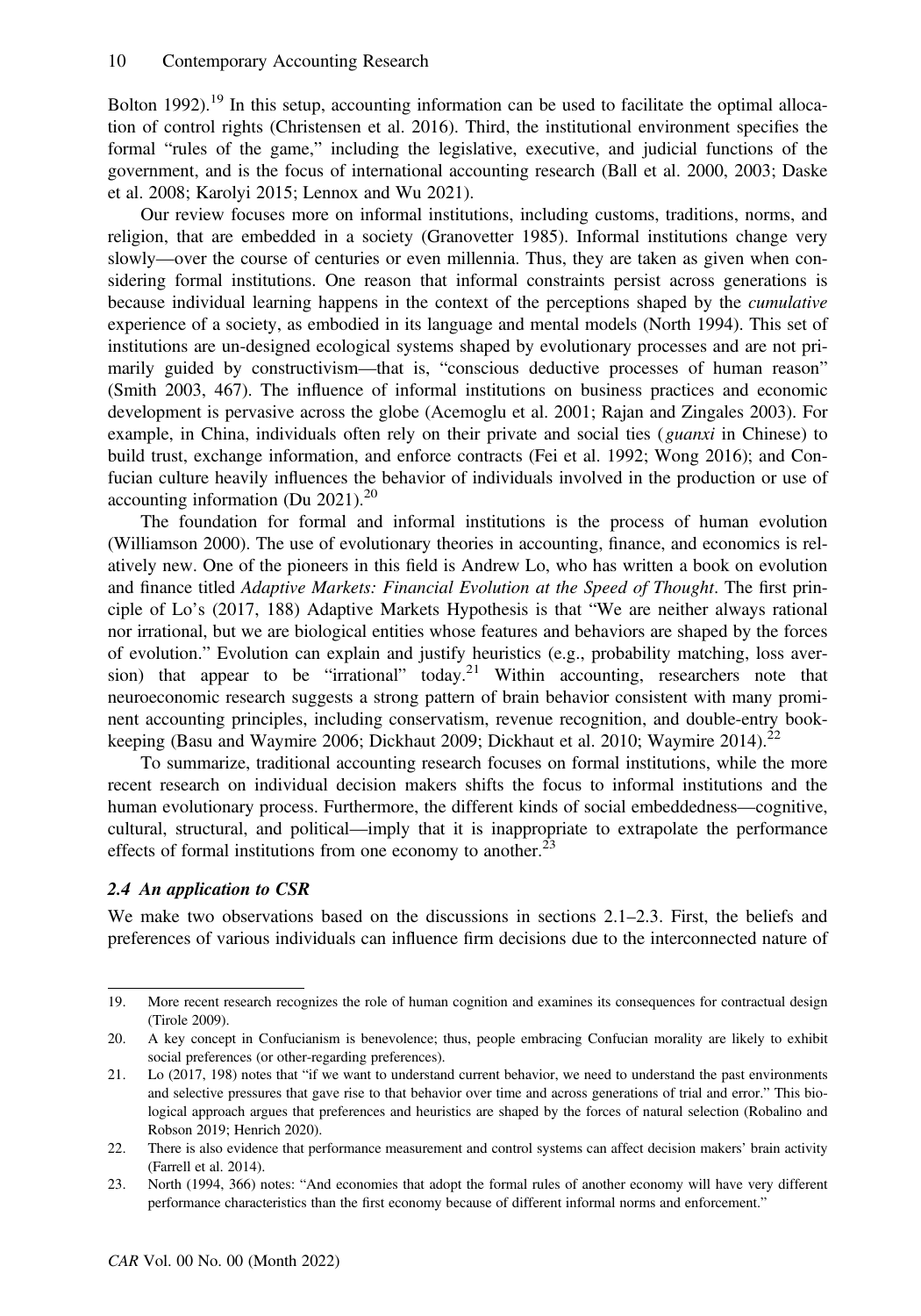the economy (summarized in Figure 1). Second, disentangling whose preferences influence firm decisions is important and can lead to different conclusions from both a governance and an efficiency standpoint. We use CSR as an example to illustrate these points.

Anecdotal evidence suggests that consumers have prosocial tastes and that firms invest in CSR to cater to these preferences (Hart and Zingales 2017). For example, some consumers may prefer an electric car to a gas guzzler due to their distaste about pollution or global warming; some may prefer fair trade coffee which is more expensive than regular coffee with similar quality; and some may prefer chicken from a free-range farm to those from a factory farm. As a result, there are firms that produce these products to cater to these consumer preferences. Furthermore, consumer boycotts are a somewhat common practice (John and Klein 2003; Wang et al. 2018). These potential threats from consumers can alter managerial decisions regarding CSR. For example, Walmart stopped selling high-capacity ammunition magazines of the sort used in mass killings because of fear of alienating customers (Zingales 2019).

There is also evidence that some investors prefer to invest in firms that have strong CSR performance (Bauer et al. 2021). The clearest evidence of investors' prosocial tastes is the scale of socially responsible investing. In 2018, the Global Sustainable Investment Review reported that socially responsible investing accounted for 25.7% (\$12 trillion) of the total assets under management in the United States. Since a large fraction of capital is restricted to socially responsible investing, firms face significant pressure to cater to investors' prosocial tastes. There is some evidence consistent with firms that have poor CSR performance having more limited access to capital and, therefore, facing a higher cost of capital (Heinkel et al. 2001; Hong and Kacperczyk 2009; Bolton and Kacperczyk 2021).

Managers' personal beliefs and preferences can also influence their decision to invest in CSR. Prior research finds that a firm's CSR rating is related to the characteristics of its top executives including political affiliation (Di Giuli and Kostovetsky 2014; Hutton et al. 2015), hubris (Tang et al. 2015), and family environment (Cronqvist and Yu 2017). More recent research uses a CEO's personal involvement with charitable organizations as a proxy for social preferences and shows that firms with prosocial CEOs tend to have lower executive subordinate turnover, implement more employee-friendly policies, achieve higher customer satisfaction, and engage in more socially responsible activities (Feng et al.  $2021$ ).<sup>24</sup>

A point that we want to emphasize is that understanding whose preferences influence a firm's CSR activities has important implications from a governance and an efficiency standpoint. Indeed, identifying the source of these preferences is critical to the basic question of whether "managers matter." If managers are catering to consumers' prosocial tastes, then CSR activities could be viewed as policies aimed at maximizing long-term shareholder value. If, instead, managers are catering to investors' prosocial tastes, then CSR activities may deviate from shareholder value maximization, but could still be consistent with shareholder welfare maximization (Hart and Zingales  $2017$ .<sup>25</sup> Finally, if managers impose their own prosocial tastes on their firm, then CSR activities are not necessarily consistent with shareholder welfare maximization. This scenario can reflect an agency problem (Friedman 1970), which Zingales (2019) describes as "taxation without representation."<sup>26</sup> Hence, it is important that researchers be clear on whose preferences they refer to when discussing various corporate activities.

<sup>24.</sup> We discuss alternative interpretations of these results in section 3.6 (e.g., people with these characteristics are attracted or matched to certain firms).

<sup>25.</sup> Fama (2021) notes that a portfolio perspective points to shareholder value maximization as the appropriate decision rule for firms even when consumers and investors exhibit preferences for CSR activities.

<sup>26.</sup> This agency problem can exist regardless of whether managers intentionally act against the interests of shareholders or not. More generally, managerial decisions can be driven by both System 1 processing, which is fast, instinctive, and emotional, and System 2 processing, which is slower, more deliberative, and more logical. Kahneman (2011) describes these two modes of thinking in detail.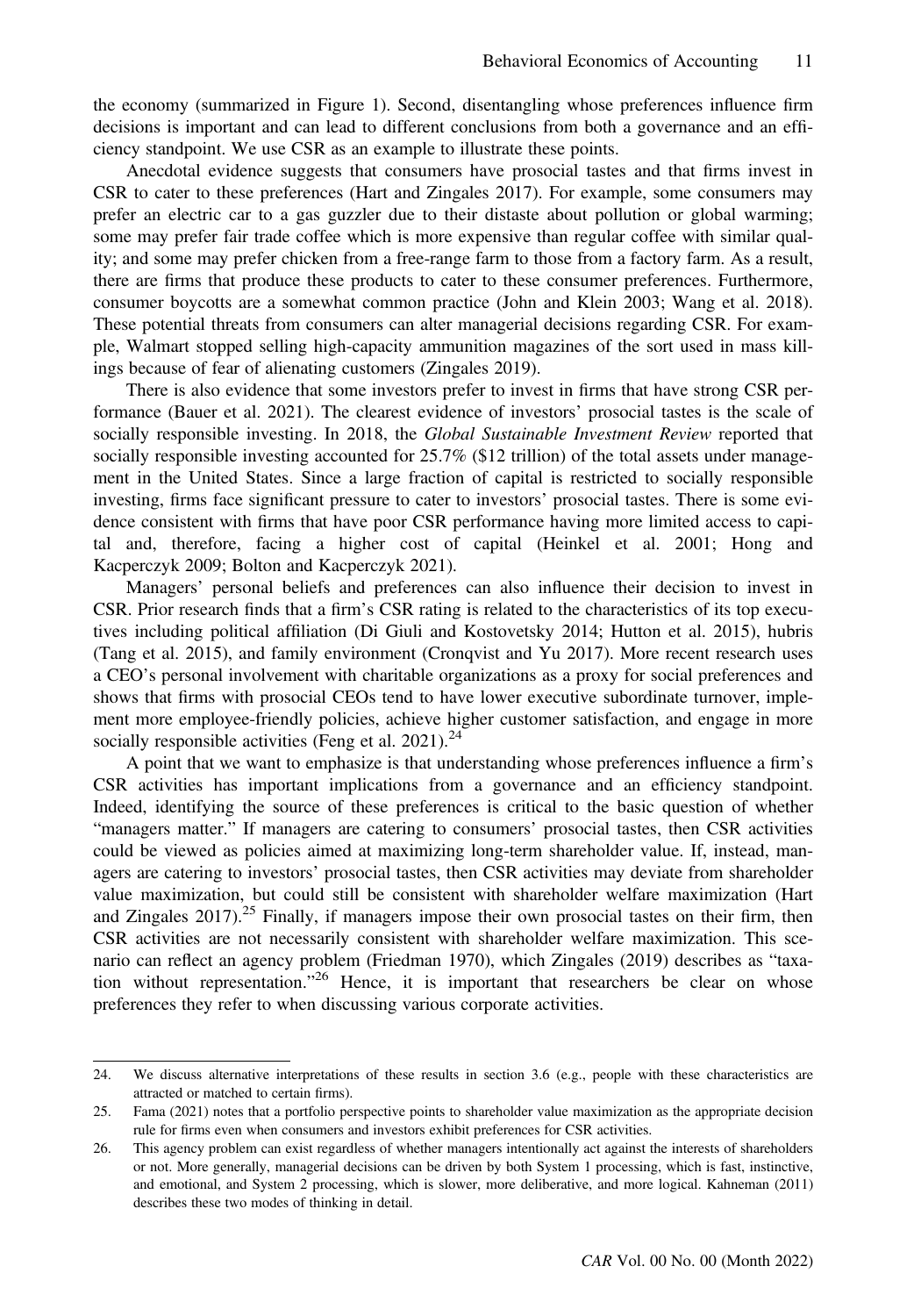

Figure 2 Managers Figure 2 Managers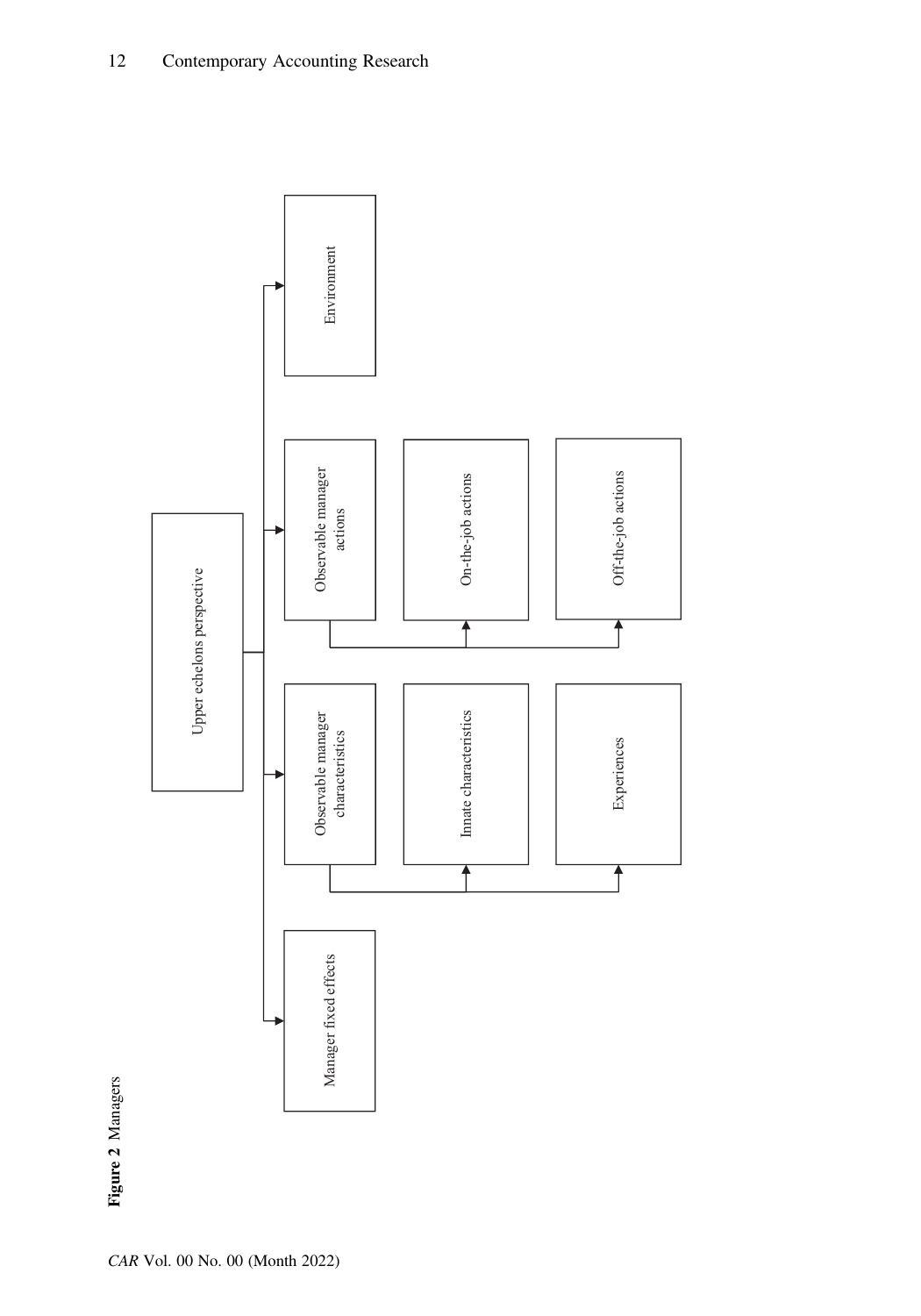#### 3. Managers and directors

This section discusses the role that managers and directors play in shaping the flow of information and capital in the economy. Figure 2 presents a schema to organize our discussion of the empirical literature that examines the systematic effects of managerial characteristics on corporate outcomes. Drawing on the conceptual framework developed in section 2, we integrate and extend several related reviews in accounting and finance (Baker and Wurgler 2013; Plöckinger et al. 2016; Malmendier 2018; Abernethy and Wallis 2019).<sup>27</sup> Section 3.1 describes the manager fixed effects methodology. Section 3.2 discusses the relation between firm policies and manager characteristics that are directly observed. Section 3.3 discusses the relation between firm policies and manager characteristics that are inferred from managers' observable actions. Section 3.4 discusses the relation between firm policies and a manager's environment. Section 3.5 applies this schema to directors. Section 3.6 highlights limitations and directions for future research.

#### 3.1 Manager fixed effects

Early archival evidence documented changes in firm outcomes around CEO deaths and turnovers (Johnson et al. 1985; Warner et al. 1989; Murphy and Zimmerman 1993; Pourciau 1993; Hayes and Schaefer 1999). While these are certainly important studies, one potential concern with them is that they only capture random or temporary shocks (Bertrand 2009). In their seminal work, Bertrand and Schoar (2003) develop a methodology to isolate the systematic and persistent effect of managers on firm policies. This paper explicitly quantifies the importance of a people dimension for corporate practices and lays the foundation for studies that explore between-individual variations.

Bertrand and Schoar (2003) begin by constructing a panel data set that tracks the movement of top managers who worked in two or more firms.<sup>28</sup> Then, they estimate the following regression model:

$$
y_{it} = \alpha_t + \gamma_i + \beta X_{it} + \lambda_{CEO} + \lambda_{CFO} + \lambda_{Other} + \varepsilon_{it},
$$
\n(2)

where  $y_{it}$  is the dependent variable for firm i in year t;  $\alpha_t$  are year fixed effects;  $\gamma_i$  are firm fixed effects;  $X_{it}$  is a vector of time-varying firm controls;  $\lambda_{CEO}$ ,  $\lambda_{CFO}$ , and  $\lambda_{Other}$  are manager fixed effects; and  $\varepsilon_{it}$  is the error term. The variable of interest in equation (2) is the manager fixed effects, which test whether the dependent variable is correlated across at least two firms when the same manager is present, controlling for time-invariant firm characteristics (firm fixed effects), yearspecific cross-sectional characteristics (year fixed effects), and time-varying firm characteristics.<sup>29</sup>

<sup>27.</sup> Plöckinger et al. (2016) provide an excellent review of the literature on individual managers and corporate financial reporting from the upper echelons perspective. Within their review, the authors provide a nice count and classification of papers by topic. The authors conclude that more work on economic magnitude, the issue of reverse causality, and measurement is needed as is a more holistic perspective on outcomes. Some of this has been addressed in the ensuing years since their review. Abernethy and Wallis (2019) critique the "managerial style" literature and discuss some research opportunities from the perspective of management accounting.

<sup>28.</sup> This procedure is often referred to as the mover dummy variable (MDV) approach because it allows researchers to estimate manager fixed effects only for movers—that is, managers who have worked in more than one firm. A potential concern with the MDV approach is that movers can be intrinsically different from nonmovers, which limits the generalizability of the results. In settings where the dependent variable is manager-specific (e.g., executive compensation), researchers can alleviate this concern by using an alternative approach based on Abowd, Kramarz, and Margolis (AKM, 1999). The AKM approach allows researchers to estimate manager fixed effects for both movers and nonmovers who work in firms that have hired at least one mover. For applications of the AKM approach, see Graham et al. (2012), Liu et al. (2017), and Bushman et al. (2021).

<sup>29.</sup> If the goal of the empirical analysis is to quantify the total effect of managers on the dependent variable, then the model should exclude time-varying firm controls. However, including time-varying firm controls (as potential mediators) can help researchers assess the channels or paths through which managers affect the dependent variable. Therefore, it is useful to run the model without and with time-varying controls and report both. See detailed discussions in Dyreng et al. (2010) and Schoar et al. (2021).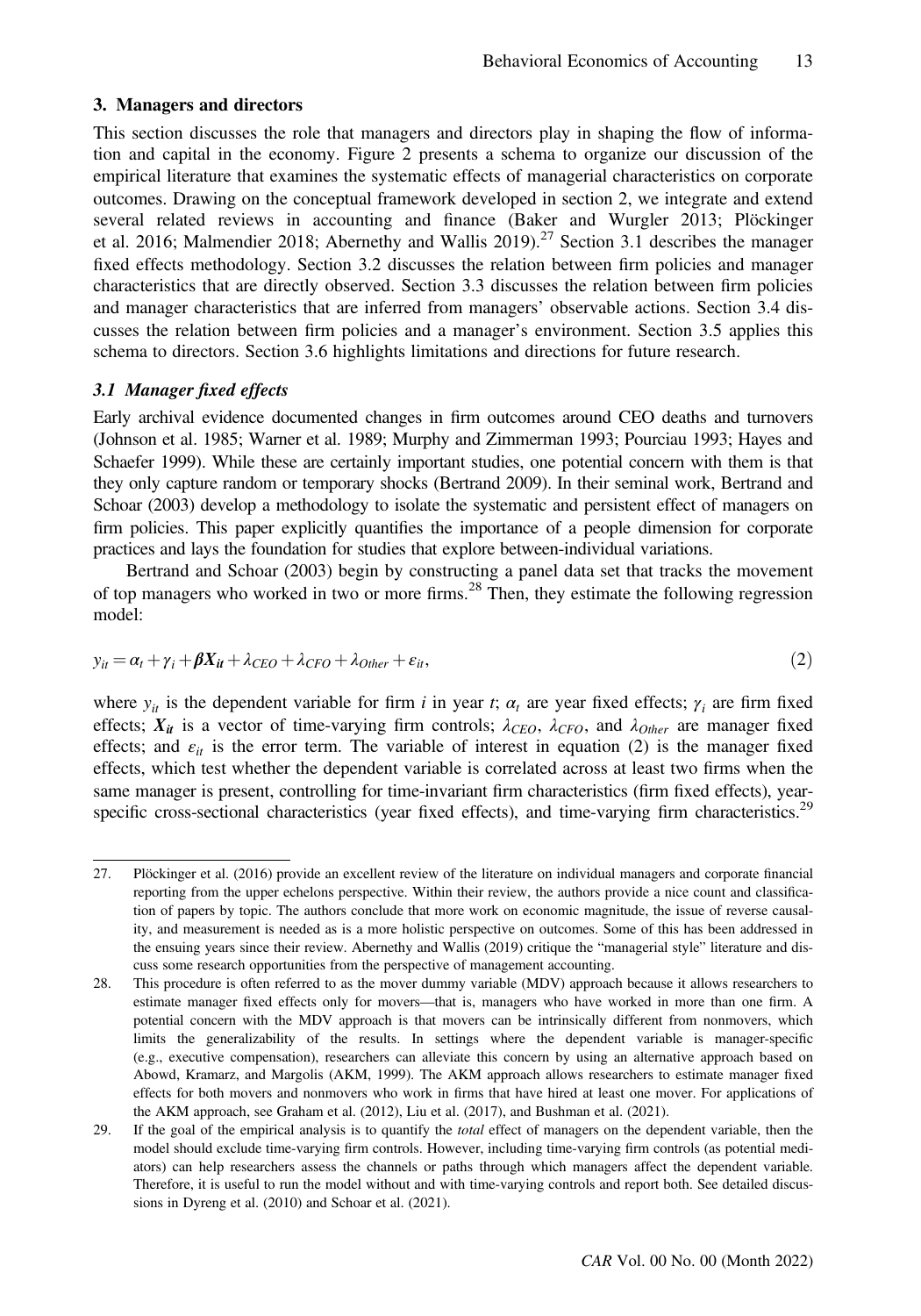Significant manager fixed effects imply that managers exert persistent, person-specific influences on the dependent variable. $30$ 

Several studies provide evidence that manager fixed effects explain a significant extent of the heterogeneity in accounting practices, including management forecasts (Bamber et al. 2010; Yang 2012), tax avoidance (Dyreng et al. 2010), discretionary accruals (Ge et al. 2011; Wells 2020), conference calls (Davis et al. 2015), and risk factor disclosures (Moon 2021). Manager fixed effects quantify the combined effect of all time-invariant manager-specific characteristics, but they do not specify the characteristics that matter for the outcome of interest.<sup>31</sup> To shed light on this front, a strand of literature studies the relation between firm policies and specific manager characteristics using firm-year panel data sets. The regression model often includes firm fixed effects. Therefore, the identification is not driven by average differences across firms, but instead comes from within-firm variation in CEO characteristics (i.e., from firms switching from one type of CEO to another). We elaborate on this literature in sections 3.2 and 3.3. Following the recommendation of Hambrick and Mason (1984), we organize our discussions around observable characteristics (e.g., gender, race/ethnicity, and experiences) and observable actions (e.g., option holdings) instead of unobservable psychological dimensions (e.g., risk-aversion and overconfidence).

# 3.2 Observable manager characteristics and firm policies

In this section, we discuss research examining the relation between firm policies and observable manager characteristics. Section 3.2.1 discusses innate characteristics and section 3.2.2 discusses managers' experiences.

# 3.2.1 Innate characteristics

3.2.1.1. Gender. A large strand of research documents differences in the preferences of men and women in the general population (Croson and Gneezy 2009). Several studies find that women, on average, are more risk-averse than men (Barsky et al. 1997; Sundén and Surette 1998; Barber and Odean 2001) and more averse to competition than men (Gneezy et al. 2003; Gneezy and Rustichini 2004; Niederle and Vesterlund 2007; Gneezy et al. 2009). In addition, there is evidence suggesting that women exhibit stronger social preferences compared to men (Beutel and Marini 1995; Adams and Funk 2012). These differences may explain why women, on average, do not commit as much corporate crime as men (Steffensmeier et al. 2013). The question of why such preferences exist has been researched less. One line of work draws on evolutionary biology to demonstrate how such preferences benefit each gender (Knight 2002).<sup>32</sup> More recent work shows that average gender differences in skills or traits are very small in comparison with the large within-gender variation in these skills or traits (Bertrand 2020). Nevertheless, women may make systematically different choices from men due to gender identity norms (Akerlof and Kranton 2010), which are common beliefs about what men and women should do (or what their personality should be). $^{33}$ 

While gender differences are observed in the general population, there are several reasons why gender differences might vanish at the top of the corporate ladder (Adams and Funk 2012).

<sup>30.</sup> See Fee et al. (2013), Plöckinger et al. (2016), and Abernethy and Wallis (2019) for some of the theoretical and methodological challenges associated with "managerial style" research.

<sup>31.</sup> These studies do test whether significant manager fixed effects are correlated with specific manager characteristics, but this analysis often lacks power (Dyreng et al. 2010).

<sup>32.</sup> Knight (2002) argues that the difference in competitiveness between men and women is due to differences in the cost of reproduction. The cost of reproduction is very low for males. As a result, males will attempt to mate with many partners, and they will compete with other males in order to do so. On the other hand, females incur a much higher cost of reproduction and, therefore, are more selective rather than competitive.

<sup>33.</sup> Bloomfield et al. (2021) provide evidence that evaluators rely on gender stereotypes to interpret unexpected behaviors.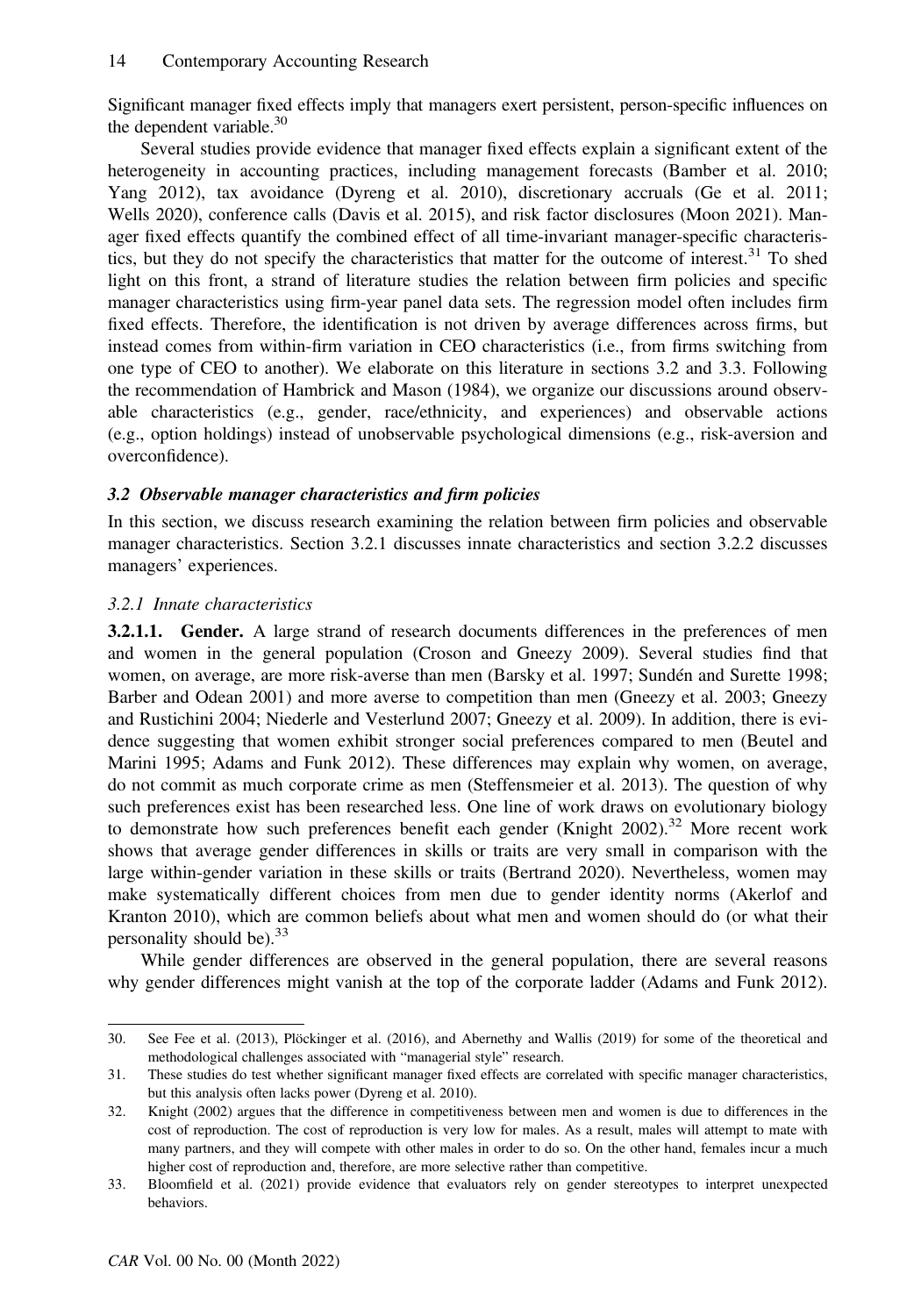For example, women who pursue leadership positions may be of a type more similar to the average male. In addition, there is evidence that women have been denied promotions for acting too "feminine" (Branson 2006), which again suggests that only women who behave or learn to behave like the average male are promoted (generally by males) to the top of their firm. Nevertheless, evidence exists that female CEOs differ from male CEOs and this difference has implications for firm policies. For example, firms with female CEOs are more likely to be targeted by activist hedge funds than firms with male CEOs, partly because female CEOs are more likely to cooperate during hedge fund interventions (Francis et al. 2021).

In accounting settings, there is evidence that compared with firms led by male executives, firms led by female executives manage earnings less (Barua et al. 2010), issue forecasts with wider bands (Huang and Kisgen 2013), pay more tax (Francis et al. 2014), use less positive tone in conference calls (Davis et al. 2015), adopt more conservative financial reporting (Francis et al. 2015), and face fewer lawsuits (Adhikari et al. 2019). Overall, these results suggest that firms with male executives pursue more aggressive policies than firms with female executives. A caveat with all these studies is that they establish associations but not causality. The small number of female top executives also limits the generalizability of the results. With an increasing number of women becoming top executives, we expect more powerful tests in the future that can help us better understand the mechanisms through which executive gender affects corporate outcomes.

3.2.1.2. Race/ethnicity. A growing body of research in economics suggests that culture can influence individual preferences and beliefs, where culture is defined as "values that ethnic, religious, and social groups transmit fairly unchanged from generation to generation" (Guiso et al. 2006, 23).<sup>34</sup> To the extent that managers' race/ethnicity reflects their inherited culture, it should have predictive power for managerial behavior and corporate outcomes.

Researchers have developed several innovative ways to obtain data on the race/ethnicity of managers. Several studies match a manager's surname (and first name) to a racial/ethnic group using machine learning algorithms (e.g., NamePrism).<sup>35</sup> Using this approach, Brochet et al. (2019) find that managers exhibit greater self-references and use a more optimistic tone in conference calls when they are from ethnic groups that emphasize individualism (e.g., Canada, the United Kingdom, and the United States) rather than collectivism (e.g., China, Singapore, and South Korea). Ellahie et al. (2017) find that CEOs prefer variable pay when their ethnicity's language has strong future time reference (i.e., it grammatically separates between the future and the present). This finding is consistent with the view that when people speak languages with strong future time reference, they disassociate the future from the present and, as a result, behave less cautiously (Chen 2013). $36$ 

Nguyen et al. (2018) propose a different approach. They hand-collect the birthplace for CEOs and their ancestors from [Ancestry.com.](http://ancestry.com) $37 \text{ Using these data, the authors identify US-born CEOs}$ whose parents or grandparents are immigrants (Gen 2–3 CEOs). This approach has two distinct

<sup>34.</sup> See section 2.3 for a detailed discussion on how culture is formed and transmitted.

<sup>35.</sup> NamePrism is one of the most effective classifiers available to the public (Ye et al. 2017).

<sup>36.</sup> Related research shows that managers are more likely to manage earnings, underinvest, and engage in tax avoidance, but are less likely to issue (long-horizon) management forecasts if they are located in a country with a language that grammatically separates between the future and the present (Kim et al. 2017, 2021; Guan et al. 2021; Na and Yan 2021).

<sup>37.</sup> [Ancestry.com](http://ancestry.com) is the world's largest genealogy database with more than 80 million family trees and more than 17 billion records.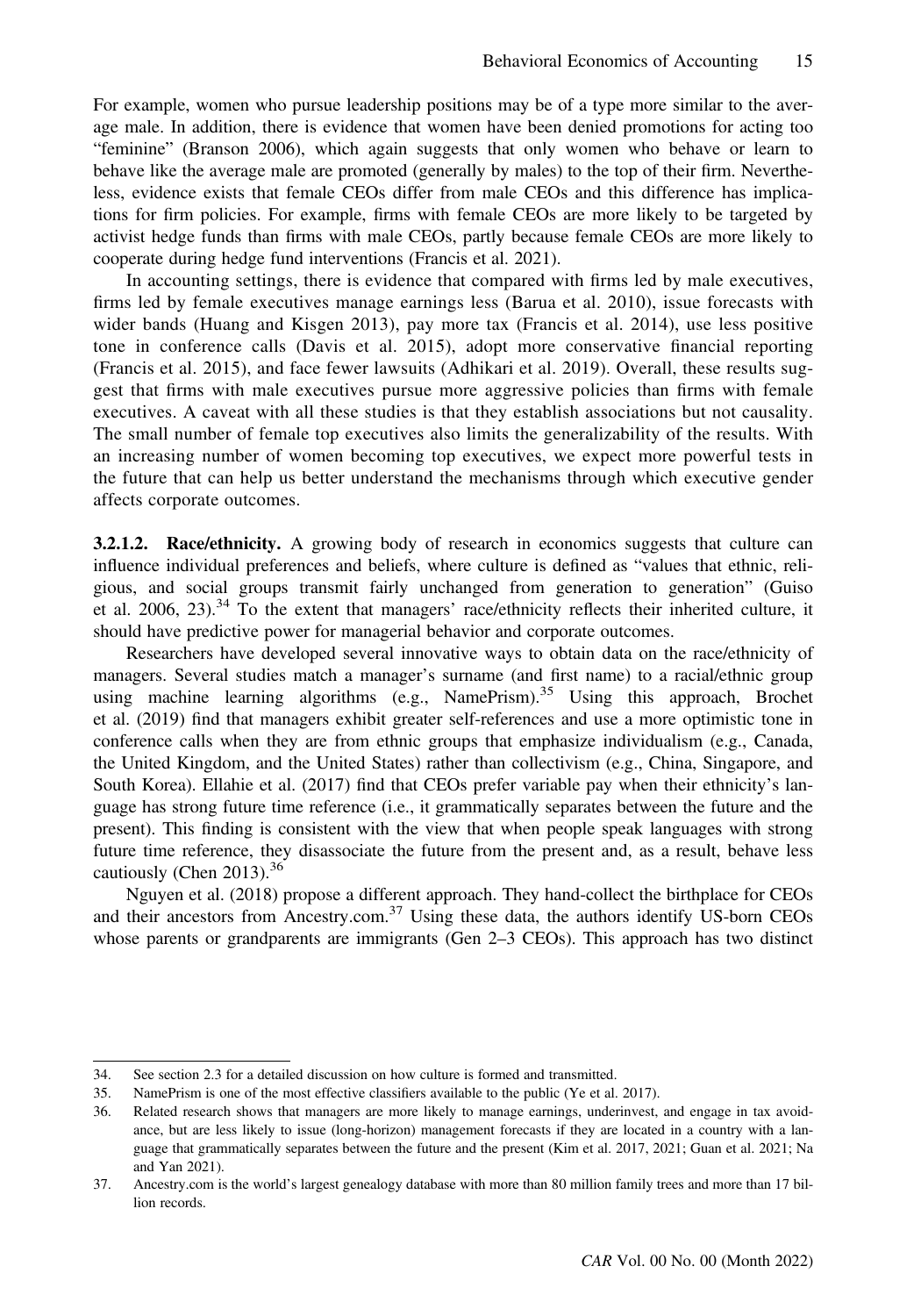advantages. First, it is less susceptible to measurement errors caused by naming issues.<sup>38</sup> Second, it can better pinpoint the effects of inherited culture since Gen 2–3 CEOs are exposed to the same legal, social, and institutional environment as other US-born CEOs. Overall, the literature suggests that CEOs' inherited culture (proxied by race/ethnicity) has a first-order effect on various firm outcomes. Similar to the gender studies, however, most of the results on race/ethnicity present associations rather than causality. More work is needed to identify the causal effect of race/ ethnicity on these different outcomes.

**3.2.1.3. Appearance.** Research in biology and psychology suggests that appearance is associated with individual preferences and behavior. For example, there is evidence that facial masculinity is related to aggressive behavior because both are linked to the hormone testosterone (Lefevre et al. 2013). Prior studies have shown that individuals with higher levels of testosterone have a stronger preference for competition, display reduced fear, and are more likely to engage in excessively risky behaviors such as gambling (Mehta et al. 2008). In addition, these individuals are more likely to cheat and they have a stronger desire to maintain social status (Eisenegger et al. 2010). Drawing on these insights, Jia et al. (2014) measure facial masculinity using the facial width-to-height ratio (fWHR) and document a positive relation between CEO facial masculinity and accounting misreporting. They also find that facial masculinity is positively associated with the incidence of insider trading and option backdating.<sup>39</sup>

There is also evidence that people form impressions of an individual based on the individual's appearance (Todorov et al. 2015). Graham, Harvey et al. (2017) ask survey participants to evaluate the facial attributes of CEOs based on beauty, competence, trustworthiness, and likability. They find that CEOs earn higher wages when they are rated as more competent, but compensation is not significantly correlated with any other facial attribute. Hsieh et al. (2020) measure facial trustworthiness using four facial features: the angle of the inner eyebrow ridge, face roundness, chin width, and nose-to-lip distance. Hsieh et al. (2020) find that auditors charge higher audit fees when their client's CEO has lower facial trustworthiness. Auditor tenure weakens this effect, consistent with auditors relying less on their initial impressions after gaining more relevant information.

Overall, the evidence suggests that an individual's appearance can be an informative signal about the individual's preferences, but it can also be a superficial signal that others rely on to make heuristic assessments. A limitation of archival research is that it is difficult to hold economic fundamentals constant as managers are not randomly assigned to firms. This challenge can be overcome with controlled experiments. For example, interesting field and experimental work by Brooks et al. (2014) provides evidence that investors like entrepreneurial pitches presented by attractive men more than entrepreneurial pitches presented by women, even when the content of the pitch is identical. We encourage more experimental studies along this line to further our understanding of impression formation.

# 3.2.2 Experiences

Individual behavior is shaped not only by nature (i.e., innate characteristics) but also by nurture (i.e., experiences). Several studies in behavioral economics suggest that experiences have a lingering effect on individual preferences and beliefs because individuals tend to overweight events that are easy to remember (Malmendier and Nagel 2011, 2016). Research in biology and psychology

<sup>38.</sup> Due to marriages and the convention of the wife taking on the husband's surname, people may not identify with the culture of their surname very much. Suppose, for example, a person has a British father and Chinese mother. Mothers often impose their culture on their family more than fathers, but the child of this couple would likely have a British surname. Further, the child of this couple might in adulthood marry a German and take on a German surname, but have no German upbringing whatsoever.

<sup>39.</sup> One avenue for future research is to examine whether CEO facial masculinity is related to tax avoidance.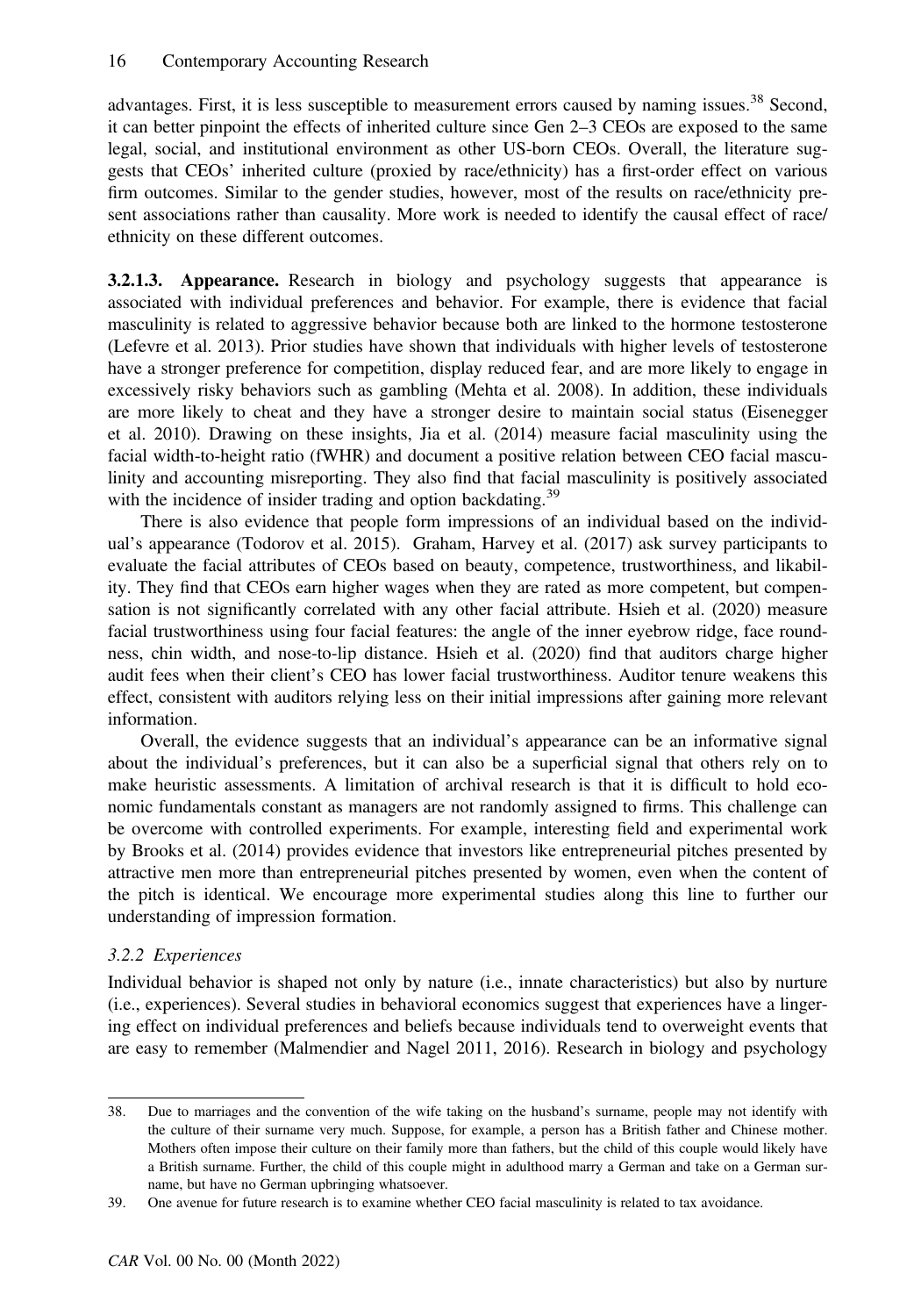has documented a similar phenomenon known as imprinting.<sup>40</sup> Marquis and Tilcsik (2013, 199) define imprinting as "a process whereby, during a brief period of susceptibility, a focal entity develops characteristics that reflect prominent features of the environment, and these characteristics continue to persist despite significant environmental changes." Research strongly suggests that individuals are susceptible to imprinting during periods of transition, which includes, but is not limited to, the early-life stage (Higgins 2005). During these periods, individuals feel heightened anxiety about their roles. To reduce this anxiety, individuals adopt preferences and beliefs that are more congruent with the new environment.

3.2.2.1. Early-life experiences. Several papers suggest that managers' early-life experiences influence the production of accounting information and other corporate decisions. CEOs who have early-life exposure to the Great Depression issue fewer forecasts (Bamber et al. 2010).<sup>41</sup> These CEOs are also associated with higher investment-cash flow sensitivity (Malmendier and Tate 2005) and underutilize debt (Malmendier et al. 2011). Donaldson (1990, 125) describes the psychology behind these effects as follows:

The corporate leaders of this period were young adults in the 1930s whose early business and personal lives were profoundly affected by the collapse of the capital markets during the Great Depression. This led them to be deeply skeptical of the public capital markets as a reliable source of personal or corporate funding, to avoid financial risk wherever possible, and to have an instinctive affinity for a strategy of self-sufficiency.

There is also evidence that early-life exposure to natural disasters has a persistent effect on managers' risk tolerance. In the US setting, Bernile et al. (2017) find that CEOs behave more aggressively when they experience early-life disasters with moderate levels of fatalities, consistent with CEOs becoming desensitized to the consequences of risk. However, CEOs behave more conservatively when they experience early-life disasters with high levels of fatalities.<sup>42</sup> This pattern is observed across several corporate decisions, including leverage, cash holdings, and acquisition activity. In the China setting, Hu et al. (2020) find that companies adopt more conservative accounting policies if their CEO has early-life exposure to the Great Chinese Famine.

Research also suggests that "place attachment" influences managers' corporate decisions. Following periods of industry distress, portions of the company (e.g., factories) that are near the CEO's childhood home experiences fewer employment and pay reductions and are less likely to be divested relative to other portions of the same firm (Yonker 2017). In addition, Lai et al. (2020) find that CEOs working near their childhood homes ("local CEO") are less likely to make myopic decisions than nonlocal CEOs. Local CEOs are less likely to cut research and development to beat the consensus analyst forecast or to avoid earnings decreases. Local CEOs also have higher CSR ratings and pay more state tax, but not federal tax.

Overall, the literature suggests that managers carry the "imprints" of their early-life experiences throughout their career. A nice feature of these studies for research purposes is that many early-life experiences are not the endogenous choice of managers. However, a major limitation of these studies is that it is often very difficult to pinpoint the psychological dimensions of these experiences that drive the observed effects.

<sup>40.</sup> The concept of imprinting was first documented by studying animal behavior. In 1873, biologist Douglas Spalding noticed that newly hatched birds follow the first moving object that they see, a behavior that is "stamped into their nature." Subsequent work documented imprinting in food and sexual preferences, aggression, and the selection of a home (Hess 1959).

<sup>41.</sup> An alternative interpretation is that CEOs who have early-life exposure to the Great Depression are older and may have advanced through their career when earnings guidance was a relatively rare practice.

<sup>42.</sup> Natural disasters include earthquakes, fires, floods, hurricanes, landslides, severe storms, tornadoes, tsunamis, and volcanic eruptions. A disaster has a high level of fatalities if it causes more than five fatalities and the number of fatalities is larger than 0.05% of the county population (e.g., Hurricane Katrina in 2005).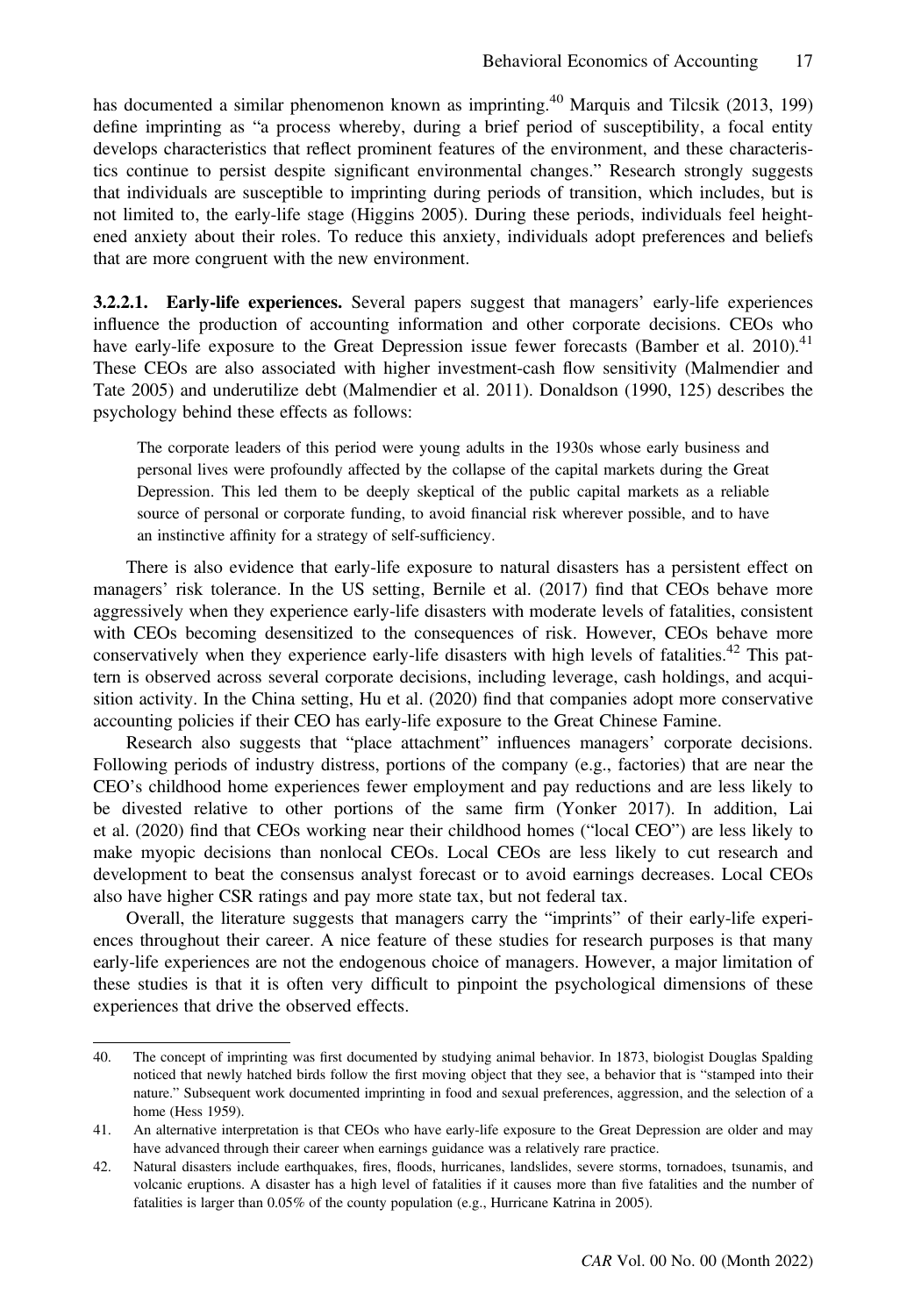3.2.2.2. Professional experiences. A large body of work documents the importance of managers' professional experiences (Guenzel and Malmendier 2020). However, unlike early-life experiences, professional experiences are often (though not always) the endogenous choice of managers, making it difficult to establish causality between managers' professional experiences and firm policies. A significant relation between managers' professional experiences and firm policies is consistent with two interpretations. The first interpretation is that managers' professional experiences shape their preferences, which, in turn, affects corporate decisions. The second interpretation is that managers with different preferences select into certain professions. In both scenarios, manager characteristics matter, but the mechanism differs. In the former, corporate decisions are driven by managers' experiences. In the latter, corporate decisions are driven by an omitted variable that is correlated with managers' experiences.

With these caveats in mind, prior research suggests that managers who have a CPA license are associated with higher financial reporting quality (Aier et al. 2005; Li et al. 2010), and shorthorizon event studies suggest that the market responds favorably to the appointment of managers who have an undergraduate or graduate degree in accounting (Vafeas 2009).<sup>43</sup> Graham, Hanlon et al. (2017) use survey data to examine whether companies use the theoretically correct marginal tax rate in their decision making. They find evidence consistent with many companies using the GAAP effective tax rate instead of the marginal tax rate to evaluate incremental decisions. Managers who have a CPA license or an accounting degree are 7.4% more likely to use the marginal tax rate.

However, research also suggests that the development of accounting expertise limits the acquisition of skills and knowledge that are valuable for nonaccounting responsibilities, including strategy, business development, global operations, and technology (Bernard et al. 2020). Consistent with a trade-off between accounting and nonaccounting expertise, managers with an accounting education are associated with greater underinvestment in high-growth industries (Hoitash et al. 2016).

Several studies have also examined managers promoted from nonaccounting functional tracks. Bamber et al. (2010) find that managers with legal backgrounds are more likely to issue forecasts that are below the consensus analyst forecast (i.e., guide expectations down), reflecting their heightened sensitivity to litigation risk. Davis et al. (2015) document that managers with consulting experience use more positive tone in conference calls, while managers with investment banking experience use less positive tone, reflecting the unique styles demanded by each profession. Custόdio and Metzger (2014) find that managers with a background in finance are less likely to rely on one company-wide discount rate rather than project-specific ones, they are able to obtain external financing even in tight credit conditions, and their investments are less sensitive to cash flows. Moreover, these managers were more responsive to the dividend and capital gains tax cuts in the Jobs and Growth Tax Relief Reconciliation Act. Ma et al. (2021) document that firms with generalist CEOs have lower credit ratings, suggesting that credit rating agencies consider a CEO's skill set when assessing a firm's overall creditworthiness.<sup>44</sup>

In addition, there is evidence that US CEOs who served in the military ("military CEOs") make more conservative corporate decisions. Benmelech and Frydman (2015) find that military CEOs are less likely to engage in fraud, invest less in research and development, and prefer lower leverage ratios. Moreover, Law and Mills (2017) find that military CEOs engage in less corporate tax avoidance and Bamber et al. (2010) find that military CEOs issue forecasts that guide expectations down.<sup>45</sup> Like many of the professional experiences described above, military experience can

<sup>43.</sup> Albrecht et al. (2018) document a "dark side" of accounting expertise. They find that accounting knowledge and experience increase the likelihood of misstatements when managers have incentives to misreport.

<sup>44.</sup> Generalist CEOs possess skills that are transferable across firms and industries, while specialist CEOs possess skills that are firm- or industry-specific (Custόdio et al. 2013).

<sup>45.</sup> An interesting avenue for future research is to conduct these analyses in other countries where military service is compulsory (e.g., South Korea).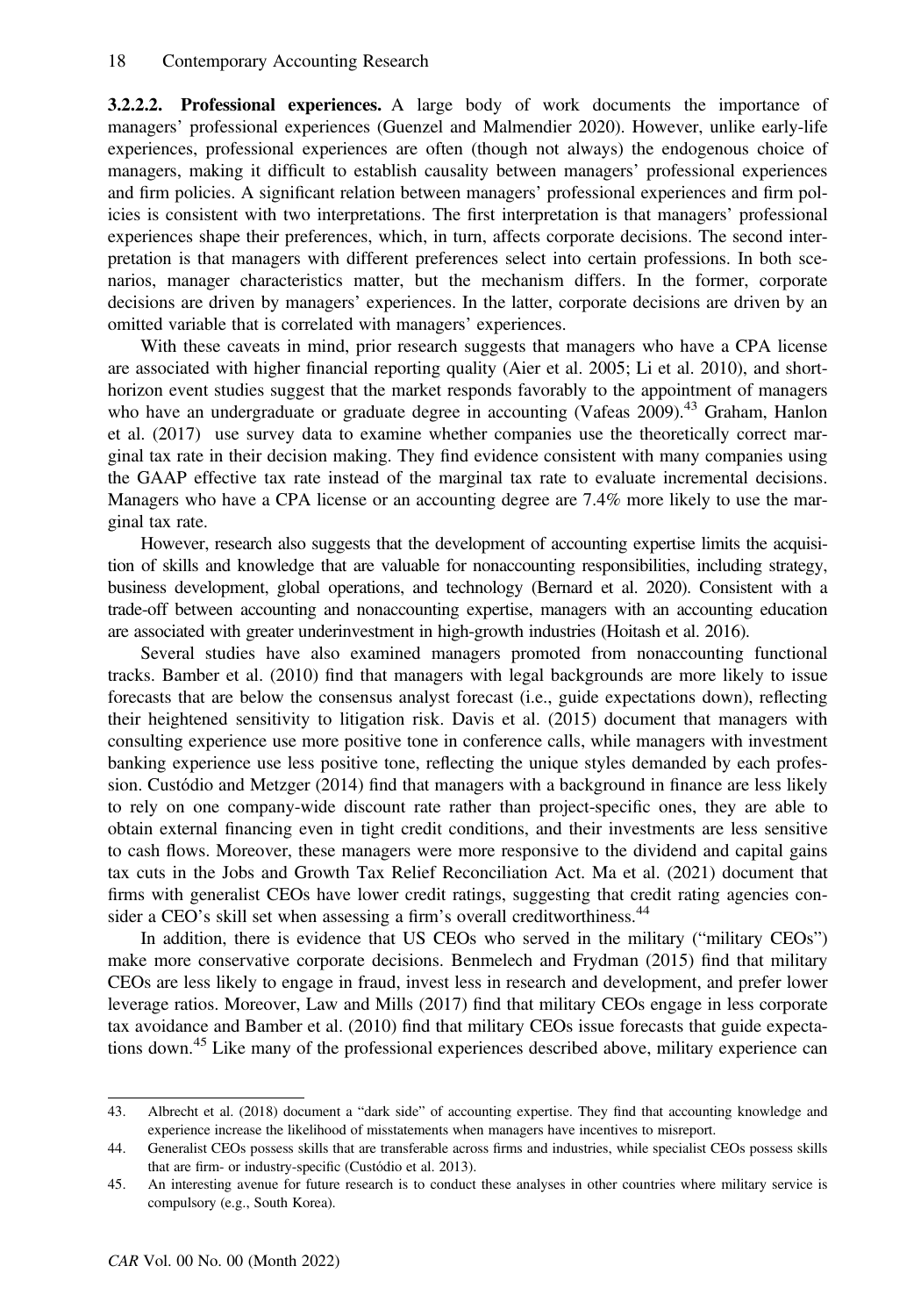be driven by selection issues—that is, people with different unobservable characteristics endogenously choose to join the armed forces. To alleviate this concern, researchers can instrument for veteran status by using variation in the likelihood of being drafted introduced by birth year.<sup>46</sup>

A few studies also examine managers' professional experiences that are induced by plausibly exogenous events. Schoar and Zuo (2017) examine the economic conditions at the start of a manager's career, which are outside of the manager's control. CEOs who start their careers during recessions ("recession CEOs") adopt more conservative corporate policies. Recession CEOs invest less, have lower leverage, and engage in less corporate tax avoidance. The effect of economic conditions at career start operates through two channels. First, recession CEOs and nonrecession CEOs follow different career trajectories. Recession CEOs are more likely to find an initial job at smaller and/or private firms. This, in turn, shapes a manager's skills and attitudes through firm-specific training and socialization. Second, recession CEOs acquire different skills and attitudes because they enter the labor market during a unique period, regardless of their initial job. During a recession, all firms tend to adopt conservative strategies that involve cutting costs and preserving resources. In a follow-up study, Schoar and Zuo (2016) show that the market assigns a positive and economically significant value to recession CEOs.<sup>47</sup> Relatedly, Ahmed et al. (2019) find that bank executives who served during the savings and loan crisis of the 1980s and 1990s exhibited stronger performance, lower risk-taking, and higher financial reporting quality during the global financial crisis of 2007–2009. An important takeaway from these studies is that the early-career stage is a formative period that has long-term effects on managers' behavior. Future research can explore the long-term effects of other important moments in a manager's career such as when a worker is promoted to an important managerial position for the first time.

To recap, a growing literature suggests that firm policies are systematically related to observable manager characteristics. These studies have examined managers' experiences and innate characteristics such as gender, race/ethnicity, and appearance. We end this section with two observations. First, when interpreting results, it is important to note that observable manager characteristics may be associated with more than one unobservable construct (e.g., risk-aversion and overconfidence). Second, the explanatory power of observable manager characteristics is often relatively low when compared with the manager fixed effects discussed in section 3.1. Therefore, while it is quite evident that "managers matter," more work is needed to identify the underlying characteristics that are economically meaningful in each context.

### 3.3 Using observable actions to infer manager characteristics

A third strand of the literature uses observable actions to infer manager characteristics. The idea of studying individuals' preferences through their observable actions was pioneered by Paul Samuelson's work on "revealed preferences."<sup>48</sup> Section 3.3.1 highlights managers' "on-the-job" actions, including their option holdings and speech patterns during conference calls. Section 3.3.2. highlights managers' "off-the-job" actions, including prior legal infractions and ownership of luxury goods.

<sup>46.</sup> For example, men born between 1931 and 1936 in the United States were more likely to be drafted during the Korean conflict (Benmelech and Frydman 2015).

<sup>47.</sup> The underlying assumption for this analysis is that firms try to find the best match for the CEO position. When firms successfully hire a risk-seeking candidate, there is no market reaction because there is little uncertainty that firms can do so given the abundant supply of nonrecession CEOs.

<sup>48.</sup> Mas-Colell et al. (1995, 5) describe the advantages of this approach as follows:

This choice-based approach has several attractive features. It leaves room, in principle, for more general forms of individual behavior than is possible with the preference based approach. It also makes assumptions about objects that are directly observable (choice behavior), rather than about things that are not (preferences). Perhaps most importantly, it makes clear that the theory of individual decision making need not be based on a process of introspection but can be given an entirely behavioral foundation.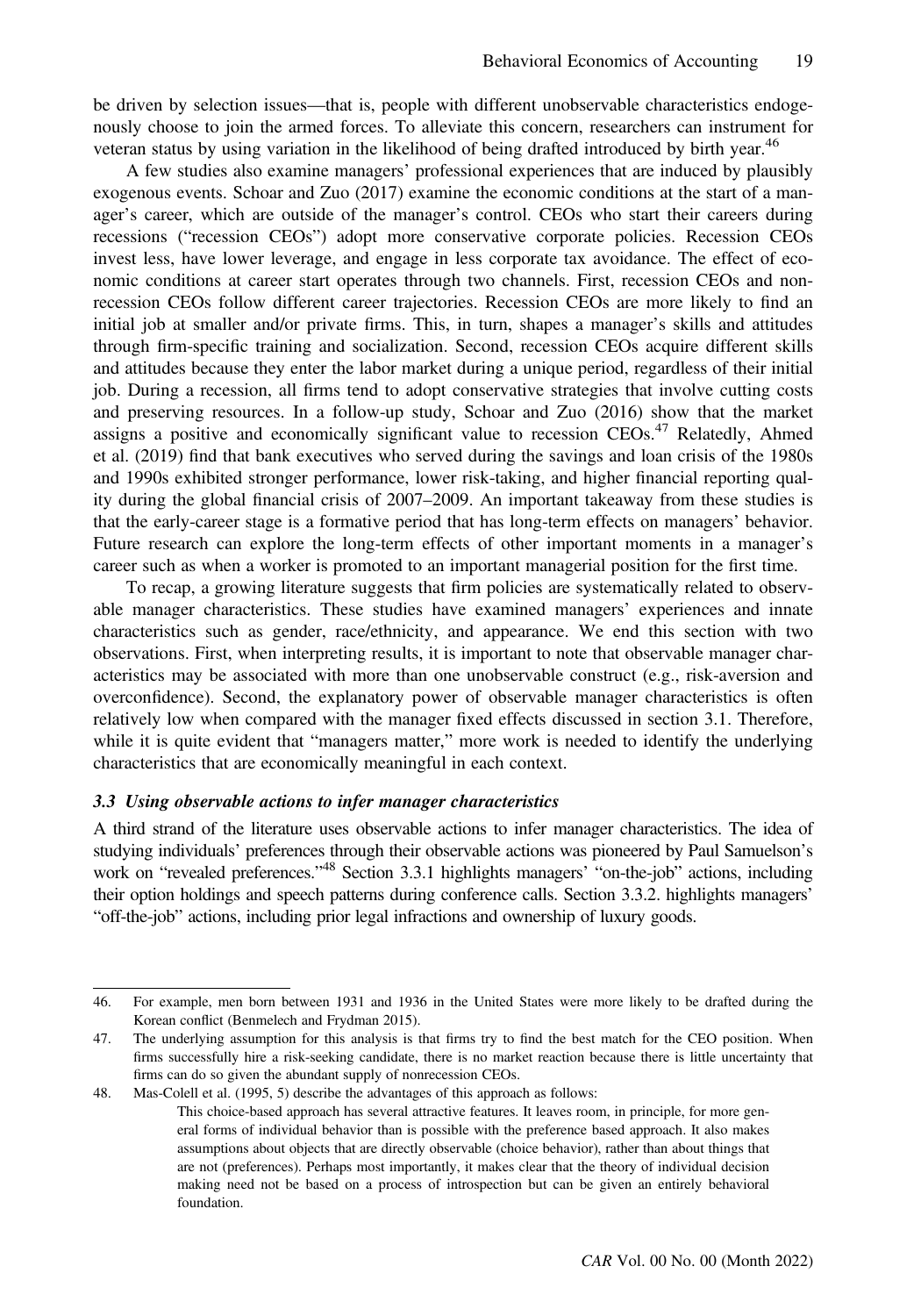#### 3.3.1 On-the-job actions

3.3.1.1. Option holdings. Malmendier and Tate (2005) laid the groundwork for using managers' actions to infer their underlying characteristics. In their seminal paper, Malmendier and Tate (2005) use managers' option holdings to infer overconfidence, where overconfidence refers to an overestimation of the mean and an underestimation of the variance of the underlying distribution (Malmendier 2018). In general, options should never be exercised except at expiration or just before dividend payments because the right to delay buying the underlying stock has nonnegative value and investors can freely diversify (Merton 1973). Malmendier and Tate (2005) argue that this logic does not hold for executive options. Executive options are not tradeable, and executives cannot short-sell company stock to hedge the risk of their holdings. Furthermore, executives are highly exposed to firm risk because a large fraction of their wealth is invested in their firm. Due to this underdiversification, risk-averse executives should exercise options early when the stock price is high enough. Overconfident managers may delay option exercise or even buy additional company stock because they overestimate the future returns of their projects and believe that the price of their company's stock will rise more than they objectively should. In a follow-up paper, Malmendier and Tate (2008) validate their option-based measure of overconfidence using a press-based measure of overconfidence. The pressbased measure compares the number of articles that describe a manager as "confident" and "optimistic" versus the number of articles that describe the manager as "not confident," "not optimistic," and "reliable," "cautious," "conservative," "practical," "frugal," or "steady."

Several studies use these measures to document the effects of managerial overconfidence on firm policies. There is evidence that overconfident CEOs are associated with higher investment-cash flow sensitivity (Malmendier and Tate 2005) and lower-quality acquisitions (Malmendier and Tate 2008). Because overconfident managers are more likely to invest in value-destroying projects and ignore negative feedback, they are also associated with higher crash risk (Kim et al. 2016). On the financing side, overconfident managers prefer to use cash and riskless debt, perhaps because they believe that their firm is undervalued by the market and, therefore, view external financing as too costly (Malmendier et al. 2011). In addition, there is considerable evidence that managerial overconfidence shapes firms' accounting practices. Overconfident CEOs are more likely to misreport (Schrand and Zechman 2012), issue overly optimistic forecasts (Hribar and Yang 2016), report research and development expenditures as a separate line item (Koh et al. 2017), and engage in aggressive tax planning (Chyz et al. 2019). Overconfident CEOs are less likely to adopt conservative financial reporting (Ahmed and Duellman 2013) or impair goodwill (Chung and Hribar 2021).

The general conclusion from the previous studies is that managerial overconfidence leads to adverse consequences, such as misreporting and lower-quality acquisitions. However, additional research shows that managerial overconfidence can benefit shareholders by increasing investments in risky, innovative projects (Galasso and Simcoe 2011; Hirshleifer et al. 2012) and by attracting suppliers who are more willing to commit to relationship-specific investments (Phua et al. 2018). There is also evidence that adequate controls and independent viewpoints offered by an independent board can reduce the downside of CEO overconfidence (Banerjee et al.2015) and that firms that combine an overconfident CEO with conservative accounting are able to achieve superior performance (Hsu et al. 2017).

To summarize, the previous studies use a manager's option holdings to infer overconfidence and examine its economic consequences. We encourage future research to further our understanding along three dimensions. First, the existing literature focuses on the time-invariant component of overconfidence and examines variation in overconfidence across managers. The literature would benefit from more work on the time-varying component of overconfidence. For example, it would be interesting to study how managers become overconfident (Hilary and Hsu 2011) and how a manager's confidence can change with various contextual factors. Second, a manager's option holdings can also reflect the manager's risk tolerance, which is a different construct than overconfidence. Future research can develop more powerful tests to disentangle these different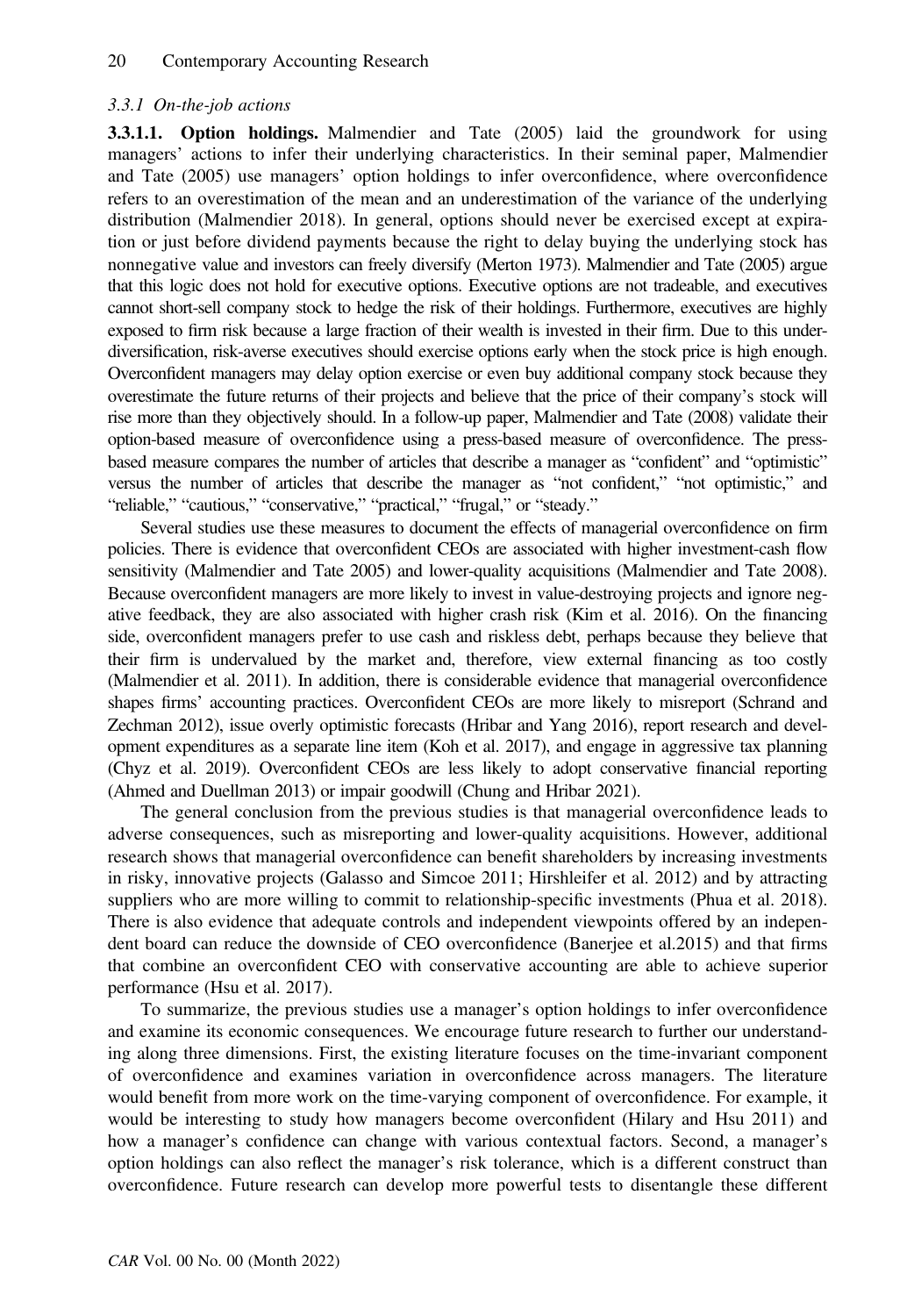underlying constructs. Third, it would be helpful to validate the option-based measure with more direct measures based on surveys or experiments (Kaplan et al. 2021).

3.3.1.2. Communication. Research in social psychology and linguistics has long recognized that communication, written, verbal, and nonverbal, is a form of personal expression that conveys a wealth of information about the sender's underlying characteristics.<sup>49</sup> Drawing on this insight, several studies have used executive communication to infer managers' personality traits.

Chatterjee and Hambrick (2007) pioneered this approach. They measure CEO narcissism based on the use of first-person singular pronouns in CEO speech (i.e., I, me, mine, my, myself). The intuition for this measure is that the use of first-person singular pronouns reflects self-focus, an important hallmark of narcissists (Raskin and Shaw 1988). Chatterjee and Hambrick (2007) supplement this measure with another measure based on the prominence of the CEO's photograph in the annual report. These measures, however, can be difficult to apply to non-CEO executives because they rarely speak during conference calls and their photographs are rarely included in the annual report. Ham et al. (2017) address this concern by using signature size to measure CFO narcissism.

Due to an inflated sense of self-importance, narcissists tend to overestimate their ability and the likelihood of positive outcomes, leading to overconfident behavior. Indeed, narcissistic managers are more likely to engage in tax sheltering (Olsen and Stekelberg 2016), manage earnings (Ham et al. 2017), overinvest (Ham et al. 2018), and exclude expenses from non-GAAP earnings (Abdel-Meguid et al. 2021). There is also evidence that auditors perceive greater audit risk when their client's CEO is narcissistic and charge higher audit fees as a result (Judd et al. 2017).

In addition to examining narcissism, a few studies use executives' verbal and written communication to measure other personality traits. Larcker and Zakolyukina (2012) use data on subsequent restatements to identify "deceptive" and "truthful" managers. They find that deceptive managers refer more to general knowledge, use fewer nonextreme positive emotion words, and use fewer references to shareholder value. Gow et al. (2016) use linguistic features extracted from conference calls to measure the Big Five personality traits (OCEAN): openness to experience, conscientiousness, extraversion, agreeableness, and neuroticism.<sup>50</sup> Similarly, Green et al. (2019) measure CEO and CFO extraversion by analyzing their speech patterns in conference calls.<sup>51</sup> Dikolli et al. (2020) use shareholder letters to measure CEO behavioral integrity, defined as "the perceived pattern of alignment between an actor's words and deeds" (Simons 2002, 19).<sup>52</sup>

There is also emerging evidence that managers' nonverbal communication is informative about managers' personal characteristics and that nonverbal communication significantly affects others' perceptions of managers. Researchers have used a manager's vocal cues during earnings conference calls to measure the manager's positive and negative emotions, and there is evidence that managers' vocal cues contain useful information about firm fundamentals (Mayew and Venkatachalam 2012; Hobson et al. 2012).<sup>53</sup> Blankespoor et al. (2017) use a survey approach and ask participants to view videos of CEOs' IPO presentations with verbal content filtered out. They document a positive relation between the overall perception of a CEO and pricing at all stages of the IPO.

<sup>49.</sup> See, for example, Pennebaker and King (1999), Schwartz et al. (2013), and Park et al. (2015).

<sup>50.</sup> The Big Five is the most widely accepted taxonomy of personality traits in psychology (Almlund et al. 2011).

<sup>51.</sup> Extraverts use words that are easier to visualize and are more emotionally charged. Extraverts also speak more, repeat themselves more often, and use more common language (Mairesse et al. 2007).

<sup>52.</sup> There are two schools of thought on integrity in the leadership and organizational science literatures: behavioral integrity as defined above and moral integrity which requires adherence to moral values (Krylova et al. 2017).

<sup>53.</sup> More recently, Jiang et al. (2019) develop a manager sentiment index based on the aggregate textual tone of corporate financial disclosures and find that manager sentiment negatively predicts stock returns. Mayew et al. (2020) show that manager dialogues with bearish analysts whose forecasts are missed are more informative.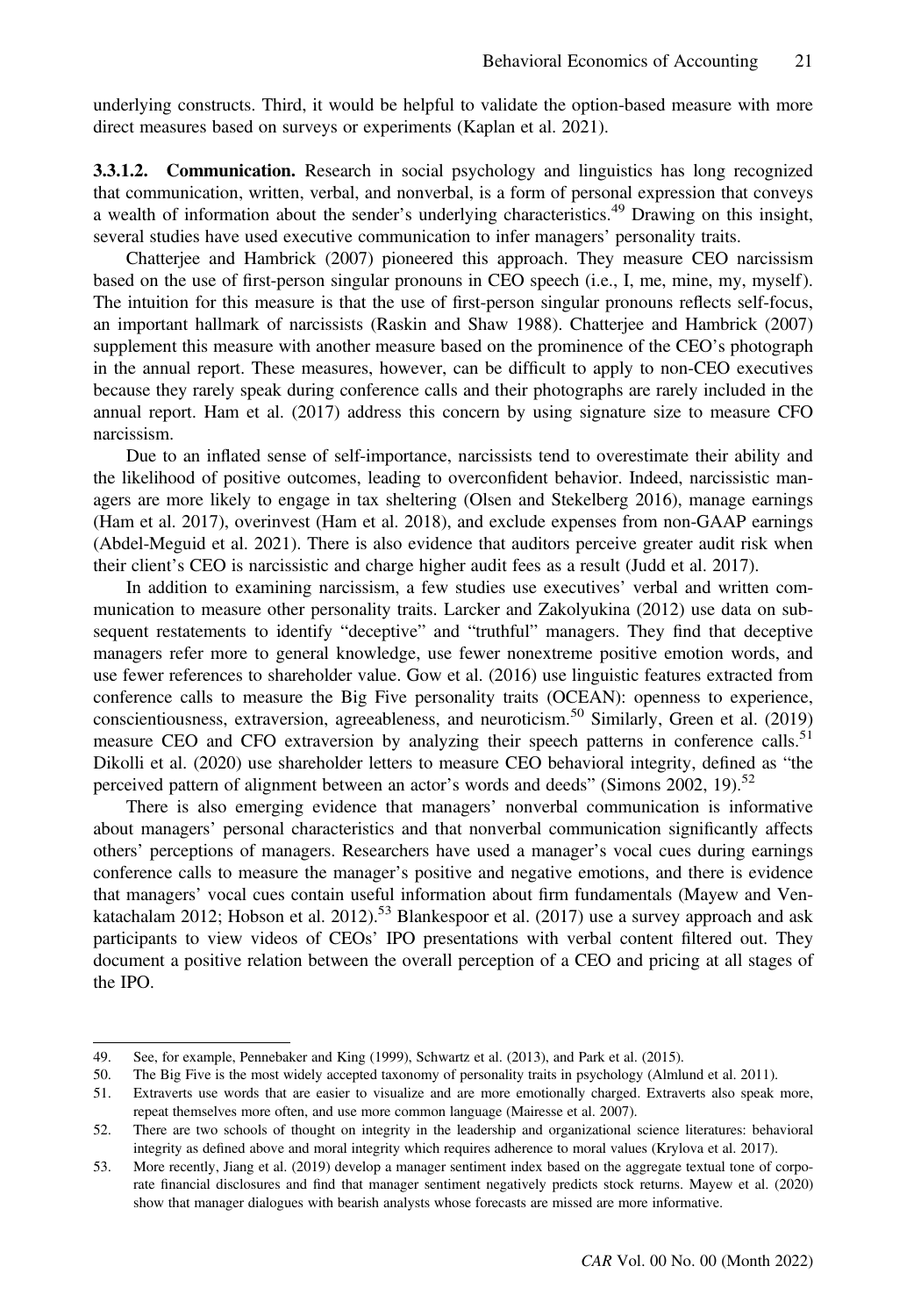Dávila and Guasch (2021) study nonverbal behavior in videotapes of entrepreneurs pitching their business ideas. Specifically, they measure body expansiveness using OpenPose, an algorithm developed by the CMU Perceptual Computing Lab. An individual has an expansive posture (as opposed to a contractive posture) if they exhibit widespread limbs, a stretched torso, and/or take up considerable physical space. The authors show that managers who have an expansive posture are associated with higher forecast errors, higher proposed firm valuations, and a higher likelihood of funding success, but a lower survival rate. The authors argue that an individual's physical expansiveness is associated with characteristics such as dominance, attractiveness, and passion, which affect investor perceptions and firm outcomes. The authors interpret their results as evidence that investors on average do not correctly incorporate the informational value of nonverbal communication. An interesting avenue for future research is to explore investor heterogeneity and study whether more sophisticated investors can better extract the signals from managers' nonverbal cues.

To date, the literature has used a manager's written, verbal, and nonverbal communication to extract useful information about the manager's personality. A common challenge with this approach is that conference calls and shareholder letters are not only affected by a manager's personality, but they are also affected by a firm's economic fundamentals and quite possibly the firm's general counsel and investor relations department. This reflects an inherent identification problem in much of this research—what effects are truly attributable to managers rather than omitted firm-specific factors? We encourage future research to use novel data and adopt multiple research methods to further this literature as each research method has its unique strengths and weaknesses. One advantage of experimental studies is that they can hold economic fundamentals constant when examining the determinants and consequences of managers' linguistic features (Asay et al. 2018; Tan et al. 2019). However, experimental studies potentially have less external validity compared to archival studies.

3.3.1.3. Firm outcomes. A few studies use firm outcomes to infer manager characteristics. One example is Demerjian et al. (2012) who propose a measure of managerial ability based on the efficiency with which firms transform corporate resources into revenues. The intuition for their measure is that better managers should be able to generate higher revenues for a given level of resources. This measure of managerial ability has been used to study a number of phenomena in accounting. Baik et al. (2011) find that the probability of issuing forecasts increases with managerial ability, consistent with managers issuing forecasts to signal their ability (Trueman 1986). In addition, there is evidence that managers with higher ability are associated with higher financial reporting quality (Demerjian et al. 2013) and greater corporate tax avoidance (Koester et al. 2017). Prior research also suggests that capital market participants perceive differences in managerial ability, as reflected in credit ratings (Bonsall et al. 2017; Cornaggia et al. 2017) and audit fees (Krishnan and Wang 2015).

A challenge with using firm efficiency to measure managerial ability is that firm efficiency could reflect factors unrelated to managerial ability, including but not limited to firm-specific factors. At the same time, controlling for firm-specific factors such as firm size can remove the effects of managerial ability. If better managers work at larger firms, then controlling for firm size would eliminate this effect. We encourage future research to develop measures of managerial ability based on variables more directly related to the actions of managers. Controlled experiments can also assist in developing and validating more precise measures of managerial ability.

To summarize, prior studies have used managers' option holdings to infer overconfidence, communication in conference calls and shareholder letters to infer several dimensions of personality, and firm efficiency to infer managerial ability. A challenge with this approach is that option holdings, conference calls, shareholder letters, and firm efficiency are influenced by a number of firm-specific factors. Researchers can alleviate the concern that results are contaminated by firmspecific effects by studying managers' off-the-job actions, a topic we turn to next.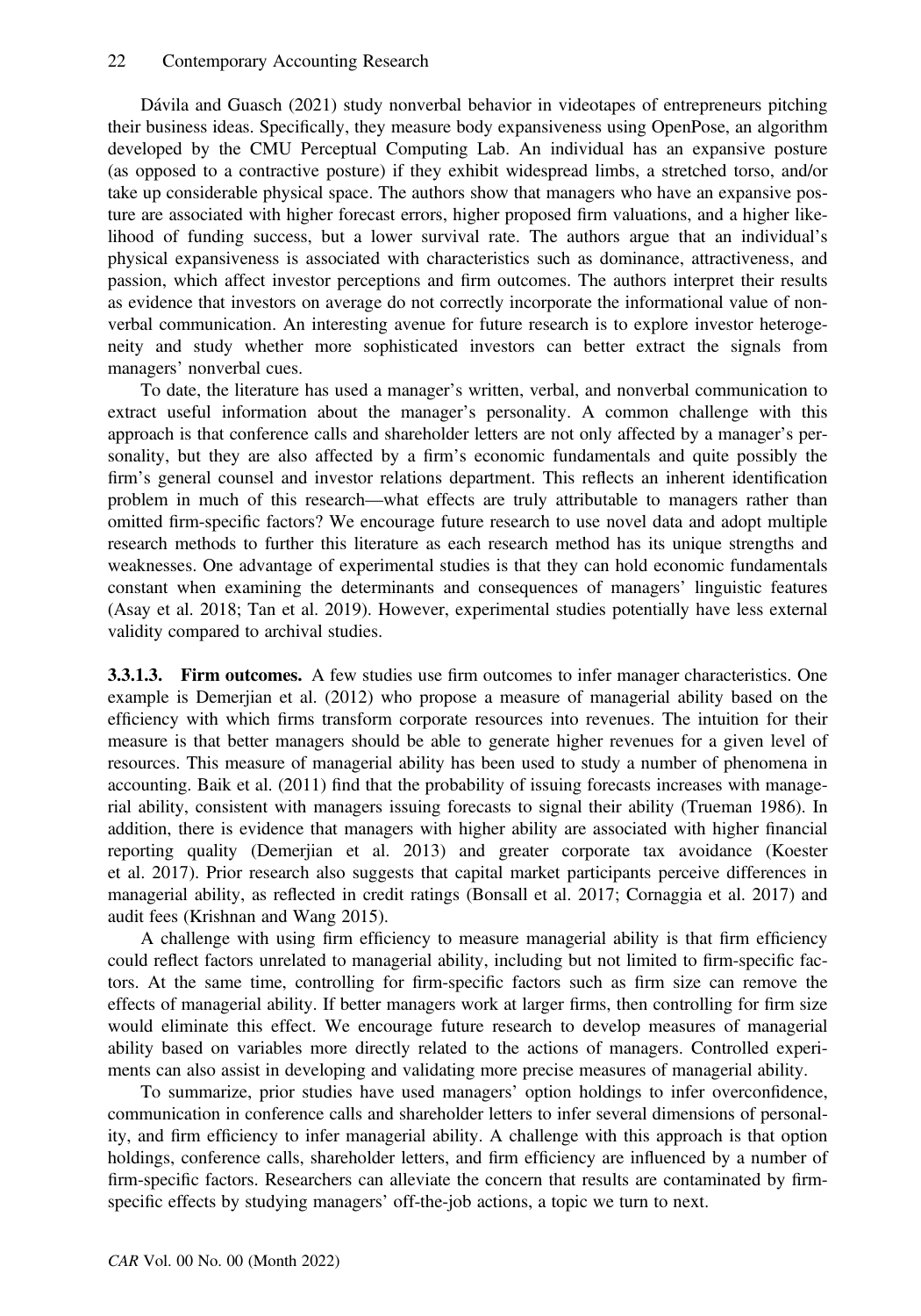#### 3.3.2 Off-the-job actions

A growing literature relates corporate outcomes to managers' off-the-job behavior (Ge and Moon 2021).<sup>54</sup> The use of managers' off-the-job actions is grounded in behavioral consistency theory (Allport 1937, 1966; Epstein 1979, 1980; Funder and Colvin 1991). Behavioral consistency theory posits that individuals tend to exhibit consistent behaviors across different situations. For example, prior research suggests that there is a positive relation between CEOs' personal leverage and leverage at the firm level (Cronqvist et al. 2012), and executives who engage in personal tax evasion (through option backdating) are associated with greater tax sheltering at the firm-level (Chyz 2013) and a higher likelihood of committing fraud at the firm-level (Biggerstaff et al. 2015).<sup>55</sup>

Relatedly, Davidson et al. (2015) examine whether prior legal infractions and ownership of luxury goods are associated with job performance. The authors find that CEOs and CFOs with prior legal infractions (e.g., domestic violence, driving under the influence, drug charges, traffic violations) are more likely to commit fraud. The authors also argue that CEOs who choose not to purchase luxury goods ("frugal CEOs") are more likely to run a "tight ship" compared to CEOs who indulge in luxury goods ("materialistic CEOs"), and they find evidence consistent with non-CEO insiders being less likely to perpetrate fraud when a CEO is frugal.<sup>56</sup> In a subsequent paper, Davidson et al. (2019) find that CSR scores are positively associated with performance when a CEO is frugal, but CSR scores are not related to performance when a CEO is materialistic. Bushman et al. (2018) find that the strength of risk management functions is higher in banks with frugal CEOs. In a similar vein, Biggerstaff et al. (2021) argue that the amount of golf played by executives is inversely related to their effort at work. They document that when CFOs spend more time on the golf course, their firms exhibit lower earnings quality, less accurate guidance, and reduced participation in conference calls. The amount of golf played by CEOs, however, does not have an effect on the firm's information environment, suggesting that CFOs likely play a larger role in the financial reporting process than CEOs. Sunder et al. (2017) examine a different offthe-job behavior—CEOs who have a pilot license ("pilot CEOs"). They argue that pilot certification captures sensation seeking, a personality trait that combines risk-taking with a desire for new experiences.<sup>57</sup> Consistent with this interpretation, pilot CEOs acquire more patents and patent citations, and they achieve greater innovative output for a given level of research and development expenditure.<sup>58</sup>

There is also growing evidence that firm policies are related to managers' political views, which are typically measured using political donations (Hutton et al. 2014; Hutton et al. 2015). Prior research shows that Democratic managers spend more on CSR (Chin et al. 2013; Di Giuli and Kostovetsky 2014). An interesting avenue for future research is to examine how managers with different political views interact in the product and factor markets. The concept of affective polarization in the political sciences literature suggests that individuals tend to dislike and distrust those from the other party (Iyengar et al. 2019).

<sup>54.</sup> Ge and Moon (2021) provide an excellent review of the literature on managers' off-the-job behavior. The authors provide three main concerns: (i) it is unclear exactly what traits researchers try to capture, (ii) it is not clear how the managerial traits relate to one another, and (iii) generalizability is a concern because of data constraints and the specificity of the research settings employed.

<sup>55.</sup> A related line of research shows that corporate decision making is affected by not only corporate tax incentives but also CEOs' personal tax incentives (Hanlon and Hoopes 2014; Yost 2018; Armstrong et al. 2019; Hanlon et al. 2021).

<sup>56.</sup> Davidson et al.'s (2015) sample covers the period 1992–2004, and includes all frauds identified by the SEC up to June 2010. An interesting avenue for future research is to examine whether these results still hold today.

<sup>57.</sup> Prior research focuses on the economic determinants of corporate risk taking, such as taxes (Ljungqvist et al. 2017), financial reporting frequency (Fu et al. 2020), and relative performance evaluation (Do et al. 2021).

<sup>58.</sup> The authors include industry fixed effects in their analyses to control for heterogeneity in the use of patents.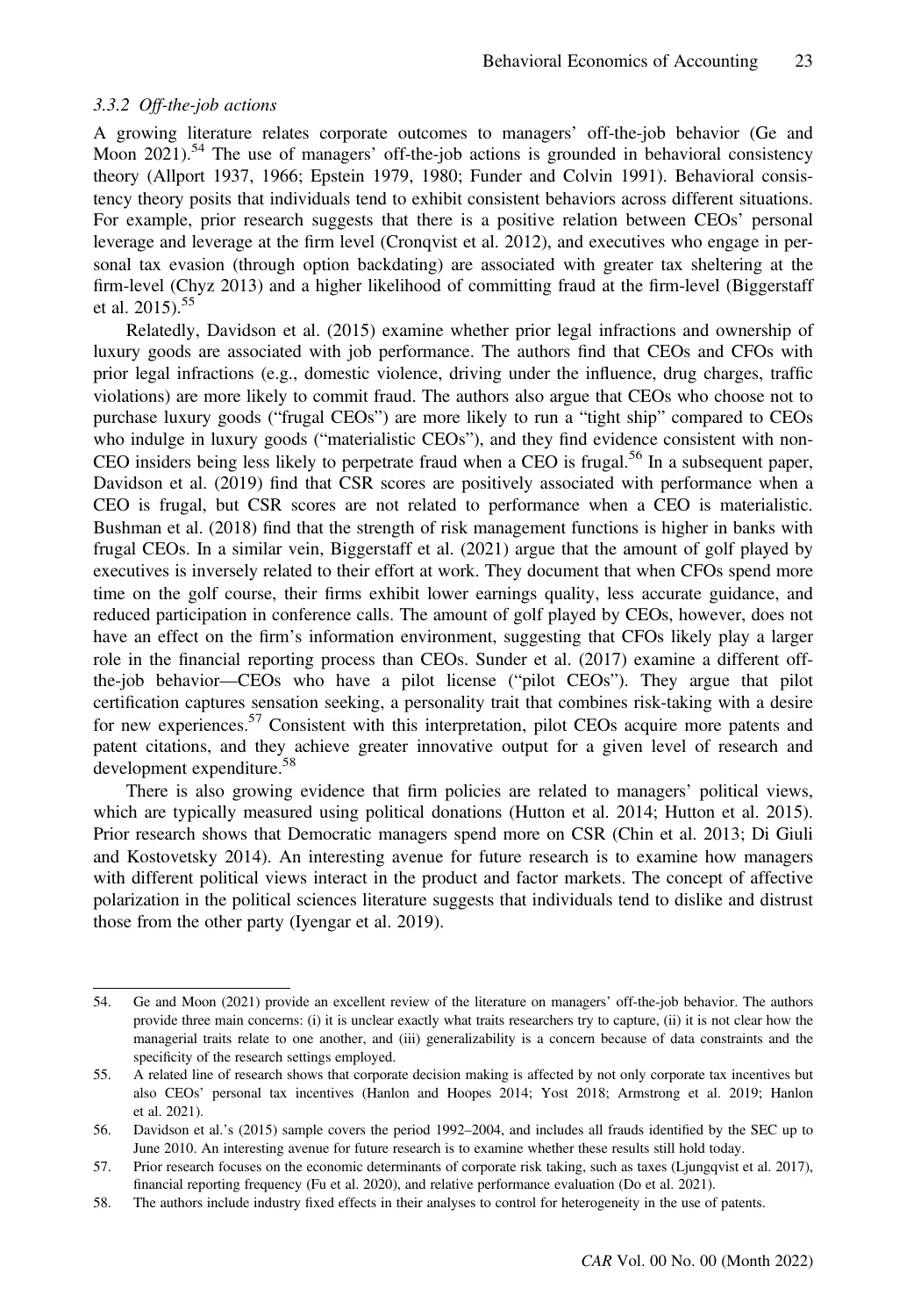Lastly, a few studies use survey responses to gauge managers' underlying characteristics.<sup>59</sup> For example, the Duke University/CFO Business Outlook Survey is administered quarterly to CFOs and others who have financial decision-making roles, such as directors of finance, controllers, and treasurers. Survey participants are asked a series of questions related to the financial outlook of their firm and their expectations for the US economy.<sup>60</sup> Using this survey, Hribar et al. (2017) find that higher managerial sentiment is associated with lower contemporaneous loan loss provisions. Moreover, the realization of this accrual (i.e., future charge-offs) is higher for each dollar of current period loan loss provision when managerial sentiment is higher.

Overall, novel data on managers' off-the-job actions offer opportunities for researchers to measure many managerial attributes that affect firm outcomes. However, it is often difficult to pin down the underlying construct of a specific action (e.g., ownership of luxury goods). In addition, a yet to be answered question is whether investors' perceptions of a manager are distorted by the manager's offthe-job actions that are unrelated to the manager's professional conduct. More importantly, it is unclear to what extent researchers should be encouraged (or allowed) to dig out the "private life" of corporate managers—an ethical consideration that is often ignored in archival research, but very much emphasized in experimental work. This type of archival research might fall into the category of human subjects research and require a review from the Institutional Review Board (IRB). For example, the Committee for Protection of Human Subjects at the University of California, Berkeley notes that projects are considered human subjects research when they involve "private data sets obtained with identifiers" or "stolen, hacked, accidentally released data about individuals."<sup>61</sup>

#### 3.4 Environment

A fourth strand of research examines how a manager's judgment and decision making is affected by the manager's environment. One line of work uses firm location to measure various contextual features. Hilary and Hui (2009) provide evidence that firms have lower volatility in equity returns and return on assets when they are located in US counties with higher levels of religiosity. Hasan et al. (2017) document that corporate tax avoidance is negatively associated with social capital, defined as values and beliefs that aid cooperation. The authors measure social capital at the county-level based on the strength of civic norms and the density of social networks. Hayes et al. (2021) find that customers are less likely to file complaints against banks if they are located in a high-trust area and this, in turn, affects how banks treat their customers.<sup>62</sup> While these studies focus on informal institutions that are relatively stable, Chen, Wu et al. (2021) adopt a different approach and use terrorist attacks (e.g., the 9/11 attacks) around firm headquarters as an adverse shock to (time-varying) managerial sentiment. Chen, Wu et al. (2021) find that managers in affected areas issue more negatively-biased earnings forecasts. An interesting avenue for future research is to examine if these terrorist attacks have any long-term effects on managerial behavior, similar to what prior research documents for natural disasters (Bernile et al. 2017).

Researchers have also examined how CEOs' marital status and family composition affect their decision making. Roussanov and Savor (2014) find that married CEOs behave more conservatively than CEOs who are not married. One explanation for this finding is that married CEOs may make decisions based on the objective function of their family. It is likely that CEOs are more risk tolerant than their spouse and children. To the extent that married CEOs maximize the

<sup>59.</sup> See, for example, Kaplan et al. (2012), Ben-David et al. (2013), Graham et al. (2013), and Kaplan and Sorensen (2021). Two common limitations of surveys are (i) relatively small samples, especially when the participant pool is restricted to senior managers and (ii) potentially biased responses that deviate from true preferences or beliefs (Bertrand and Mullainathan 2001).

<sup>60.</sup> See [www.cfosurvey.org](http://www.cfosurvey.org/) for additional information about the survey.

<sup>61.</sup> See [https://cphs.berkeley.edu/secondarydata.pdf.](https://cphs.berkeley.edu/secondarydata.pdf)

<sup>62.</sup> They utilize two measures of trust. Their first measure relies on data from the General Social Survey, a biennial survey of social characteristics and attitudes (<https://gss.norc.org/About-The-GSS>). Their second measure relies on census data that contain information about the ancestral origins of the local population.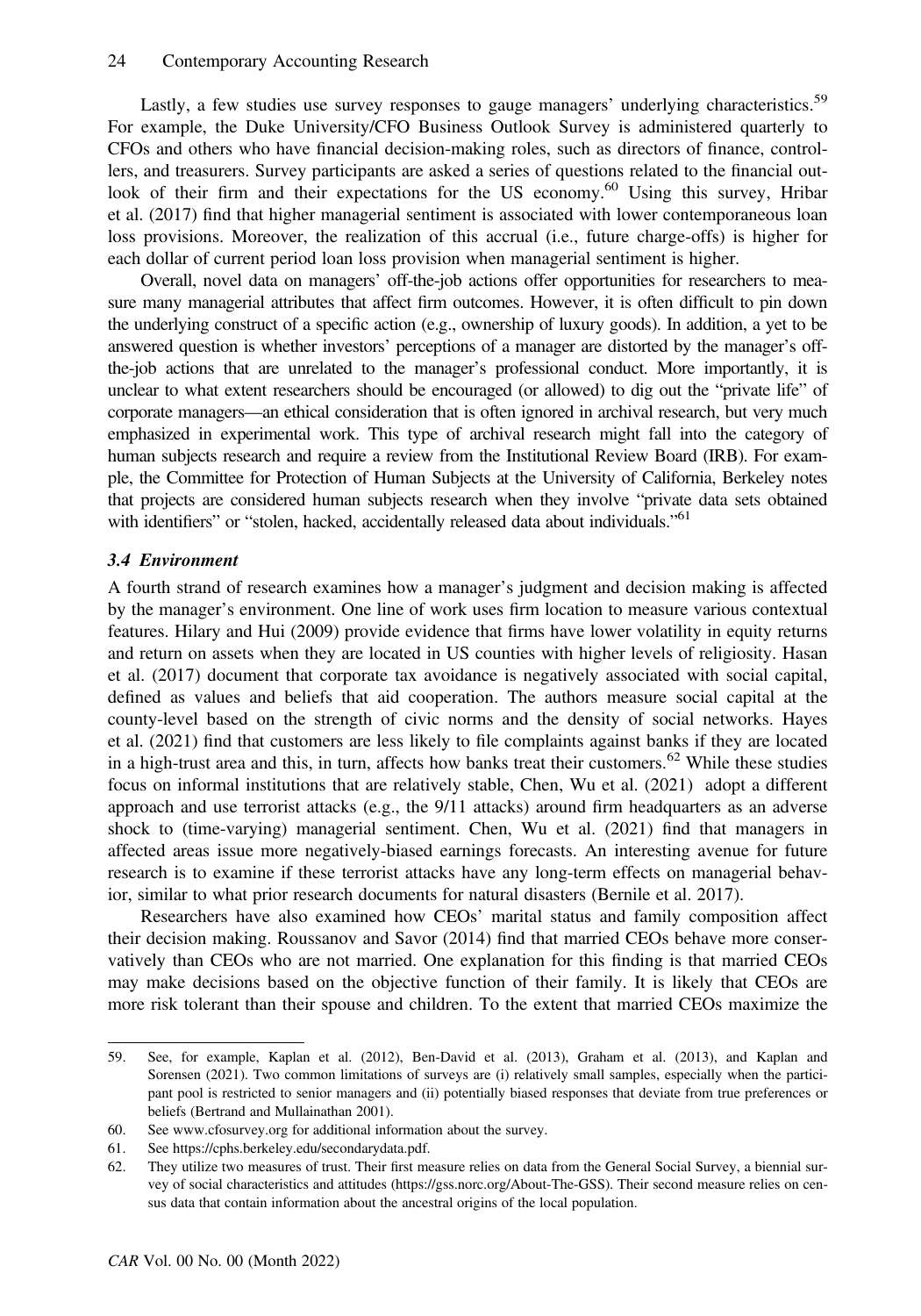utility of their family, the aggregation of preferences implies that married CEOs will exhibit greater risk-aversion than if they were to maximize their own utility. Cronqvist and Yu (2017) take a step further by examining whether CEO behavior is shaped by their children. They find that firms have higher CSR ratings when their CEO has a daughter.<sup>63</sup> Cronqvist and Yu (2017) argue that this CEO-daughter effect may arise because parents internalize the preferences of their children. As a result, CEOs who have daughters adopt preferences that are more similar to those of the average female.<sup>64</sup> It would be interesting to re-examine this question as more women ascend to the position of CEO. For example, does a female CEO exhibit a stronger or weaker CEO-daughter effect than a male  $CEO$ ?<sup>65</sup>

The natural environment can also significantly affect people's emotions and judgment. For example, greater exposure to sunshine often leads to a better mood and more optimistic behavior (Cunningham 1979). Consistent with this prediction, Chen, Chen et al. (2021) show that manager's issue more upwardly biased earnings forecasts when they have greater sunshine exposure. The impact of sunshine exposure on earnings forecast bias is stronger for managers who are less experienced and less capable, and CEOs who are more sensitive to sunshine-induced mood experience adverse career outcomes in the form of shorter tenures and lower compensation. The authors include firm fixed effects in their analyses to ensure that their findings are not driven by the possibility that sunnier areas attract more optimistic CEOs, which, in turn, leads to higher forecast bias. An interesting avenue for future research is to provide direct evidence on the underlying mechanism through which sunshine exposure affects managers. For example, sunshine exposure could affect managers through a number of biological factors, such as serotonin and melatonin levels.<sup>66</sup>

In sum, there is growing evidence that the environment has a first-order effect on a manager's judgment and decision making. It is interesting to contrast this line of research with the earlier literatures that we reviewed. For example, research on managers' experiences often focus on the long-term effects of early-life experiences, while research on managers' environments often focus on the short-term effects of current environments (e.g., the effect of terrorist attacks on managerial sentiment). The literature would greatly benefit from a deeper understanding of the mechanisms underlying the short- and long-term effects of managers' environments and experiences.

#### 3.5 Directors

This section extends our discussion to directors.<sup>67</sup> A company's board of directors serves two broad functions: (i) advising senior management and (ii) monitoring senior management (Adams et al. 2010; Armstrong et al. 2010). The board includes a number of committees—most notably, the audit committee and the compensation committee. The audit committee oversees the company's financial reporting process (Beasley et al. 2009) and the compensation committee reviews and approves senior management's compensation package (Hermanson et al. 2012). As we discuss below, a growing strand of research takes advantage of individual-level data and shows that corporate policies are systematically related to observable director characteristics.

Several studies investigate differences between male and female directors. One line of work suggests that female representation on the board leads to improved monitoring. Adams and Ferreira (2009) find that female directors have better attendance records relative to male directors, male directors have fewer attendance problems when the board is more gender-diverse, and

<sup>63.</sup> The authors control for several CEO characteristics (e.g., gender, age, tenure, equity ownership). In their sample, only about 3.0% of the observations have female CEOs.

<sup>64.</sup> There is evidence that, on average, women exhibit stronger social preferences compared to men (Beutel and Marini 1995; Adams and Funk 2012).

<sup>65.</sup> Future research can also examine this CEO-daughter effect for same-sex couples. Based on the previous argument that CEOs maximize the utility of their family, the CEO-daughter effect should be more (less) pronounced when both spouses are male (female) relative to a heterosexual couple.

<sup>66.</sup> It would also be interesting to examine this sunshine effect outside the United States.

<sup>67.</sup> As Figure 1 illustrates, both managers and directors are parties inside operating firms.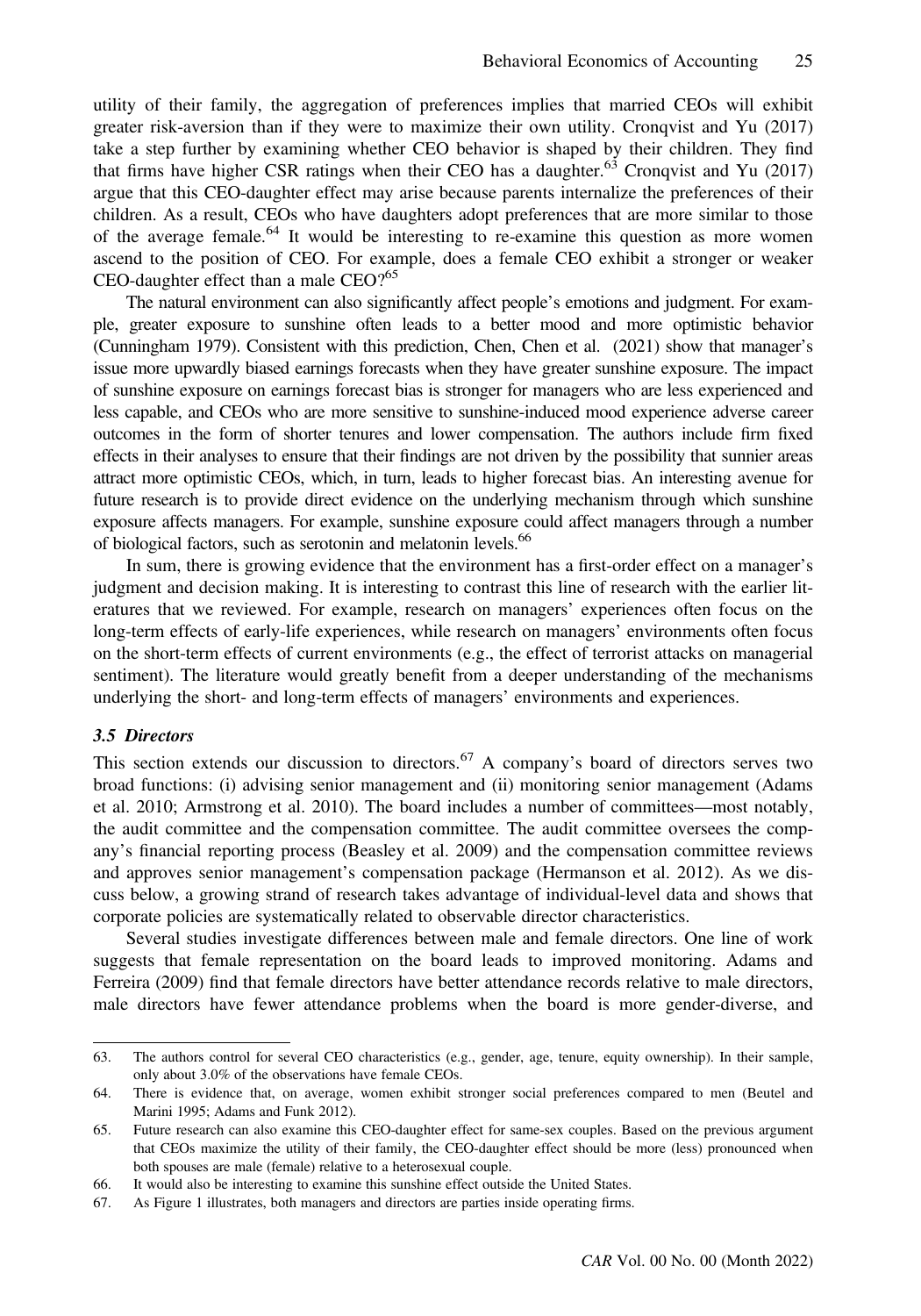female directors are more likely to join oversight committees than male directors. These differences between male and female directors manifest in a number of firm outcomes. For example, female directors are associated with more informative stock prices (Gul et al. 2011), higher earnings quality (Srinidhi et al. 2011), and higher audit quality (Lai et al. 2017). The effect of female directors on firm performance, however, is more nuanced (Post and Byron 2015). Female representation on the board can improve firm performance by motivating women in middle management (Dezsö and Ross 2012), but female directors tend to prefer stakeholder-friendly policies that reduce short-term profits (Matsa and Miller 2013).

Understanding how female representation on the board influences corporate decisions is particularly important in light of recent regulation mandating gender quotas. In 2003, Norway passed a law requiring that firms have at least 40% female directors by 2008 (Ahern and Dittmar 2012; Matsa and Miller 2013; Bertrand et al. 2019). Following Norway's lead, Belgium, France, Germany, Iceland, India, Israel, Italy, Malaysia, and the United States have all established similar reforms (Von Meyerinck et al. 2021). Going forward, these settings will provide richer data and potentially sharper identification to deepen our understanding of the economic consequences of gender diversity on corporate boards.

Another director characteristic that has received widespread interest is financial expertise.<sup>68</sup> This line of work took off after Congress passed section 407 of the Sarbanes-Oxley Act (SOX). Section 407 of SOX mandates that public companies disclose whether their audit committee includes at least one financial expert. The general takeaway from this literature is that having financial experts on the audit committee leads to better oversight of the financial reporting process. DeFond et al. (2005) use a short-horizon event study and find positive abnormal returns when an accounting expert is appointed to the audit committee. Subsequent work has shown that accounting expertise on the audit committee is associated with higher earnings quality (Agrawal and Chadha 2005), higher audit quality (Chen and Zhou 2007; Lisic et al. 2019; Hansen et al. 2021), and more conservative financial reporting (Krishnan and Visvanathan 2008). Furthermore, Chychyla et al. (2019) find that firms respond to complex accounting standards by investing in accounting expertise on the board and the audit committee. Other types of expertise, such as legal expertise (Krishnan et al. 2011) and industry expertise (Cohen et al. 2014), have also been shown to improve the audit committee's monitoring of the financial reporting process. These different types of expertise are more effective when they are combined (Dhaliwal et al. 2010) and when the audit committee has high status (Badolato et al. 2014).

There is also evidence that director expertise influences corporate decisions outside of the financial reporting process. However, results in this literature are somewhat mixed. Director expertise appears to be value-enhancing in some cases and value-destroying in other cases. For example, Armstrong et al. (2015) find that financial expertise on the board mitigates under- and overinvestment in tax avoidance. Similarly, Chen et al. (2020) find that US firms that have directors with China-related experience exhibit more positive announcement returns and better long-run operating performance for cross-border M&A, joint ventures, and strategic alliances involving Chinese firms. In contrast, Güner et al. (2008) find that investment-cash flow sensitivity decreases when commercial bankers join the board. The authors conclude that this effect is not due to banker-directors helping their firm mitigate financial constraints. Banker-directors increase financing only to firms with high credit quality but bad investment opportunities. Taken together, these results suggest that banker-directors act in the interest of creditors rather than shareholders. Furthermore, Wahid and Welch (2019) find negative abnormal returns around the appointment of professional directors (i.e., board members who have no

<sup>68.</sup> Many papers that examine professional experiences gather data from corporate disclosures. It is important to note that directors may strategically withhold information. For example, Gow et al. (2018) find that directors are less likely to disclose a directorship on another board when the other firm experienced an accounting restatement, bankruptcy, or securities litigation.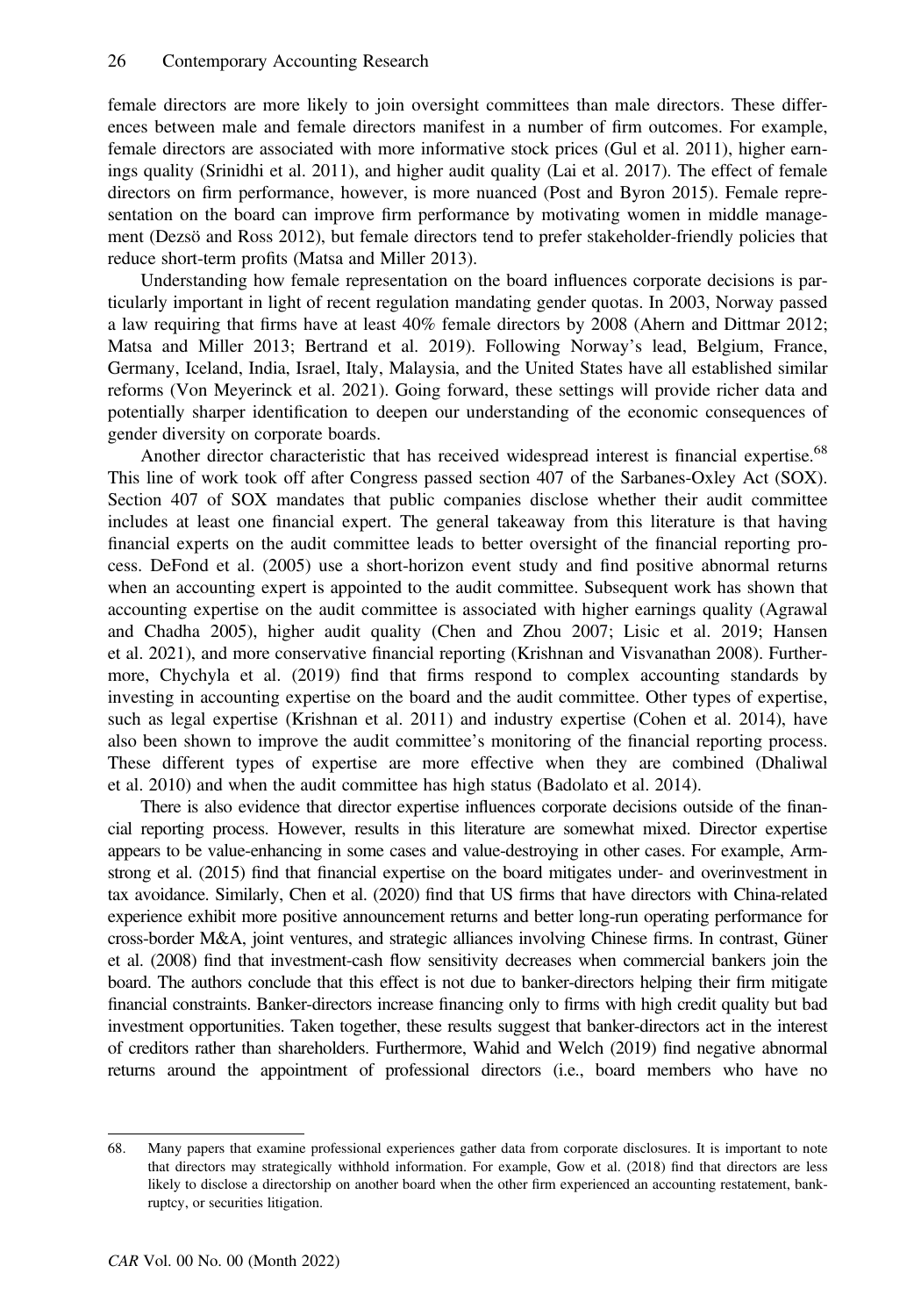employment besides serving as independent directors). Professional directors are also associated with lower-quality acquisitions and lower financial performance.<sup>69</sup>

There is also research that examines director networks. One stream of research examines the consequences of multiple directorships—a situation in which a director serves more than one board. Multiple directorships can be beneficial or detrimental to firm performance. On one hand, directors who serve more than one board may be too busy and hence less effective at monitoring (Falato et al. 2014; Hauser 2018). On the other hand, directors who serve more than one board may be more effective at monitoring because they are connected, have more experience, and can facilitate the flow of information across boards. Along these lines, Larcker et al. (2013) find that firms earn superior risk-adjusted returns when they have well-connected boards.<sup>70</sup> There is also evidence that firms adopt similar policies when they have board interlocks, a situation where an individual affiliated with one firm sits on the board of another firm. For example, Bizjak et al. (2009) find that a firm has a higher likelihood to backdate stock options if it has a board member who is affiliated with a previously backdating firm.<sup>71</sup> The diffusion of corporate policies through board interlocks can be driven by a variety of mechanisms. First, board interlocks may facilitate information cascades (Bikhchandani et al. 1992). For example, when deciding whether to manage earnings, a board may have imperfect information about the costs and benefits of earnings management. Therefore, it may be rational for the board to rely on the previous experiences of an interlocked director. Second, the social psychology literature provides ample evidence that individuals in groups tend to follow others' behavior, even when the consensus is clearly wrong (Milgram 1963).

Another strand of research examines the consequences of directors' political connections. Prior research suggests that the political connections of board members enhance a firm's creditworthiness and reduce the cost of bank loans (Houston et al. 2014). Moreover, firms pursue more aggressive tax policies when their directors have political connections (Kim and Zhang 2016) because these connections undermine the effectiveness of tax enforcement (Lin et al. 2018). Hung et al. (2015) compare scandals signaling the loss of a firm's political connections and scandals signaling the loss of a firm's market credibility. They find that the former leads to more negative stock returns than the latter in China.

To summarize, a growing body of research suggests that corporate policies are related to observable director characteristics. Research on directors has lagged research on managers due to data availability. BoardEx is a novel database that can facilitate large-sample studies on directors. Although BoardEx has rich data on all board members, not all board members have an equal role in advising and monitoring senior management. Going forward, we recommend that researchers differentiate between directors who wield more or less power to better understand the board's behavior.

#### 3.6 Limitations and directions for future research

We conclude this section by highlighting some limitations of the current literature that present opportunities for future research. Panel A of Table 1 lists five general questions for future

<sup>69.</sup> A related strand of research investigates differences between inside and outside directors. Inside directors possess firm-specific information that can facilitate effective decision making, while outside directors bring superior objectivity in monitoring management. Given these competing arguments, it is not surprising that the empirical evidence is somewhat mixed. Ahmed and Duellman (2007) find that inside directors are associated with less conservative financial reporting, while Bedard et al. (2014) find that firms whose CFO serves on the board are associated with higher financial reporting quality.

<sup>70.</sup> A related line of research examines executive network centrality. He (2021) provides evidence that high-centrality executives are generally more likely to misreport than low-centrality executives.

<sup>71.</sup> See also Brown (2011) on tax aggressiveness, Chiu et al. (2013) on earnings management, Cai et al. (2014) on earnings guidance, and Cheng et al. (2019) on internal control weaknesses.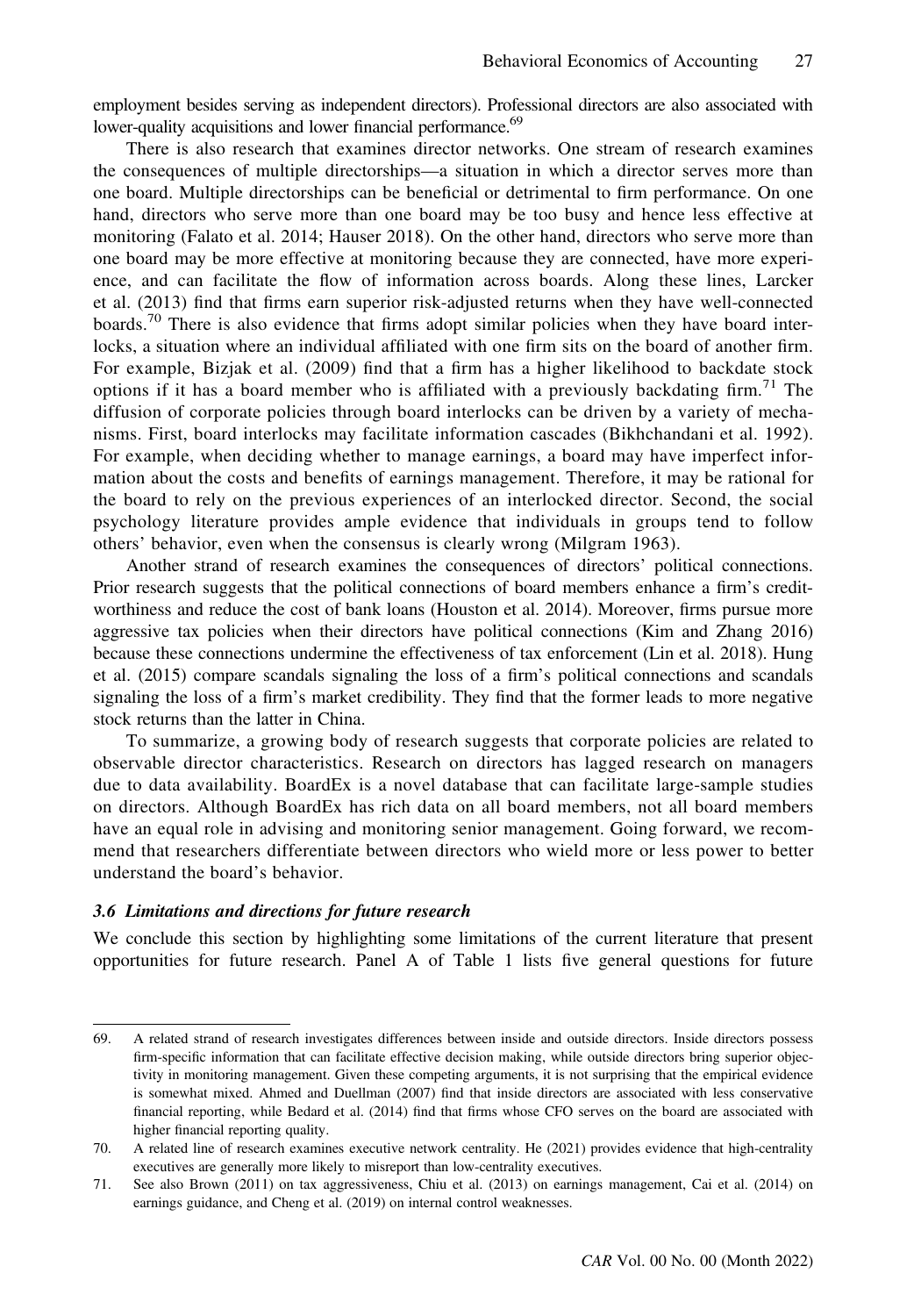# TABLE 1

Summary of future research questions on managers and directors

Panel A: General questions (section 3.6)

- 1. To what extent are the "managerial style" results driven by the endogenous matching of managers to firms? Is there a setting in which we can hold the firm-manager match constant?
- 2. Who becomes a top executive (e.g., CEO or CFO)? How does this selection process affect the inferences in the "managerial style" literature?
- 3. What is the role of other important players in a firm (e.g., the investor relations officer or the general counsel)? How strong is the IRO (or general counsel) fixed effect versus the CEO (or CFO) fixed effect?
- 4. To what extent are corporate policies shaped by the top management team (TMT) rather than individual managers? Does a new CEO bring other members to the C-suite with him/her? How does the power of each TMT member interact with their individual effects in shaping corporate outcomes? How does TMT diversity (in terms of gender, race, experiences, etc.) affect firm performance?
- 5. What types of managers better understand investor preferences and investor information? What types of managers are more likely to cater to or learn from the stock market?

Panel B: More specific questions (sections 3.1–3.5)

- 1. What are the most relevant managerial characteristics in a given decision context? Why? (section 3.1)
- 2. What is the causal effect of managerial characteristics (e.g., gender, race/ethnicity, appearance) on corporate outcomes? What is the mechanism underlying the observed relations? (section 3.2.1)
- 3. What psychological dimensions drive the long-term effects of early-life experiences on corporate policies? (section 3.2.2)
- 4. What are the long-term effects of a manager's experiences during important career moments besides career start, such as when a worker is promoted to an important managerial position for the first time? (section 3.2.2)
- 5. How do managers become overconfident? Is there a better measure of managerial overconfidence than the option-based measure? (section 3.3.1)
- 6. What are the determinants and consequences of managers' communication features? Can we use different research methodologies (e.g., experiments and field studies) to identify causal effects? (section 3.3.1)
- 7. Is there a better measure of managerial ability than the one based on firm efficiency? More broadly, how can we isolate the portion of managers' on-the-job actions that are attributable to manager-specific characteristics rather than other firm-specific factors? (section 3.3.1)
- 8. Are investors' perceptions of a manager distorted by the manager's off-the-job actions that are unrelated to the manager's professional conduct? (section 3.3.2)
- 9. What are the long-term effects of environmental factors (e.g., terrorist attacks, sunshine exposure) on managerial behavior? (section 3.4)
- 10. How do directors who wield more or less power shape board and firm behavior? (section 3.5)

research that we discuss in detail below. Panel B lists 10 more specific questions mentioned in the previous subsections.

First, most of the empirical work described above is consistent with two interpretations. The first interpretation is that managers impose their beliefs and preferences on the firms that they lead. The second interpretation is that managers are purposefully chosen because of their beliefs and preferences (i.e., the firm "matches" the manager to its needs). For example, a board may decide that it needs to go through a growth phase and, as a result, hire a manager who is more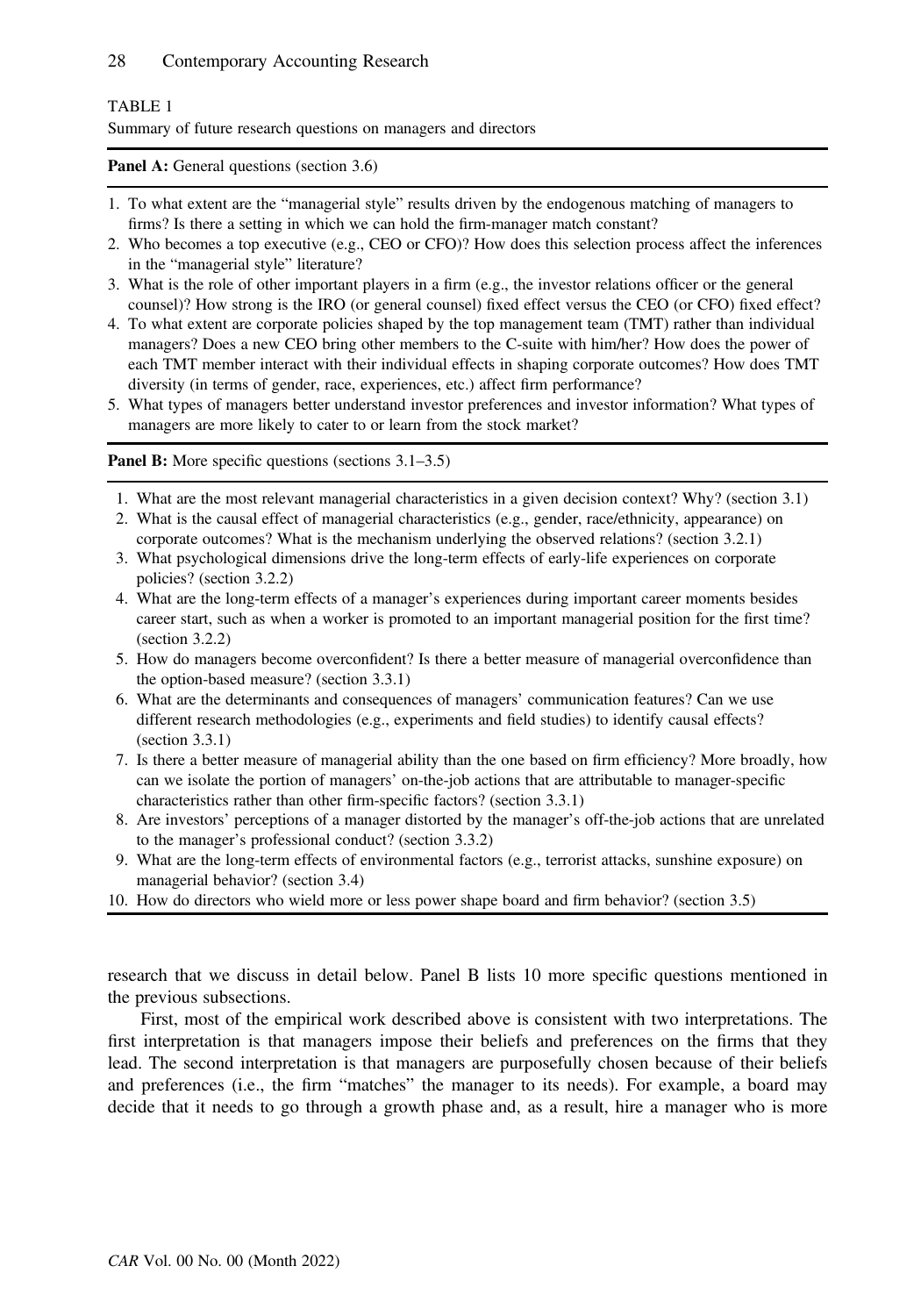aggressive.<sup>72</sup> In both cases, manager-specific differences are central to understanding corporate decisions. However, the two interpretations have very different efficiency implications. Under the first interpretation, managers' beliefs and preferences can cause their firm to adopt suboptimal strategies that deviate from the board's vision. Under the second interpretation, managers will pursue strategies that are aligned with the board's vision.

Existing evidence suggests that frictions in the CEO labor market prevent an optimal matching of CEOs to firms (Schoar and Zuo 2016). Moreover, the general finding of insignificant pretrends in the year before a CEO is appointed suggests that the CEO's presence is needed to implement the intended change even if the CEO is endogenously selected by the board (Bertrand and Schoar 2003; Schoar and Zuo 2017). Future research that further disentangles these interpretations would greatly enhance our understanding of the consequences of managerial style. Bennedsen et al. (2020) take a step in this direction. They estimate the effect of CEOs on firm performance using hospitalizations as a source of variation in firms' exposures to their CEOs. The basic premise is that hospitalizations affect managers' ability to fulfill their duties because they are not in the office or they are recovering from a medical condition. A desirable feature of this setting is that it allows researchers to hold the firm-CEO match constant. Nevertheless, CEO hospitalizations can partly reflect managerial stress caused by market discipline or industry crises (Borgschulte et al. 2021), which renders causal inferences difficult to some extent.

Second, it is important to note that many insights in behavioral economics are drawn from the general population and therefore may not translate to the subpopulation of top executives. CEOs, in some sense, have "won the tournament" to become CEOs and therefore may be different from the general population. For example, while a large strand of research documents differences in the preferences of men and women in the general population, female CEOs may not exhibit these features because they undergo an extensive socialization process while rising to the top of their firm (Hambrick and Mason 1984). To better connect behavioral economics with the study of corporate decisions, we need a deeper understanding of the process through which workers ascend to the top executive position.<sup>73</sup>

Third, the existing literature focuses on CEOs and CFOs. We encourage future research to consider other members of the TMT. For example, recent evidence suggests that investor relations officers (IROs) play an important role in shaping their firm's disclosure policy (Brown et al. 2019) and that IROs with prior experience as financial analysts can better communicate with investors (Hope et al. 2021). The general counsel is another important position that can influence corporate disclosure. A lingering question is how much of an effect CEOs have on the content and tone of disclosures relative to other parties that are involved in the process, such as the IRO and the general counsel. In other words, how strong is the IRO (or general counsel) fixed effect versus the CEO (or CFO) fixed effect?

Fourth, the existing literature usually studies executives in isolation.<sup>74</sup> In the real world, executives work together as a team. A shift in focus from individual managers to the TMT is a

<sup>72.</sup> Finkelstein et al.'s (2009) fit-drift/shift-refit model expands on the second interpretation. They argue that the economic environment can gradually drift or radically shift, creating a mismatch between the incumbent CEO's style and the firm's strategic needs. CEO succession provides an opportunity for the board to realign the firm's leadership with its prevailing economic environment.

<sup>73.</sup> An example is Kaplan and Sorensen (2021) who use detailed assessments of candidates considered for executive positions and find that the likelihood of a candidate becoming a CEO increases with general ability, execution skills, charisma, and strategic focus. In terms of innate characteristics, Field et al. (2020) provide evidence that "diverse directors" (in terms of gender and race) are less likely to be promoted to leadership positions even though they possess stronger qualifications than nondiverse directors.

<sup>74.</sup> There are a few notable exceptions. Li et al. (2014) use speech patterns in conference calls to measure the distribution of knowledge within the top management team; Feng et al. (2011) provide evidence that CFOs become involved with misstatements because they succumb to pressure from the CEO; and Bernard et al. (2020) find that firms are less likely to have chief accounting officers when their CFO is an accounting expert.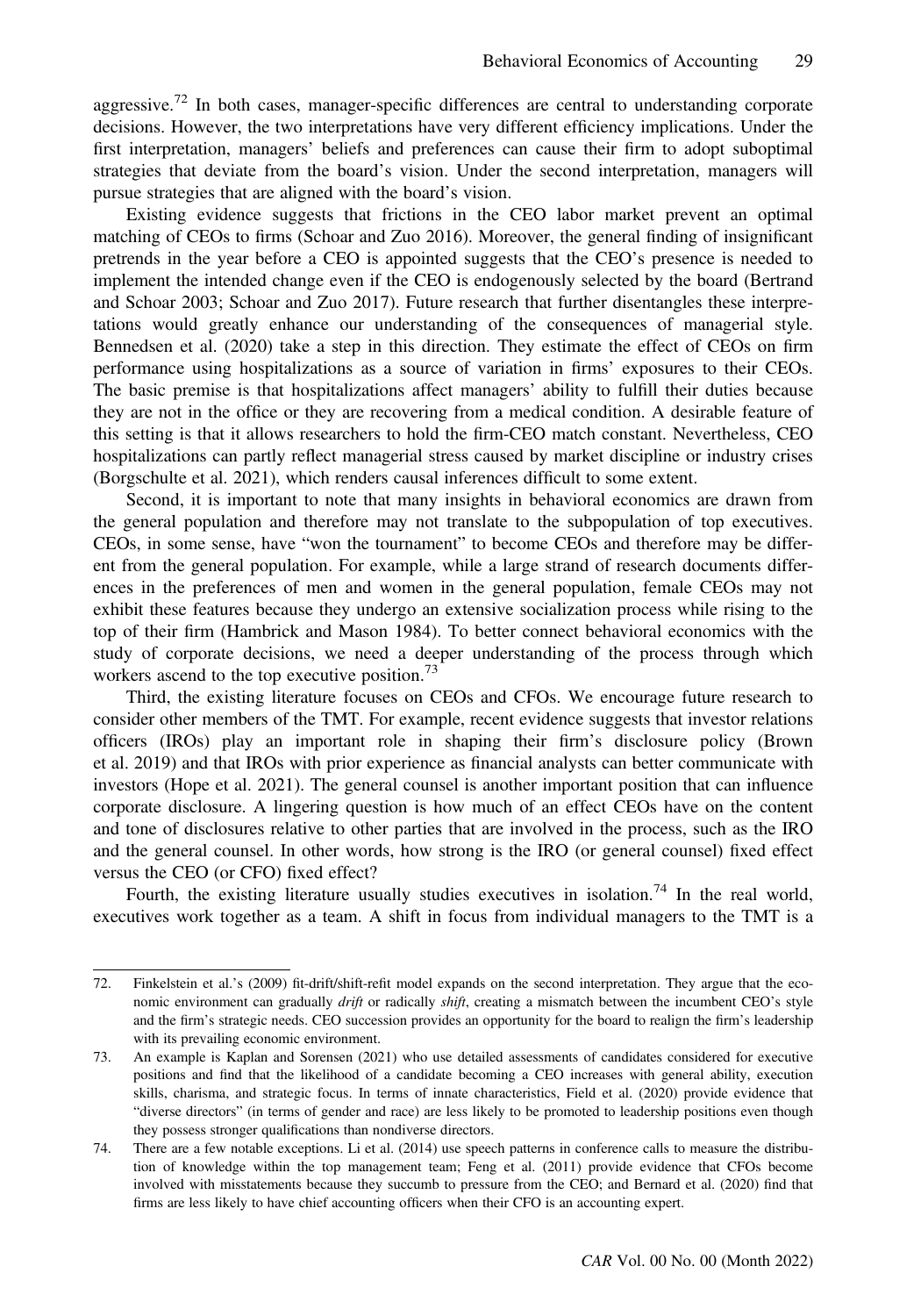promising direction for future research. One avenue may be to consider whether new CEOs bring other members to the C-suite with them—like a politician or a coach of a professional or college sports team often does. Indeed, even how often and under what circumstances this occurs for CEOs would be important descriptive data to know. In addition, researchers can draw on numerous theories from behavioral economics on differences in judgment and decision making between individuals and groups (Charness and Sutter 2012). When we study teams, an important factor to consider is the amount of power held by each member. Finkelstein (1992, 532) points out that "research on TMTs requires a recognition of the role of power in strategic choice and a means of incorporating power." Along these lines, Ke et al. (2021) propose and validate a measure of managerial power using a sample of publicly listed firms in China. We encourage researchers to leverage their unique institutional knowledge to develop measures of TMT power wherever there are data and to explore how TMT power interacts with executive effects. Another important factor to consider is TMT diversity. While diversity may encourage discussion and stimulate creativity, diversity can also create conflicts between subgroups within the TMT (Van Peteghem et al. 2018). In addition, increasing diversity in the TMT may not have much effect on group decision making if the members of a subgroup (e.g., female or minority managers) have very little power. More work is needed to understand the situations in which TMT diversity is beneficial and detrimental to firm performance.

Fifth, we encourage future research to explore how managerial characteristics can affect their understanding of investor preferences and investor information.<sup>75</sup> We make three predictions along this line. First, overconfident managers may be less likely to consider investor preferences or "learn from prices" because people who are overconfident tend to overestimate their ability (Langer 1975; Svenson 1981) and the quality of their information (Ben-David et al. 2013). Second, managers who have professional experiences interacting with investors (e.g., analysts or investment bankers) may be better able to cater to or learn from investors. Third, managers' direct interactions with investors (Solomon and Soltes 2015) may help them better decode investor preferences or investor information. In addition, while prior research often focuses on how managers respond to the financial markets, we encourage future research to consider other venues where investor preferences or investor information can be revealed to managers, such as social media (e.g., Facebook, Twitter, or Reddit).<sup>76</sup>

# 4. Regulators and intermediaries

This section extends our discussion to other players in the capital markets, including audit partners (section 4.1), analysts (section 4.2), regulators (section 4.3), and other intermediaries (section 4.4). We use the schema developed for managers (see Figure 2) to organize our discussion of these different players. Section 4.5 highlights limitations and directions for future research. Most notably, research on regulators and intermediaries is far less developed than research on managers and directors. This provides an opportunity for future research to fill in the gaps in these relatively nascent literatures.

<sup>75.</sup> A large literature in behavioral corporate finance documents that managers can time, cater to, and learn from the market (see reviews in Bond et al. 2012; Baker and Wurgler 2013; Malmendier 2018). Evidence on market timing and catering is also widely documented in accounting settings (see reviews in Libby and Emett 2014; Lee and So 2015; Blankespoor et al. 2020). More recent accounting research also provides evidence that supports the managerial learning hypothesis (Zuo 2016; Jayaraman and Wu 2019, 2020; Chen, Ng et al. 2021; Goldstein et al. 2021).

<sup>76.</sup> Prior research often relies on surveys to gauge investor preferences. For example, using survey responses from 228 professional investors, Cohen et al. (2015) show that this class of investors prefers nonfinancial information that is concise, comprehensive, comparable, and credible. Loewenstein et al. (2014) provide a detailed discussion of how psychological factors can affect the efficacy of disclosure requirements.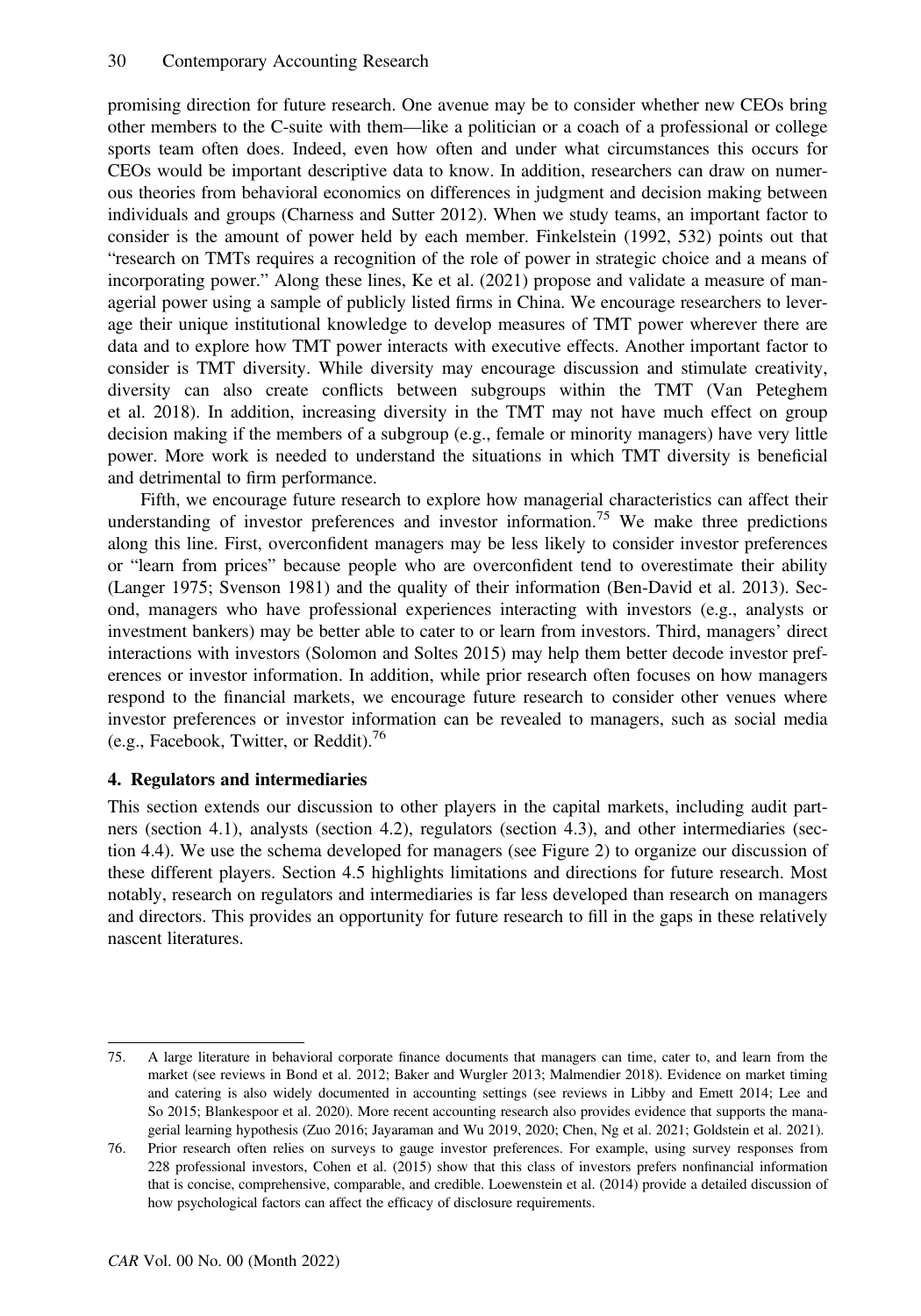#### 4.1 Audit partners

Auditors play an important role in the capital markets by offering independent assurance of accounting information's credibility. For decades, researchers have studied the forces that affect audit quality (DeFond and Zhang 2014). Early archival studies focused on heterogeneity in audit quality between audit firms and assumed that audit quality was homogenous within the same firm. A second wave of research studied audit quality at the office-level, arguing that the unique skills and expertise in one office cannot necessarily be transferred to other offices within the same firm. Taking this logic one step further, a third wave of research pushes the focus down to individual engagement partners (Lennox and Wu 2018).<sup>77</sup> The PCAOB and the SEC have adopted rules requiring that the identity of engagement partners be disclosed for audit reports issued on or after January 31, 2017. Thus, we expect a surge in research on audit partners in the coming years. At this time, research on audit partners in the United States is in its early stage and existing evidence is primarily based on audit partners in non-US jurisdictions where partner names have been disclosed for several years (e.g., China, Sweden, and Belgium). The newly available data in the United States presents a unique opportunity for researchers to further this literature. For example, it would be interesting to explore how the role of audit partners differs in the United States versus other countries due to various formal and informal institutions.

### 4.1.1 Audit partner fixed effects

In China, an audit report is signed by the two most senior auditors on the engagement. The role of these auditors is similar to that of engagement partners in the United States.<sup>78</sup> Gul et al. (2013) document the importance of signing auditors in the Chinese market using Bertrand and Schoar's (2003) methodology (described in detail in section 3.1). Aobdia et al. (2015) provide corroborating evidence using data from Taiwan. The key innovation of this latter paper is that they use audit partner fixed effects as a measure of audit partner quality and examine whether equity and debt market participants perceive differences in audit partner quality. They find that earnings response coefficients increase with audit partner quality, suggesting that equity investors view earnings as more informative when the audit is performed by a higher-quality partner. They also find that equity investors respond favorably when a firm replaces a lower-quality partner with a higher-quality partner, and a higher-quality audit partner can mitigate underpricing when a firm goes public. Furthermore, they show that the importance of audit partner quality extends to the debt market. When firms are audited by higher-quality partners, they pay lower interest rates, have greater access to credit, and are less likely to be required to post collateral.<sup>79</sup> An important contribution from these studies is that one of the inputs into the audit process—the audit partner—can be observed and can provide insights about the quality of an audit. This evidence complements prior audit quality studies in which generally only audit outputs (but not audit inputs) are observed and audit quality is inferred from these outputs.<sup>80</sup>

<sup>77.</sup> The importance of individual auditors in the audit process has been long noted in experimental and field studies (Libby and Luft 1993; Nelson and Tan 2005).

<sup>78.</sup> This literature commonly uses the term "partner" to describe signing auditors in China who can be senior managers. The audit report contains the two signing auditors' signatures, with the bottom signature from the relatively junior signing auditor (referred to as the engagement partner) and the top signature from the relatively senior signing auditor (referred to as the review partner). Empirical analysis often focuses on engagement partners as they play a more important role in the audit field work (He et al. 2018).

<sup>79.</sup> Prior research shows that high-quality audits are valuable to debt market participants (Blackwell et al. 1998; Mansi et al. 2004; Minnis 2011).

<sup>80.</sup> Aobdia (2018) and Hanlon and Shroff (2021) are exceptions.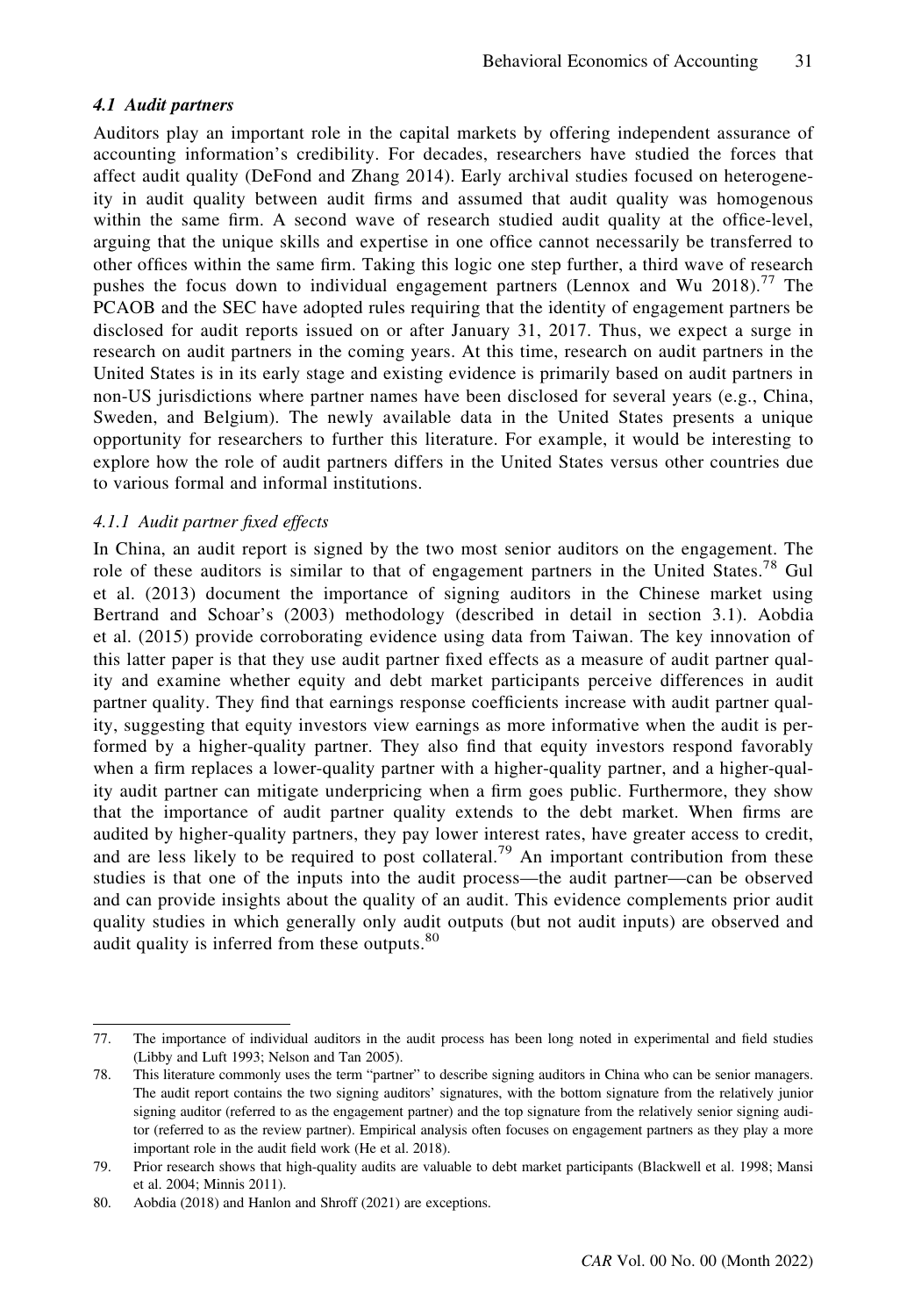#### 4.1.2 Observable audit partner characteristics

There is some evidence that gender influences the audit process. Using data from Finland and Sweden, Ittonen et al. (2013) find that client firms have smaller abnormal accruals when they hire female audit partners. Moreover, Hardies et al. (2015) find that clients are willing to pay higher fees to female partners in Belgium. They speculate that this premium may exist due to gender differences in skills and knowledge or supply-side factors (e.g., demand for diversity). However, Hardies et al. (2021) find evidence consistent with female audit partners in Belgium receiving lower compensation than male audit partners. Thus, clients appear to be willing to pay a higher audit fee for female partners, but audit firms pay less for female partners. Although this may be due to gender discrimination, additional research is needed to understand why this disconnect exists between fees and wages.

Gul et al. (2013) document the importance of education among signing auditors in China. Signing auditors who have a graduate degree tend to be more aggressive (i.e., they have a lower threshold for issuing a clean audit opinion) than signing partners without a graduate degree. In contrast, signing auditors who were exposed to Western accounting systems during college tend to be more conservative than those who were not exposed (holding the level of education constant). $81$ 

Several papers examine audit partners' professional experiences. Chin and Chi (2009) find that client firms are less likely to restate earnings when their partner has greater industry expertise, and there is evidence that partners with industry expertise are rewarded with higher audit fees (Zerni 2012; Goodwin and Wu 2014).<sup>82</sup> Chi et al. (2017) find that audit quality increases with an audit partner's preclient experience (i.e., the audit partner's years of experience as an audit partner before the start of the current engagement). However, preclient experience does not fully substitute for client-specific experience (i.e., the audit partner's years of experience with the current client), suggesting that audit quality may decline following (mandatory) audit partner rotations. A limitation of the previous studies is that many of these professional experiences reflect endogenous career choices. Researchers can mitigate this concern by examining professional experiences that are induced by plausibly exogenous events. A good example is He et al. (2018) who examine the economic conditions at the start of a partner's career, which is outside of the partner's control. He et al. (2018) argue that auditors who enter the labor market during an economic downturn ("downturn auditors") are imprinted with a higher degree of professional skepticism.<sup>83</sup> Their findings reinforce the results on "recession CEOs" discussed earlier and highlight the importance of the early career stage as a formative period.

There is also evidence that audit partners' physical attractiveness affects their chances of being selected for an audit engagement. Baugh et al. (2021) determine the identities of US audit partners using PCAOB Form AP and obtain nine independent ratings of each partner's facial attractiveness by surveying workers from Amazon Mechanical Turk. They find that audit committees with no Big 4 experience are more likely to favor partners who are rated as highly attractive compared to audit committees with Big 4 experience (i.e., an audit committee has Big 4 experience if at least one member has worked as an auditor at a Big 4 audit

<sup>81.</sup> Gul et al. (2013) measure exposure to Western accounting systems based on whether an auditor was born after 1971 because Western accounting systems were introduced to the college curriculum in China in 1990 and the typical student in China enters college at 19. The authors do not directly test whether foreign education or experience affects audit quality because only a few audit partners received foreign education or worked overseas during their sample period.

<sup>82.</sup> He et al. (2021) find that audit performance improves after audit firms merge due to a transfer of industry-specific knowledge.

<sup>83.</sup> For more discussions on professional skepticism, see Nelson (2009), Cohen, Dalton et al. (2017), and Nolder and Kadous (2018).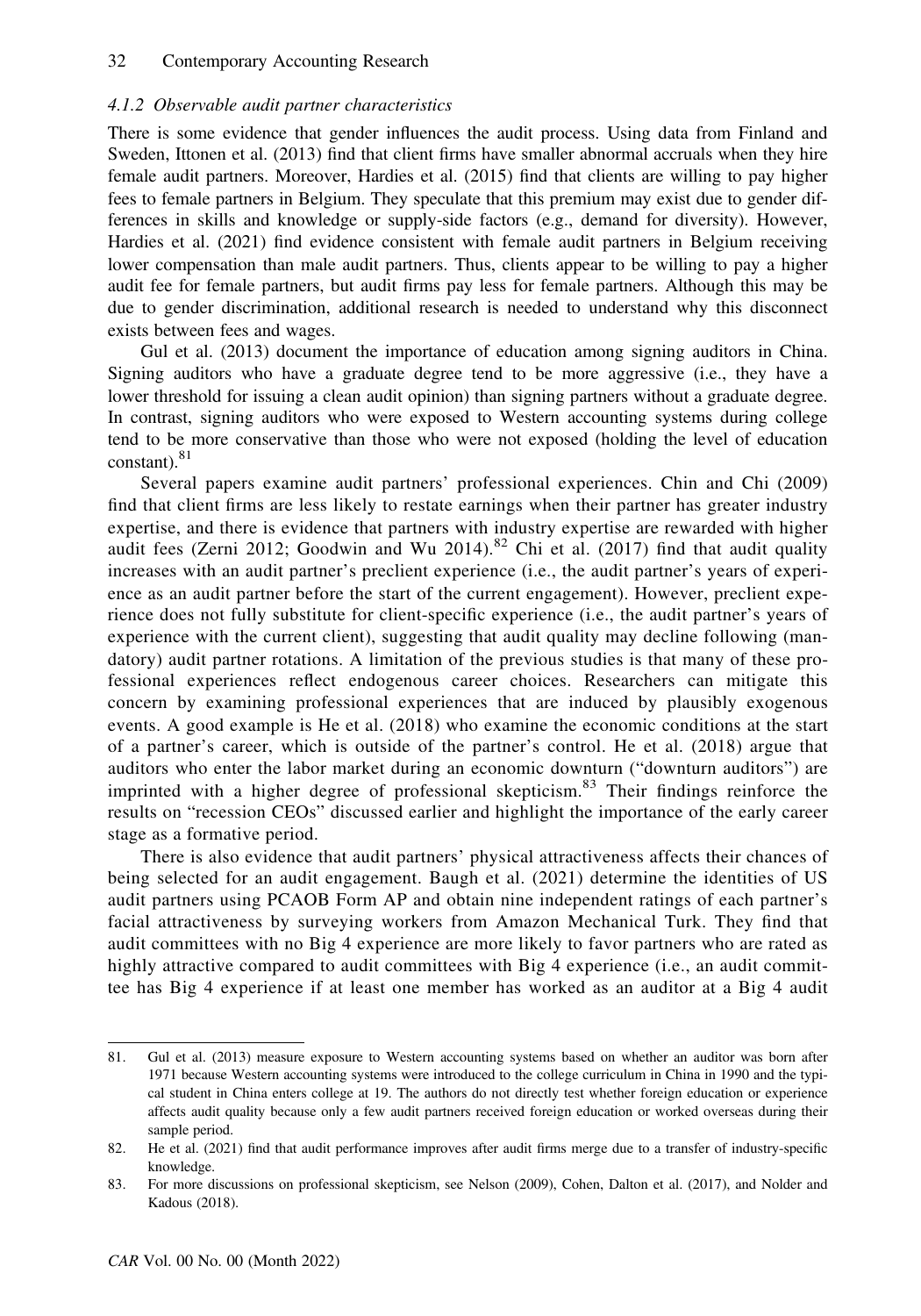firm).<sup>84</sup> The authors find no evidence that audit partners' physical attractiveness is related to their ability to conduct high-quality audits. The authors interpret their results as evidence that lessinformed audit committees (proxied by the absence of Big 4 experience) are more likely to be influenced by superficial, heuristic cues (e.g., facial attractiveness) in auditor selection decisions. This archival evidence reinforces and extends the experimental evidence discussed earlier, in which investors like entrepreneurial pitches presented by attractive men more than entrepreneurial pitches presented by women, even when the content of the pitch is identical.

#### 4.1.3 Using observable actions to infer audit partner characteristics

Several papers argue that audit partners are likely to exhibit a consistent pattern of behavior due to personal characteristics such as risk tolerance, integrity, and overconfidence. Using data from Sweden, Knechel et al. (2015) find that partners with a history of aggressive (conservative) errors are more likely to commit aggressive (conservative) errors in the future.<sup>85</sup> The market recognizes that partners have different styles and penalizes firms that are audited by lenient partners through higher interest rates, lower credit ratings, and higher assessed insolvency risk. In a similar vein, Li et al. (2017) examine signing auditors in China who have performed at least one failed audit—that is, an audit where the client restates earnings downward. They find that failed auditors are more likely to deliver lower-quality audits on other audit engagements up to four years after the initial audit failure.

Similar to the "off-the-job" studies discussed for CEOs, Amir et al. (2014) provide evidence that audit partners in Sweden who have prior criminal convictions ("convicted partners") are more likely to audit riskier clients. Clients of convicted partners have greater financial risk, weaker governance, and more aggressive financial reporting. Pittman et al. (2021) find corroborating evidence in the US setting. They document that audit partners with prior legal infractions are associated with lower-quality audits, but the effect of prior legal infractions is mitigated by quality control systems in Big 4 audit firms.

Kallunki et al. (2019) document the importance of an audit partner's IQ for audit quality.<sup>86</sup> They take advantage of an IQ test that was administered to virtually all male citizens in Sweden before 2010. Due to compulsory military service, men in Sweden were required by law to take an IQ test similar to that of the Armed Forces Qualifications Test in the United States. Kallunki et al. (2019) document that audit partners who have higher IQs are associated with higher audit quality. Moreover, Kallunki et al. (2019) find that audit fees increase with an audit partner's IQ, suggesting that clients are able to identify smarter partners and they are willing to pay a premium for these partners.<sup>87</sup>

Chou et al. (2021) use signature size to measure audit partner narcissism, similar to the CFO studies discussed earlier. They find that audit quality increases with partner narcissism in Taiwan. The authors argue that narcissistic partners are likely to be more independent from their clients because narcissists devalue the opinions of others. As a result, narcissistic partners are more likely to stick to their own opinions and discount clients' justifications when assessing accounting policies and estimates.

<sup>84.</sup> The authors control for several partner characteristics, including age, experience, education, gender, rank, and workload.

<sup>85.</sup> A partner's history of aggressive errors is the total number of companies for which the partner did not issue a going concern opinion, but the company filed for bankruptcy within 12 months of the audit report, divided by the total number of bankrupt companies audited by the partner up to the end of year  $t - 1$ . Conversely, a partner's history of conservative errors is the total number of companies for which the partner issued a going concern opinion, but the company did not file for bankruptcy within 12 months of the audit report, divided by the total number of nonbankrupt companies audited by the partner up to the end of year  $t - 1$ .

<sup>86.</sup> Experimental research often uses psychometric tests to measure auditor expertise. See, for example, Bonner and Lewis (1990) on ability and Tan and Libby (1997) on tacit managerial knowledge.

<sup>87.</sup> The authors show that audit partners with higher IQs have fewer criminal convictions but more listed clients than audit partners with lower IQs. The authors control for these other attributes in their analyses.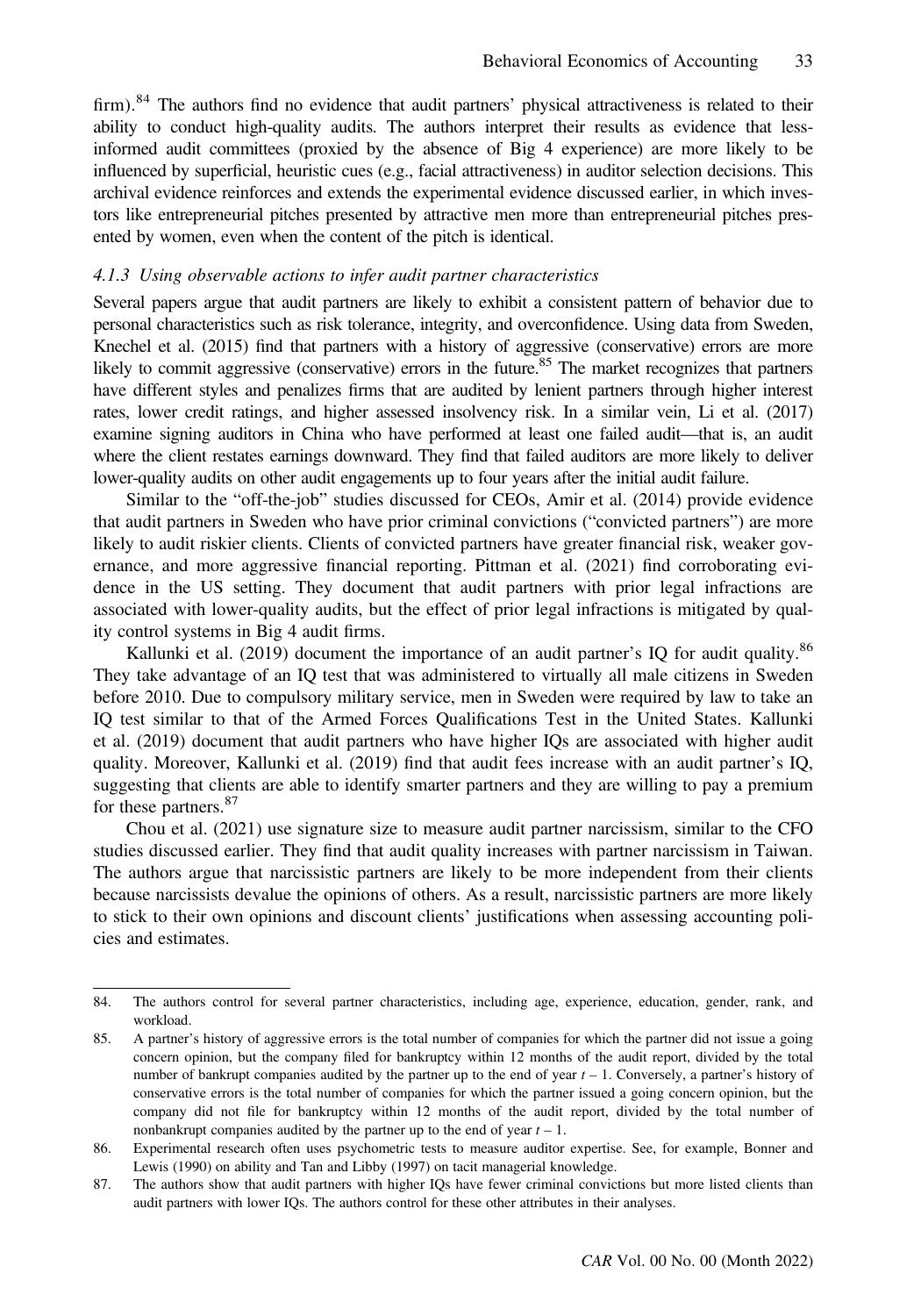To summarize, there is growing evidence that individual auditors play an important role in the audit process beyond the audit office, audit firm, or auditing standards. Auditor fixed effects explain a large amount of heterogeneity in audit quality, and audit quality is associated with several auditor characteristics such as experiences and innate characteristics such as gender. We conclude this section by echoing DeFond and Zhang (2014) who call for more research on individual auditor characteristics by utilizing novel data.<sup>88</sup> For example, research on the various dimensions of personality can enhance our understanding of the role of auditors in the audit process. Moreover, it is interesting to contrast the literature on audit partners with the literature on managers. Most of the research on audit partners relies on non-US data, while the vast majority of research on managers relies on US data. More research is needed to determine whether the role of audit partners differs in the United States and whether the role of managers differs in non-US settings.<sup>89</sup> As mentioned above, more data will be available in the United States soon and such data may allow tests to get at these issues. We extend our call to include the effect of auditors not just on audit outcomes, but also on client outcomes. For example, how much do audit partners affect their client's disclosure choices? Finally, we encourage more research on how the individual characteristics of audit committee members and auditors affect their interactions in the auditing and financial reporting processes (He et al. 2017).

# 4.2 Analysts

Analysts are an important information intermediary in the capital markets. Analysts collect information from a combination of public and private sources. Then, they use this information to evaluate the performance of the firms that they follow, and they relay this information to investors. Analysts issue forecasts about firms' future prospects and recommend whether investors should buy, hold, or sell their stock.

Analyst forecasts have been widely used in accounting research. Many tests require a measure of the market's expectations to separate the expected and unexpected portions of earnings (Kothari 2001). The standard procedure is to use the consensus analyst forecast to model these expectations. A limitation with this approach is that the consensus analyst forecast assumes that analysts have the same forecasting ability. Prior research has proposed that we can improve our proxy of the market's expectations, and thereby sharpen our tests, by identifying persistent differences in forecast accuracy among individual analysts (O'Brien 1990). To this end, this section discusses behavioral factors that are systematically related to analyst forecast accuracy. While we focus on behavioral factors, we acknowledge that other factors can also contribute to differences in analyst forecast accuracy (see Kothari et al. 2016; Bradshaw et al. 2017 for reviews). For example, analysts may issue biased forecasts to curry favor with managers (Ke and Yu 2006; Malmendier and Shanthikumar 2014).

# 4.2.1 Observable analyst characteristics

Similar to the research on other individuals in the reporting process that we discussed above, there is a growing literature that examines how analysts' innate characteristics (e.g., gender, race/ ethnicity, and appearance) affect their forecast accuracy and equity market reactions. Kumar (2010) examines the role of gender and finds that female analysts issue more accurate forecasts and are less likely to herd than male analysts. He argues that these results are likely due

<sup>88.</sup> A recent example is Dekeyser et al. (2021) who develop a proxy for an audit partner's net worth by leveraging institutional features in Belgium.

<sup>89.</sup> Recent research in the US setting finds little evidence that the disclosure of audit partner identity in Form AP leads to changes in audit outcomes or investor responses (Cunningham et al. 2019; Doxey et al. 2021). In contrast, there is evidence of improved audit quality after the adoption of the partner signature requirement in the United Kingdom (Carcello and Li 2013). Differences in the presentation and location of these disclosures (i.e., Form AP in the United States vs. audit reports in the United Kingdom) may partly explain this difference in findings.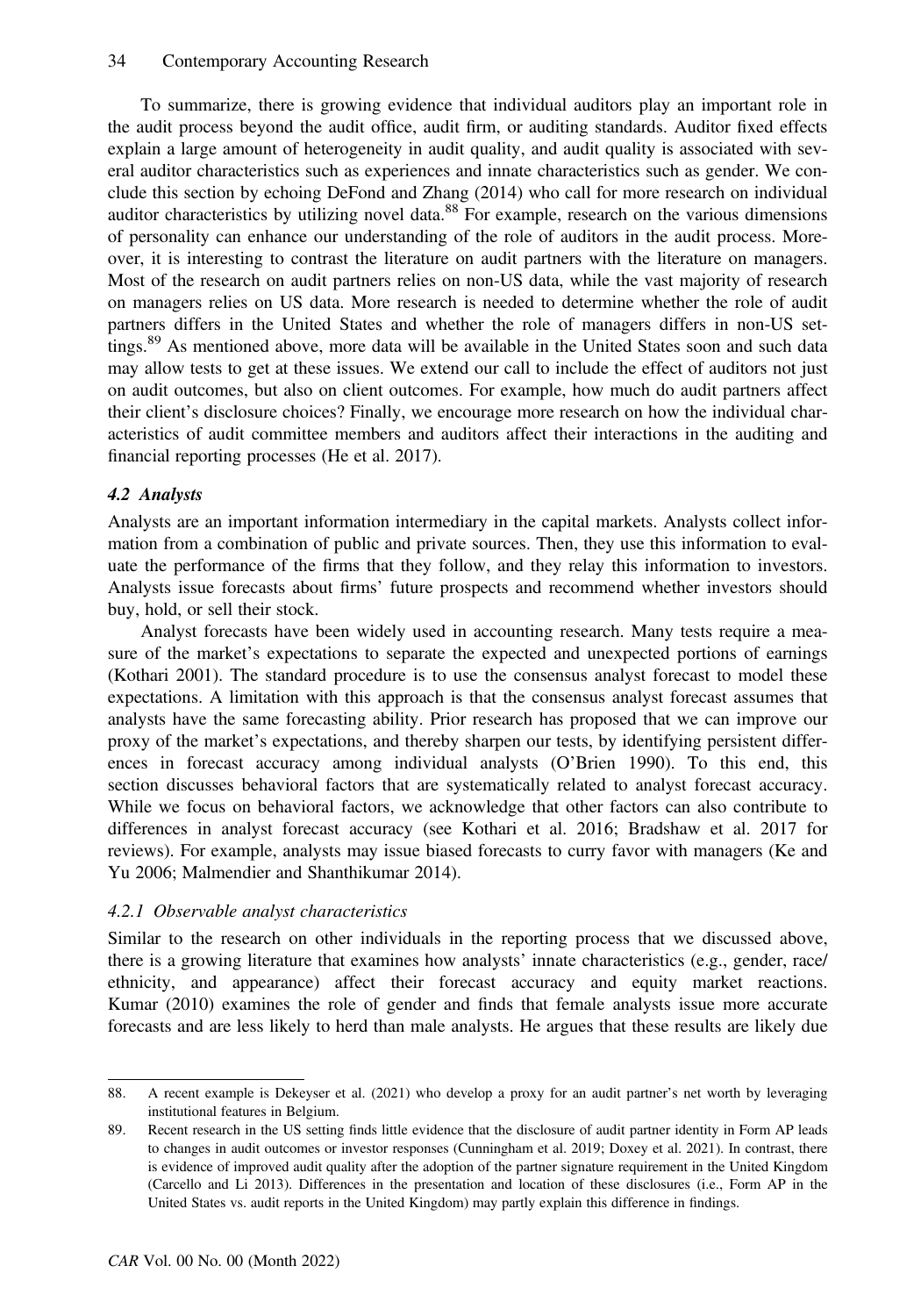to a self-selection process: females who pursue a career in the male-dominated financial services industry are likely to possess unique skills that enable them to compete against male analysts. The market is aware of this difference in skills and reacts more strongly to forecast revisions issued by female analysts. While Kumar (2010) suggests a selection issue, there is also selection on the part of male analysts as surely not all males are suitable to be analysts. Thus, it is possible that something other than selection is the driving force behind these results.

There is also strong evidence that analyst ethnicity matters. First, analysts from different countries have different forecasting approaches due to their cultural beliefs such as tendency to trust (Bhagwat and Liu 2020), and the consensus analyst forecast is more accurate when there is a higher level of cultural diversity among analysts (Merkley et al. 2020). Second, there is some research suggesting that analysts perform better when their cultural background is aligned with the firm that they are covering. For example, US analysts who are ethnically Chinese ("Chinese analysts") issue more accurate forecasts than non-Chinese analysts for US-listed firms that are headquartered in a geographic region that shares the Chinese culture (i.e., mainland China, Hong Kong, Taiwan, and Singapore) (Du et al. 2017).<sup>90</sup> Third, analyst ethnicity affects the market's processing of analyst forecasts. Using a measure of Americans' favorability toward other countries (e.g., disfavor of Middle Eastern countries following the 9/11 terrorist attacks), Jung et al. (2019) find that analysts who have "favorable" surnames generate a stronger market reaction, but these analysts are not associated with higher forecast accuracy.<sup>91</sup>

Research also shows that analyst appearance affects their forecasting behavior, access to information, and career development (Cao et al. 2020; Li, Lin et al. 2020; Peng et al. 2021). For example, He et al. (2019) find that Chinese analysts who have high facial masculinity issue more accurate forecasts and conduct more corporate site visits than Chinese analysts who have low facial masculinity. The authors interpret their results as evidence that achievement drive is the dominant trait associated with testosterone (and facial masculinity) in the Chinese analyst setting. This evidence contrasts with the evidence in the US CEO setting, where facial masculinity is associated with negative outcomes such as accounting misreporting and insider trading (Jia et al. 2014). He et al. (2019) also find that facial masculinity is higher for men than for women, on average, suggesting that male analysts issue more accurate forecasts than female analysts in China. This evidence contrasts with the US evidence discussed earlier that female analysts are more accurate than male analysts (Kumar 2010). If the inferences in these papers are valid, then the different inferences across the settings suggest that researchers cannot necessarily generalize the findings from one cultural setting to another when examining the behavior of individuals.

As with the research of other individuals, analyst forecasts are influenced not only by analysts' innate characteristics such as gender and race/ethnicity, but also by analysts' experiences. De Franco and Zhou (2009) examine analysts who have a Chartered Financial Analyst (CFA) designation. They find mixed results for forecast accuracy, but they find strong evidence that analysts who have a CFA designation issue timelier forecasts and the stock market responds more strongly to their forecasts. There is also evidence that analysts improve their forecast accuracy with general experience, defined as the number of times that an analyst issues a forecast for any firm (Clement 1999; Clement and Tse 2005; Brown and Mohammad 2010; Drake and Myers  $2011$ .<sup>92</sup> Recent research shows that analyst forecast accuracy improves with more granular dimensions of experience, including industry-specific experience (Bradley, Gokkaya, Liu, and

<sup>90.</sup> Li, Wong et al. (2020) provide evidence that analysts who share close connections with firms and other analysts ("embedded analysts") serve as a channel for disseminating proprietary, hard-to-verify information.

<sup>91.</sup> The issue of changing surnames as discussed earlier is arguably less of a problem in Jung et al. (2019) because they examine market reactions to the "perceived" analyst ethnicity (based on the analyst surname) rather than the actual decisions of the analyst.

<sup>92.</sup> Hong et al. (2000) take a slightly different approach and classify analysts as experienced if they have more than three years of experience.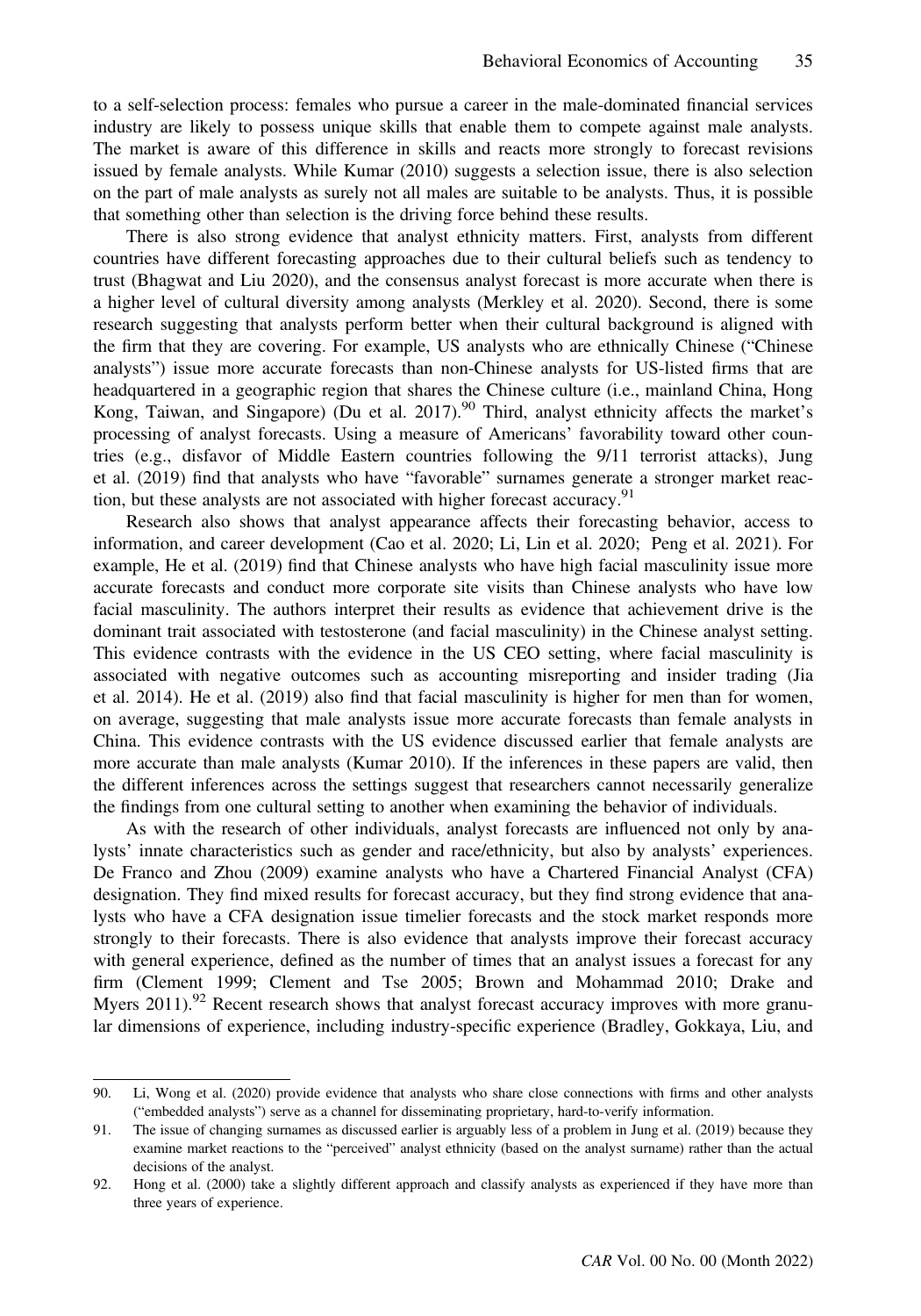Xie 2017; Bradley, Gokkaya, and Liu 2017), firm-specific experience (Mikhail et al. 1997, 2003), and task-specific experience (Clement et al. 2007).<sup>93</sup>

# 4.2.2 Using observable actions to infer analyst characteristics

Similar to the auditor studies discussed above, several papers suggest that individual analysts exhibit a consistent pattern of behavior over time. Prior research has documented persistence in forecast accuracy (Sinha et al. 1997; Park and Stice 2000), forecast bias (Butler and Lang 1991), and the profitability of stock recommendations (Li 2005) for individual analysts.

In contrast, Hilary and Menzly (2006) hypothesize and find that past forecasting success can lead to lower forecasting accuracy in the future. Drawing on self-attribution theory, they argue that analysts who successfully forecast earnings may attribute too much of their success to their ability and too little of their success to chance. As a result, analysts become overconfident and place too much weight on their private signals and too little weight on public signals. Consistent with self-attribution theory, Hilary and Menzly (2006) find that analysts who predicted earnings more accurately in the previous four quarters tend to be less accurate and deviate more from the consensus in their subsequent forecasts.<sup>94</sup> This study zooms in on the decision-making process of analysts and presents evidence of dynamic overconfidence.<sup>95</sup> This evidence contrasts with prior studies on managers which often explore between-individual variation in overconfidence that is fixed over time.

There is also evidence that an analyst's political affiliation influences his/her professional judgment. Using data from 1993 to 2009, Jiang et al. (2016) report that analysts who donate to the Republican Party are more conservative. Their forecast revisions tend to conform to the consensus forecast and their stock recommendations consist of more modest upgrades and downgrades. The authors argue that these finding are consistent with Republicans preferring the status quo, exhibiting resistance to rapid changes, and being more cautious in updating their beliefs.<sup>96</sup> Relatedly, Kempf and Tsoutsoura (2021) show that analysts are more likely to downward-adjust corporate credit ratings when they are not affiliated with the US president's party.

# 4.2.3 Environment

Lastly, there is evidence that the environment can influence an analyst's mood/emotions, which, in turn, affects his/her forecasting behavior. Similar to the effect of sunshine exposure on management forecasts discussed earlier, deHaan et al. (2017) show that analysts experiencing unpleasant weather (i.e., the principal component of cloud cover, rain, and wind) are slower or less likely to react to an earnings announcement compared to analysts experiencing pleasant weather. Dong et al. (2021) document a negative association between air pollution during corporate site visits and analysts' subsequent earnings forecasts, consistent with higher air pollution resulting in heightened pessimism among analysts. Similarly, Bourveau and Law (2021) find that analysts in states affected by hurricanes issue less optimistic forecasts for nonaffected firms compared to nonaffected analysts. This effect, however, dissipates over a two-year period. This last result is somewhat in contrast with the evidence in the CEO literature where top managers carry the imprints of their early-life experiences throughout their career. Understanding what experiences have a

<sup>93.</sup> Jacob et al. (1999) find that the relation between forecast accuracy and firm-specific experience is not significant when controlling for analyst-company fixed effects (i.e., the endogenous matching between analysts and companies).

<sup>94.</sup> A caveat of Hilary and Menzly (2006) is that their results may reflect a mechanical mean reversion effect due to the inclusion of analyst fixed effects in the regressions. See Nickell (1981) for a rigorous analysis of this issue.

<sup>95.</sup> For more evidence on analysts' decision-making processes, see Hirshleifer et al. (2019) on decision fatigue and Hirshleifer et al. (2021) on first impression bias.

<sup>96.</sup> These arguments are based on the pre-Trump era and may not generalize to a more recent sample period due to changes in the political landscape in the United States.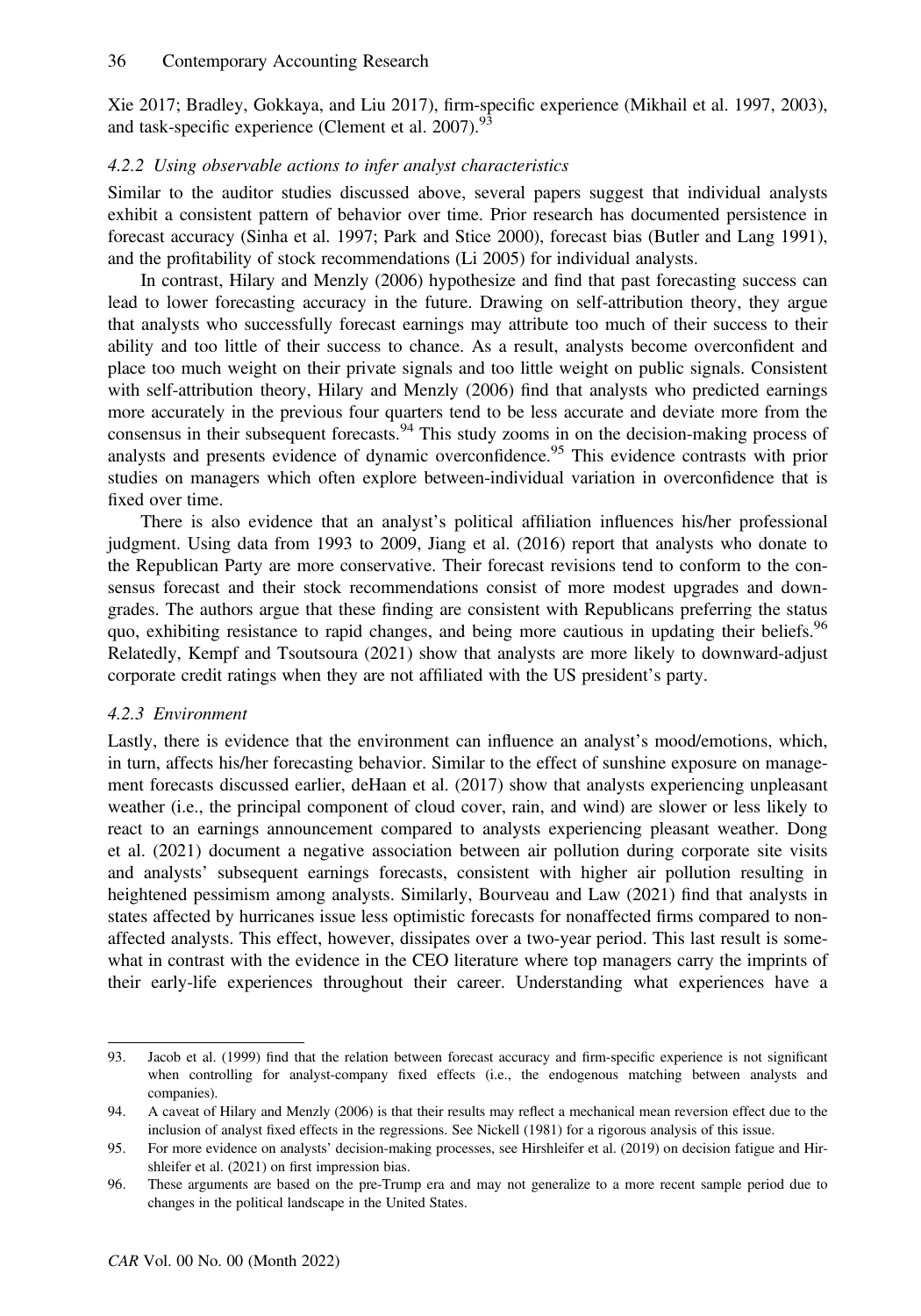permanent versus temporary effect on different players in the capital markets is an interesting avenue for future research.

To summarize, there is growing evidence that analysts differ in their forecast accuracy, and these differences are systematically related to their personal characteristics such as gender and race/ethnicity. While the broad takeaway from the analyst literature is similar to that from the manager and audit partner literatures, there are noteworthy differences between these literatures. First, in the manager literature, researchers often draw conclusions by studying whether firm outcomes differ over time when a firm replaces one manager with another manager or by studying whether firm outcomes differ between firms at the same point in time if they have managers with different characteristics. The same is true in the audit partner literature. On the other hand, the analyst literature often draws conclusions by studying differences in analysts' forecasts for the same firm at the same point in time, which helps researchers rule out various confounding factors. Second, a nice feature of the analyst literature is that we are able to compare analysts' forecasts with the realization of earnings, ex post. This, in turn, allows us to measure biases in analysts' beliefs directly.

#### 4.3 Regulators

This section discusses standard setters (section 4.3.1), politicians (section 4.3.2), and judges (section 4.3.3).

#### 4.3.1 Standard setters

Accounting standards specify the reporting choices available to managers and thus exert considerable influence on accounting practices. An important question is how standard setters design these regulations.<sup>97</sup>

A nascent strand of research suggests that heterogeneity in accounting standards is related to standard setter characteristics. An important caveat with this literature is that standard setting boards are quite small, leading to tests with relatively low power. Allen and Ramanna (2013) analyze 149 FASB exposure drafts proposed between 1973 (the FASB's inception) and 2007. Each exposure draft is evaluated based on its impact on "relevance" and "reliability" using comment letters filed by Big N auditors. Allen and Ramanna (2013) document that FASB members with prior employment in financial services tend to propose standards that use fair-value methods. When a larger proportion of FASB members have experience in financial services, the FASB is more likely to propose exposure drafts that increase accounting relevance and decrease accounting reliability. Similarly, Jiang et al. (2018) analyze 211 financial accounting standards issued between 1973 and 2014. They focus on dissenting opinions expressed by FASB members. FASB members with a preparer background (e.g., former CFOs and controllers) are less likely to object to standards that create exceptions or give managers more accounting choices, but they are more likely to object when they believe that a standard lacks reliability. On the other hand, FASB members with an academic or regulator background have a greater tendency to express dissent when they believe that a standard lacks relevance.<sup>98</sup>

Jiang et al. (2015) take a different approach. Using a short-horizon event study, they examine how the stock market responded to Bob Herz's resignation from being Chair of the FASB on August 24, 2010. This setting has two critical features. First, Herz's resignation was unexpected.

<sup>97.</sup> There are three major theories on the role of regulators in the political economy literature: public interest theory, capture theory, and ideology theory (see section 4.1 of Kothari et al. 2010 for details). Most relevant to our review is ideology theory, which argues that regulators are endowed with ideologies and regulatory outcomes are shaped by these ideologies (Grossman and Helpman 1994). See Leuz and Wysocki (2016) for an insightful discussion of the economics of disclosure and financial reporting regulation.

<sup>98.</sup> One avenue for future research is to examine how standard setters' backgrounds affect their stance on principlesbased versus rules-based standards (Schipper 2003; Jamal and Tan 2010).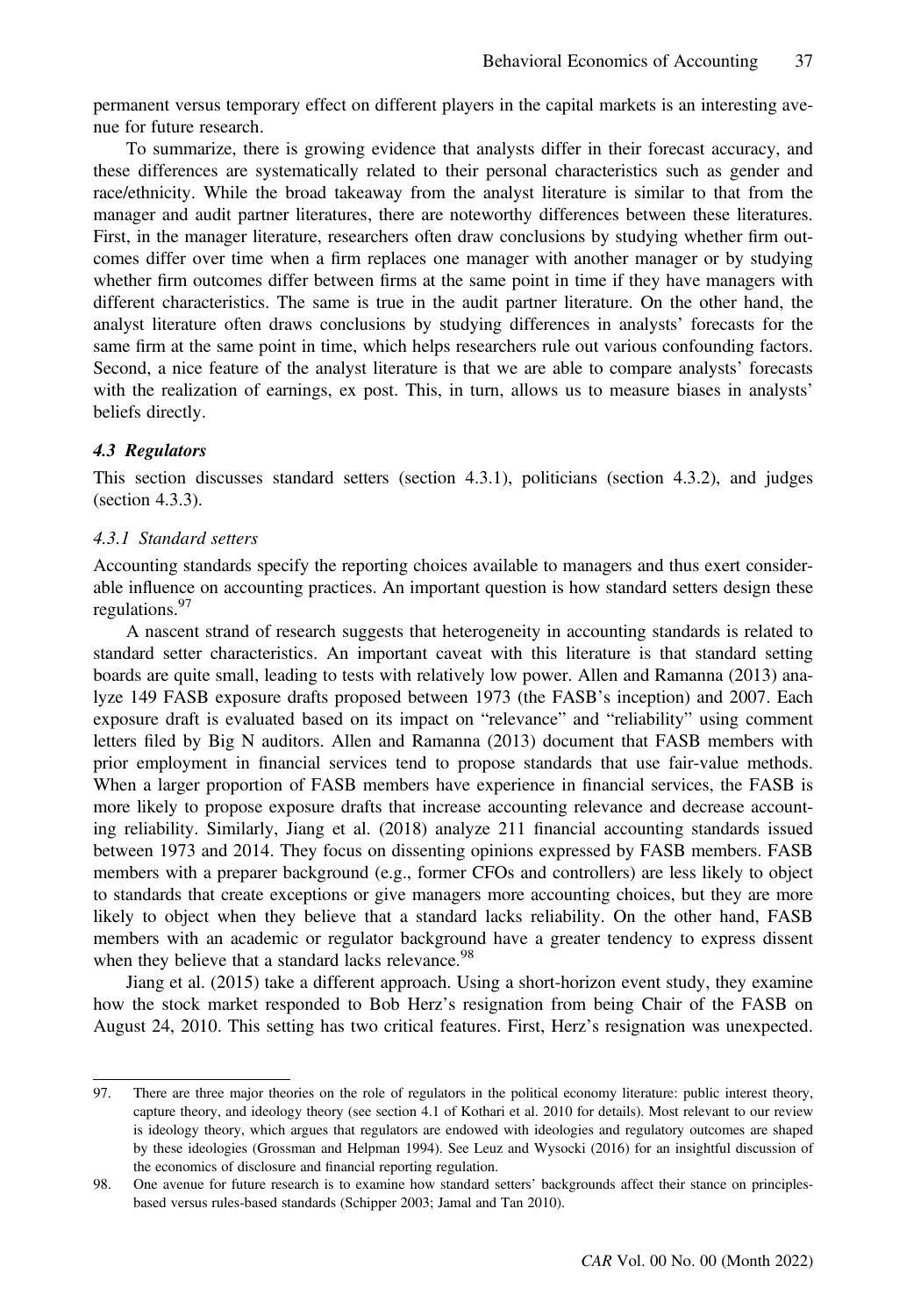Herz resigned two years before the end of his term and no reasons were given for his departure. Second, at the time of Herz's resignation, the FASB was engaged in a heated debate surrounding a proposed standard, which would require banks to report loans held for collection at fair value. Herz supported the proposal, despite fierce opposition from banks. Jiang et al. (2015) find that investors reacted positively to Herz's resignation, and this response was stronger for banks that would have been more affected by the fair value standard. Taken together, these findings suggest that the market believed that Herz was critical to the final outcome of the proposal. Indeed, the FASB repealed the proposal on January 25, 2011, with Herz's successor Leslie Seidman voting against the proposal.

To summarize, there is some evidence that standard setters have unique ideologies that influence their stance on accounting standards. This literature offers many opportunities for future research. For example, the previous studies focus on members of the FASB, but it is also important to understand the role of standard setters on other regulatory bodies such as the PCAOB. Indeed, the SEC removed William Duhnke as chairman of the PCAOB this year and plans to replace all board members (SEC 2021). It would be interesting to study whether this turnover at the PCAOB has any observable effects on audit firms, client companies, and/or the capital markets. Similarly, the current SEC head, Gary Gensler, has a reputation of being a strict regulator.<sup>99</sup> What were the capital market effects and effects on real firm behavior when he was appointed (even when just rumored to be in line for appointment)?

# 4.3.2 Politicians

There is also evidence that politicians influence accounting regulation and enforcement. For example, during the global financial crisis, politicians with conservative views expressed strong support for a proposal to relax the FASB's fair value accounting standards (Bischof et al. 2020). They argued that the relaxation of fair value accounting would bolster banks' regulatory capital and stabilize the financial system without requiring bailouts.

On the enforcement side, Mehta and Zhao (2020) find that politicians who serve on SECrelevant congressional committees are significantly less likely to be reelected following SEC enforcement actions against firms located in their districts. To maximize their likelihood of reelection, politicians limit enforcement efforts in their districts and delay the announcement of enforcement actions around election years.<sup>100</sup>

Ultimately, research on individual politicians is still in its infancy, and more work in this area can enhance our understanding of accounting regulation and enforcement. Future work can also leverage on a burgeoning literature in economics and finance (Jones and Olken 2005, 2009; Baker et al. 2018).

# 4.3.3 Judges

Judges play a key role in the enforcement of securities laws. In many cases, the materials presented in court do not provide sufficient clarity to resolve the dispute. As a result, judges' personal characteristics can influence legal outcomes. Huang et al. (2019) document the importance of judges' political ideologies for class action lawsuits stemming from securities fraud. They find that judges appointed by Democratic presidents are more likely to side with investors, while judges appointed by Republican presidents are more likely to side with firms. They also find that firms act as if they understand the implications of judge ideology on litigation risk. When

<sup>99.</sup> See, for example, "Biden's candidate for SEC Chairman is expected to be tough on companies" (Maurer 2021) in the Wall Street Journal (January 27, 2021) and "Wall Street beware: The SEC's Gensler carries a big stick" (Masters 2021) in the Financial Times (April 28, 2021).

<sup>100.</sup> Stephan et al. (2021) identify a politician's connections using campaign contribution information. The authors document that politicians make more trading profits if the trade is executed at a brokerage house that is connected to the politician, suggesting that brokerage houses provide stock tips to politicians.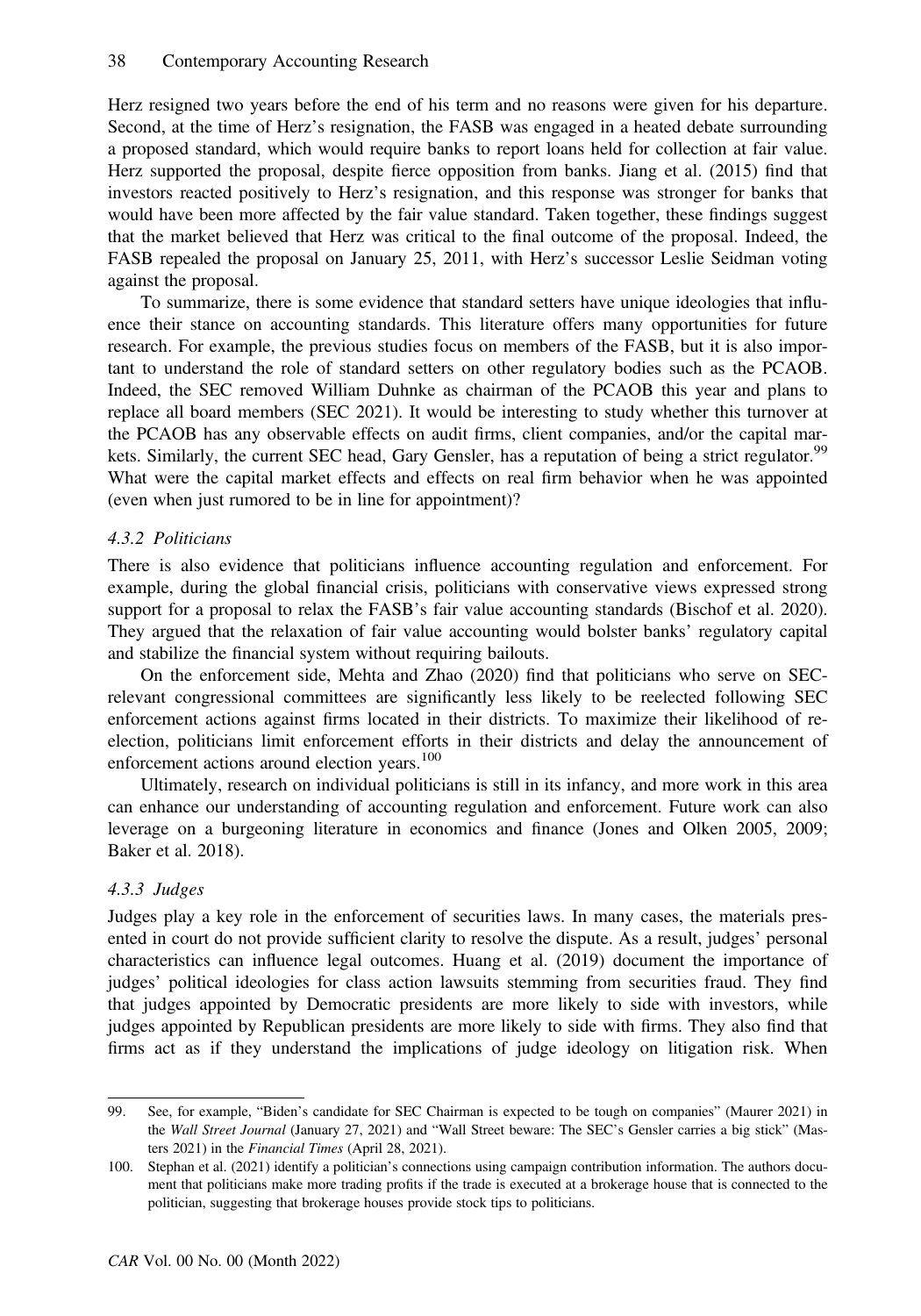litigation risk is heightened due to judge ideology, firms are more likely to issue short-term earnings forecasts to preempt negative news and they are also more reluctant to release positive longterm earnings forecasts. Subsequent studies show that judges' political ideologies affect corporate tax planning (Chow et al. 2021), insider trading (Huang et al. 2021), and the likelihood of firms receiving going concern modified audit opinions (Gu et al. 2021). More work along these lines can enhance our understanding of the effect of judges on legal outcomes and the potential feedback effects on firm policies. For example, it would be interesting to know whether other judge characteristics (e.g., gender) influence the enforcement of securities laws (and other laws) and how this affects firm behavior. To achieve sharper identification, future research can use deaths as an exogenous source of variation in judge ideology (e.g., the passing of Supreme Court justice Ruth Bader Ginsburg).

#### 4.4 Other intermediaries

This section discusses journalists (section 4.4.1), loan officers (section 4.4.2), and financial advisors (section 4.4.3).

#### 4.4.1 Journalists

The business press is an important information intermediary in the capital markets. Media outlets such as the Wall Street Journal and the Financial Times disseminate firm disclosures to a wide audience (e.g., by rebroadcasting earnings announcements). These outlets also create new information through "investigative" journalism (Miller 2006; Guest 2021).

Academic research has often viewed the business press as a faceless institution, ignoring the fact that news articles are written by individual journalists. This is important since a journalist can inject his/her style, views, and bias into the finished product. A few recent studies take an important step and study the effect of individual journalists. For example, Dougal et al. (2012) find that the short-term returns of the Dow Jones Industrial Average can be predicted using the author identity of the Wall Street Journal's "Abreast of the Market" (AOTM) column, a widely read market summary article.<sup>101</sup> To mitigate the concern that journalists simply report news, rather than influence investors' interpretations of news, Dougal et al. (2012) exploit exogenous variation in news due to the rotation of journalists who write the AOTM column. Relatedly, Ahern and Sosyura (2015) find that merger rumors are more accurate when reported by journalists who are older, have an undergraduate degree in journalism, or specialize in the target's industry. More research along these lines is needed to fully understand the role of journalists in the capital markets. For example, research about which journalist characteristics are perceived more favorably by investors and are associated with better access to information might help us understand varying market reactions to news. In addition, future research can explore crowd-sourced platforms like Seeking Alpha. These platforms have greater heterogeneity in author characteristics, which will facilitate more powerful tests. Moreover, it would be interesting to know whether results based on media outlets like the Wall Street Journal and the Financial Times extend to these crowd-sourced platforms.

#### 4.4.2 Loan officers

Loan officers are an important financial intermediary in the capital markets. Loan officers screen potential borrowers, make credit assessments, and monitor the borrower over the loan cycle. Until

<sup>101.</sup> Using a testing framework similar to that of Bertrand and Schoar (2003), Dougal et al. (2012) use journalist fixed effects to capture differences in style among the journalists who write the AOTM column. They describe the advantage of this approach as follows: "what truly makes Dickens 'Dickens' or Faulkner 'Faulkner' cannot be easily quantified, regardless of how sophisticated the analysis may be. Like performing a violin concerto or preparing a fine meal, summarizing the nuances of a written article may be impossible, relative to simply specifying the creator" (642).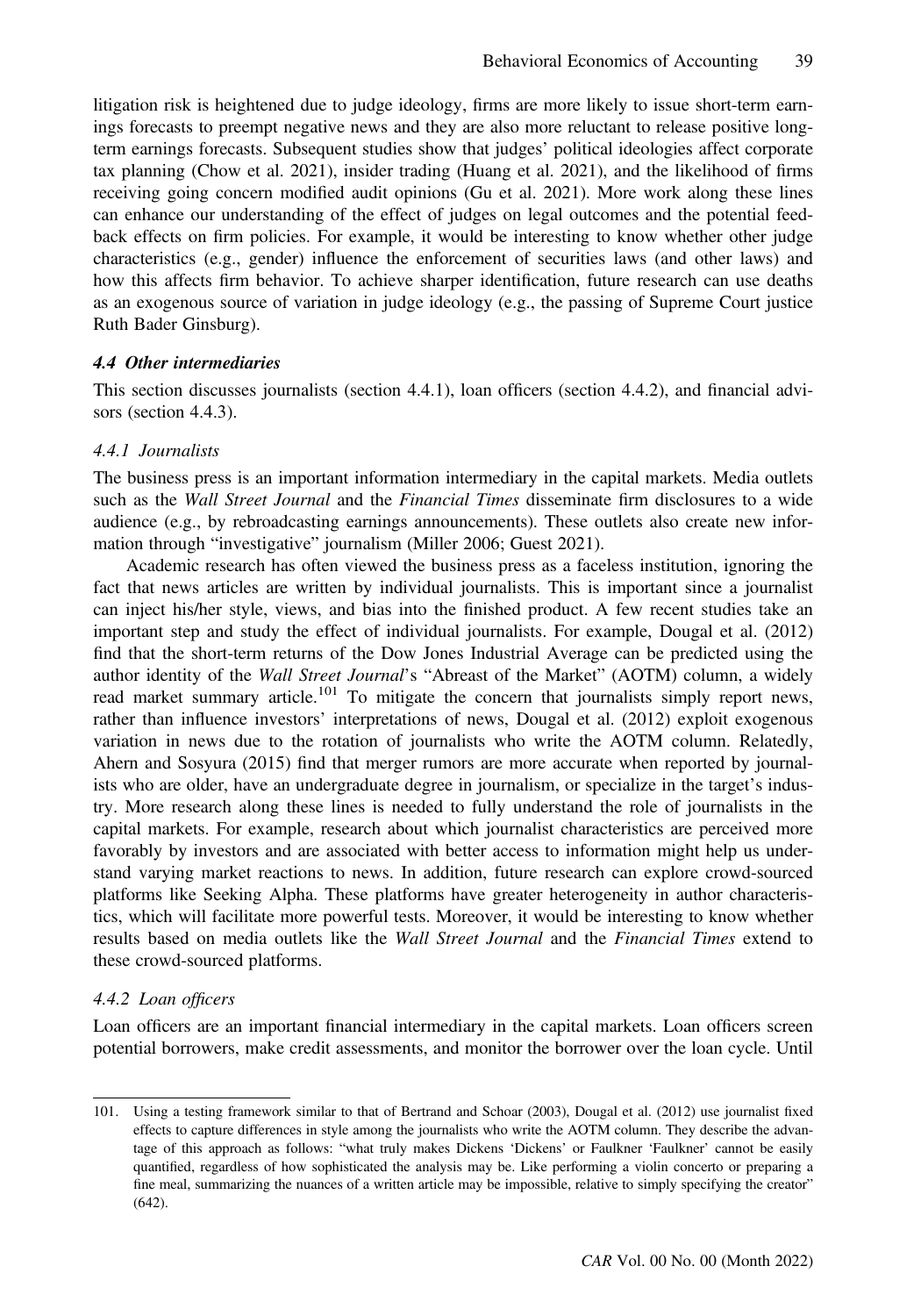recently, data limitations have made it difficult to disentangle loan officer effects from bank effects. Bushman et al. (2021) and Herpfer (2021) provide important contributions. Using a testing framework similar to that of Bertrand and Schoar (2003), Bushman et al. (2021) find that loan officer fixed effects explain a large amount of heterogeneity in contract design, incremental to bank and borrower characteristics. Loan officers are more influential in setting covenant packages than in setting interest spreads or loan maturity. One explanation for this finding is that loan spreads are largely determined by "hard" information, while covenants are shaped by "soft" information. These differences in covenant design translate into differences in loan performance, as reflected in ratings downgrades and defaults. Similarly, Herpfer (2021) constructs a data set of individual bankers in the US syndicated loan market and shows that individual bankers play an important role in setting loan terms, even for the largest, most transparent borrowers.

Several studies provide evidence on loan officers' processing of hard and soft information and the effects on loan outcomes. Campbell et al. (2019) find that relying on soft information leads to worse loan quality when loan officers are busy, when they have prior sales experience, and when both the loan officer and the borrower are men.<sup>102</sup> Costello et al. (2020) show in a randomized, controlled experiment that loan officer discretion can improve loan outcomes by incorporating soft information into machine-generated credit scoring models. Liu (2021) shows that a machine learning model substantially outperforms loan officers in processing hard information because loan officers exhibit limited attention and overreact to salient accounting information. He also finds that loan officers acquire more soft information after seeing salient accounting information, suggesting that salience facilitates attention allocation in information acquisition.<sup>103</sup>

Overall, research suggests that individual loan officers are important for loan outcomes. While there is growing evidence on loan officers' processing of soft versus hard information, there is still limited research on how personal characteristics of loan officers (e.g., gender and religion) affect their behavior.

#### 4.4.3 Financial advisors

Financial advisors are another important financial intermediary in the capital markets. Financial advisors provide advice and transaction services to their customers, and customers can file complaints with the Financial Industry Regulatory Authority (FINRA) if they perceive any unfair treatment by an advisory firm or its employees [\(https://www.](https://www.finra.org/)finra.org). FINRA administers BrokerCheck, a free online portal that contains detailed information on financial advisors and their firms ([https://brokercheck.](https://brokercheck.finra.org/)finra.org/). Several recent studies take advantage of this platform to examine advisor misconduct and customer complaints in the financial advisory industry. One advantage of this setting is that the data structure (i.e., multiple advisors in a given office) allows researchers to compare advisors with their colleagues from the same firm, at the same location, and at the same point in time, which significantly reduces omitted variable bias.

There is evidence that past misconduct/criminal records and use of marital infidelity websites are associated with future customer complaints and future professional misconduct (Griffin et al. 2017; Egan et al. 2019; Law and Mills 2019). There is also evidence that financial advisors who start their career during recessions are less likely to engage in misconduct (Law and Zuo 2021a), consistent with the findings for CEOs and auditors discussed earlier. In addition, it appears that training matters. Kowaleski et al. (2020) study the effects of a change in the investment adviser qualification exam and report that individuals passing the exam with more rules and ethics coverage are less likely to commit misconduct. Finally, there is evidence suggesting that discrimination based on gender and race/ethnicity exists in the

<sup>102.</sup> Beck et al. (2013) also find that loans selected and monitored by male loan officers have a higher likelihood to turn problematic than those handled by female loan officers.

<sup>103.</sup> Shroff (2017) and Li et al. (2021) provide evidence that managers have limited attention.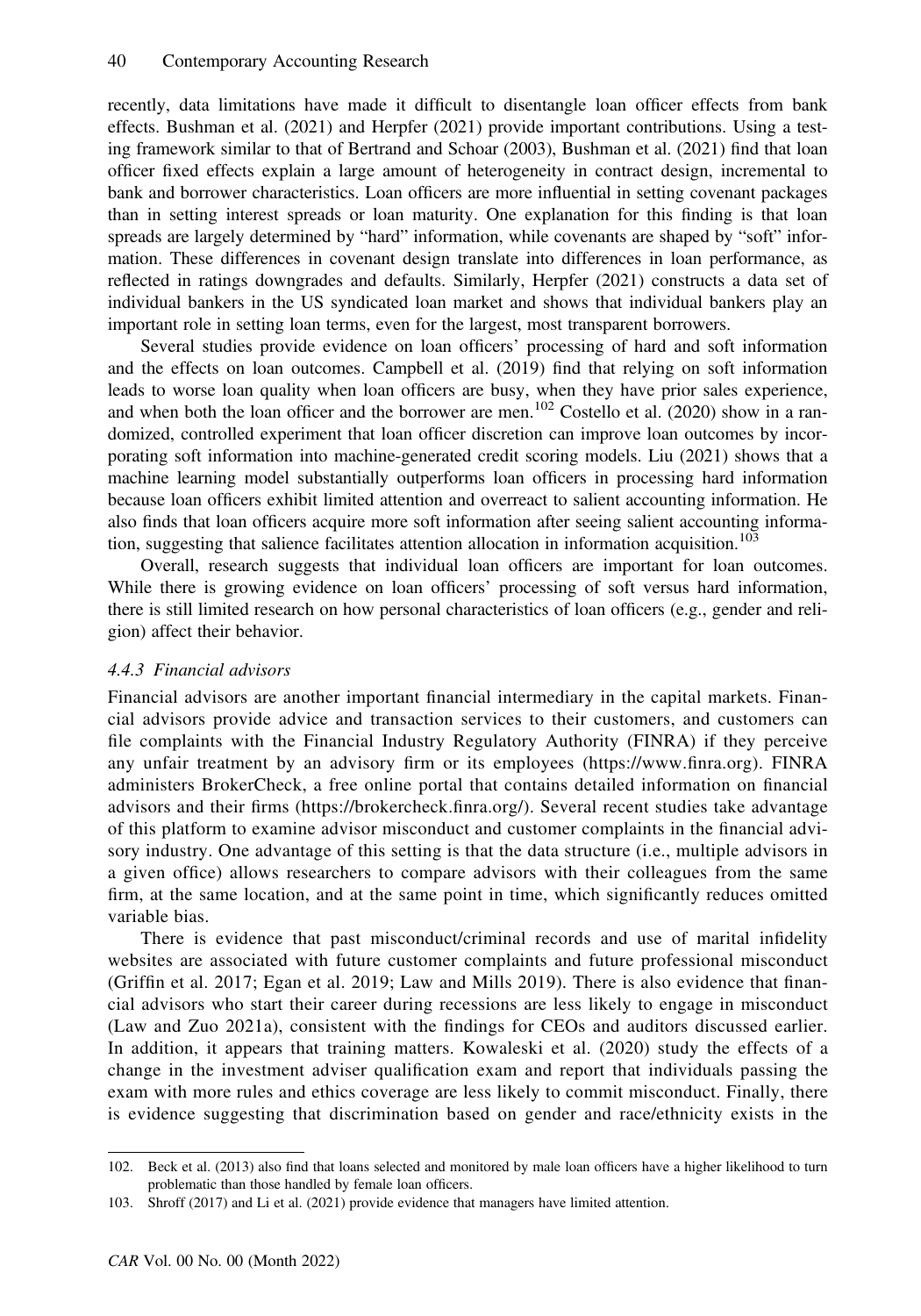financial advisory industry. Egan et al. (2021) find that relative to male advisors, female advisors are more likely to lose their jobs and less likely to find new jobs following an incident of misconduct. Law and Zuo (2021b) find that compared with their white colleagues in the same office, Hispanic and Asian advisors are more likely to receive complaints in periods of high immigration concern than in other periods.

While it is commonly believed that financial advisors' conflicts of interest contribute to the high cost of advice, recent evidence suggests that financial advisors may provide poor advice to their clients at least in part due to misguided beliefs. Linnainmaa et al. (2021) use data provided by two large financial institutions in Canada that include trading and portfolio information on more than 4,000 advisors and almost 500,000 clients. The authors find that financial advisors themselves chase returns, prefer actively managed and expensive funds, and under-diversify. These results suggest that advisors invest personally in the same way that they advise their clients.<sup>104</sup>

To summarize, there is a growing stream of research that utilizes novel data to understand the behavior of financial advisors. While traditional research has focused on conflicts of interest, more recent research suggests that financial advisors' personal characteristics explain their behavior, which, in turn, shapes investors' perceptions. More work on financial advisors is needed to disentangle the various mechanisms through which advisor misconduct and investor complaints arise.

#### 4.5 Limitations and directions for future research

We conclude this section by highlighting some limitations of the current literature as well as some open areas for investigation. Panel A of Table 2 lists four general questions for future research that we discuss in detail below. Panel B lists 10 more specific questions mentioned in the previous subsections.

First, we note that most of the literature on regulators and intermediaries is still relatively underdeveloped and more work is needed to understand the role of these individual decision makers in the economy. Future work can draw inspiration from the vast literature on managers reviewed in section 3. It is important to emphasize that personal characteristics can have different implications in different settings. For example, US managers who have high facial masculinity are associated with aggressive behaviors such as accounting misreporting, insider trading, and option backdating (Jia et al. 2014). In contrast, Chinese analysts who have high facial masculinity are associated with higher forecast accuracy and more profitable stock recommendations (He et al. 2019). More research is needed to understand how the effects of individual characteristics differ for unique subpopulations and/or cultures and settings, and why these differences arise. To this end, the literature would benefit from a deeper understanding of the underlying mechanisms and a deeper understanding of the selection process through which individuals choose their profession and advance through their career.

Second, most of the empirical work on regulators and intermediaries is subject to the concern of endogenous matching, similar to the CEO literature. For example, the assignment of audit partners to clients is not random, and clients often engage in partner-level opinion shopping (Chen et al. 2016). Therefore, the observed effects of audit partners on their clients may be partly or even entirely driven by the characteristics of these clients. Future research that isolates the causal effect of regulators and intermediaries would greatly enhance our understanding of the forces at play. Data generated from randomized, controlled experiments will be of great value in this venture.

<sup>104.</sup> Another strand of research studies market expectations and portfolio holdings of asset managers (Cooper et al. 2013). There are two common findings. First, domestic asset managers tend to be more bullish about their own equity market than foreign investors (Solnik and Zuo 2017). Second, asset managers do not hold the world market portfolio and have a bias toward domestic equity (Solnik and Zuo 2012).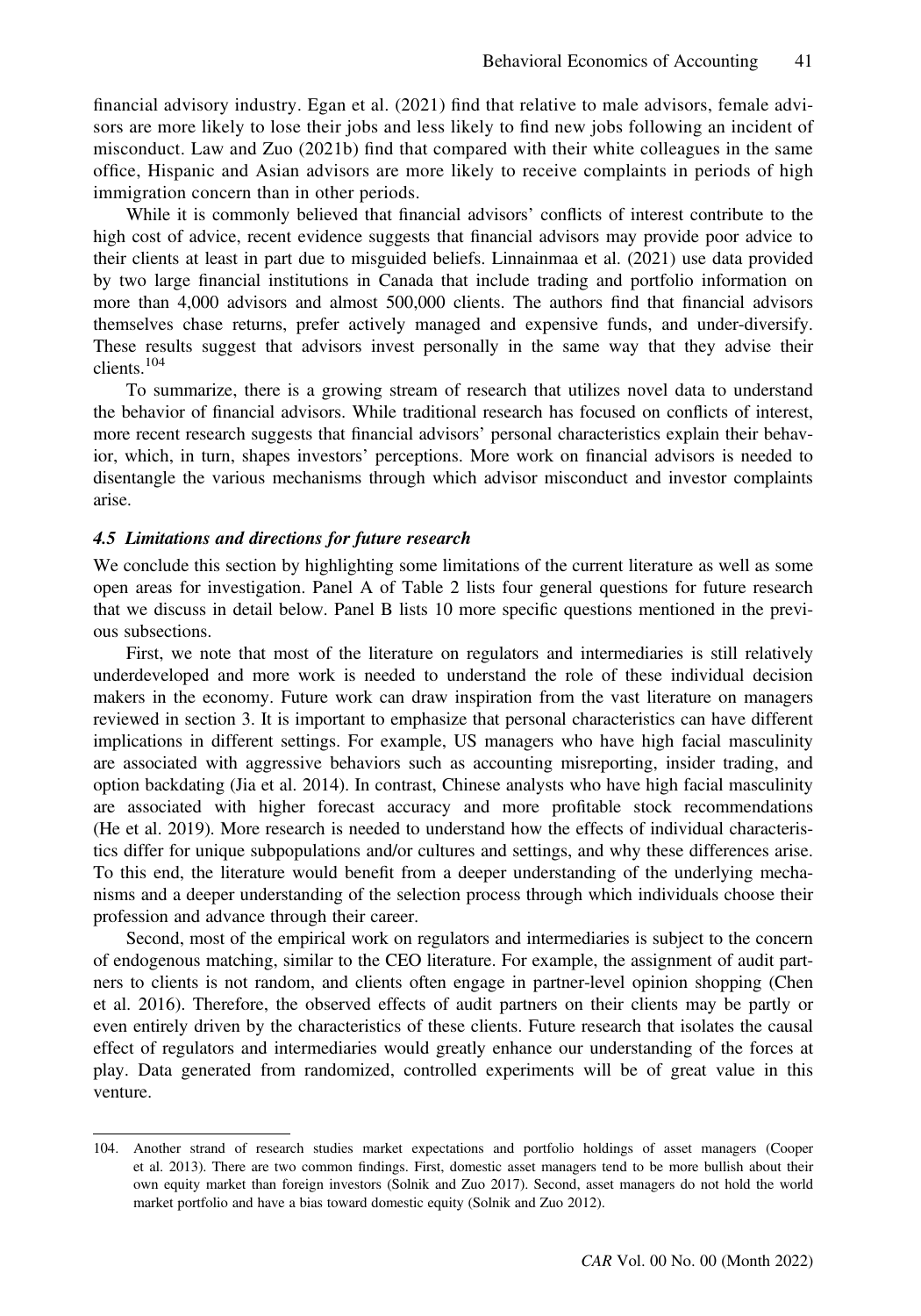### 42 Contemporary Accounting Research

#### TABLE 2

Summary of future research questions on regulators and intermediaries

Panel A: General questions (section 4.5)

- 1. How do the effects of individual characteristics differ for unique subpopulations and/or cultures and settings? Why do these differences arise?
- 2. How can we isolate the causal effect of regulators and intermediaries on outcome variables?
- 3. Are suboptimal decisions driven by agency conflicts or misguided beliefs?
- 4. How are social ties formed among the various players in the economy?

Panel B: More specific questions (sections 4.1–4.4)

- 1. How does the role of audit partners differ in the United States versus other countries due to various formal and informal institutions? (section 4.1)
- 2. How much do audit partners affect their clients' disclosure choices? (section 4.1)
- 3. How do the individual characteristics of audit committee members and auditors affect their interactions in the auditing and financial reporting processes? (section 4.1)
- 4. What experiences have a permanent versus temporary effect on analysts or other players in the capital markets? (section 4.2)
- 5. Did the turnover at the PCAOB in 2021 have any observable effects on audit firms, client companies, and/or the capital markets? What were the capital market effects and effects on real firm behavior when Gary Gensler was appointed head of the SEC (even when just rumored to be in line for appointment)? (section 4.3.1)
- 6. How do individual politicians affect accounting regulation and enforcement? (section 4.3.2)
- 7. Do judge characteristics (e.g., gender) influence the enforcement of securities laws (and other laws)? How does this affect firm behavior? (section 4.3.3)
- 8. Do the findings of individual journalist effects based on media outlets like the Wall Street Journal and the Financial Times extend to crowd-sourced platforms like Seeking Alpha? (section 4.4.1)
- 9. How do personal characteristics of loan officers (e.g., gender and religion) affect their behavior? (section 4.4.2)
- 10. How do financial advisor misconduct and investor complaints arise? (section 4.4.3)

Third, behavioral research has developed somewhat independently from research on economic incentives. Future research can benefit from a cross-fertilization of ideas between these two lines of research.<sup>105</sup> For example, several papers argue that regulators and intermediaries make suboptimal decisions due to agency frictions. We encourage future research to explore whether these suboptimal decisions are due to misguided beliefs.

Finally, we encourage future archival research to draw insights from field studies (Gibbins et al. 2001; Cohen, Krishnamoorthy et al. 2017; Austin et al. 2021) and explore the interactions among the various players in the capital and product markets (Cen et al. 2017, 2021; Hoang et al. 2019; Chen, Huang et al. 2021). Most decisions are not made in isolation and are affected by an individual's environment. For example, analysts with certain characteristics might be granted more access to corporate information or might be favored by institutional investors. This, in turn, could translate into more accurate forecasts and/or better career prospects. It would also be interesting to understand how social ties are formed among the various players.

# 5. Concluding remarks

A growing stream of positive accounting research has contributed to our understanding of how individual decision makers affect accounting practices. In this paper, we develop a

<sup>105.</sup> Gaynor et al. (2016) is an excellent paper that integrates archival and experimental research in the area of audit and financial reporting quality.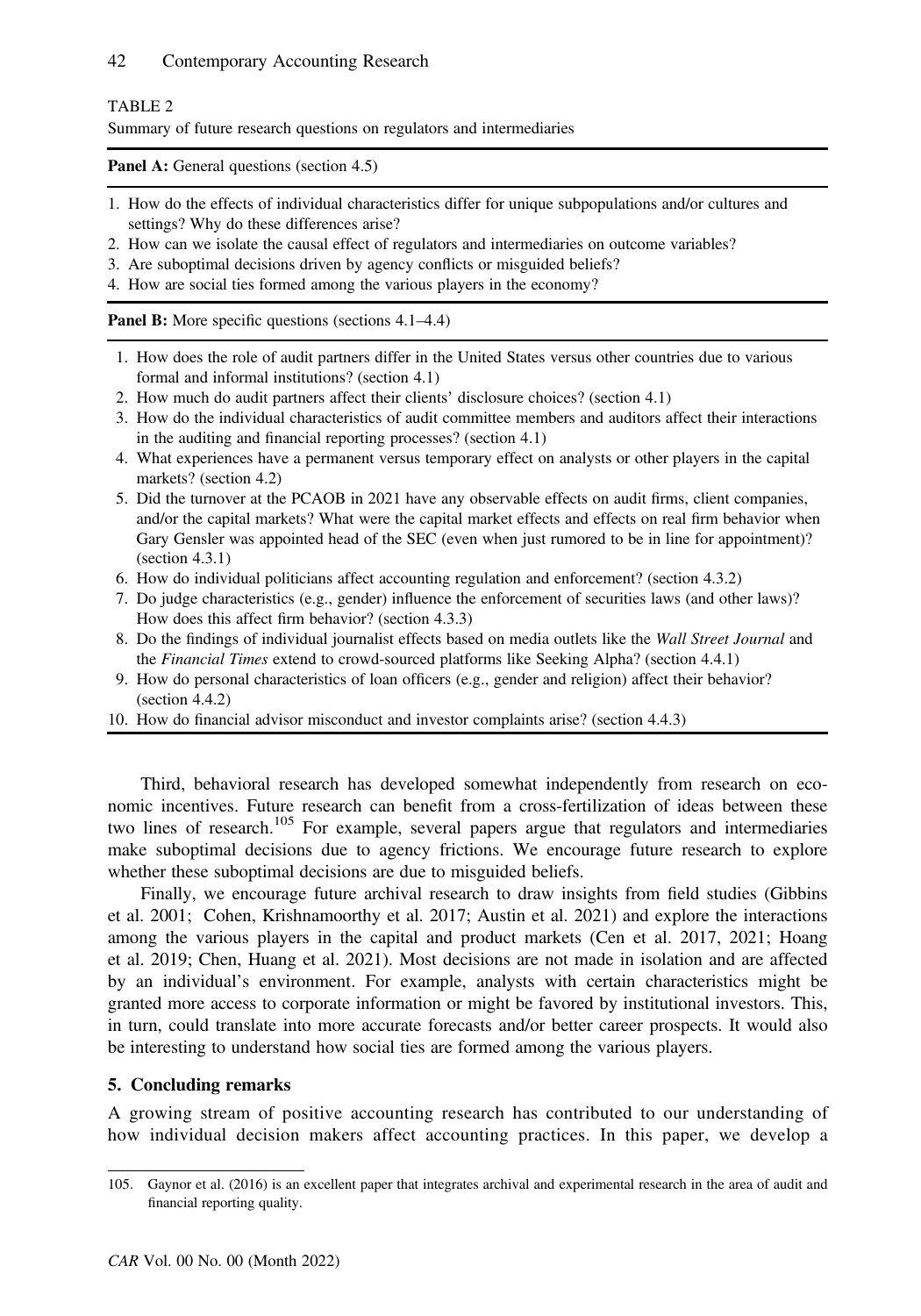framework that organizes this literature in a manageable and accessible manner. This framework builds on a behavioral theory of rational choice, where individuals are viewed as  $Homo$ sapiens instead of Homo economicus. Thus, individual preferences, abilities, experiences, and other characteristics all matter for individual behavior, and characteristics such as gender, race, and appearance can affect others' perceptions. Moreover, human interactions are constrained by both formal institutions (e.g., rules, laws, constitutions) and informal institutions (e.g., norms, conventions, rituals).

Our review covers a broad set of individuals that are of interest in accounting research. We start by discussing research that examines the effect of top managers on firm policies. Because beliefs and preferences are not directly observable, prior research has used four indirect approaches to study the effect of top managers. The first approach examines whether firm policies are correlated across different firms when the same manager is present. The second approach examines whether firm policies are correlated with observable manager characteristics. The third approach uses observable actions to infer managers' behavioral traits and relates these traits to firm policies. The fourth approach examines whether firm policies are related to a manager's environment. We extend this discussion to other important players in the capital markets, including directors, audit partners, analysts, standard setters, politicians, judges, journalists, loan officers, and financial advisors.

The literature has made great strides in recent years. For example, research on managers has progressed significantly thanks to a concerted effort by researchers to hand-collect new data. Nevertheless, concerns, as well as opportunities, remain. The first concern is endogenous matching. Do managers impose their beliefs and preferences on the firms that they run, or do boards hire managers precisely because of their beliefs and preferences? As discussed earlier, these two interpretations have very different implications from a governance and an efficiency standpoint. A second concern is that we need to more clearly separate the effect of different players. For example, are the documented effects of managers on corporate disclosure truly attributable to managers or to someone else?

Despite its limitations, this line of research has deepened our understanding in the accounting context of what people do rather than what people should do based on traditional economic models. These behavioral deviations from economic optimality are not necessarily random errors, but can form an equilibrium (Akerlof and Shiller 2015). To decipher the underlying reasons for human behavior, we need to incorporate insights from other disciplines besides economics, such as psychology, neuroscience, and biology. The collective evidence can have important normative and practical implications once an objective function is specified.

Finally, we note that accounting researchers can leverage their understanding of the institutional environment and "the language of business" to contribute broadly to the economics and social science literatures. For example, accounting researchers can bring their expertise in the study of information production and dissemination to the emerging fields of narrative economics (Shiller 2017, 2020) and social economics and finance (Frank 2020; Hirshleifer 2020). Furthermore, a focus on individual people paves the way for accounting and finance researchers to study important topics such as morality, ethics, and stereotypes (O'Hara 2016; Bertrand 2020; Bloomfield 2021; Lunawat et al. 2021). With the increasing availability of individual-level data and sophisticated data analytics (e.g., machine learning and artificial intelligence algorithms), we expect research on individual decision makers to flourish and further our understanding of the behavioral economics of accounting.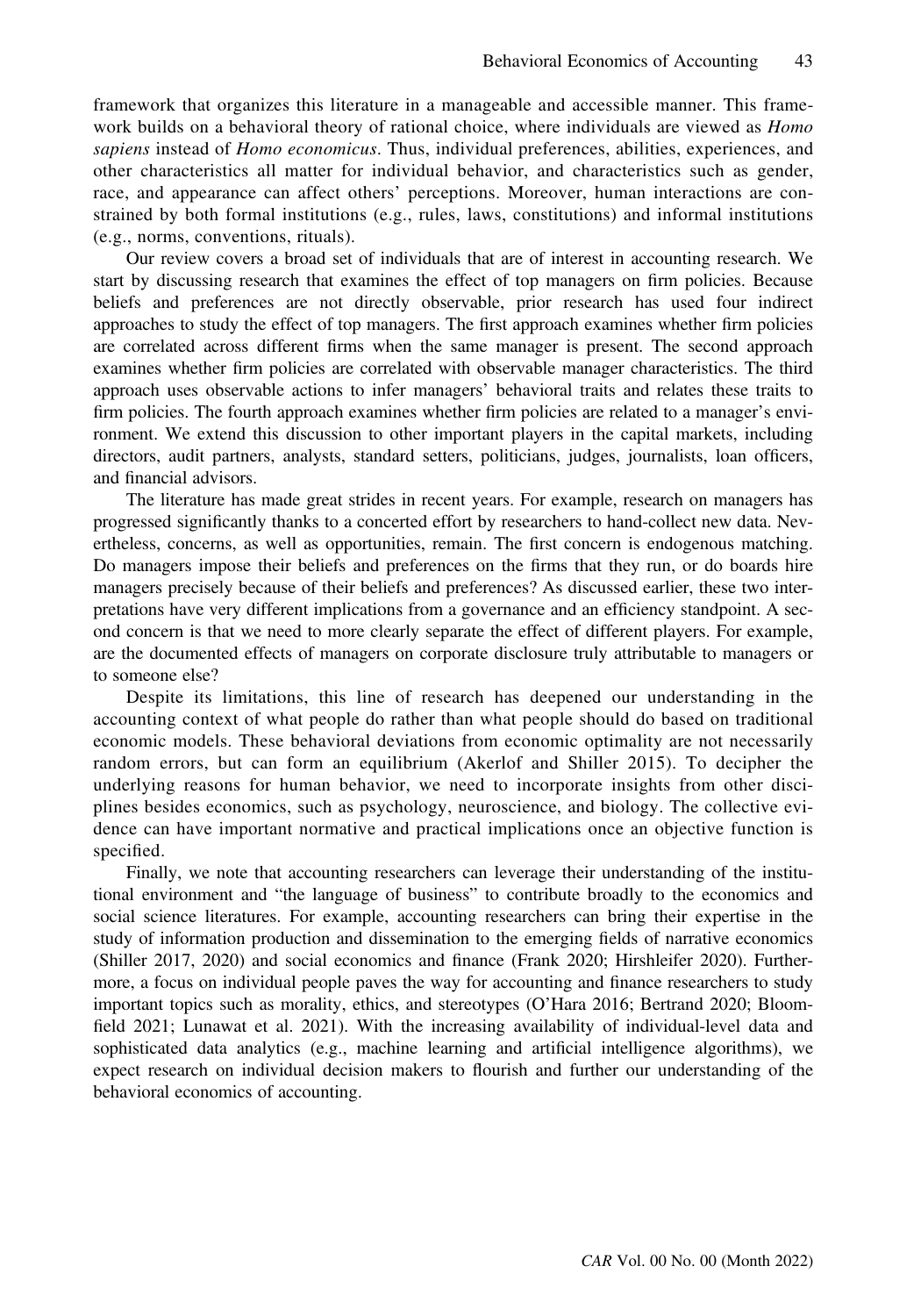# Appendix: Review criteria

In this paper, we perform a systematic review of the accounting literature on the role of individual decision makers in shaping observed accounting phenomena. We use the classical framework in Healy and Palepu (2001) to guide the scope of our review (see Figure 1). More specifically, we discuss a broad set of decision makers including managers, directors, audit partners, analysts, standard setters, politicians, judges, journalists, loan officers, financial advisors, and investors. Our review covers a wide spectrum of accounting phenomena, including financial reporting, disclosure, tax planning, auditing, and CSR. We mainly focus on studies that use the archival methodology, but we also discuss a few field, survey, and experimental studies that complement related archival research.

To identify relevant archival research on individual decision makers, we read the abstract for every paper published or forthcoming in the top five accounting journals over the period 2000– 2021: Contemporary Accounting Research, the Journal of Accounting and Economics, the Journal of Accounting Research, the Review of Accounting Studies, and The Accounting Review.<sup>106</sup> Our review also includes several studies published in top journals in other fields, such as the American Economic Review, the Journal of Finance, the Journal of Financial Economics, the Journal of Political Economy, Management Science, the Quarterly Journal of Economics, and the Review of Financial Studies, when these studies serve as the foundation for archival accounting research or when they are natural extensions of an accounting study. A few studies published before 2000 are included because these studies provide important innovations or motivation for the more recent work. In addition, we discuss several prominent working papers when we believe that they fill in an important gap in the literature. While we try to be thorough, we do not include every study possible but a subset that illustrates the research for the question.

### References

- Abdel-Meguid, A. M., J. N. Jennings, K. Olsen, and M. T. Soliman. 2021. The impact of the CEO's personal narcissism on non-GAAP earnings. The Accounting Review 96 (3): 1-25.
- Abernethy, M. A., and M. S. Wallis. 2019. Critique on the "manager effects" research and implications for management accounting research. Journal of Management Accounting Research 31 (1): 3-40.
- Abowd, J. M., F. Kramarz, and D. N. Margolis. 1999. High wage workers and high wage firms. Econometrica 67 (2): 251–333.
- Acemoglu, D., S. Johnson, and J. A. Robinson. 2001. The colonial origins of comparative development: An empirical investigation. American Economic Review 91 (5): 1369–401.
- Adams, R. B., and D. Ferreira. 2009. Women in the boardroom and their impact on governance and performance. Journal of Financial Economics 94 (2): 291–309.
- Adams, R. B., and P. Funk. 2012. Beyond the glass ceiling: Does gender matter? Management Science 58 (2): 219–35.
- Adams, R. B., B. E. Hermalin, and M. S. Weisbach. 2010. The role of boards of directors in corporate governance: A conceptual framework and survey. Journal of Economic Literature 48 (1): 58-107.
- Adhikari, B. K., A. Agrawal, and J. Malm. 2019. Do women managers keep firms out of trouble? Evidence from corporate litigation and policies. Journal of Accounting and Economics 67 (1): 202–25.
- Aghion, P., and P. Bolton. 1992. An incomplete contracts approach to financial contracting. Review of Economic Studies 59 (3): 473–94.
- Agrawal, A., and S. Chadha. 2005. Corporate governance and accounting scandals. Journal of Law and Economics 48 (2): 371–406.
- Ahern, K. R., and A. K. Dittmar. 2012. The changing of the boards: The impact of firm valuation of mandated female board representation. Quarterly Journal of Economics 127 (1): 137-97.

<sup>106.</sup> We did not systematically review Accounting, Organizations and Society because it does not (regularly) publish archival research on individual decision makers.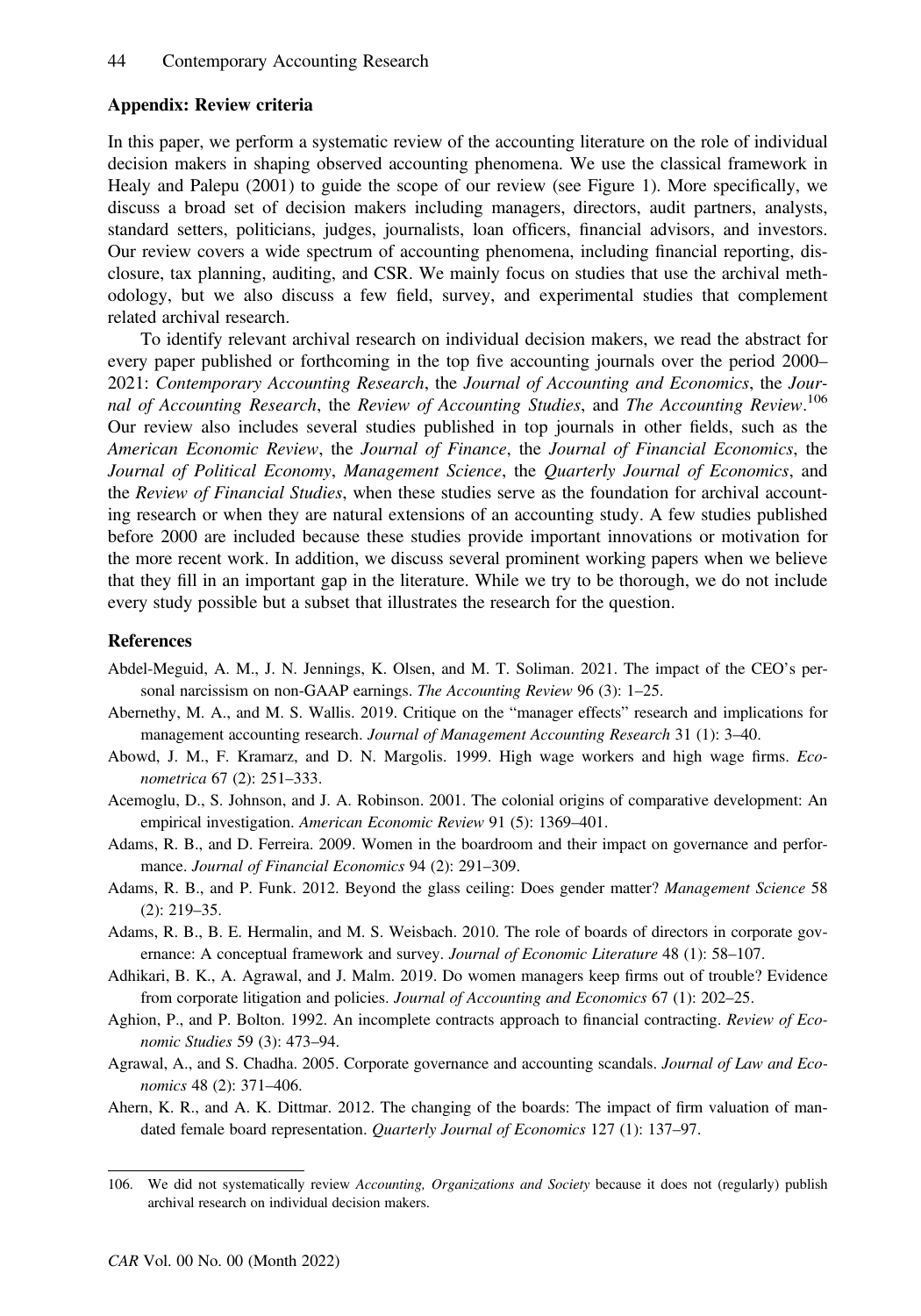- Ahern, K. R., and D. Sosyura. 2015. Rumor has it: Sensationalism in financial media. Review of Financial Studies 28 (7): 2050–93.
- Ahmed, A. S., B. E. Christensen, A. J. Olson, and C. G. Yust. 2019. Déjà vu: The effect of executives and directors with prior banking crisis experience on bank outcomes around the global financial crisis. Contemporary Accounting Research 36 (2): 958–98.
- Ahmed, A. S., and S. Duellman. 2007. Accounting conservatism and board of director characteristics: An empirical analysis. Journal of Accounting and Economics 43 (2–3): 411–37.
- Ahmed, A. S., and S. Duellman. 2013. Managerial overconfidence and accounting conservatism. Journal of Accounting Research 51 (1): 1–30.
- Aier, J. K., J. Comprix, M. T. Gunlock, and D. Lee. 2005. The financial expertise of CFOs and accounting restatements. Accounting Horizons 19 (3): 123–35.
- Akerlof, G. A., and R. E. Kranton. 2010. Identity Economics: How Our Identities Affect Our Work, Wages, and Well-Being. Princeton, NJ: Princeton University Press.
- Akerlof, G. A., and R. J. Shiller. 2015. Phishing for Phools: The Economics of Manipulation and Deception. Princeton, NJ: Princeton University Press.
- Albrecht, A., E. G. Mauldin, and N. J. Newton. 2018. Do auditors recognize the potential dark side of executives' accounting competence? The Accounting Review 93 (6): 1–28.
- Allen, A., and K. Ramanna. 2013. Towards an understanding of the role of standard setters in standard setting. Journal of Accounting and Economics 55 (1): 66–90.
- Allport, G. W. 1937. Personality: A Psychological Interpretation. New York: Henry Holt.
- Allport, G. W. 1966. Traits revisited. American Psychologist 21 (1): 1–10.
- Almlund, M., A. L. Duckworth, H. J. James, and T. D. Kautz. 2011. Personality psychology and economics. In Handbook of the Economics of Education, volume 4, edited by E. A. Hanushek, S. Machin, and L. Woessmann. Amsterdam: Elsevier.
- Amir, E., J. P. Kallunki, and H. Nilsson. 2014. The association between individual audit partners' risk preferences and the composition of their client portfolios. Review of Accounting Studies 79 (1): 103–33.
- Aobdia, D. 2018. The impact of the PCAOB individual engagement inspection process—Preliminary evidence. The Accounting Review 93 (4): 53–80.
- Aobdia, D., C. J. Lin, and R. Petacchi. 2015. Capital market consequences of audit partner quality. The Accounting Review 90 (6): 2143–76.
- Armstrong, C. S., J. L. Blouin, A. D. Jagolinzer, and D. F. Larcker. 2015. Corporate governance, incentives, and tax avoidance. Journal of Accounting and Economics 60 (1): 1–17.
- Armstrong, C. S., S. Glaeser, S. Huang, and D. J. Taylor. 2019. The economics of managerial taxes and corporate risk-taking. The Accounting Review 94 (1): 1–24.
- Armstrong, C. S., W. R. Guay, and J. P. Weber. 2010. The role of information and financial reporting in corporate governance and debt contracting. Journal of Accounting and Economics 50 (2–3): 179–234.
- Asay, H. S., R. Libby, and K. Rennekamp. 2018. Firm performance, reporting goals, and language choices in narrative disclosures. Journal of Accounting and Economics 65 (2–3): 380–98.
- Ashton, R. H. 1974. An experimental study of internal control judgments. Journal of Accounting Research 12 (1): 143–57.
- Austin, A. A., T. D. Carpenter, M. H. Christ, and C. S. Nielson. 2021. The data analytics journey: Interactions among auditors, managers, regulation, and technology. Contemporary Accounting Research 38 (3): 1888–924.
- Badolato, P. G., D. C. Donelson, and M. Ege. 2014. Audit committee financial expertise and earnings management: The role of status. Journal of Accounting and Economics 58 (2–3): 208–30.
- Baik, B., D. B. Farber, and S. S. Lee. 2011. CEO ability and management earnings forecasts. Contemporary Accounting Research 28 (5): 1645–68.
- Baker, M. P., B. Mendel, and J. Wurgler. 2016. Dividends as reference points: A behavioral signaling approach. Review of Financial Studies 29 (3): 697–738.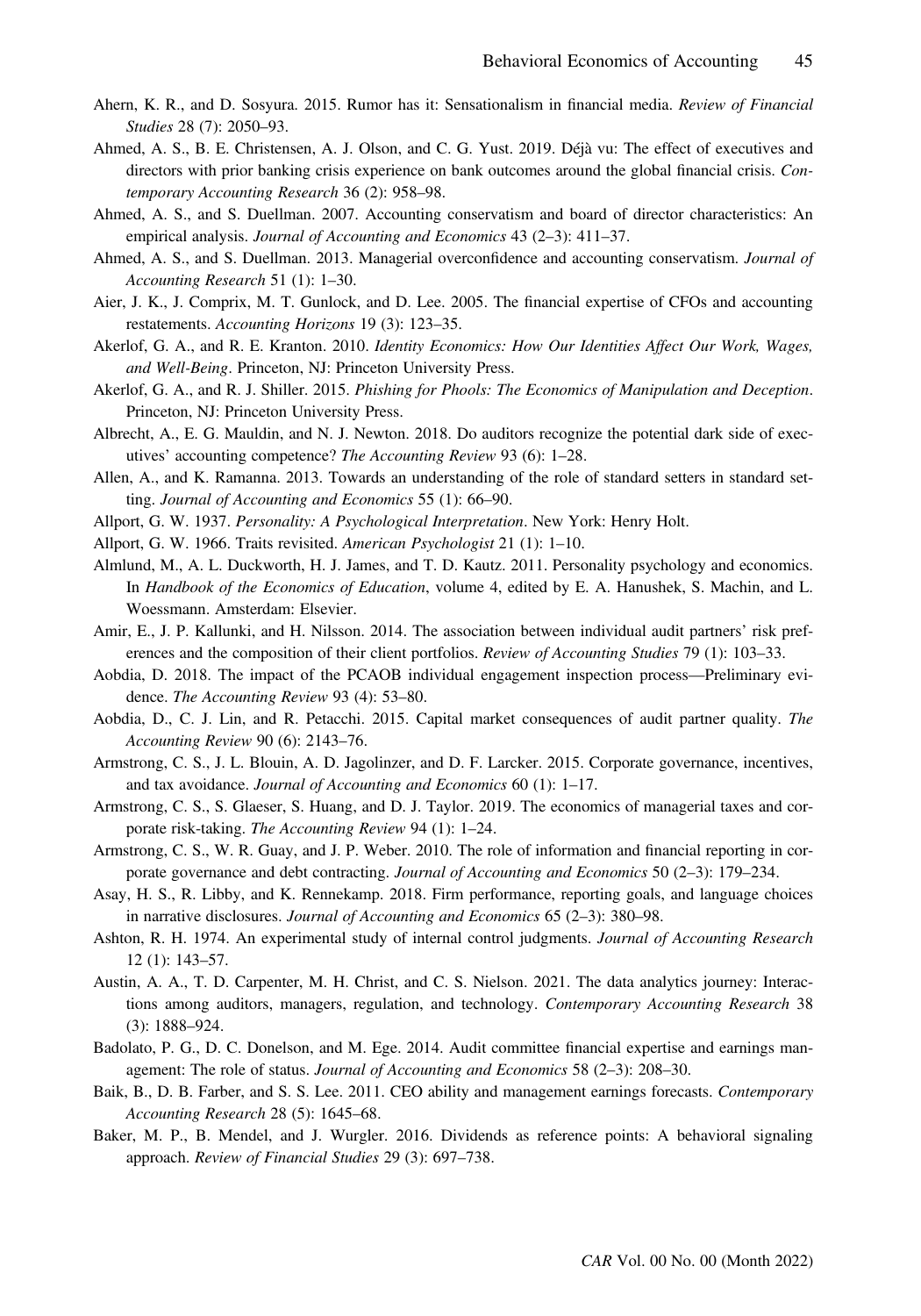- Baker, M. P., and J. Wurgler. 2013. Behavioral corporate finance: An updated survey. In *Handbook of the* Economics of Finance, volume 2, edited by G. M. Constantinides, M. Harris, and R. M. Stulz. Amsterdam: Elsevier.
- Baker, R. B., C. Frydman, and E. Hilt 2018. Political discretion and antitrust policy: Evidence from the assassination of President McKinley. NBER Working Paper 25237.
- Balakrishnan, K., R. Watts, and L. Zuo. 2016. The effect of accounting conservatism on corporate investment during the global financial crisis. Journal of Business Finance & Accounting 43 (5-6): 513-42.
- Ball, R., and P. Brown. 1968. An empirical evaluation of accounting income numbers. Journal of Accounting Research 6 (2): 159–78.
- Ball, R., S. Kothari, and V. V. Nikolaev. 2013a. Econometrics of the Basu asymmetric timeliness coefficient and accounting conservatism. Journal of Accounting Research 51 (5): 1071–97.
- Ball, R., S. Kothari, and V. V. Nikolaev. 2013b. On estimating conditional conservatism. The Accounting Review 88 (3): 755–87.
- Ball, R., S. Kothari, and A. Robin. 2000. The effect of international institutional factors on properties of accounting earnings. Journal of Accounting and Economics 29 (1): 1–51.
- Ball, R., A. Robin, and J. S. Wu. 2003. Incentives versus standards: Properties of accounting income in four East Asian countries. Journal of Accounting and Economics 36 (1–3): 235–70.
- Ball, R., and L. Shivakumar. 2005. Earnings quality in UK private firms: Comparative loss recognition timeliness. Journal of Accounting and Economics 39 (1): 83–128.
- Ball, R., and L. Shivakumar. 2006. The role of accruals in asymmetrically timely gain and loss recognition. Journal of Accounting Research 44 (2): 207–42.
- Bamber, L. S., J. Jiang, and I. Y. Wang. 2010. What's my style? The influence of top managers on voluntary corporate financial disclosure. The Accounting Review 85 (4): 1131–62.
- Banerjee, S., M. Humphery-Jenner, and V. Nanda. 2015. Restraining overconfident CEOs through improved governance: Evidence from the Sarbanes-Oxley Act. Review of Financial Studies 28 (10): 2812–58.
- Barber, B. M., and T. Odean. 2001. Boys will be boys: Gender, overconfidence, and common stock investment. Quarterly Journal of Economics 116 (1): 261–92.
- Barberis, N. 2018. Psychology-based models of asset prices and trading volume. In Handbook of Behavioral Economics, volume 1, edited by D. Bernheim, S. DellaVigna, and D. Laibson. Amsterdam: Elsevier.
- Barsky, R. B., F. T. Juster, M. S. Kimball, and M. D. Shapiro. 1997. Preference parameters and behavioral heterogeneity: An experimental approach in the health and retirement study. Quarterly Journal of Economics 112 (2): 537–79.
- Barua, A., L. F. Davidson, D. V. Rama, and S. Thiruvadi. 2010. CFO gender and accruals quality. Accounting Horizons 24 (1): 25–39.
- Basu, S. 1997. The conservatism principle and the asymmetric timeliness of earnings. Journal of Accounting and Economics 24 (1): 3–37.
- Basu, S., and G. B. Waymire. 2006. Recordkeeping and human evolution. Accounting Horizons 20 (3): 201–29.
- Bauer, R., T. Ruof, and P. Smeets. 2021. Get real! Individuals prefer more sustainable investments. Review of Financial Studies 34 (8): 3976–4043.
- Baugh, M., N. J. Hallman, and S. J. Kachelmeier. 2021. A matter of appearances: How does auditing expertise benefit audit committees when selecting auditors? Contemporary Accounting Research, forthcoming.
- Beasley, M. S., J. V. Carcello, D. R. Hermanson, and T. L. Neal. 2009. The audit committee oversight process. Contemporary Accounting Research 26 (1): 65–122.
- Beaver, W. H. 1968. The information content of annual earnings announcements. Journal of Accounting Research 6: 67–92.
- Beck, T., P. Behr, and A. Guettler. 2013. Gender and banking: Are women better loan officers? Review of Finance 17 (4): 1279–321.
- Becker, G. S. 1974. A theory of social interactions. Journal of Political Economy 82 (6): 1063–93.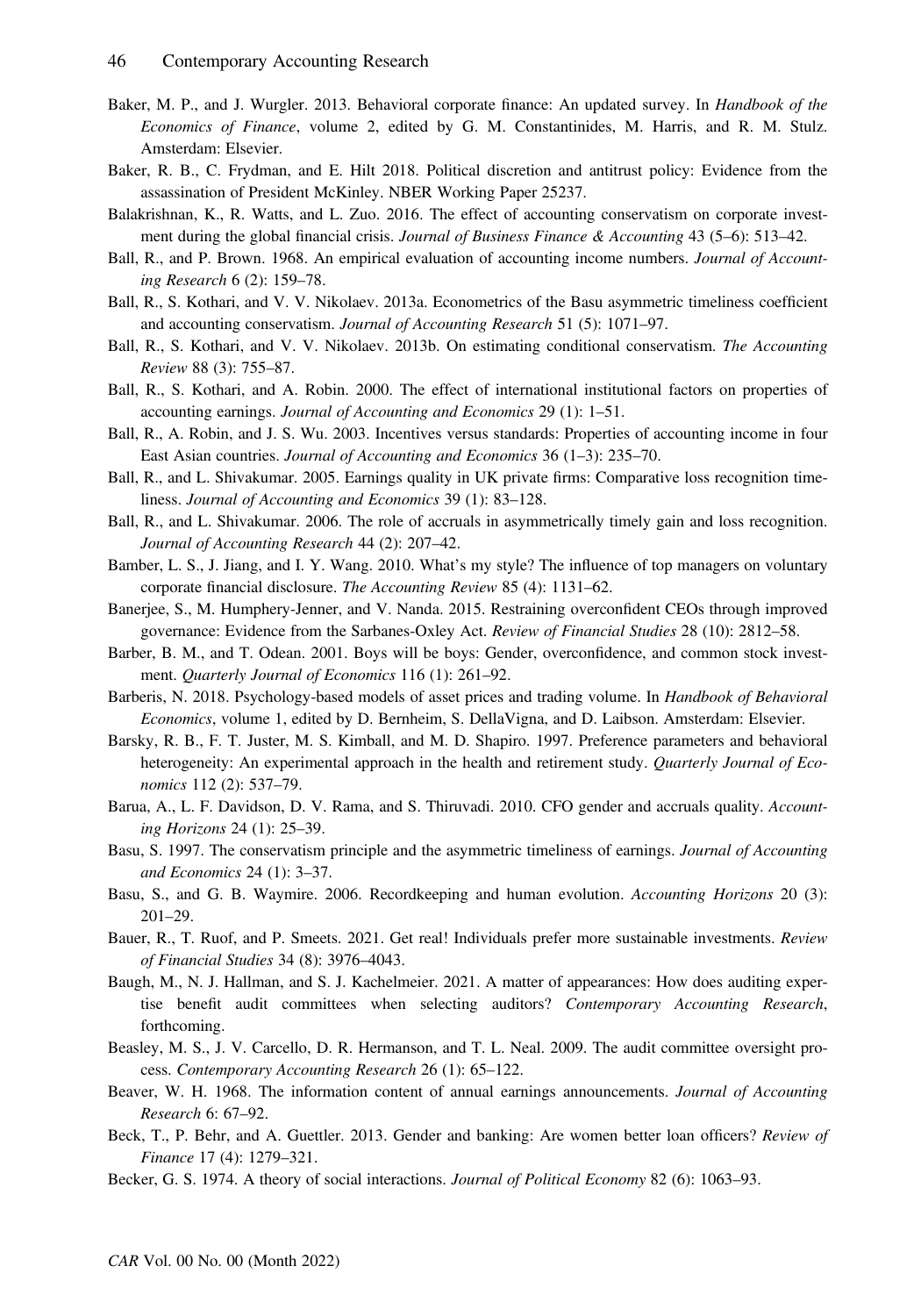- Becker, G. S. 1993. Nobel lecture: The economic way of looking at behavior. Journal of Political Economy 101 (3): 385–409.
- Bedard, J. C., R. Hoitash, and U. Hoitash. 2014. Chief financial officers as inside directors. Contemporary Accounting Research 31 (3): 787–817.
- Ben-David, I., J. R. Graham, and C. R. Harvey. 2013. Managerial miscalibration. Quarterly Journal of Economics 128 (4): 1547–84.
- Benmelech, E., and C. Frydman. 2015. Military CEOs. Journal of Financial Economics 117 (1): 43–59.
- Bennedsen, M., F. Pérez-Gonzalez, and D. Wolfenzon. 2020. Do CEOs matter? Evidence from hospitalization events. Journal of Finance 75 (4): 1877–911.
- Bernard, D., W. Ge, D. Matsumoto, and S. Toynbee. 2020. Implied tradeoffs of chief financial officer accounting expertise: Evidence from firm-manager matching. Management Science 67 (9): 5776–99.
- Bernile, G., V. Bhagwat, and P. R. Rau. 2017. What doesn't kill you will only make you more risk-loving: Early-life disasters and CEO behavior. Journal of Finance 72 (1): 167–206.
- Bertrand, M. 2009. CEOs. Annual Review of Economics 1 (1): 121–50.
- Bertrand, M. 2020. Gender in the twenty-first century. AEA Papers and Proceedings 110: 1–24.
- Bertrand, M., S. E. Black, S. Jensen, and A. Lleras-Muney. 2019. Breaking the glass ceiling? The effect of board quotas on female labour market outcomes in Norway. Review of Economic Studies 86 (1): 191–239.
- Bertrand, M., and S. Mullainathan. 2001. Do people mean what they say? Implications for subjective survey data. American Economic Review 91 (2): 67–72.
- Bertrand, M., and A. Schoar. 2003. Managing with style: The effect of managers on firm policies. Quarterly Journal of Economics 118 (4): 1169–208.
- Beutel, A. M., and M. M. Marini. 1995. Gender and values. American Sociological Review 60 (3): 436–48.
- Bhagwat, V., and X. Liu. 2020. The role of trust in information processing: Evidence from security analysis. The Accounting Review 95 (3): 59–83.
- Biggerstaff, L. E., D. C. Cicero, B. Goldie, and L. C. Reid. 2021. CFO effort and public firms' financial information environment. Contemporary Accounting Research 38 (2): 1068–113.
- Biggerstaff, L. E., D. C. Cicero, and A. Puckett. 2015. Suspect CEOs, unethical culture, and corporate misbehavior. Journal of Financial Economics 117 (1): 98-121.
- Bikhchandani, S., D. Hirshleifer, and I. Welch. 1992. A theory of fads, fashion, custom, and cultural change as informational cascades. Journal of Political Economy 100 (5): 992–1026.
- Bischof, J., H. Daske, and C. J. Sextroh. 2020. Why do politicians intervene in accounting regulation? The role of ideology and special interests. Journal of Accounting Research 58: 589–642.
- Bizjak, J., M. Lemmon, and R. Whitby. 2009. Option backdating and board interlocks. Review of Financial Studies 22 (11): 4821–47.
- Blackwell, D. W., T. R. Noland, and D. B. Winters. 1998. The value of auditor assurance: Evidence from loan pricing. Journal of Accounting Research 36 (1): 57–70.
- Blankespoor, E., E. deHaan, and I. Marinovic. 2020. Disclosure processing costs, investors' information choice, and equity market outcomes: A review. Journal of Accounting and Economics 70 (2-3): 101344.
- Blankespoor, E., B. E. Hendricks, and G. S. Miller. 2017. Perceptions and price: Evidence from CEO presentations at IPO roadshows. Journal of Accounting Research 55 (2): 275–327.
- Bloomfield, R. J. 2021. Moral accountability principles for moral accounting engagements. Working paper.
- Bloomfield, R. J., M. W. Nelson, and E. Soltes. 2016. Gathering data for archival, field, survey, and experimental accounting research. *Journal of Accounting Research* 54 (2): 341–95.
- Bloomfield, R. J., K. Rennekamp, B. Steenhoven, and S. Stewart. 2021. Penalties for unexpected behavior: Double standards for women in finance. The Accounting Review 96 (2): 107–25.
- Bolton, G. E., and A. Ockenfels. 2000. ERC: A theory of equity, reciprocity, and competition. American Economic Review 90 (1): 166–93.
- Bolton, P., and M. Kacperczyk. 2021. Do investors care about carbon risk? Journal of Financial Economics 142 (2): 517–49.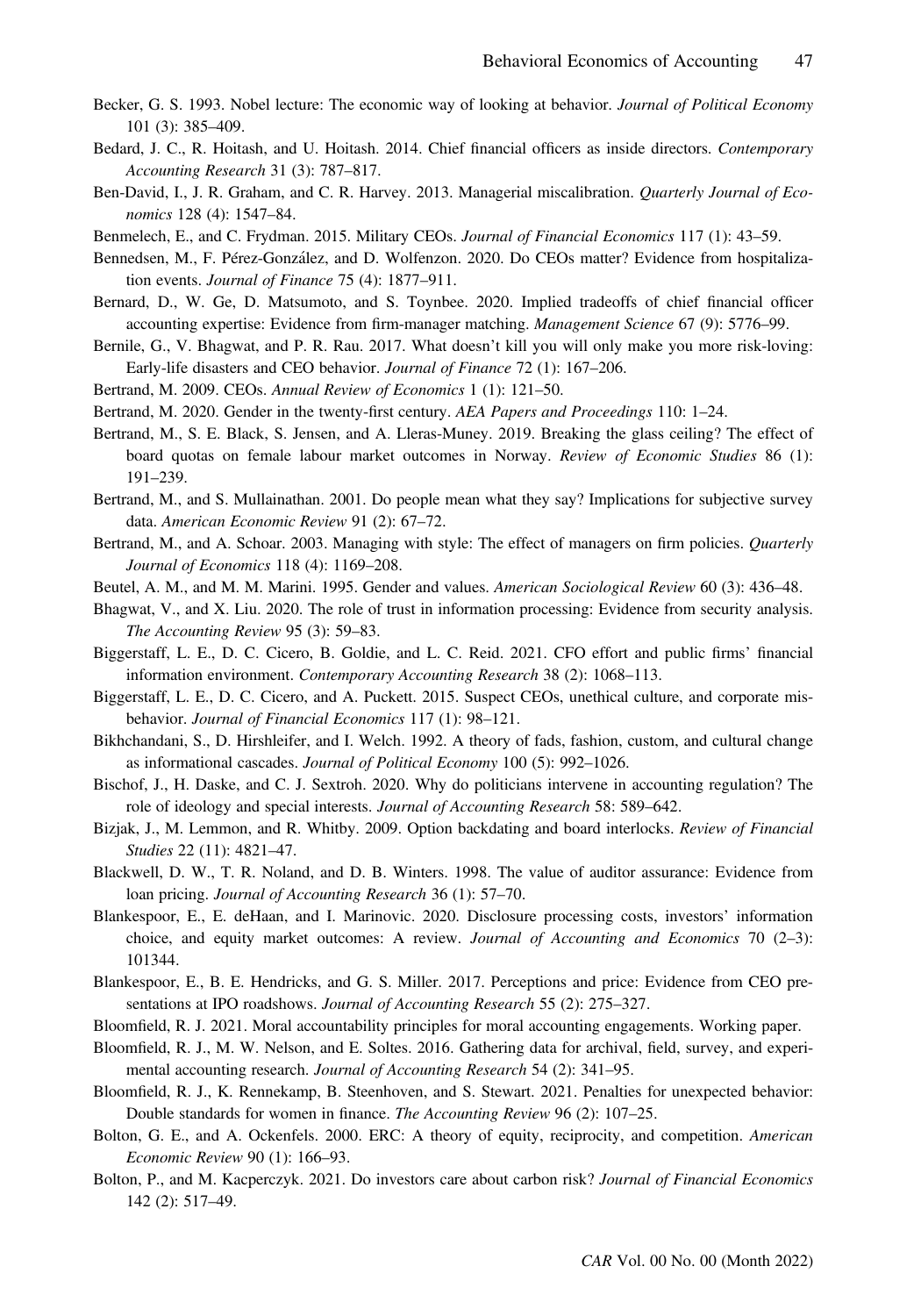- Bond, P., A. Edmans, and I. Goldstein. 2012. The real effects of financial markets. Annual Review of Financial Economics 4 (1): 339–60.
- Bonner, S. E. 2008. Judgment and Decision Making in Accounting. Upper Saddle River, NJ: Prentice-Hall.
- Bonner, S. E., S. M. Clor-Proell, and L. Koonce. 2014. Mental accounting and disaggregation based on the sign and relative magnitude of income statement items. The Accounting Review 89 (6): 2087–114.
- Bonner, S. E., and B. L. Lewis. 1990. Determinants of auditor expertise. Journal of Accounting Research 28: 1–20.
- Bonsall, S. B., IV, E. R. Holzman, and B. P. Miller. 2017. Managerial ability and credit risk assessment. Management Science 63 (5): 1425–49.
- Borgschulte, M., M. Guenzel, C. Liu, and U. Malmendier. 2021. CEO stress, aging, and death. NBER Working paper 28550.
- Bourveau, T., and K. K. Law. 2021. Do disruptive life events affect how analysts assess risk? The Accounting Review 96 (3): 121–40.
- Bradley, D., S. Gokkaya, and X. Liu. 2017. Before an analyst becomes an analyst: Does industry experience matter? Journal of Finance 72 (2): 751–92.
- Bradley, D., S. Gokkaya, X. Liu, and F. Xie. 2017. Are all analysts created equal? Industry expertise and monitoring effectiveness of financial analysts. Journal of Accounting and Economics 63 (2-3): 179–206.
- Bradshaw, M. T., Y. Ertimur, and P. O'Brien. 2017. Financial analysts and their contribution to wellfunctioning capital markets. Foundations and Trends in Accounting 11 (3): 119–91.
- Branson, D. M. 2006. No Seat at the Table: How Corporate Governance Keeps Women out of America's Boardrooms. New York: New York University Press.
- Brochet, F., G. S. Miller, P. Naranjo, and G. Yu. 2019. Managers' cultural background and disclosure attributes. The Accounting Review 94 (3): 57–86.
- Brooks, A. W., L. Huang, S. W. Kearney, and F. E. Murray. 2014. Investors prefer entrepreneurial ventures pitched by attractive men. Proceedings of the National Academy of Sciences 111 (12): 4427–31.
- Brown, J. L. 2011. The spread of aggressive corporate tax reporting: A detailed examination of the corporate-owned life insurance shelter. The Accounting Review 86 (1): 23–57.
- Brown, L. D., A. C. Call, M. B. Clement, and N. Y. Sharp. 2019. Managing the narrative: Investor relations officers and corporate disclosure. Journal of Accounting and Economics 67 (1): 58–79.
- Brown, L. D., and E. Mohammed. 2010. Is analyst earnings forecast ability only firm specific? Contemporary Accounting Research 27 (3): 727–50.
- Burgstahler, D., and I. Dichev. 1997. Earnings management to avoid earnings decreases and losses. Journal of Accounting and Economics 24 (1): 99–126.
- Bushman, R. M., R. H. Davidson, A. Dey, and A. J. Smith. 2018. Bank CEO materialism: Risk controls, culture and tail risk. Journal of Accounting and Economics 65 (1): 191–220.
- Bushman, R. M., J. Gao, X. Martin, and J. Pacelli. 2021. The influence of loan officers on loan contract design and performance. Journal of Accounting and Economics 71 (2–3): 101384.
- Butler, K. C., and L. H. Lang. 1991. The forecast accuracy of individual analysts: Evidence of systematic optimism and pessimism. Journal of Accounting Research 29 (1): 150–6.
- Cai, Y., D. S. Dhaliwal, Y. Kim, and C. Pan. 2014. Board interlocks and the diffusion of disclosure policy. Review of Accounting Studies 19 (3): 1086–119.
- Campbell, D., M. Loumioti, and R. Wittenberg-Moerman. 2019. Making sense of soft information: Interpretation bias and loan quality. Journal of Accounting and Economics 68 (2–3): 101240.
- Cao, Y., F. Guan, Z. Li, and Y. G. Yang. 2020. Analysts' beauty and performance. Management Science 66 (9): 4315–35.
- Carcello, J. V., and C. Li. 2013. Costs and benefits of requiring an engagement partner signature: Recent experience in the United Kingdom. The Accounting Review 88 (5): 1511–46.
- Cen, L., E. L. Maydew, L. Zhang, and L. Zuo. 2017. Customer-supplier relationships and corporate tax avoidance. Journal of Financial Economics 123 (2): 377–94.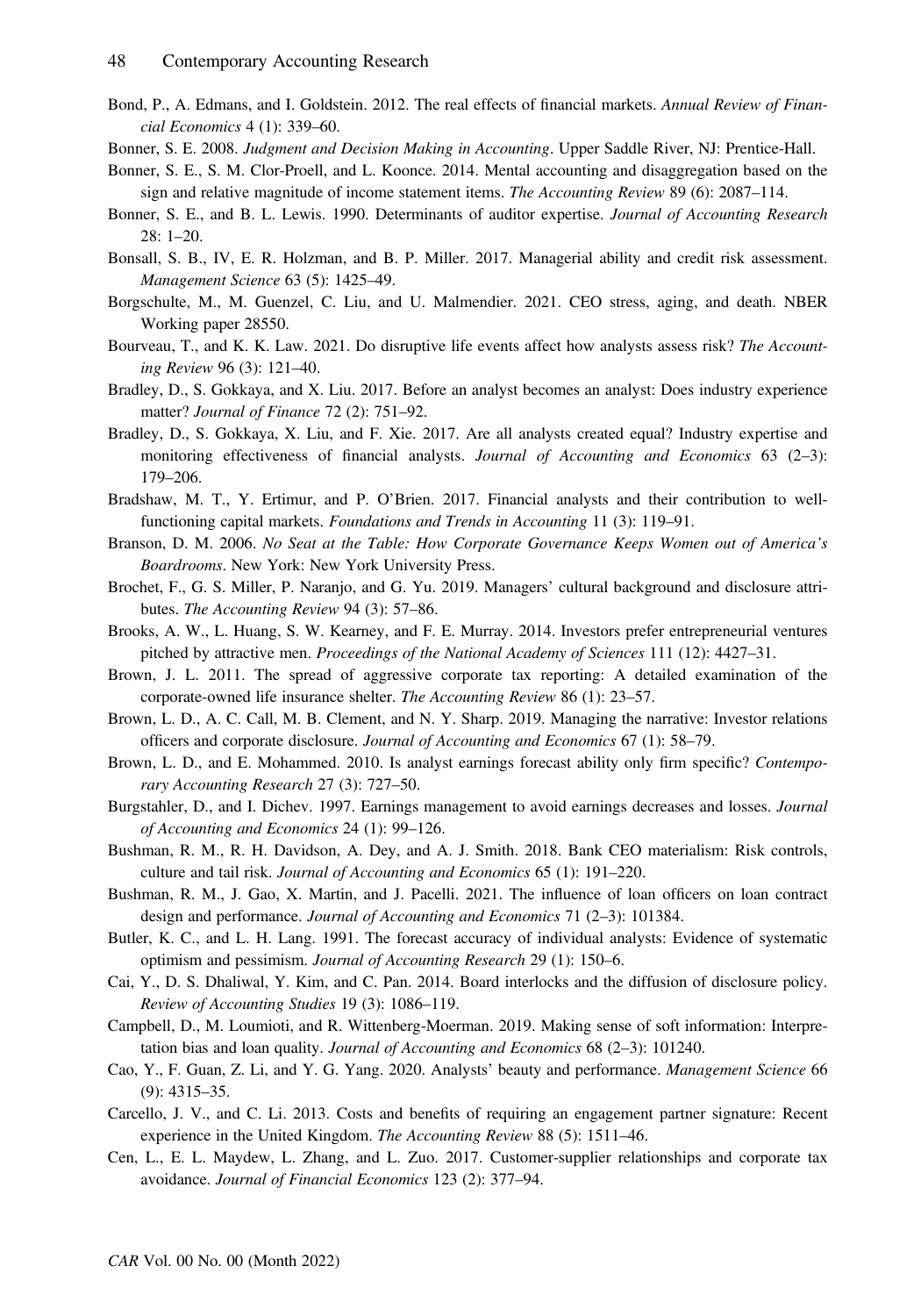- Cen, L., E. L. Maydew, L. Zhang, and L. Zuo. 2021. Tax planning diffusion, real effects, and sharing of benefits. Working paper.
- Charness, G., and M. Rabin. 2002. Understanding social preferences with simple tests. Quarterly Journal of Economics 117 (3): 817–69.
- Charness, G., and M. Sutter. 2012. Groups make better self-interested decisions. Journal of Economic Perspectives 26 (3): 157–76.
- Chatterjee, A., and D. C. Hambrick. 2007. It's all about me: Narcissistic chief executive officers and their effects on company strategy and performance. Administrative Science Quarterly 52 (3): 351–86.
- Chen, C., Y. Chen, J. Pittman, E. Podolski, and M. Veeraraghavan. 2021. Emotions and managerial judgment: Evidence from sunshine exposure. The Accounting Review, forthcoming, [https://doi.org/10.](https://doi.org/10.2308/TAR-2020-0215) [2308/TAR-2020-0215](https://doi.org/10.2308/TAR-2020-0215)
- Chen, F., S. Peng, S. Xue, Z. Yang, and F. Ye. 2016. Do audit clients successfully engage in opinion shopping? Partner-level evidence. Journal of Accounting Research 54 (1): 79–112.
- Chen, J., M. Lasfer, W. Song, and S. Zhou. 2021. Recession managers and mutual fund performance. Journal of Corporate Finance 69: 102010.
- Chen, K. Y., and J. Zhou. 2007. Audit committee, board characteristics, and auditor switch decisions by Andersen's clients. Contemporary Accounting Research 24 (4): 1085–117.
- Chen, M. K. 2013. The effect of language on economic behavior: Evidence from savings rates, health behaviors, and retirement assets. American Economic Review 103 (2): 690-731.
- Chen, S. S., Y. S. Chen, J. K. Kang, and S. C. Peng. 2020. Board structure, director expertise, and advisory role of outside directors. *Journal of Financial Economics* 138 (2): 483–503.
- Chen, W., H. Wu, and L. Zhang. 2021. Terrorist attacks, managerial sentiment, and corporate disclosures. The Accounting Review 96 (3): 165–90.
- Chen, Y., J. Huang, T. Li, and J. Pittman. 2021. It's a small world: The importance of social connections with auditors to mutual fund managers' portfolio decisions. Journal of Accounting Research, forthcoming,<https://doi.org/10.1111/1475-679X.12395>
- Chen, Y., J. Ng, and X. Yang. 2021. Talk less, learn more: Strategic disclosure in response to managerial learning from the options market. Journal of Accounting Research, forthcoming, [https://doi.org/10.](https://doi.org/10.1111/1475-679X.12368) [1111/1475-679X.12368](https://doi.org/10.1111/1475-679X.12368)
- Cheng, S., R. Felix, and R. Indjejikian. 2019. Spillover effects of internal control weakness disclosures: The role of audit committees and board connections. Contemporary Accounting Research 36 (2): 934–57.
- Chi, W., L. A. Myers, T. C. Omer, and H. Xie. 2017. The effects of audit partner pre-client and clientspecific experience on audit quality and on perceptions of audit quality. Review of Accounting Studies 22 (1): 361–91.
- Chin, C. L., and H. Y. Chi. 2009. Reducing restatements with increased industry expertise. Contemporary Accounting Research 26 (3): 729–65.
- Chin, M. K., D. C. Hambrick, and L. K. Treviño. 2013. Political ideologies of CEOs: The influence of executives' values on corporate social responsibility. Administrative Science Quarterly 58 (2): 197–232.
- Chiu, P. C., S. H. Teoh, and F. Tian. 2013. Board interlocks and earnings management contagion. The Accounting Review 88 (3): 915–44.
- Chou, T. K., J. Pittman, and Z. Zhuang. 2021. The importance of partner narcissism to audit quality: Evidence from Taiwan. The Accounting Review 96 (6): 103–27.
- Chow, T., A. Huang, K. W. Hui, and T. J. Shevlin. 2021. Judge ideology and corporate tax planning. Working paper.
- Christensen, H. B., V. V. Nikolaev, and R. Wittenberg-Moerman. 2016. Accounting information in financial contracting: The incomplete contract theory perspective. Journal of Accounting Research 54 (2): 397–435.
- Christenson, C. 1983. The methodology of positive accounting. The Accounting Review 58 (1): 1–22.
- Chung, B. H., and P. Hribar. 2021. CEO overconfidence and the timeliness of goodwill impairments. The Accounting Review 96 (3): 221–59.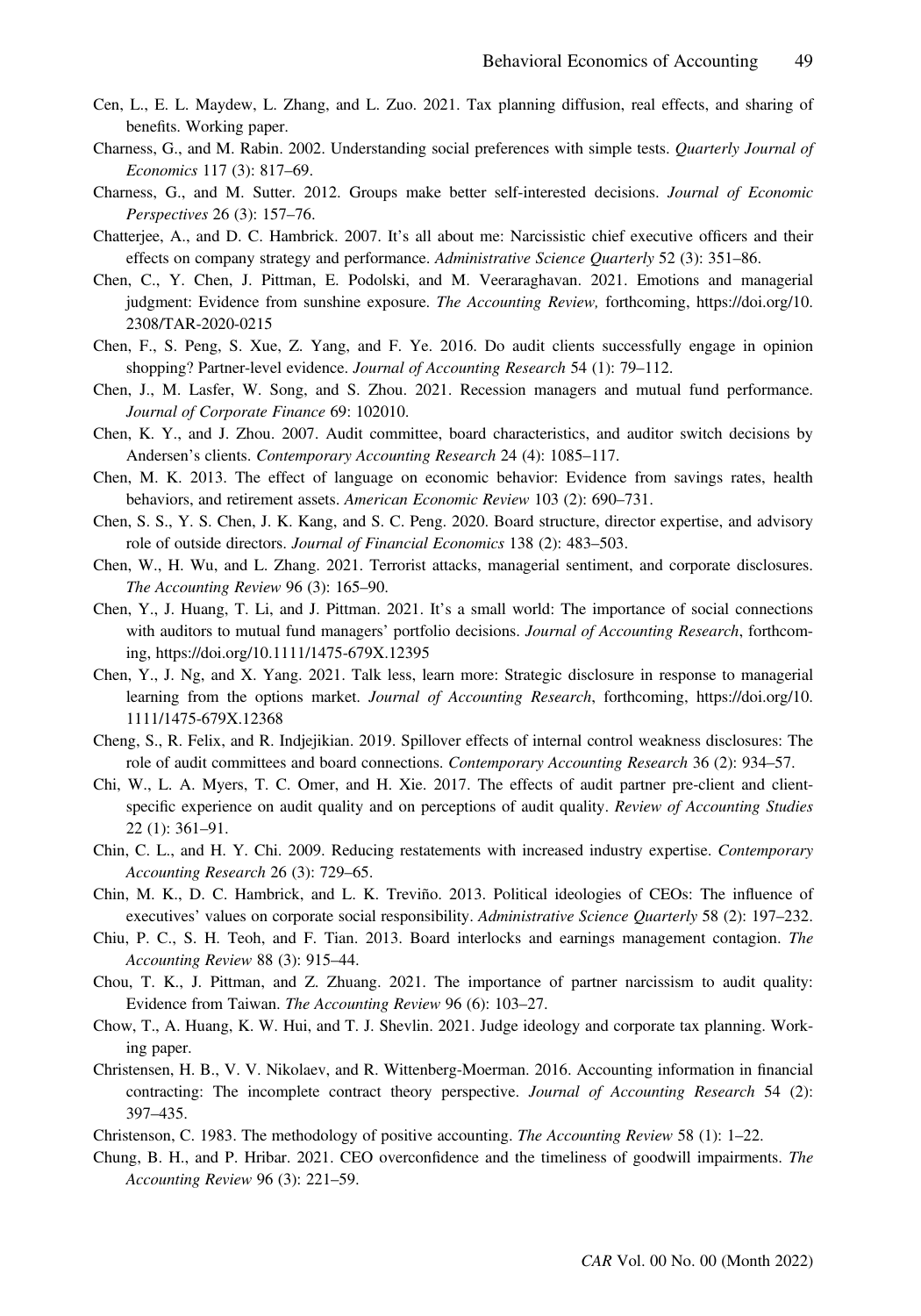- Chychyla, R., A. J. Leone, and M. Minutti-Meza. 2019. Complexity of financial reporting standards and accounting expertise. Journal of Accounting and Economics 67 (1): 226–53.
- Chyz, J. A. 2013. Personally tax aggressive executives and corporate tax sheltering. Journal of Accounting and Economics 56 (2): 311–28.
- Chyz, J. A., F. B. Gaertner, A. Kausar, and L. Watson. 2019. Overconfidence and corporate tax policy. Review of Accounting Studies 24 (3): 1114–45.
- Clement, M. B. 1999. Analyst forecast accuracy: Do ability, resources, and portfolio complexity matter? Journal of Accounting and Economics 27 (3): 285–303.
- Clement, M. B., L. Koonce, and T. J. Lopez. 2007. The role of task-specific forecasting experience and innate ability in understanding analyst forecasting performance. Journal of Accounting and Economics 44 (3): 378–98.
- Clement, M. B., and K. K. Law. 2018. Labor market dynamics and analyst ability. Working paper.
- Clement, M. B., and S. Y. Tse. 2005. Financial analyst characteristics and herding behavior in forecasting. Journal of Finance 60 (1): 307–41.
- Cohen, J. R., D. W. Dalton, and N. L. Harp. 2017. Neutral and presumptive doubt perspectives of professional skepticism and auditor job outcomes. Accounting, Organizations and Society 62: 1–20.
- Cohen, J. R., U. Hoitash, G. Krishnamoorthy, and A. M. Wright. 2014. The effect of audit committee industry expertise on monitoring the financial reporting process. The Accounting Review 89 (1): 243–73.
- Cohen, J. R., L. Holder-Webb, and V. L. Zamora. 2015. Nonfinancial information preferences of professional investors. Behavioral Research in Accounting 27 (2): 127–53.
- Cohen, J. R., G. Krishnamoorthy, and A. Wright. 2017. Enterprise risk management and the financial reporting process: The experiences of audit committee members, CFOs, and external auditors. Contemporary Accounting Research 34 (2): 1178–209.
- Cooper, D. J., and J. H. Kagel. 2016. Other-regarding preferences. In Handbook of Experimental Economics, volume 2, edited by J. H. Kagel and A. E. Roth. Princeton, NJ: Princeton University Press.
- Cooper, I. A., P. Sercu, and R. Vanpée. 2013. The equity home bias puzzle: A survey. Foundations and Trends in Finance 7 (4): 289–416.
- Cornaggia, K. J., G. V. Krishnan, and C. Wang. 2017. Managerial ability and credit ratings. Contemporary Accounting Research 34 (4): 2094–122.
- Costello, A. M., A. K. Down, and M. N. Mehta. 2020. Machine + man: A field experiment on the role of discretion in augmenting AI-based lending models. Journal of Accounting and Economics 70 (2–3): 1–30.
- Cronqvist, H., A. K. Makhija, and S. E. Yonker. 2012. Behavioral consistency in corporate finance: CEO personal and corporate leverage. Journal of Financial Economics 103 (1): 20–40.
- Cronqvist, H., and F. Yu. 2017. Shaped by their daughters: Executives, female socialization, and corporate social responsibility. Journal of Financial Economics 126 (3): 543–62.
- Croson, R., and U. Gneezy. 2009. Gender differences in preferences. Journal of Economic Literature 47 (2): 446–74.
- Cunningham, L. M., C. Li, S. E. Stein, and N. S. Wright. 2019. What's in a name? Initial evidence of US audit partner identification using difference-in-differences analyses. The Accounting Review 94 (5): 139–63.
- Cunningham, M. R. 1979. Weather, mood, and helping behavior: Quasi experiments with the sunshine samaritan. Journal of Personality and Social Psychology 37 (11): 1947–56.
- Custodio, C., M. A. Ferreira, and P. Matos. 2013. Generalists versus specialists: Lifetime work experience and chief executive officer pay. Journal of Financial Economics 108 (2): 471–92.
- Custodio, C., and D. Metzger. 2014. Financial expert CEOs: CEO's work experience and firm's financial policies. Journal of Financial Economics 114 (1): 125–54.
- D'Acunto, F., U. Malmendier, J. Ospina, and M. Weber. 2021. Exposure to grocery prices and inflation expectations. Journal of Political Economy 129 (5): 1615–39.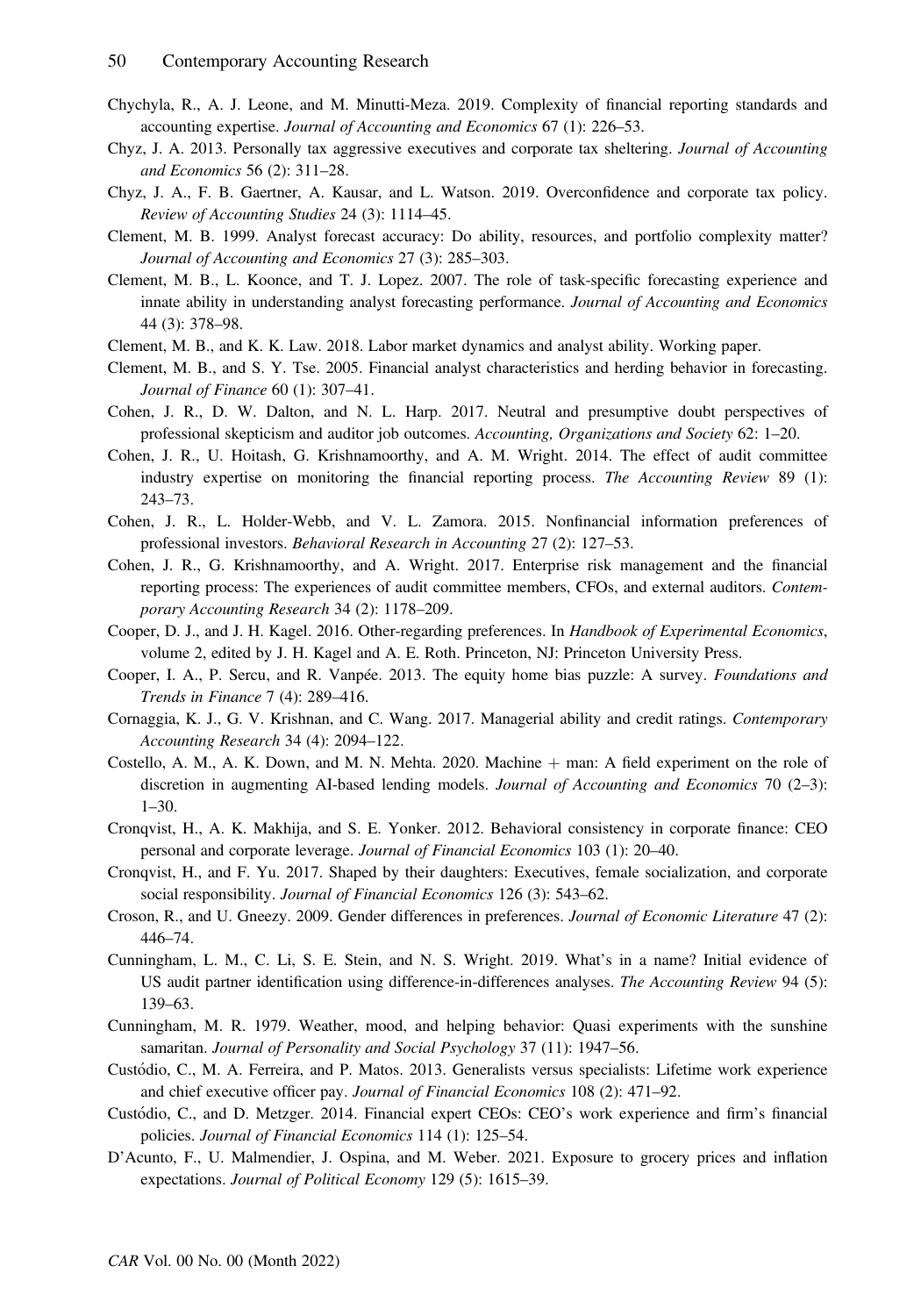- Daske, H., L. Hail, C. Leuz, and R. Verdi. 2008. Mandatory IFRS reporting around the world: Early evidence on the economic consequences. Journal of Accounting Research 46 (5): 1085–142.
- Davidson, R. H., A. Dey, and A. J. Smith. 2015. Executives' "off-the-job" behavior, corporate culture, and financial reporting risk. Journal of Financial Economics 117 (1): 5–28.
- Davidson, R. H., A. Dey, and A. J. Smith. 2019. CEO materialism and corporate social responsibility. The Accounting Review 94 (1): 101–26.
- Dávila, A., and M. Guasch. 2021. Managers' body expansiveness, investor perceptions, and firm forecast errors and valuation. Working paper.
- Davis, A. K., W. Ge, D. Matsumoto, and J. L. Zhang. 2015. The effect of manager-specific optimism on the tone of earnings conference calls. Review of Accounting Studies 20 (2): 639–73.
- De Franco, G., and Y. Zhou. 2009. The performance of analysts with a CFA® designation: The role of human-capital and signaling theories. The Accounting Review 84 (2): 383–404.
- Dechow, P. M. 1994. Accounting earnings and cash flows as measures of firm performance: The role of accounting accruals. Journal of Accounting and Economics 18 (1): 3–42.
- DeFond, M. L., R. N. Hann, and X. Hu. 2005. Does the market value financial expertise on audit committees of boards of directors? Journal of Accounting Research 43 (2): 153–93.
- DeFond, M. L., and J. Zhang. 2014. A review of archival auditing research. Journal of Accounting and Economics 58 (2–3): 275–326.
- deHaan, E., J. Madsen, and J. D. Piotroski. 2017. Do weather-induced moods affect the processing of earnings news? Journal of Accounting Research 55 (3): 509–50.
- Dekeyser, S., A. Gaeremynck, W. R. Knechel, and M. Willekens. 2021. The impact of partners' economic incentives on audit quality in Big 4 partnerships. The Accounting Review, forthcoming, [https://doi.org/](https://doi.org/10.2308/TAR-2018-0109) [10.2308/TAR-2018-0109](https://doi.org/10.2308/TAR-2018-0109)
- Demerjian, P. R., B. Lev, M. F. Lewis, and S. E. McVay. 2013. Managerial ability and earnings quality. The Accounting Review 88 (2): 463–98.
- Demerjian, P. R., B. Lev, and S. E. McVay. 2012. Quantifying managerial ability: A new measure and validity tests. Management Science 58 (7): 1229–48.
- Dezsö, C. L., and D. G. Ross. 2012. Does female representation in top management improve firm performance? A panel data investigation. Strategic Management Journal 33 (9): 1072–89.
- Dhaliwal, D. S., V. Naiker, and F. Navissi. 2010. The association between accruals quality and the characteristics of accounting experts and mix of expertise on audit committees. Contemporary Accounting Research 27 (3): 787–827.
- Di Giuli, A., and L. Kostovetsky. 2014. Are red and blue companies more likely to go green? Politics and corporate social responsibility. Journal of Financial Economics 111 (1): 158–80.
- Dickhaut, J. 2009. The brain as the original accounting institution. The Accounting Review 84 (6): 1703–12.
- Dickhaut, J., S. Basu, K. McCabe, and G. Waymire. 2010. Neuroaccounting: Consilience between the biologically evolved brain and culturally evolved accounting principles. Accounting Horizons 24 (2): 221–55.
- Dikolli, S. S., T. Keusch, W. J. Mayew, and T. D. Steffen. 2020. CEO behavioral integrity, auditor responses, and firm outcomes. The Accounting Review 95 (2): 61–88.
- Do, T., H. Zhang, and L. Zuo. 2021. Rocking the boat: How relative performance evaluation affects corporate risk taking. Journal of Accounting and Economics, forthcoming: 101425, [https://doi.org/10.](https://doi.org/10.1016/j.jacceco.2021.101425) [1016/j.jacceco.2021.101425](https://doi.org/10.1016/j.jacceco.2021.101425)
- Donaldson, G. 1990. Voluntary restructuring: The case of General Mills. Journal of Financial Economics 27 (1): 117–41.
- Dong, R., R. Fisman, Y. Wang, and N. Xu. 2021. Air pollution, affect, and forecasting bias: Evidence from Chinese financial analysts. Journal of Financial Economics 139 (3): 971–84.
- Dougal, C., J. Engelberg, D. Garcia, and C. A. Parsons. 2012. Journalists and the stock market. Review of Financial Studies 25 (3): 639–79.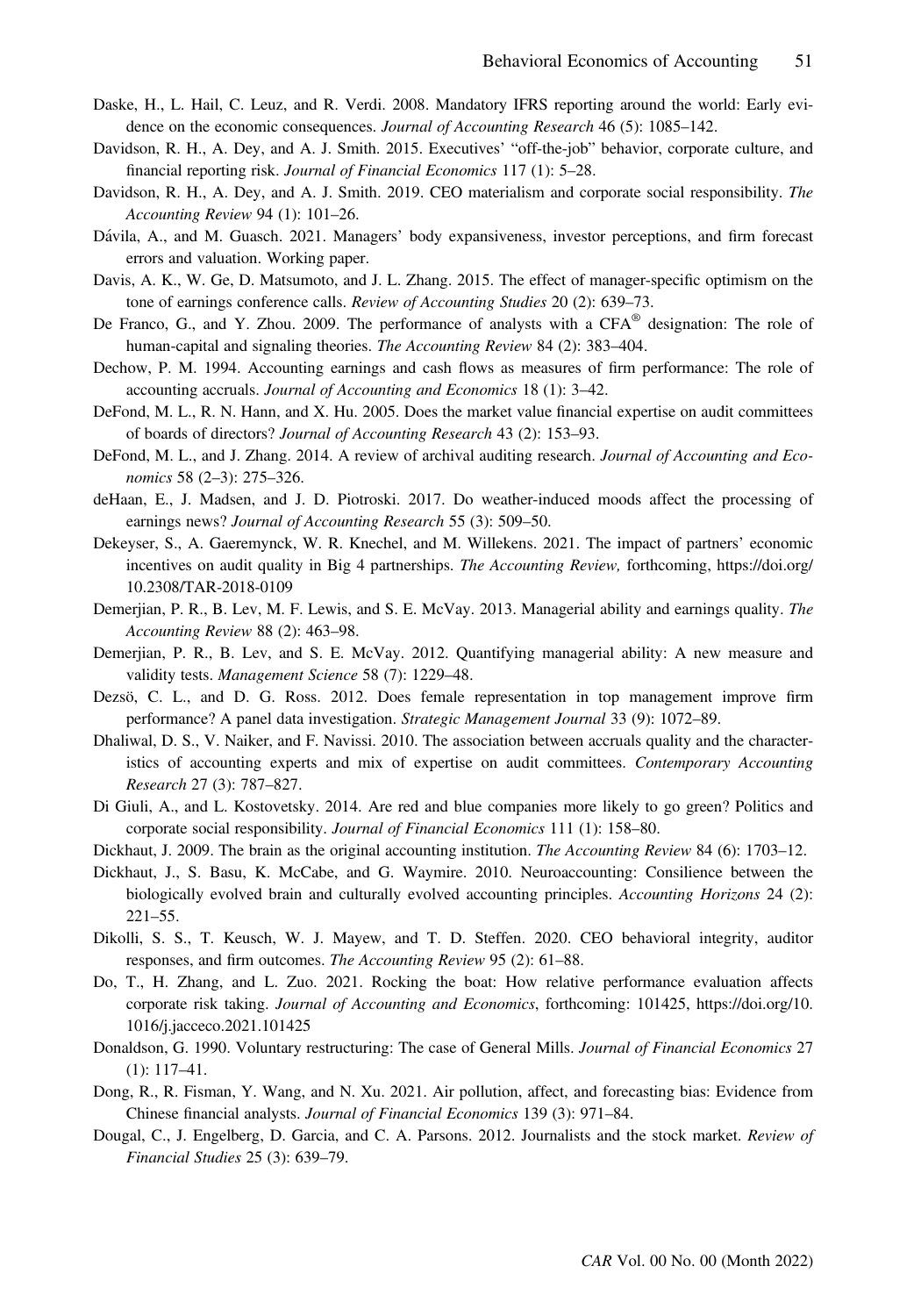- Doxey, M. M., J. G. Lawson, T. J. Lopez, and Q. T. Swanquist. 2021. Do investors care who did the audit? Evidence from Form AP. Journal of Accounting Research, forthcoming, [https://doi.org/10.1111/1475-](https://doi.org/10.1111/1475-679X.12392) [679X.12392](https://doi.org/10.1111/1475-679X.12392)
- Drake, M. S., and L. A. Myers. 2011. Analysts' accrual-related over-optimism: Do analyst characteristics play a role? Review of Accounting Studies 16 (1): 59–88.
- Drexler, A., G. Fischer, and A. Schoar. 2014. Keeping it simple: Financial literacy and rules of thumb. American Economic Journal: Applied Economics 6 (2): 1–31.
- Du, Q., F. Yu, and X. Yu. 2017. Cultural proximity and the processing of financial information. Journal of Financial and Quantitative Analysis 52 (6): 2703–26.
- Du, X. 2021. On Information Institutions and Accounting Behavior. New York: Springer.
- Dyckman, T. R. 1964. The effects of alternative accounting techniques on certain management decisions. Journal of Accounting Research 2 (1): 91–107.
- Dyreng, S. D., M. Hanlon, and E. L. Maydew. 2010. The effects of executives on corporate tax avoidance. The Accounting Review 85 (4): 1163–89.
- Egan, M. L., G. Matvos, and A. Seru. 2019. The market for financial adviser misconduct. Journal of Political Economy 127 (1): 233–95.
- Egan, M. L., G. Matvos, and A. Seru. 2021. When Harry fired Sally: The double standard in punishing misconduct. Journal of Political Economy, forthcoming.
- Eisenegger, C., M. Naef, R. Snozzi, M. Heinrichs, and E. Fehr. 2010. Prejudice and truth about the effect of testosterone on human bargaining behaviour. Nature 463: 356–9.
- Ellahie, A., A. Tahoun, and I. Tuna. 2017. Do common inherited beliefs and values influence CEO pay? Journal of Accounting and Economics 64 (2–3): 346–67.
- Epstein, S. 1979. The stability of behavior: I. On predicting most of the people much of the time. Journal of Personality and Social Psychology 37 (7): 1097–126.
- Epstein, S. 1980. The stability of behavior: II. Implications for psychological research. American Psychologist 35 (9): 790–806.
- Falato, A., D. Kadyrzhanova, and U. Lel. 2014. Distracted directors: Does board busyness hurt shareholder value? Journal of Financial Economics 113 (3): 404–26.
- Fama, E. F. 2021. Contract costs, stakeholder capitalism, and ESG. European Financial Management 27 (2): 189–95.
- Farrell, A. M., J. O. Goh, and B. J. White. 2014. The effect of performance-based incentive contracts on System 1 and System 2 processing in affective decision contexts: fMRI and behavioral evidence. The Accounting Review 89 (6): 1979–2010.
- Fee, C. E., C. J. Hadlock, and J. R. Pierce. 2013. Managers with and without style: Evidence using exogenous variation. Review of Financial Studies 26 (3): 567–601.
- Fehr, E., and K. M. Schmidt. 1999. A theory of fairness, competition, and cooperation. *Quarterly Journal of* Economics 114 (3): 817–68.
- Fei, X., G. G. Hamilton, and W. Zheng. 1992. From the Soil: The Foundations of Chinese Society. Berkeley, CA: University of California Press.
- Feng, M., W. Ge, Z. Ling, and W. T. Loh. 2021. CEOs' prosocial behavior, their careers and corporate policies. Working paper.
- Feng, M., W. Ge, S. Luo, and T. Shevlin. 2011. Why do CFOs become involved in material accounting manipulations? *Journal of Accounting and Economics* 51 (1–2): 21–36.
- Field, L. C., M. E. Souther, and A. S. Yore. 2020. At the table but can not break through the glass ceiling: Board leadership positions elude diverse directors. Journal of Financial Economics 137 (3): 787–814.
- Finkelstein, S. 1992. Power in top management teams: Dimensions, measurement, and validation. Academy of Management Journal 35 (3): 505–38.
- Finkelstein, S., D. C. Hambrick, and A. A. Cannella. 2009. Strategic Leadership: Theory and Research on Executives, Top Management Teams, and Boards. New York: Oxford University Press.
- Francis, B., I. Hasan, J. C. Park, and Q. Wu. 2015. Gender differences in financial reporting decision making: Evidence from accounting conservatism. Contemporary Accounting Research 32 (3): 1285–318.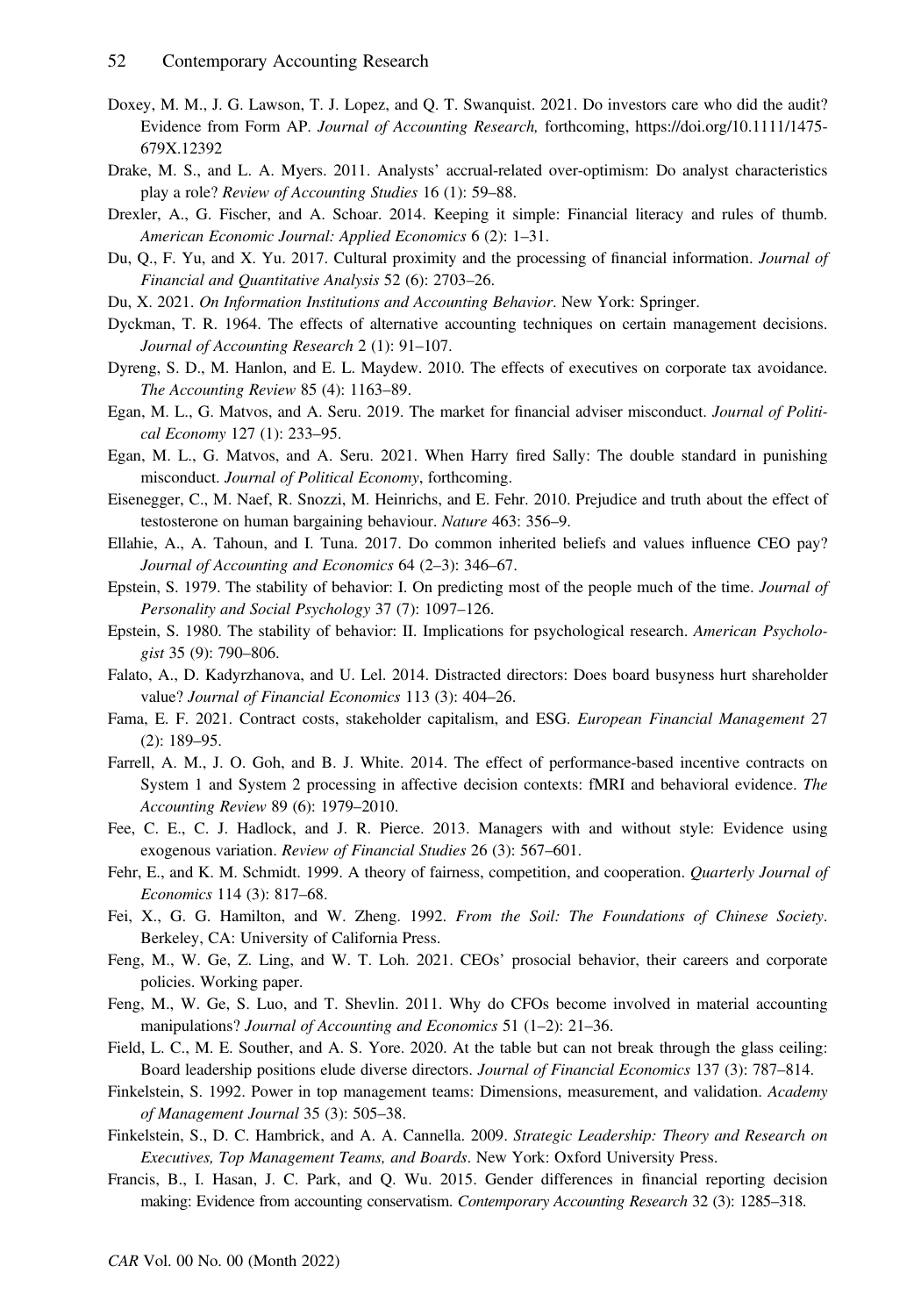- Francis, B., I. Hasan, Y. V. Shen, and Q. Wu. 2021. Do activist hedge funds target female CEOs? The role of CEO gender in hedge fund activism. Journal of Financial Economics 141 (1): 372–93.
- Francis, B., I. Hasan, Q. Wu, and M. Yan. 2014. Are female CFOs less tax aggressive? Evidence from tax aggressiveness. Journal of the American Taxation Association 36 (2): 171–202.
- Frank, R. H. 2020. Under the Influence: Putting Peer Pressure to Work. Princeton, NJ: Princeton University Press.
- Frankel, R. M., S. Kothari, and L. Zuo. 2021. Economics of accounting earnings. Working paper.
- Frey, U., and R. G. Morris. 1997. Synaptic tagging and long-term potentiation. Nature 385 (6616): 533–6.
- Friedman, M. 1953. The methodology of positive economics. In Essays in Positive Economics, edited by M. Friedman. Chicago, IL: Chicago University Press.
- Friedman, M., 1970. The social responsibility of business is to increase its profits. New York Times Magazine, September 13.
- Fu, R., A. Kraft, X. Tian, H. Zhang, and L. Zuo. 2020. Financial reporting frequency and corporate innovation. Journal of Law and Economics 63 (3): 501–30.
- Funder, D. C., and C. R. Colvin. 1991. Explorations in behavioral consistency: Properties of persons, situations, and behaviors. Journal of Personality and Social Psychology 60 (5): 773–94.
- Galasso, A., and T. S. Simcoe. 2011. CEO overconfidence and innovation. Management Science 57 (8): 1469–84.
- Gaynor, L. M., A. S. Kelton, M. Mercer, and T. L. Yohn. 2016. Understanding the relation between financial reporting quality and audit quality. Auditing: A Journal of Practice & Theory 35 (4):  $1-22$ .
- Ge, W., D. Matsumoto, and J. L. Zhang. 2011. Do CFOs have style? An empirical investigation of the effect of individual CFOs on accounting practices. Contemporary Accounting Research 28 (4): 1141–79.
- Ge, W., and K. Moon. 2021. What can we learn from managers' off-the-job behavior? Discussion of "CFO effort and public firms' financial information environment". Contemporary Accounting Research 38 (2): 1105–13.
- Gibbins, M., S. Salterio, and A. Webb. 2001. Evidence about auditor–client management negotiation concerning client's financial reporting. Journal of Accounting Research 39 (3): 535–63.
- Gibbins, M., and R. Swieringa. 1995. Twenty years of judgment research in accounting and auditing. In Judgment and Decision-Making Research in Accounting and Auditing, edited by R. H. Ashton and A. H. Ashton. Cambridge: Cambridge University Press.
- Gneezy, U., K. L. Leonard, and J. A. List. 2009. Gender differences in competition: Evidence from a matrilineal and a patriarchal society. Econometrica 77 (5): 1637–64.
- Gneezy, U., M. Niederle, and A. Rustichini. 2003. Performance in competitive environments: Gender differences. Quarterly Journal of Economics 118 (3): 1049–74.
- Gneezy, U., and A. Rustichini. 2004. Gender and competition at a young age. American Economic Review 94 (2): 377–81.
- Goldstein, I., S. Yang, and L. Zuo. 2021. The real effects of modern information technologies. NBER Working Paper 27529.
- Goodwin, J., and D. Wu. 2014. Is the effect of industry expertise on audit pricing an office-level or a partner-level phenomenon? Review of Accounting Studies 19 (4): 1532–78.
- Gow, I. D., S. N. Kaplan, D. F. Larcker, and A. A. Zakolyukina. 2016. CEO personality and firm policies. Working paper.
- Gow, I. D., A. S. Wahid, and G. Yu. 2018. Managing reputation: Evidence from biographies of corporate directors. Journal of Accounting and Economics 66 (2–3): 448–69.
- Graham, J. R., M. Hanlon, T. Shevlin, and N. Shroff. 2017. Tax rates and corporate decision-making. Review of Financial Studies 30 (9): 3128–75.
- Graham, J. R., C. R. Harvey, and M. Puri. 2013. Managerial attitudes and corporate actions. Journal of Financial Economics 109 (1): 103–21.
- Graham, J. R., C. R. Harvey, and M. Puri. 2017. A corporate beauty contest. Management Science 63 (9): 3044–56.
- Graham, J. R., S. Li, and J. Qiu. 2012. Managerial attributes and executive compensation. Review of Financial Studies 25 (1): 144–86.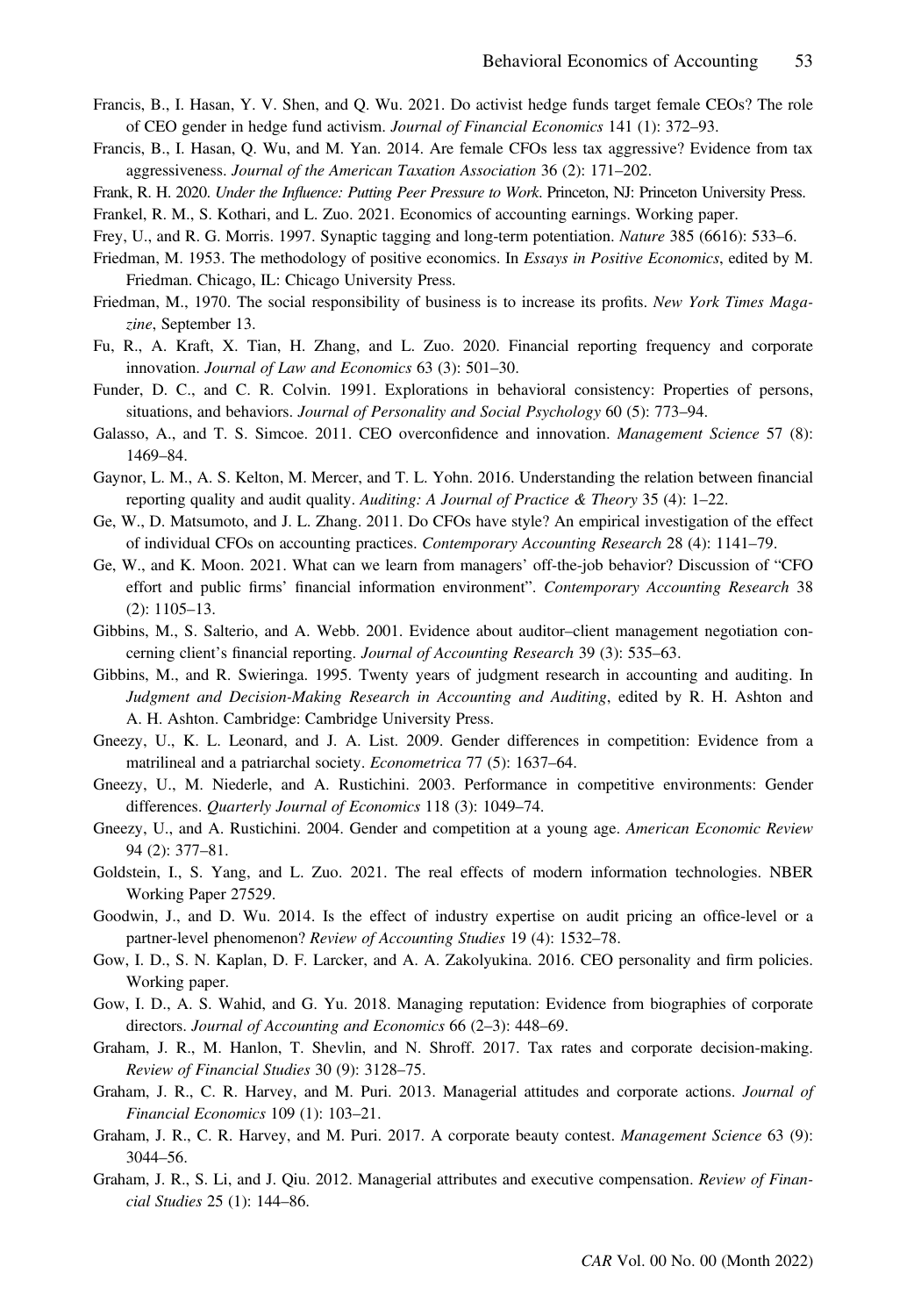- Granovetter, M. 1985. Economic action and social structure: The problem of embeddedness. American Journal of Sociology 91 (3): 481–510.
- Green, T. C., R. Jame, and B. Lock. 2019. Executive extraversion: Career and firm outcomes. The Accounting Review 94 (3): 177–204.
- Griffin, J. M., S. A. Kruger, and G. Maturana. 2017. Do personal ethics influence corporate ethics? Working paper.
- Grossman, G., and E. Helpman. 1994. Protection for sale. American Economic Review 84 (4): 833–50.
- Grossman, S. J., and O. D. Hart. 1986. The costs and benefits of ownership: A theory of vertical and lateral integration. Journal of Political Economy 94 (4): 691–719.
- Gu, T., K. W. Hui, and D. A. Simunic. 2021. Federal judge ideology and the going concern reporting incentives of Big 4 and non-Big 4 auditors. Working paper.
- Guan, Y., Z. Wang, M. H. F. Wong, and X. Xin. 2021. Language and management forecasts around the world. Contemporary Accounting Research, forthcoming,<https://doi.org/10.1111/1911-3846.12718>
- Guenzel, M., and U. Malmendier. 2020. Behavioral corporate finance: The life cycle of a CEO career. Oxford Research Encyclopedia of Economics and Finance, [https://doi.org/10.1093/acrefore/](https://doi.org/10.1093/acrefore/9780190625979.013.457) [9780190625979.013.457](https://doi.org/10.1093/acrefore/9780190625979.013.457)
- Guest, N. M. 2021. The information role of the media in earnings news. Journal of Accounting Research 59 (3): 1021–76.
- Guiso, L., P. Sapienza, and L. Zingales. 2006. Does culture affect economic outcomes? Journal of Economic Perspectives 20 (2): 23–48.
- Guiso, L., P. Sapienza, and L. Zingales. 2015. Corporate culture, societal culture, and institutions. American Economic Review 105 (5): 336–9.
- Gul, F. A., B. Srinidhi, and A. C. Ng. 2011. Does board gender diversity improve the informativeness of stock prices? Journal of Accounting and Economics 51 (3): 314–38.
- Gul, F. A., D. Wu, and Z. Yang. 2013. Do individual auditors affect audit quality? Evidence from archival data. The Accounting Review 88 (6): 1993–2023.
- Güner, A. B., U. Malmendier, and G. Tate. 2008. Financial expertise of directors. Journal of Financial Economics 88 (2): 323–54.
- Ham, C., M. Lang, N. Seybert, and S. Wang. 2017. CFO narcissism and financial reporting quality. *Journal* of Accounting Research 55 (5): 1089–135.
- Ham, C., N. Seybert, and S. Wang. 2018. Narcissism is a bad sign: CEO signature size, investment, and performance. Review of Accounting Studies 23 (1): 234–64.
- Hambrick, D. C., and P. A. Mason. 1984. Upper echelons: The organization as a reflection of its top managers. Academy of Management Review 9 (2): 193-206.
- Hanlon, M., and J. L. Hoopes. 2014. What do firms do when dividend tax rates change? An examination of alternative payout responses. Journal of Financial Economics 114 (1): 105–24.
- Hanlon, M., and N. Shroff. 2021. Insights into auditor public oversight boards: Whether, how, and why they "work". Working paper.
- Hanlon, M., R. Verdi, and B. P. Yost. 2021. CEO tax effects on acquisition structure and value. The Accounting Review 96 (2): 333–63.
- Hannan, M. T., and J. Freeman. 1977. The population ecology of organizations. American Journal of Sociology 82 (5): 929–64.
- Hansen, J., L. L. Lisic, T. A. Seidel, and M. S. Wilkins. 2021. Audit committee accounting expertise and the mitigation of strategic auditor behavior. The Accounting Review 96 (4): 289–314.
- Hardies, K., D. Breesch, and J. Branson. 2015. The female audit fee premium. Auditing: A Journal of Practice & Theory 34 (4): 171–95.
- Hardies, K., C. S. Lennox, and B. Li. 2021. Gender discrimination? Evidence from the Belgian public accounting profession. Contemporary Accounting Research 38 (3): 1509–41.
- Hart, O., and L. Zingales. 2017. Companies should maximize shareholder welfare not market value. Journal of Law, Finance, and Accounting 2 (2): 247–75.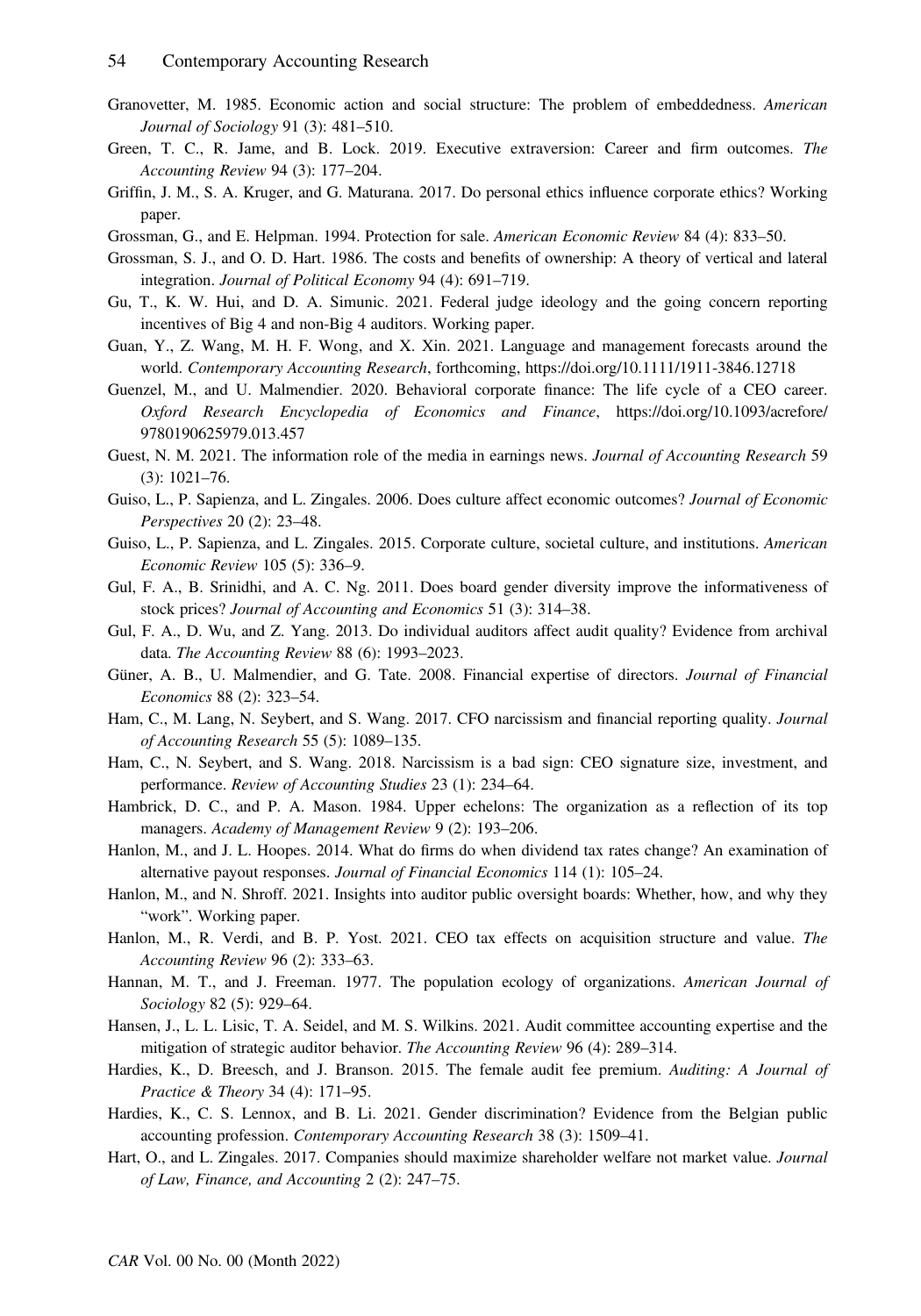- Hasan, I., C. K. Hoi, Q. Wu, and H. Zhang. 2017. Does social capital matter in corporate decisions? Evidence from corporate tax avoidance. Journal of Accounting Research 55 (3): 629–68.
- Hauser, R. 2018. Busy directors and firm performance: Evidence from mergers. Journal of Financial Economics 128 (1): 16–37.
- Hayes, R., and S. Schaefer. 1999. How much are differences in managerial ability worth? Journal of Accounting and Economics 27 (2): 125–48.
- Hayes, R. M., F. Jiang, and Y. Pan. 2021. Voice of the customers: Local trust culture and consumer complaints to the CFPB. Journal of Accounting Research 59 (3): 1077–121.
- He, J. 2021. Executive network centrality and corporate reporting. Management Science, forthcoming, <https://pubsonline.informs.org/doi/10.1287/mnsc.2020.3924>
- He, J., X. Tian, H. Yang, and L. Zuo. 2020. Asymmetric cost behavior and dividend policy. Journal of Accounting Research 58 (4): 989–1021.
- He, X., S. Kothari, T. Xiao, and L. Zuo. 2018. Long-term impact of economic conditions on auditors' judgment. The Accounting Review 93 (6): 203–29.
- He, X., S. Kothari, T. Xiao, and L. Zuo. 2021. Industry-specific knowledge transfer in audit firms: Evidence from audit firm mergers in China. The Accounting Review, forthcoming, [https://doi.org/10.2308/TAR-](https://doi.org/10.2308/TAR-2018-0651)[2018-0651](https://doi.org/10.2308/TAR-2018-0651)
- He, X., J. A. Pittman, O. M. Rui, and D. Wu. 2017. Do social ties between external auditors and audit committee members affect audit quality? The Accounting Review 92 (5): 61–87.
- He, X., H. Yin, Y. Zeng, H. Zhang, and H. Zhao. 2019. Facial structure and achievement drive: Evidence from financial analysts. Journal of Accounting Research 57 (4): 1013–57.
- Healy, P. M. 1985. The effect of bonus schemes on accounting decisions. Journal of Accounting and Economics 7 (1–3): 85–107.
- Healy, P. M., and K. G. Palepu. 2001. Information asymmetry, corporate disclosure, and the capital markets: A review of the empirical disclosure literature. Journal of Accounting and Economics 31  $(1-3)$ : 405–40.
- Heinkel, R., A. Kraus, and J. Zechner. 2001. The effect of green investment on corporate behavior. Journal of Financial and Quantitative Analysis 36 (4): 431–49.
- Henrich, J. 2020. The WEIRDest People in the World: How the West Become Psychologically Peculiar and Particularly Prosperous. Princeton, NJ: Princeton University Press.
- Hermanson, D. R., J. G. Tompkins, R. Veliyath, and Z. Ye. 2012. The compensation committee process. Contemporary Accounting Research 29 (3): 666–709.
- Herpfer, C. 2021. The role of bankers in the US syndicated loan market. Journal of Accounting and Economics 71 (2–3): 101383.
- Hess, E. H. 1959. Imprinting. Science 130: 133–41.
- Higgins, M. C. 2005. Career Imprints: Creating Leaders across an Industry. San Francisco, CA: John Wiley & Sons.
- Hilary, G., and C. Hsu. 2011. Endogenous overconfidence in managerial forecasts. Journal of Accounting and Economics 51 (3): 300–13.
- Hilary, G., and K. W. Hui. 2009. Does religion matter in corporate decision making in America? Journal of Financial Economics 93 (3): 455–73.
- Hilary, G., and L. Menzly. 2006. Does past success lead analysts to become overconfident? Management Science 52 (4): 489–500.
- Hirshleifer, D. 2015. Behavioral finance. Annual Review of Financial Economics 7: 133–59.
- Hirshleifer, D. 2020. Presidential address: Social transmission bias in economics and finance. Journal of Finance 75 (4): 1779–831.
- Hirshleifer, D., Y. Levi, B. Lourie, and S. H. Teoh. 2019. Decision fatigue and heuristic analyst forecasts. Journal of Financial Economics 133 (1): 83–98.
- Hirshleifer, D., B. Lourie, T. G. Ruchti, and P. Truong. 2021. First impression bias: Evidence from analyst forecasts. Review of Finance 25 (2): 325–64.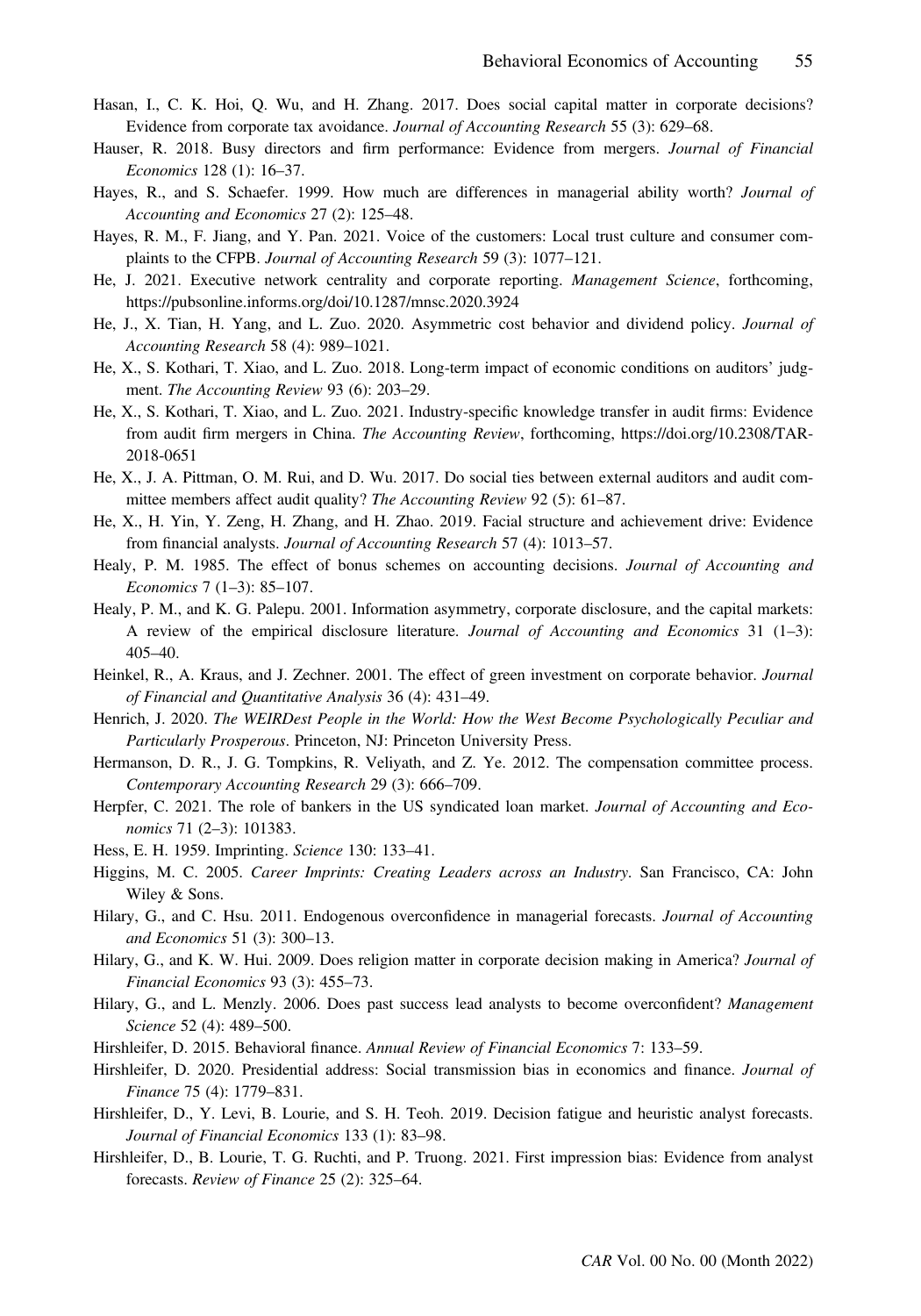- Hirshleifer, D., A. Low, and S. H. Teoh. 2012. Are overconfident CEOs better innovators? Journal of Finance 67 (4): 1457–98.
- Hirshleifer, D., and S. H. Teoh. 2009. The psychological attraction approach to accounting and disclosure policy. Contemporary Accounting Research 26 (4): 1067–90.
- Ho, T. H., and X. Su. 2009. Peer-induced fairness in games. American Economic Review 99 (5): 2022–49.
- Hoang, K., K. Jamal, and H. T. Tan. 2019. Determinants of audit engagement profitability. The Accounting Review 94 (6): 253–83.
- Hobson, J. L., W. J. Mayew, and M. Venkatachalam. 2012. Analyzing speech to detect financial misreporting. Journal of Accounting Research 50 (2): 349–92.
- Hoitash, R., U. Hoitash, and A. C. Kurt. 2016. Do accountants make better chief financial officers? Journal of Accounting and Economics 61 (2–3): 414–32.
- Hölmstrom, B. 1979. Moral hazard and observability. Bell Journal of Economics 10 (1): 74–91.
- Holthausen, R. W., and R. W. Leftwich. 1983. The economic consequences of accounting choice: Implications of costly contracting and monitoring. Journal of Accounting and Economics 5: 77–117.
- Hong, H., and M. Kacperczyk. 2009. The price of sin: The effects of social norms on markets. Journal of Financial Economics 93 (1): 15–36.
- Hong, H., J. D. Kubik, and A. Solomon. 2000. Security analysts' career concerns and herding of earnings forecasts. RAND Journal of Economics 31 (1): 121–44.
- Hope, O. K., Z. Huang, and R. Moldovan. 2021. Wall Street analysts as investor relations officers. Journal of Corporate Finance 67: 101893.
- Houston, J. F., L. Jiang, C. Lin, and Y. Ma. 2014. Political connections and the cost of bank loans. Journal of Accounting Research 52 (1): 193–243.
- Hribar, P., S. J. Melessa, R. C. Small, and J. H. Wilde. 2017. Does managerial sentiment affect accrual estimates? Evidence from the banking industry. Journal of Accounting and Economics 63 (1): 26–50.
- Hribar, P., and H. Yang. 2016. CEO overconfidence and management forecasting. Contemporary Accounting Research 33 (1): 204–27.
- Hsieh, T. S., J. B. Kim, R. R. Wang, and Z. Wang. 2020. Seeing is believing? Executives' facial trustworthiness, auditor tenure, and audit fees. Journal of Accounting and Economics 69 (1): 101260.
- Hsu, C., K. E. Novoselov, and R. Wang. 2017. Does accounting conservatism mitigate the shortcomings of CEO overconfidence? The Accounting Review 92 (6): 77–101.
- Hu, J., W. Long, G. G. Tian, and D. Yao. 2020. CEOs' experience of the Great Chinese Famine and accounting conservatism. Journal of Business Finance & Accounting 47 (9–10): 1089–112.
- Huang, A., K. W. Hui, and R. Z. Li. 2019. Federal judge ideology: A new measure of ex ante litigation risk. Journal of Accounting Research 57 (2): 431–89.
- Huang, A., K. W. Hui, and Y. Zheng. 2021. Judge ideology, SEC enforcement, and insider trading. Working paper.
- Huang, J., and D. J. Kisgen. 2013. Gender and corporate finance: Are male executives overconfident relative to female executives? Journal of Financial Economics 108 (3): 822–39.
- Hung, M., T. J. Wong, and F. Zhang. 2015. The value of political ties versus market credibility: Evidence from corporate scandals in China. Contemporary Accounting Research 32 (4): 1641–75.
- Hutton, I., D. Jiang, and A. Kumar. 2014. Corporate policies of Republican managers. Journal of Financial and Quantitative Analysis 49 (5–6): 1279–310.
- Hutton, I., D. Jiang, and A. Kumar. 2015. Political values, culture, and corporate litigation. *Management* Science 61 (12): 2905–25.
- Ittonen, K., E. Vähämaa, and S. Vähämaa. 2013. Female auditors and accruals quality. Accounting Horizons 27 (2): 205–28.
- Iyengar, S., Y. Lelkes, M. Levendusky, N. Malhotra, and S. J. Westwood. 2019. The origins and consequences of affective polarization in the United States. Annual Review of Political Science 22: 129–46.
- Jacob, J., T. Z. Lys, and M. A. Neale. 1999. Expertise in forecasting performance of security analysts. Journal of Accounting and Economics 28 (1): 51–82.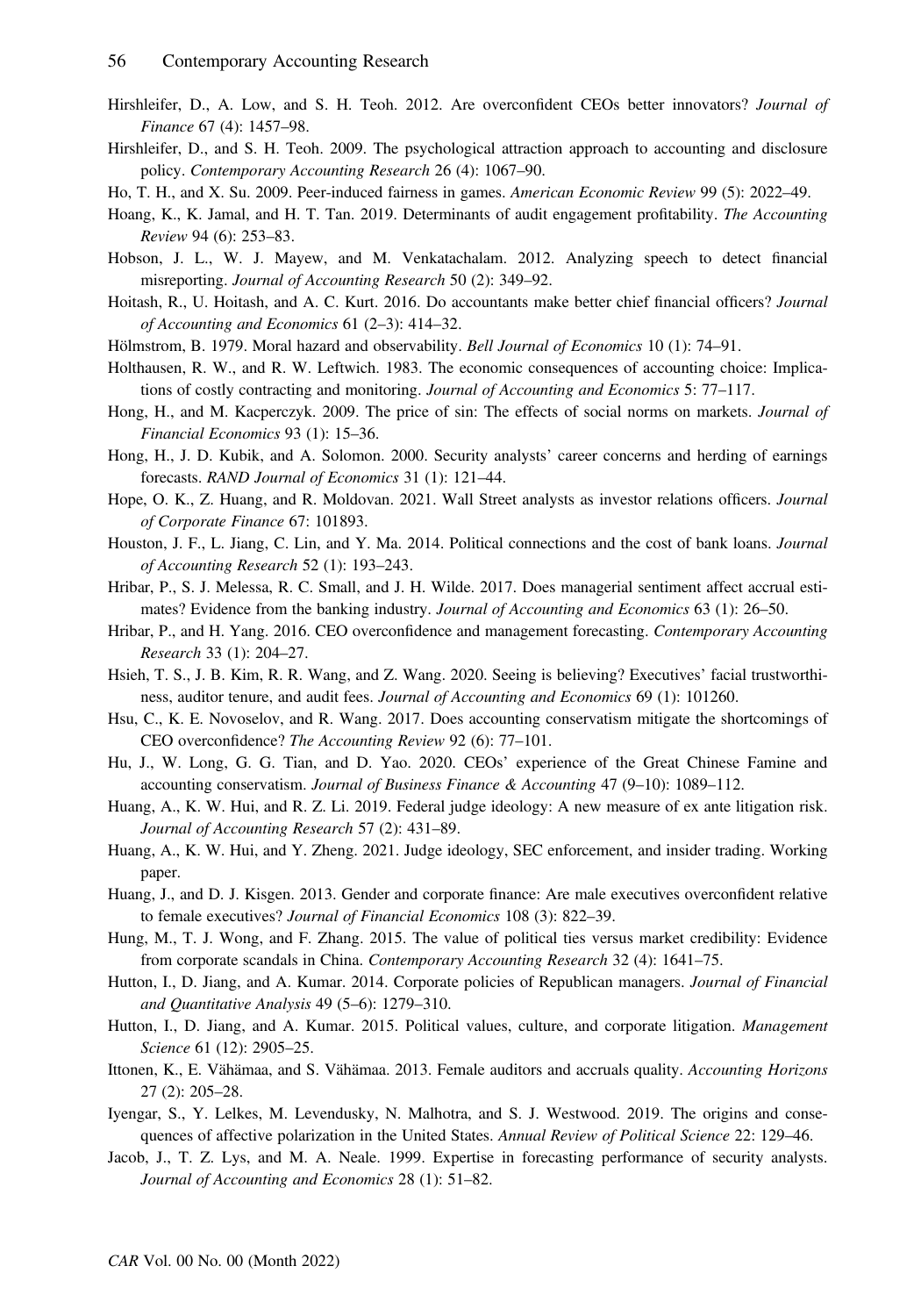- Jamal, K., and H. T. Tan. 2010. Joint effects of principles-based versus rules-based standards and auditor type in constraining financial managers' aggressive reporting. The Accounting Review 85 (4): 1325–46.
- Jayaraman, S., and J. S. Wu. 2019. Is silence golden? Real effects of mandatory disclosure. Review of Financial Studies 32 (6): 2225–59.
- Jayaraman, S., and J. S. Wu. 2020. Should I stay or should I grow? Using voluntary disclosure to elicit market feedback. Review of Financial Studies 33 (8): 3854–88.
- Jensen, M. C. 1983. Organization theory and methodology. The Accounting Review 58 (2): 319–39.
- Jensen, M. C., and W. H. Meckling. 1976. Theory of the firm: Managerial behavior, agency costs, and ownership structure. Journal of Financial Economics 3 (4): 305–60.
- Jia, Y., L. van Lent, and Y. Zeng. 2014. Masculinity, testosterone, and financial misreporting. Journal of Accounting Research 52 (5): 1195–246.
- Jiang, D., A. Kumar, and K. K. Law. 2016. Political contributions and analyst behavior. Review of Accounting Studies 21 (1): 37–88.
- Jiang, F., J. Lee, X. Martin, and G. Zhou. 2019. Manager sentiment and stock returns. Journal of Financial Economics 132 (1): 126–49.
- Jiang, J. X., I. Y. Wang, and D. D. Wangerin. 2018. How does the FASB make decisions? A descriptive study of agenda-setting and the role of individual board members. Accounting, Organizations and Society 71: 30–46.
- Jiang, J. X., I. Y. Wang, and Y. Xie. 2015. Does it matter who serves on the Financial Accounting Standards Board? Bob Herz's resignation and fair value accounting for loans. Review of Accounting Studies 20 (1): 371–94.
- John, A., and J. Klein. 2003. The boycott puzzle: Consumer motivations for purchase sacrifice. *Management* Science 49 (9): 1196–209.
- Johnson, B., R. Magee, N. Nagarajan, and H. Newman. 1985. An analysis of the stock price reaction to sudden executive death: Implications for the management labor market. Journal of Accounting and Economics 7 (1–3): 151–74.
- Jones, B. F., and B. A. Olken. 2005. Do leaders matter? National leadership and growth since World War II. Quarterly Journal of Economics 120 (3): 835–64.
- Jones, B. F., and B. A. Olken. 2009. Hit or miss? The effect of assassinations on institutions and war. American Economic Journal: Macroeconomics 1 (2): 55–87.
- Judd, J. S., K. J. Olsen, and J. Stekelberg. 2017. How do auditors respond to CEO narcissism? Evidence from external audit fees. Accounting Horizons 31 (4): 33–52.
- Jung, J. H., A. Kumar, S. S. Lim, and C. Y. Yoo. 2019. An analyst by any other surname: Surname favorability and market reaction to analyst forecasts. Journal of Accounting and Economics  $67$  (2–3): 306–35.
- Kachelmeier, S. J. 2020. Financial accounting and auditing experiments in the Journal of Accounting Research: Historical background and recent advances. Journal of Accounting Research virtual issue, [https://onlinelibrary.wiley.com/page/journal/1475679x/homepage/virtual\\_issue\\_experimental\\_research](https://onlinelibrary.wiley.com/page/journal/1475679x/homepage/virtual_issue_experimental_research)
- Kahneman, D. 2011. *Thinking, Fast and Slow*. New York: Farrar, Straus and Giroux.
- Kahneman, D., S. P. Slovic, and A. Tversky. 1982. Judgement Under Uncertainty: Heuristics and Biases. Cambridge: Cambridge University Press.
- Kahneman, D., and A. Tversky. 1979. Prospect theory: An analysis of decision under risk. *Econometrica* 47 (2): 363–91.
- Kallunki, J., J. P. Kallunki, L. Niemi, H. Nilsson, and D. Aobdia. 2019. IQ and audit quality: Do smarter auditors deliver better audits? Contemporary Accounting Research 36 (3): 1373–416.
- Kaplan, S. N., M. M. Klebanov, and M. Sorensen. 2012. Which CEO characteristics and abilities matter? Journal of Finance 67 (3): 973–1007.
- Kaplan, S. N., and M. Sorensen. 2021. Are CEOs different? *Journal of Finance* 76 (4): 1773–811.
- Kaplan, S. N., M. Sorensen, and A. A. Zakolyukina. 2021. What is CEO overconfidence? Evidence from executive assessments. Journal of Financial Economics, forthcoming.
- Karolyi, G. A. 2015. Cracking the Emerging Markets Enigma. Oxford: Oxford University Press.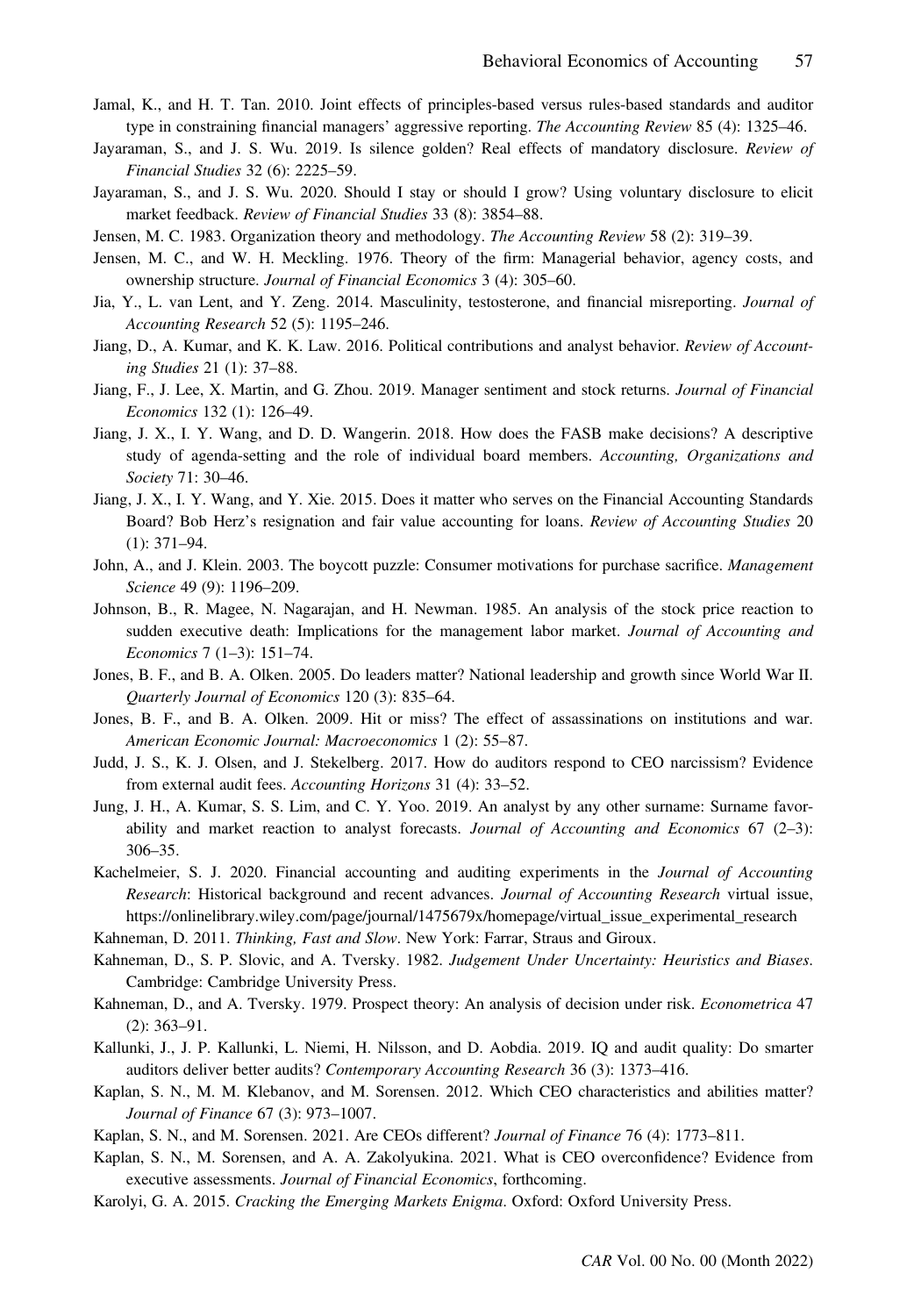- Ke, B., X. Mao, B. Wang, and L. Zuo. 2021. Top management team power in China: Measurement and validation. Management Science 67 (10): 6602–27.
- Ke, B., and Y. Yu. 2006. The effect of issuing biased earnings forecasts on analysts' access to management and survival. Journal of Accounting Research 44 (5): 965–99.
- Kempf, E., and M. Tsoutsoura. 2021. Partisan professionals: Evidence from credit rating analysts. Journal of Finance 76 (6): 2805–56.
- Kim, C., and L. Zhang. 2016. Corporate political connections and tax aggressiveness. Contemporary Accounting Research 33 (1): 78–114.
- Kim, J., Y. Kim, and J. Zhou. 2017. Languages and earnings management. Journal of Accounting and Economics 63 (2–3): 288–306.
- Kim, J., Y. Kim, and J. Zhou. 2021. Time encoding in languages and investment efficiency. Management Science 67 (4): 2609–29.
- Kim, J. B., Z. Wang, and L. Zhang. 2016. CEO overconfidence and stock price crash risk. Contemporary Accounting Research 33 (4): 1720–49.
- Kim, Y., S. Li, C. Pan, and L. Zuo. 2013. The role of accounting conservatism in the equity market: Evidence from seasoned equity offerings. The Accounting Review 88 (4): 1327–56.
- Klein, B. 1983. Contracting costs and residual claims: The separation of ownership and control. Journal of Law and Economics 26 (2): 367–74.
- Klein, B., R. G. Crawford, and A. A. Alchian. 1978. Vertical integration, appropriable rents, and the competitive contracting process. Journal of Law and Economics 21 (2): 297–326.
- Knechel, R. W., A. Vanstraelen, and M. Zerni. 2015. Does the identity of engagement partners matter? An analysis of audit partner reporting decisions. Contemporary Accounting Research 32 (4): 1443-78.
- Knight, J. 2002. Sexual stereotypes. Nature 415: 254–6.
- Koester, A., T. Shevlin, and D. Wangerin. 2017. The role of managerial ability in corporate tax avoidance. Management Science 63 (10): 3285–310.
- Koh, P. S., D. M. Reeb, and W. Zhao. 2017. CEO confidence and unreported R&D. Management Science 64 (12): 5725–47.
- Kohler, E. L. 1975. A Dictionary for Accountants. Englewood Cliffs, NJ: Prentice-Hall.
- Kothari, S. 2001. Capital markets research in accounting. Journal of Accounting and Economics 31 (1-3): 105–231.
- Kothari, S. 2019. Accounting information in corporate governance: Implications for standard setting. The Accounting Review 94 (2): 357–61.
- Kothari, S., K. Ramanna, and D. J. Skinner. 2010. Implications for GAAP from an analysis of positive research in accounting. Journal of Accounting and Economics 50 (2–3): 246–86.
- Kothari, S., E. C. So, and R. Verdi. 2016. Analysts' forecasts and asset pricing: A survey. Annual Review of Financial Economics 8: 197–219.
- Kowaleski, Z. T., S. G. Sutherland, and F. W. Vetter. 2020. Can ethics be taught? Evidence from securities exams and investment adviser misconduct. Journal of Financial Economics 138 (1): 159–75.
- Krishnan, G. V., and G. Visvanathan. 2008. Does the SOX definition of an accounting expert matter? The association between audit committee directors' accounting expertise and accounting conservatism. Contemporary Accounting Research 25 (3): 827–58.
- Krishnan, G. V., and C. Wang. 2015. The relation between managerial ability and audit fees and going concern opinions. Auditing: A Journal of Practice & Theory 34 (3): 139–60.
- Krishnan, J., Y. Wen, and W. Zhao. 2011. Legal expertise on corporate audit committees and financial reporting quality. The Accounting Review 86 (6): 2099–130.
- Krylova, K. O., P. M. Jolly, and J. S. Phillips. 2017. Followers' moral judgments and leaders' integritybased transgressions: A synthesis of literatures. Leadership Quarterly 28 (1): 195–209.
- Kumar, A. 2010. Self-selection and the forecasting abilities of female equity analysts. Journal of Accounting Research 48 (2): 393–435.
- LaBar, K. S., and R. Cabeza. 2006. Cognitive neuroscience of emotional memory. Nature Reviews Neuroscience 7 (1): 54–64.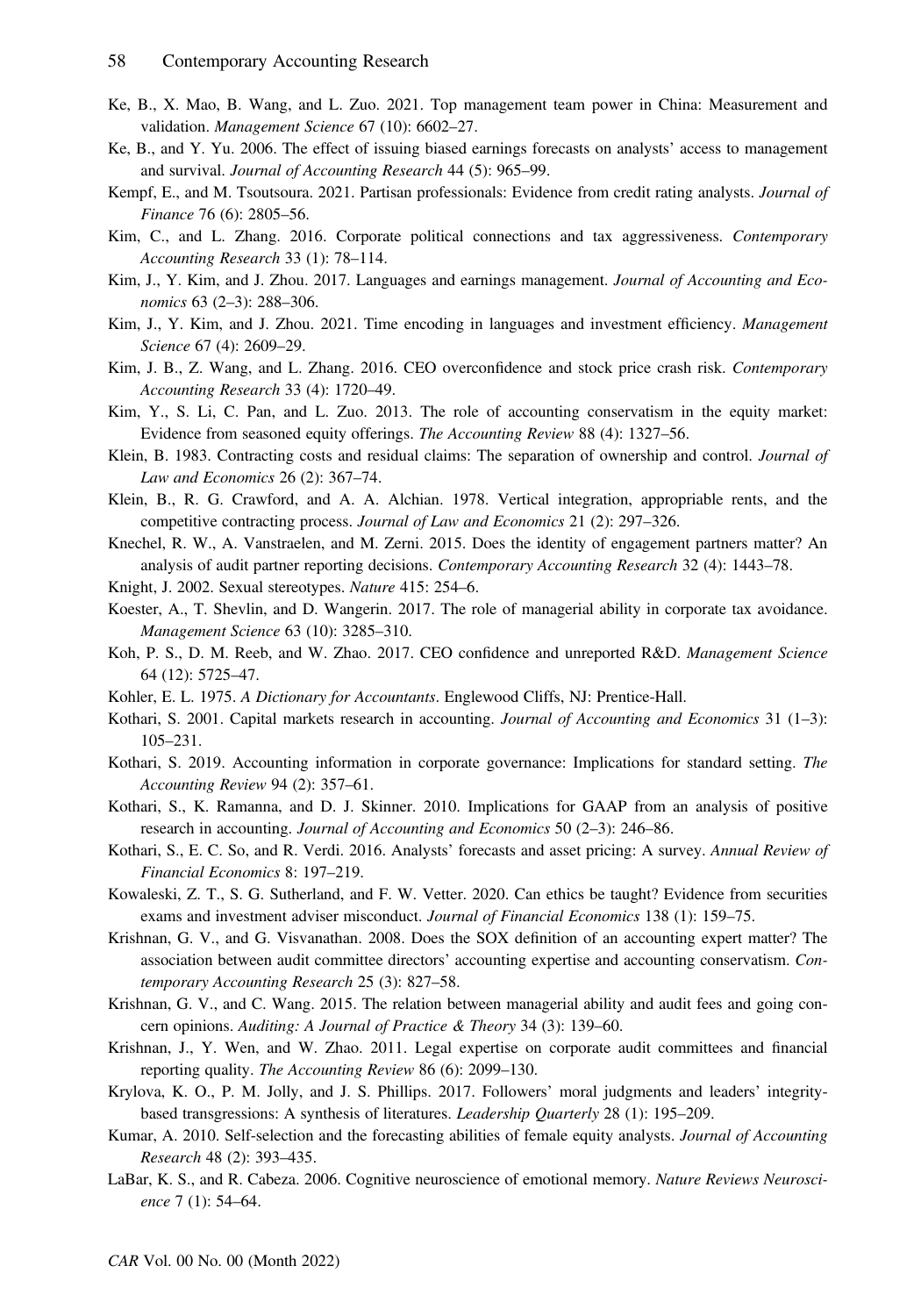- Lai, K. M. Y., B. Srinidhi, F. A. Gul, and J. S. L. Tsui. 2017. Board gender diversity, auditor fees, and auditor choice. Contemporary Accounting Research 34 (3): 1681–714.
- Lai, S., Z. Li, and Y. G. Yang. 2020. East, west, home's best: Do local CEOs behave less myopically? The Accounting Review 95 (2): 227–55.
- Langer, E. J. 1975. The illusion of control. *Journal of Personality and Social Psychology* 32 (2): 311–28.
- Larcker, D. F., E. C. So, and C. C. Y. Wang. 2013. Boardroom centrality and firm performance. *Journal of* Accounting and Economics 55 (2–3): 225–50.
- Larcker, D. F., and A. A. Zakolyukina. 2012. Detecting deceptive discussions in conference calls. Journal of Accounting Research 50 (2): 495–540.
- Laudenbach, C., U. Malmendier, and A. Niessen-Ruenzi. 2019. Emotional tagging and belief formation: The long-lasting effects of experiencing communism. AEA Papers and Proceedings 109: 567–71.
- Laudenbach, C., U. Malmendier, and A. Niessen-Ruenzi. 2020. The long-lasting effects of experiencing communism on attitudes towards financial markets. NBER Working Paper 26818.
- Law, K. K., and L. F. Mills. 2017. Military experience and corporate tax avoidance. Review of Accounting Studies 22 (1): 141–84.
- Law, K. K., and L. F. Mills. 2019. Financial gatekeepers and investor protection: Evidence from criminal background checks. Journal of Accounting Research 57 (2): 491–543.
- Law, K. K., and L. Zuo. 2021a. How does the economy shape the financial advisory profession? Management Science 67 (4): 2466–82.
- Law, K. K., and L. Zuo. 2021b. Public concern about immigration and customer complaints against minority financial advisors. *Management Science*, forthcoming.
- Lee, C. M. C., and E. So. 2015. Alphanomics: The informational underpinnings of market efficiency. Foundations and Trends in Accounting 9: 59–258.
- Lefevre, C. E., G. J. Lewis, D. I. Perrett, and L. Penke. 2013. Telling facial metrics: Facial width is associated with testosterone levels in men. Evolution and Human Behavior 34 (4): 273–9.
- Lennox, C. S., and J. S. Wu. 2021. A review of China-related accounting research in the past 25 years. Working paper.
- Lennox, C. S., and X. Wu. 2018. A review of the archival literature on audit partners. Accounting Horizons 32 (2): 1–35.
- Leuz, C., and P. D. Wysocki. 2016. The economics of disclosures and financial reporting regulation: Evidence and suggestions for future research. Journal of Accounting Research 54 (2): 525–622.
- Li, C., A. P. Lin, H. Lu, and K. Veenstra. 2020. Gender and beauty in the financial analyst profession: Evidence from the United States and China. Review of Accounting Studies 25: 1230–62.
- Li, C., L. Sun, and M. Ettredge. 2010. Financial executive qualifications, financial executive turnover, and adverse SOX 404 opinions. Journal of Accounting and Economics 50 (1): 93–110.
- Li, F., M. Minnis, V. Nagar, and M. Rajan. 2014. Knowledge, compensation, and firm value: An empirical analysis of firm communication. Journal of Accounting and Economics 58 (1): 96–116.
- Li, L., B. Qi, G. Tian, and G. Zhang. 2017. The contagion effect of low-quality audits at the level of individual auditors. The Accounting Review 92 (1): 137–53.
- Li, X. 2005. The persistence of relative performance in stock recommendations of sell-side financial analysts. Journal of Accounting and Economics 40 (1–3): 129–52.
- Li, X., H. Zhu, and L. Zuo. 2021. Reporting technologies and textual readability: Evidence from the XBRL mandate. *Information Systems Research* 32 (3): 1025–42.
- Li, Z., T. J. Wong, and G. Yu. 2020. Information dissemination through embedded financial analysts: Evidence from China. The Accounting Review 95 (2): 257–81.
- Libby, R. 1975. Ratio analysis and the prediction of failure: Some behavioral evidence. Journal of Accounting Research 13 (1): 150–61.
- Libby, R. 1981. Accounting and Human Information Processing: Theory and Applications. Englewood Cliffs, NJ: Prentice-Hall.
- Libby, R., R. Bloomfield, and M. W. Nelson. 2002. Experimental research in financial accounting. Accounting, Organizations and Society 27 (8): 775–810.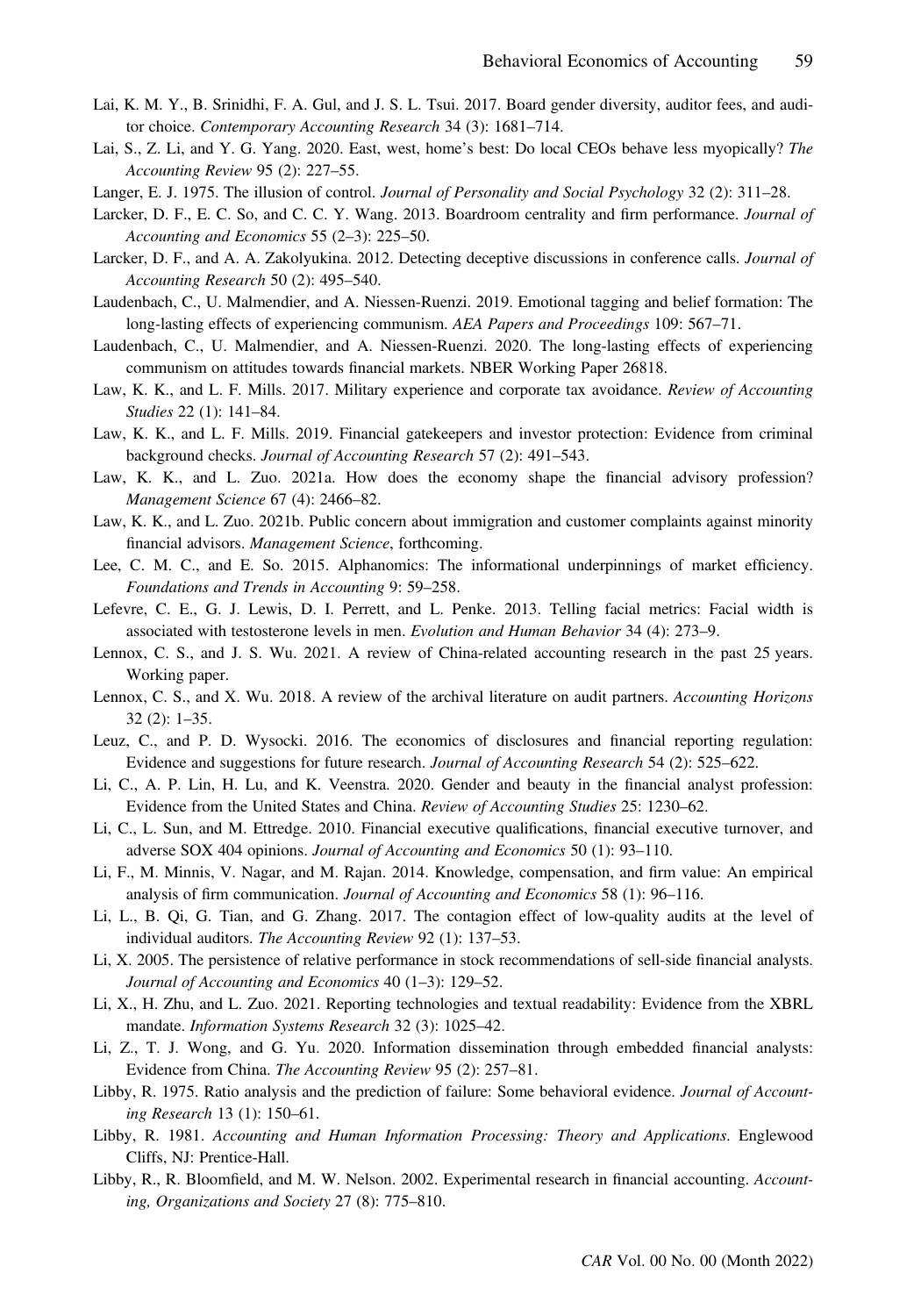- Libby, R., and S. A. Emett. 2014. Earnings presentation effects on manager reporting choices and investor decisions. Accounting and Business Research 44 (4): 410–38.
- Libby, R., and J. Luft. 1993. Determinants of judgment performance in accounting settings: Ability, knowledge, motivation, and environment. Accounting, Organizations and Society 18 (5): 425–50.
- Lin, K. Z., L. F. Mills, F. Zhang, and Y. Li. 2018. Do political connections weaken tax enforcement effectiveness? Contemporary Accounting Research 35 (4): 1941–72.
- Linnainmaa, J. T., B. Melzer, and A. Previtero. 2021. The misguided beliefs of financial advisors. Journal of Finance 76 (2): 587–621.
- Lisic, L. L., L. A. Myers, T. A. Seidel, and J. Zhou. 2019. Does audit committee accounting expertise help to promote audit quality? Evidence from auditor reporting of internal control weaknesses. Contemporary Accounting Research 36 (4): 2521–53.
- Liu, M. 2021. Assessing human information processing in lending decisions: A machine learning approach. Working paper.
- Liu, T., Y. Mao, and X. Tian. 2017. The role of human capital: Evidence from patent generation. Working paper.
- Ljungqvist, A., L. Zhang, and L. Zuo. 2017. Sharing risk with the government: How taxes affect corporate risk taking. Journal of Accounting Research 55 (3): 669–707.
- Lo, A. W. 2017. Adaptive Markets: Financial Evolution at the Speed of Thought. Princeton, NJ: Princeton University Press.
- Loewenstein, G., C. R. Sunstein, and R. Golman. 2014. Disclosure: Psychology changes everything. Annual Review of Economics 6 (1): 391–419.
- Lunawat, R., T. W. Shields, and G. Waymire. 2021. Financial reporting and moral sentiments. Journal of Accounting and Economics 72 (1): 101421.
- Lys, T. 1984. Mandated accounting changes and debt covenants: The case of oil and gas accounting. *Journal* of Accounting and Economics 6 (1): 39–65.
- Ma, Z., L. Ruan, D. Wang, and H. Zhang. 2021. Generalist CEOs and credit ratings. Contemporary Accounting Research 38 (2): 1009–36.
- Mairesse, F., M. A. Walker, M. R. Mehl, and R. K. Moore. 2007. Using linguistic cues for the automatic recognition of personality in conversation and text. Journal of Artificial Intelligence Research 30: 457–500.
- Malmendier, U. 2018. Behavioral corporate finance. In Handbook of Behavioral Economics, volume 1, edited by D. S. Bernheim, S. DellaVigna, and D. Laibson. Amsterdam: Elsevier.
- Malmendier, U. 2021. Experience effects in finance: Foundations, applications, and future directions. Review of Finance 25: 1339–63.
- Malmendier, U., and S. Nagel. 2011. Depression babies: Do macroeconomic experiences affect risk taking? Quarterly Journal of Economics 126 (1): 373–416.
- Malmendier, U., and S. Nagel. 2016. Learning from inflation experiences. *Quarterly Journal of Economics* 131 (1): 53–87.
- Malmendier, U., and D. Shanthikumar. 2014. Do security analysts speak in two tongues? Review of Financial Studies 27 (5): 1287–322.
- Malmendier, U., and G. Tate. 2005. CEO overconfidence and corporate investment. Journal of Finance 60 (6): 2661–700.
- Malmendier, U., and G. Tate. 2008. Who makes acquisitions? CEO overconfidence and the market's reaction. Journal of Financial Economics 89 (1): 20–43.
- Malmendier, U., G. Tate, and J. Yan. 2011. Overconfidence and early-life experiences: The effect of managerial traits on corporate financial policies. *Journal of Finance* 66 (5): 1687–733.
- Mansi, S. A., W. F. Maxwell, and D. P. Miller. 2004. Does auditor quality and tenure matter to investors? Evidence from the bond market. Journal of Accounting Research 42 (4): 755–93.
- Marquis, C., and A. Tilcsik. 2013. Imprinting: Toward a multilevel theory. Academy of Management Annals 7 (1): 195–245.
- Marshall, A. 1920. Principles of Economics. New York: Palgrave Macmillan.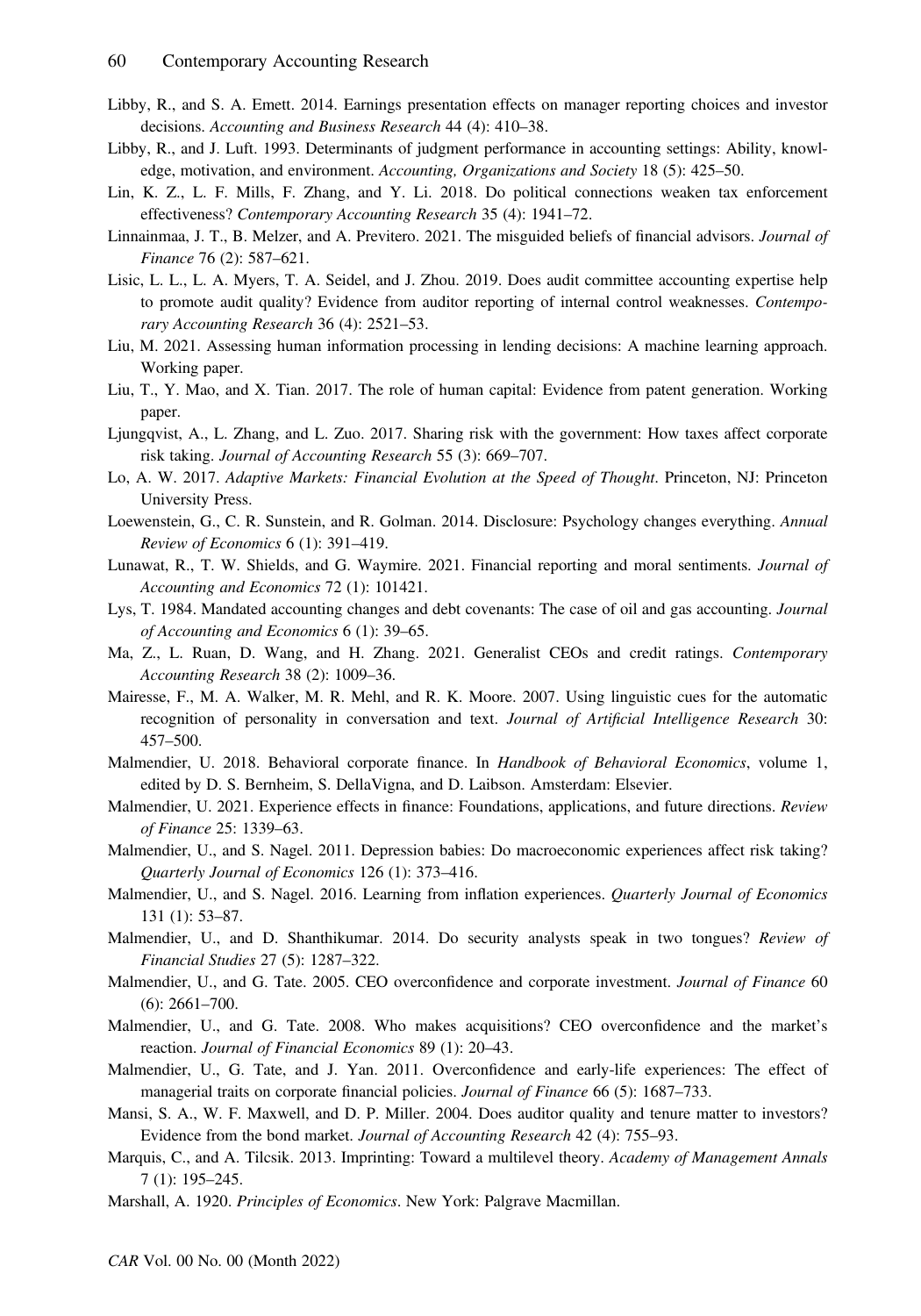- Mas-Colell, A., M. D. Winston, and J. R. Green. 1995. *Microeconomic Theory*. New York: Oxford University Press.
- Masters, B. 2021. Wall Street beware: The SEC's Gensler carries a big stick. Financial Times, April 28.
- Matsa, D. A., and A. R. Miller. 2013. A female style in corporate leadership? Evidence from quotas. American Economic Journal: Applied Economics 5 (3): 136–69.
- Maurer, M. 2021. Biden's candidate for SEC Chairman is expected to be tough on companies. Wall Street Journal, January 27.
- Mayew, W. J., M. Sethuraman, and M. Venkatachalam. 2020. Individual analysts' stock recommendations, earnings forecasts, and the informativeness of conference call question and answer sessions. The Accounting Review 95 (6): 311–37.
- Mayew, W. J., and M. Venkatachalam. 2012. The power of voice: Managerial affective states and future firm performance. *Journal of Finance* 67 (1): 1–43.
- Mehta, M. N., and W. Zhao. 2020. Politician careers and SEC enforcement against financial misconduct. Journal of Accounting and Economics 69 (2–3): 101302.
- Mehta, P. H., A. C. Jones, and R. A. Josephs. 2008. The social endocrinology of dominance: Basal testosterone predicts cortisol changes and behavior following victory and defeat. Journal of Personality and Social Psychology 94 (6): 1078–93.
- Merkley, K. J., R. Michaely, and J. Pacelli. 2020. Cultural diversity on Wall Street: Evidence from consensus earnings forecasts. Journal of Accounting and Economics 70 (1): 101330.
- Merton, R. C. 1973. Theory of rational option pricing. Bell Journal of Economics and Management Science 4 (1): 141–83.
- Mikhail, M. B., B. R. Walther, and R. H. Willis. 1997. Do security analysts improve their performance with experience? Journal of Accounting Research 35: 131–57.
- Mikhail, M. B., B. R. Walther, and R. H. Willis. 2003. The effect of experience on security analyst underreaction. Journal of Accounting and Economics 35 (1): 101–16.
- Milgram, S. 1963. Behavioral study of obedience. Journal of Abnormal and Social Psychology 67 (4): 371–8.
- Miller, G. S. 2006. The press as a watchdog for accounting fraud. Journal of Accounting Research 44 (5): 1001–33.
- Minnis, M. 2011. The value of financial statement verification in debt financing: Evidence from private US firms. Journal of Accounting Research 49 (2): 457–506.
- Moon, K. 2021. The effect of managers' risk perceptions on risk factor disclosures. Working paper.
- Mullainathan, S., and E. Shafir. 2013. Scarcity: Why Having Too Little Means So Much. New York: Henry Holt and Company.
- Murphy, K., and J. Zimmerman. 1993. Financial performance surrounding CEO turnover. Journal of Accounting and Economics 16 (1–3): 273–316.
- Na, K., and W. Yan. 2021. Languages and corporate tax avoidance. Review of Accounting Studies, forthcoming.<https://doi.org/10.1007/s11142-021-09596-7>
- Nelson, M. W. 2009. A model and literature review of professional skepticism in auditing. Auditing: A Journal of Practice & Theory 28 (2): 1–34.
- Nelson, M. W., and H. T. Tan. 2005. Judgment and decision making research in auditing: A task, person, and interpersonal interaction perspective. Auditing: A Journal of Practice & Theory 24: 41–71.
- Nguyen, D. D., J. Hagendorff, and A. Eshraghi. 2018. Does a CEO's cultural heritage affect performance under competitive pressure? Review of Financial Studies 31 (1): 97–141.
- Nickell, S. 1981. Biases in dynamic models with fixed effects. Econometrica 49 (6): 1417–26.
- Niederle, M., and L. Vesterlund. 2007. Do women shy away from competition? Do men compete too much? Quarterly Journal of Economics 123 (3): 1067–101.
- Nolder, C. J., and K. Kadous. 2018. Grounding the professional skepticism construct in mindset and attitude theory: A way forward. Accounting, Organizations and Society 67: 1–14.
- North, D. C. 1991. Institutions. Journal of Economic Perspectives 5 (1): 97–112.
- North, D. C. 1994. Economic performance through time. American Economic Review 84 (3): 359–68.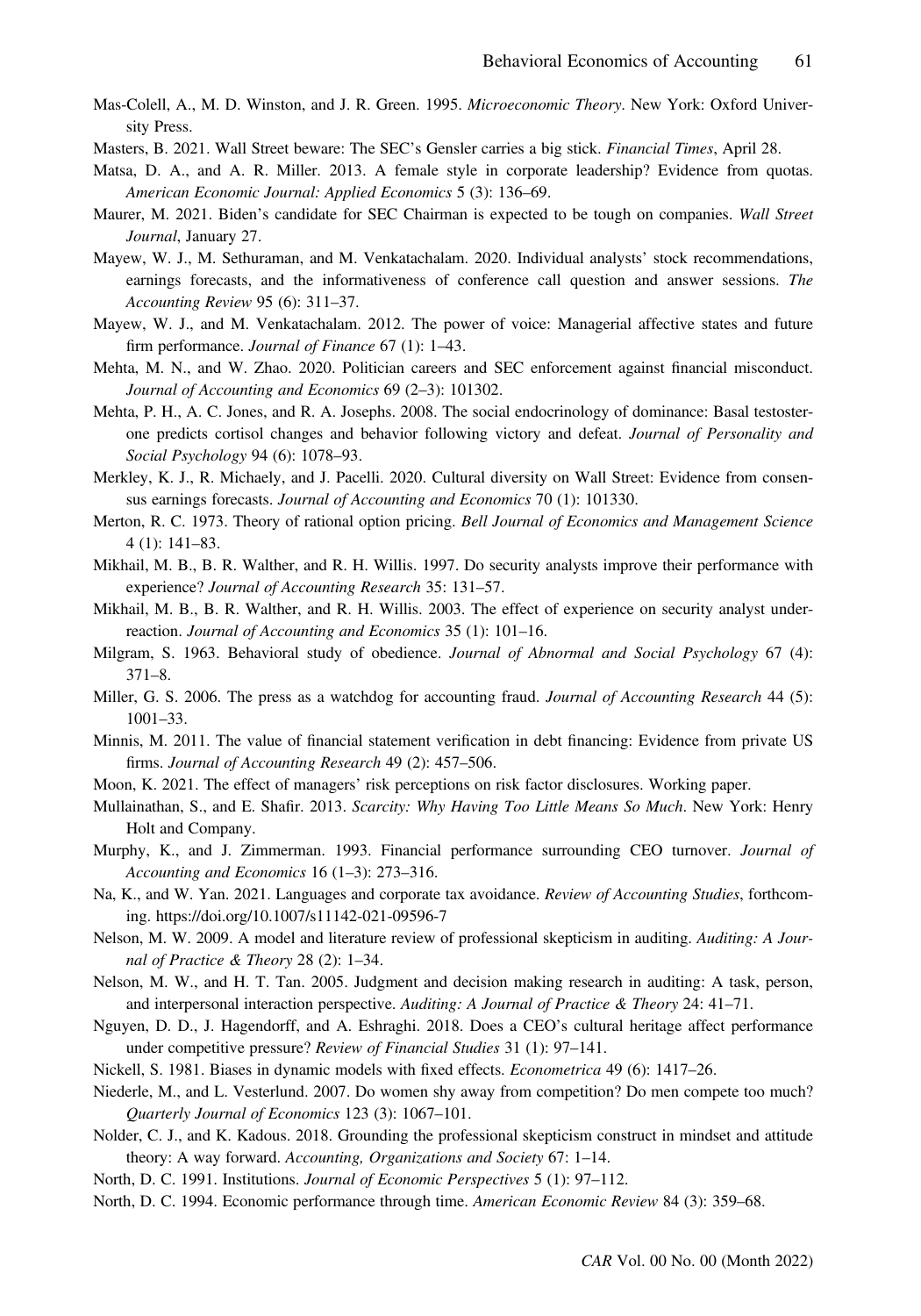- O'Brien, P. C. 1990. Forecast accuracy of individual analysts in nine industries. Journal of Accounting Research 28 (2): 286–304.
- O'Hara, M. 2016. Something For Nothing: Arbitrage and Ethics on Wall Street. New York: WW Norton & Company.
- Olsen, K. J., and J. Stekelberg. 2016. CEO narcissism and corporate tax sheltering. Journal of the American Taxation Association 38 (1): 1–22.
- Oyer, P. 2006. Initial labor market outcomes and long-term outcomes for economists. Journal of Economic Perspectives 20 (3): 143–60.
- Oyer, P. 2008. The making of an investment banker: Stock market shocks, career choice, and lifetime income. Journal of Finance 63 (6): 2601–28.
- Park, C. W., and E. K. Stice. 2000. Analyst forecasting ability and the stock price reaction to forecast revisions. Review of Accounting Studies 5 (3): 259–72.
- Park, G., H. A. Schwartz, J. C. Eichstaedt, M. L. Kern, M. Kosinski, D. J. Stillwell, L. H. Ungar, and M. E. P. Seligman. 2015. Automatic personality assessment through social media language. Journal of Personality and Social Psychology 108 (6): 934–52.
- Peng, L., S. H. Teoh, Y. Wang, and J. Yan. 2021. Face value: Trait inference, performance characteristics, and market outcomes for financial analysts. Working paper.
- Pennebaker, J. W., and L. A. King. 1999. Linguistic styles: Language use as an individual differences. Journal of Personality and Social Psychology 77 (6): 1296–312.
- Phua, K., T. M. Tham, and C. Wei. 2018. Are overconfident CEOs better leaders? Evidence from stakeholder commitments. Journal of Financial Economics 127 (3): 519–45.
- Pittman, J. A., S. E. Stein, and D. F. Valentine. 2021. The importance of audit partners' risk tolerance to audit quality. Working paper.
- Plöckinger, M., E. Aschauer, M. R. Hiebl, and R. Rohatschek. 2016. The influence of individual executives on corporate financial reporting: A review and outlook from the perspective of upper echelons theory. Journal of Accounting Literature 37: 55–75.
- Post, C., and K. Byron. 2015. Women on boards and firm financial performance: A meta-analysis. Academy of Management Journal 58 (5): 1546–71.
- Pourciau, S. 1993. Earnings management and nonroutine executive changes. Journal of Accounting and Economics 16 (1–3): 317–36.
- Rabin, M. 1993. Incorporating fairness into game theory and economics. American Economic Review 83 (5): 1281–302.
- Rabin, M. 2013. An approach to incorporating psychology into economics. American Economic Review 103 (3): 617–22.
- Rajan, R. G., and L. Zingales. 2003. The great reversals: The politics of financial development in the twentieth century. Journal of Financial Economics 69 (1): 5–50.
- Rajgopal, S. 2021. Integrating practice into accounting research. Management Science 67 (9): 5430–54.
- Raskin, R., and R. Shaw. 1988. Narcissism and the use of personal pronouns. Journal of Personality 56 (2): 393–404.
- Robalino, N., and A. Robson. 2019. The biological foundations of economic preferences. Oxford Research Encyclopedia of Economics and Finance,<https://doi.org/10.1093/acrefore/9780190625979.013.490>
- Roussanov, N., and P. Savor. 2014. Marriage and managers' attitudes to risk. Management Science 60 (10): 2496–508.
- Roychowdhury, S., and X. Martin. 2013. Understanding discretion in conservatism: An alternative viewpoint. Journal of Accounting and Economics 56 (2–3): 134–46.
- Ru, H., E. Yang, and K. Zou. 2021. Combating the COVID-19 pandemic: The role of the SARS imprint. Management Science 67 (9): 5606–15.
- Sajikumar, S. 2015. Synaptic Tagging and Capture: From Synapses to Behavior. New York: Springer.
- Schipper, K. 2003. Principles-based accounting standards. Accounting Horizons 17 (1): 61–72.
- Schoar, A., K. Yeung, and L. Zuo. 2021. The effect of managers on systematic risk. NBER Working Paper 27487.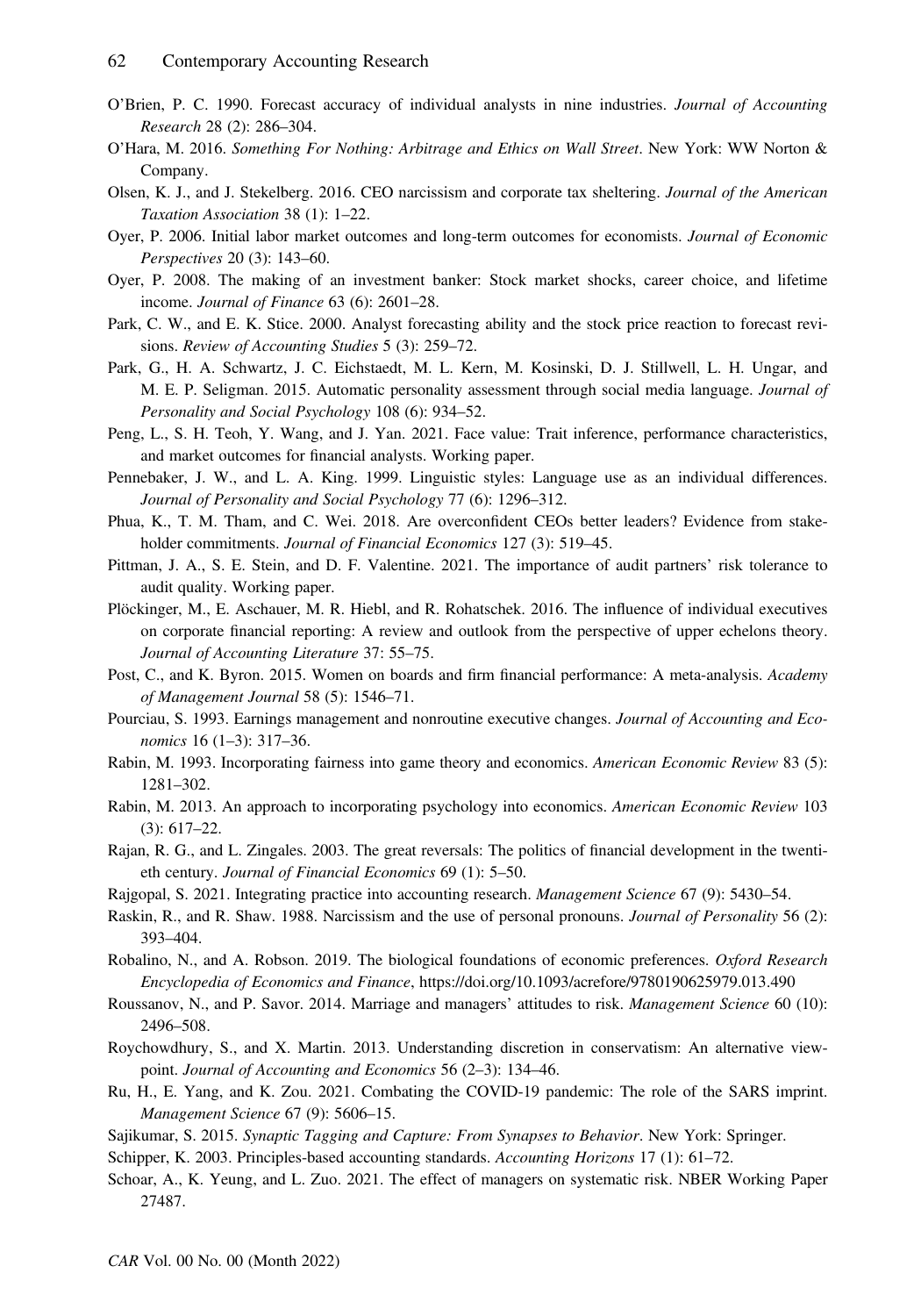- Schoar, A., and L. Zuo. 2016. Does the market value CEO styles? American Economic Review 106 (5): 262–6.
- Schoar, A., and L. Zuo. 2017. Shaped by booms and busts: How the economy impacts CEO careers and management styles. Review of Financial Studies 30 (5): 1425–56.
- Schrand, C. M., and S. L. Zechman. 2012. Executive overconfidence and the slippery slope to financial misreporting. Journal of Accounting and Economics 53 (1): 311–29.
- Schwartz, H. A., J. C. Eichstaedt, M. L. Kern, L. Dziurzynski, S. M. Ramones, M. Agrawal, A. Shah, M. Kosinski, D. Stillwell, M. E. P. Seligman, and L. H. Ungar. 2013. Personality, gender, and age in the language of social media: The open-vocabulary approach. PLoS One  $8(9)$ : 1–16.
- SEC. 2021. SEC announces removal of William D. Duhnke III from the Public Company Accounting Oversight Board; Duane M. DesParte to serve as Acting Chair. Release No. 2021–93, [https://www.sec.gov/](https://www.sec.gov/news/press-release/2021-93) [news/press-release/2021-93](https://www.sec.gov/news/press-release/2021-93)
- Sen, A. 1997. Maximization and the act of choice. Econometrica 65 (4): 745–79.
- Shiller, R. J. 2015. Irrational Exuberance. Princeton, NJ: Princeton University Press.
- Shiller, R. J. 2017. Narrative economics. American Economic Review 107 (4): 967–1004.
- Shiller, R. J. 2020. Narrative Economics: How Stories Go Viral and Drive Major Economic Events. Princeton, NJ: Princeton University Press.
- Shroff, N. 2017. Corporate investment and changes in GAAP. Review of Accounting Studies 22 (1): 1–63.
- Simon, H. A. 1955. A behavioral model of rational choice. Quarterly Journal of Economics 69 (1): 99–118.
- Simon, H. A. 1986. Rationality in psychology and economics. Journal of Business 59 (4): S209–24.
- Simon, H. A. 1987. Behavioural economics. In The New Palgrave: A Dictionary of Economics, edited by J. Eatwell, M. Milgate, and P. Newman. London: Palgrave Macmillan.
- Simons, T. 2002. Behavioral integrity: The perceived alignment between managers' words and deeds as a research focus. Organization Science 13 (1): 18–35.
- Sinha, P., L. D. Brown, and S. Das. 1997. A re-examination of financial analysts' differential earnings forecast accuracy. Contemporary Accounting Research 14 (1): 1–42.
- Smith, V. L. 2003. Constructivist and ecological rationality in economics. American Economic Review 93 (3): 465–508.
- Smith, V. L., and J. M. Walker. 1993. Monetary rewards and decision cost in empirical economics. Economic Inquiry 31 (2): 245–61.
- Solnik, B., and L. Zuo. 2012. A global equilibrium asset pricing model with home preference. Management Science 58 (2): 273–92.
- Solnik, B., and L. Zuo. 2017. Relative optimism and the home bias puzzle. *Review of Finance* 21 (5): 2045–74.
- Solomon, D., and E. Soltes. 2015. What are we meeting for? The consequences of private meetings with investors. Journal of Law and Economics 58 (2): 325–55.
- Srinidhi, B., F. A. Gul, and J. Tsui. 2011. Female directors and earnings quality. Contemporary Accounting Research 28 (5): 1610–44.
- Steffensmeier, D. J., J. Schwartz, and M. Roche. 2013. Gender and twenty-first-century corporate crime: Female involvement and the gender gap in Enron-era corporate frauds. American Sociological Review 78 (3): 448–76.
- Stephan, A., B. R. Walther, and L. Wellman. 2021. Profiting from connections: Do politicians receive stock tips from brokerage houses? Journal of Accounting and Economics 72 (1): 101401.
- Sundén, A. E., and B. J. Surette. 1998. Gender differences in the allocation of assets in retirement savings plans. American Economic Review 88 (2): 207–11.
- Sunder, J., S. V. Sunder, and J. Zhang. 2017. Pilot CEOs and corporate innovation. Journal of Financial Economics 123 (1): 209–24.
- Svenson, O. 1981. Are we all less risky and more skillful than our fellow drivers? Acta Psychologica 47 (2): 143–8.
- Talarico, J. M., K. S. LaBar, and D. C. Rubin. 2004. Emotional intensity predicts autobiographical memory experience. Memory & Cognition 32 (7): 1118-32.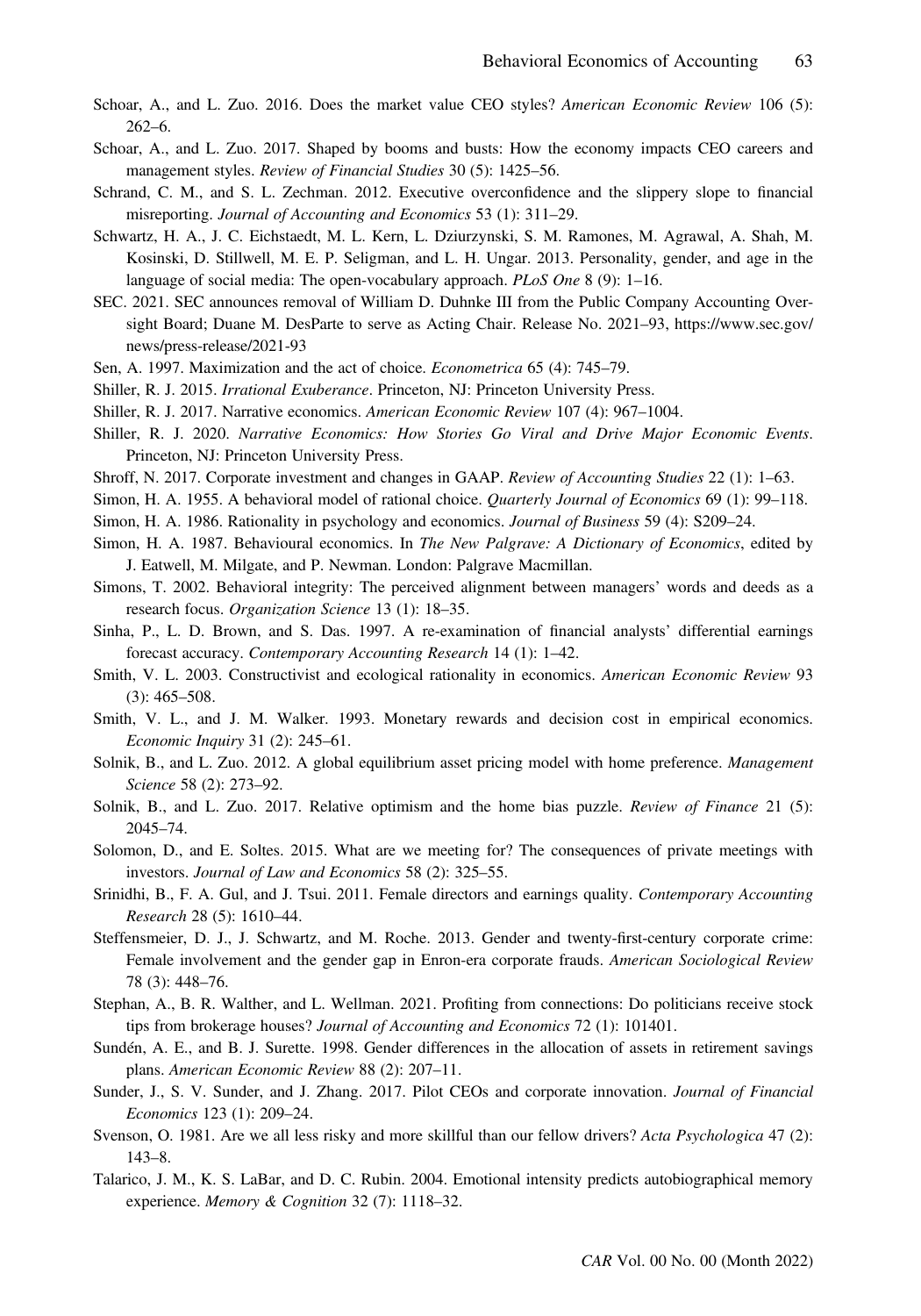- Tan, H. T., and R. Libby. 1997. Tacit managerial versus technical knowledge as determinants of audit expertise in the field. Journal of Accounting Research 35 (1): 97–113.
- Tan, H. T., E. Y. Wang, and G. S. Yoo. 2019. Who likes jargon? The joint effect of jargon type and industry knowledge on investors' judgments. Journal of Accounting and Economics 67 (2–3): 416–37.
- Tang, Y., C. Qian, G. Chen, and R. Shen. 2015. How CEO hubris affects corporate social (ir)responsibility. Strategic Management Journal 36 (9): 1338–57.
- Thaler, R. H. 1980. Toward a positive theory of consumer choice. Journal of Economic Behavior & Organization 1 (1): 39–60.
- Thaler, R. H. 2000. From Homo economicus to Homo sapiens. Journal of Economic Perspectives 14 (1): 133–41.
- Thaler, R. H. 2015. Misbehaving: The Making of Behavioral Economics. New York: W. W. Norton & Company.
- Thaler, R. H. 2016. Behavioral economics: Past, present, and future. American Economic Review 106 (7): 1577–600.
- Thaler, R. H., and S. Benartzi. 2004. Save More Tomorrow™: Using behavioral economics to increase employee saving. Journal of Political Economy 112 (S1): S164–87.
- Tirole, J. 2009. Cognition and incomplete contracts. American Economic Review 99 (1): 265–94.
- Todorov, A., C. Y. Olivola, R. Dotsch, and P. Mende-Siedlecki. 2015. Social attributions from faces: Determinants, consequences, accuracy, and functional significance. Annual Review of Psychology 66: 519–45.
- Trueman, B. 1986. Why do managers voluntarily release earnings forecasts? Journal of Accounting and Economics 8 (1): 53–71.
- Tversky, A., and D. Kahneman. 1974. Judgment under uncertainty: Heuristics and biases. Science 185: 1124–31.
- Tversky, A., and D. Kahneman. 1991. Loss aversion in riskless choice: A reference-dependent model. Quarterly Journal of Economics 106 (4): 1039–61.
- Vafeas, N. 2009. Is accounting education valued by the stock market? Evidence from corporate controller appointments. Contemporary Accounting Research 26 (4): 1143–74.
- Van Peteghem, M., L. Bruynseels, and A. Gaeremynck. 2018. Beyond diversity: A tale of faultlines and frictions in the board of directors. The Accounting Review 93 (2): 339–67.
- Von Meyerinck, F., A. Niessen-Ruenzi, M. Schmid, and S. D. Solomon. 2021. As California goes, so goes the nation? Board gender quotas and the legislation of non-economic values. Working paper.
- von Neumann, J., and O. Morgenstern. 1947. Theory of Games and Economic Behavior. Princeton, NJ: Princeton University Press.
- Wahid, A. S., and K. Welch. 2019. Professional directors and governance quality. Contemporary Accounting Research 36 (4): 2238–82.
- Wang, Z., A. Lee, and M. Polonsky. 2018. Egregiousness and boycott intensity: Evidence from the BP Deepwater Horizon oil spill. Management Science 64 (1): 149–63.
- Warner, J. B., R. L. Watts, and K. Wruck. 1989. Stock prices and top management changes. Journal of Financial Economics 20: 461–92.
- Watts, R. L. 1977. Corporate financial statements, a product of the market and political processes. Australian Journal of Management 2 (1): 53–75.
- Watts, R. L. 2003a. Conservatism in accounting part I: Explanations and implications. Accounting Horizons 17 (3): 207–21.
- Watts, R. L. 2003b. Conservatism in accounting part II: Evidence and research opportunities. Accounting Horizons 17 (4): 287–301.
- Watts, R. L., and J. L. Zimmerman. 1978. Towards a positive theory of the determination of accounting standards. The Accounting Review 53 (1): 112–34.
- Watts, R. L., and J. L. Zimmerman. 1986. Positive Accounting Theory. Englewood Cliffs, NJ: Prentice-Hall.
- Watts, R. L., and J. L. Zimmerman. 1990. Positive accounting theory: A ten year perspective. The Accounting Review 65 (1): 131–57.